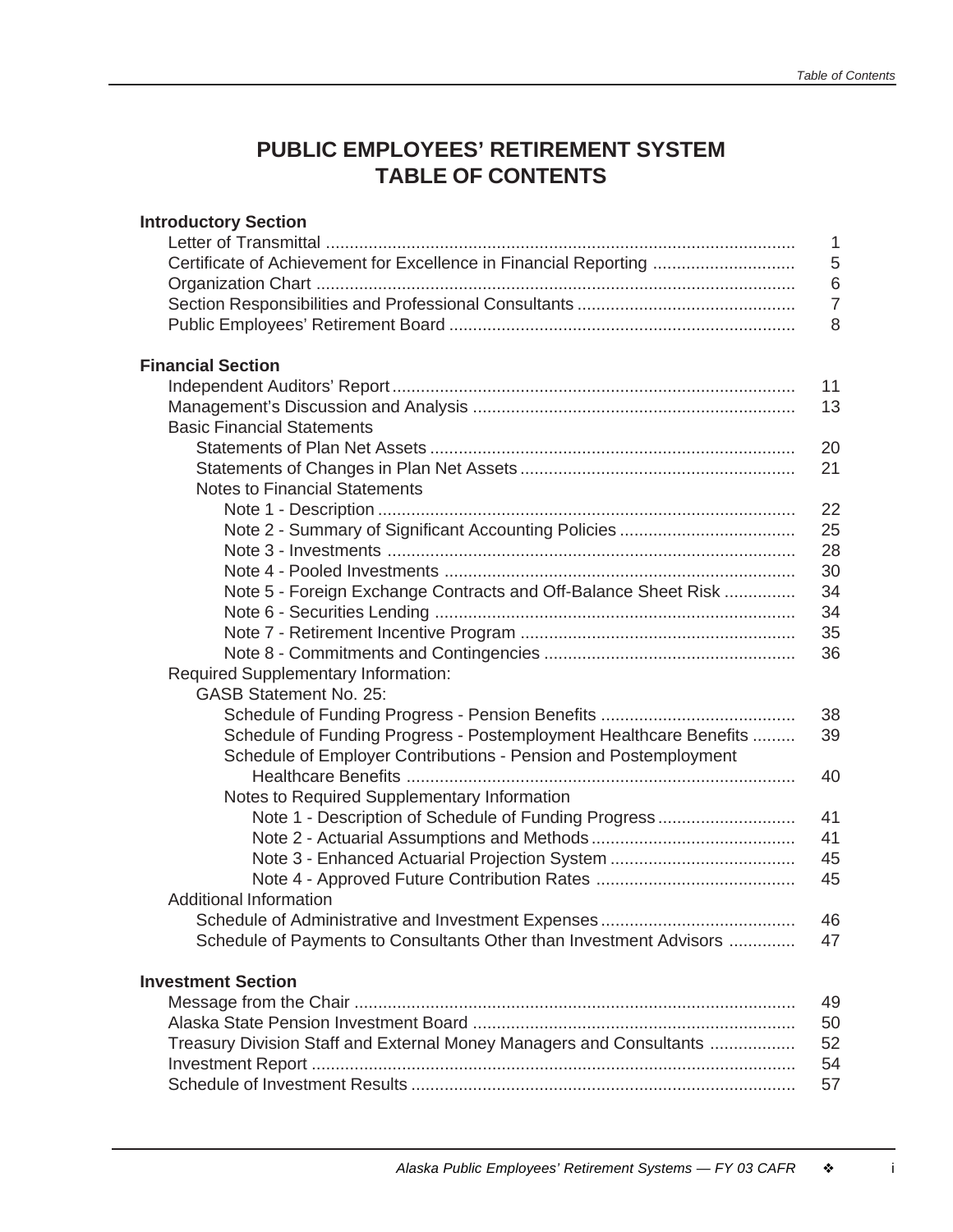### **Investment Section (continued)**

| .58 |
|-----|
| -59 |
| -60 |
| -62 |
| -63 |
|     |

### **Actuarial Section**

|                                                                            | 65 |
|----------------------------------------------------------------------------|----|
|                                                                            |    |
|                                                                            |    |
| Schedule of Retirants and Beneficiaries Added to and Removed from Rolls 75 |    |
|                                                                            |    |
|                                                                            |    |
|                                                                            |    |

### **Statistical Section**

|                                                                       | 83 |
|-----------------------------------------------------------------------|----|
|                                                                       | 83 |
|                                                                       | 84 |
|                                                                       | 84 |
|                                                                       | 85 |
|                                                                       | 85 |
| Graph-10-Year Comparison of Valuation Assets and Accrued Liabilities  | 86 |
|                                                                       | 86 |
|                                                                       | 87 |
| Graph-20-Year Comparison of Retiree Monthly Health Insurance Premiums | 87 |
| Schedule of Benefit Recipients by Type of Benefit and Option Selected | 88 |
|                                                                       | 89 |
|                                                                       | 90 |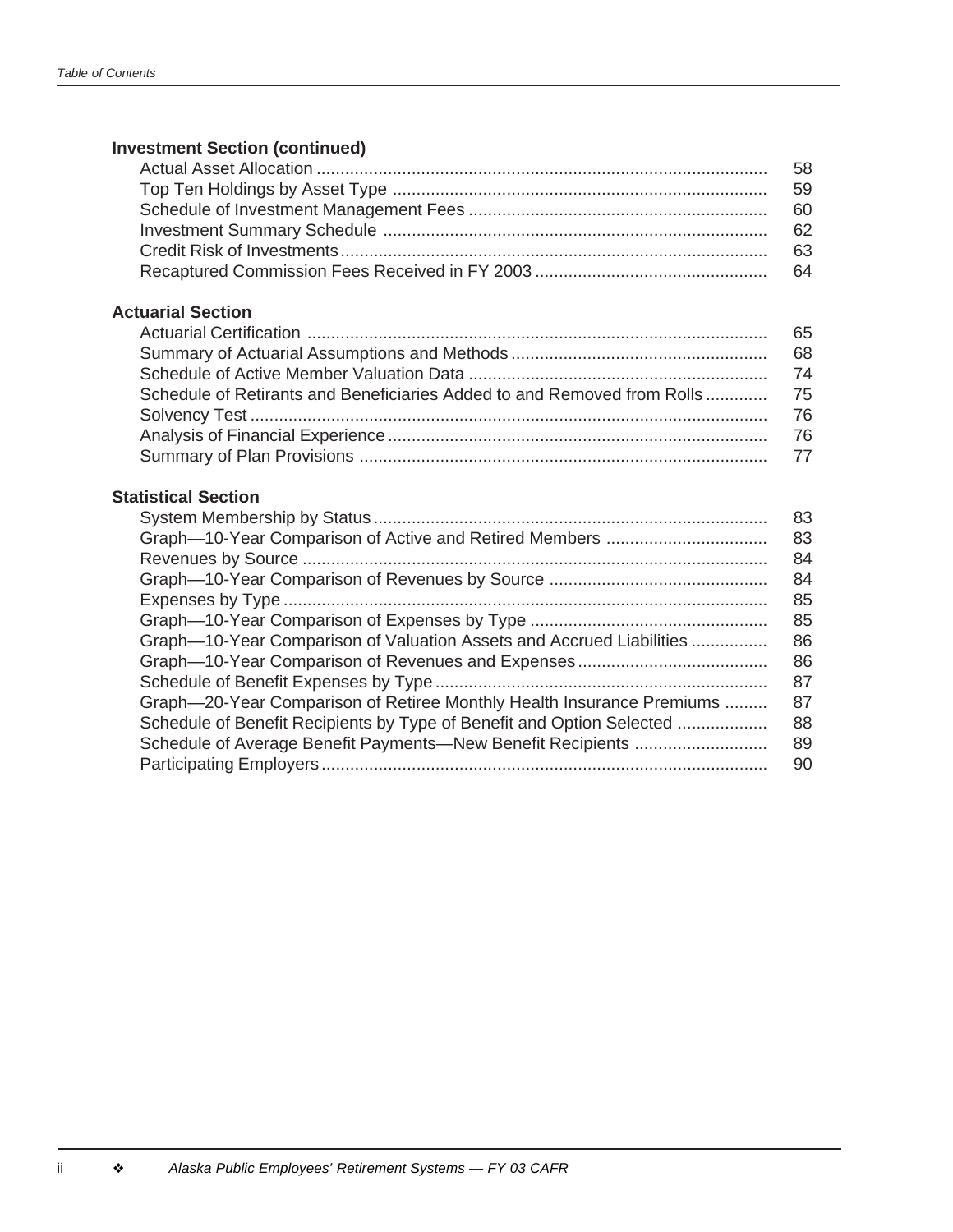December 16, 2003

The Honorable Frank H. Murkowski, Governor Members of the Alaska State Legislature Public Employees' Retirement Board Alaska State Pension Investment Board Employers and Plan Members of the System

We are pleased to present the Comprehensive Annual Financial Report (CAFR) of the Public Employees' Retirement System (PERS) (System) for the fiscal year ended June 30, 2003.

This report is intended to provide comprehensive information on the financial operations of the System for the year. Responsibility for both the accuracy of the data, and the completeness and fairness of the presentation, including all disclosures, rests with the management of the System. To the best of our knowledge and belief, the enclosed data is accurate in all material respects and is reported in a manner designed to present fairly the financial position and results of operations of the System for the year ended June 30, 2003. All disclosures necessary to enable the reader to gain an understanding of the System's activities have been included.

For financial reporting purposes, the System utilizes Governmental Accounting Standards Board (GASB) Statement No. 25, *Financial Reporting for Defined Benefit Pension Plans and Note Disclosures for Defined Contribution Plans*, GASB Statement No. 34, *Basic Financial Statements – and Management's Discussion and Analysis – for State and Local Governments*, GASB Statement No. 37, *Basic Financial Statements – and Management's Discussion and Analysis – for State and Local Governments: Omnibus*, and GASB Statement No. 38, *Certain Financial Statement Note Disclosures*. Assets of the System are presented at fair value. The actuarial value of assets and the actuarial accrued liability are presented in the required supplementary information following the notes to the financial statements.

The FY 2003 CAFR is divided into five sections:

- **Introductory Section**, which contains this letter of transmittal, the administrative organization of the System, and a list of the members serving on the Public Employees' Retirement Board;
- **Financial Section**, which contains the Independent Auditors' Report, management's discussion and analysis (MD&A), Independent Auditors' Report, basic financial statements, required supplementary information, and additional information;
- **Investment Section**, which contains a message from the Chair of the Alaska State Pension Investment Board (ASPIB), a list of members serving on the ASPIB, a report on investment activity, investment results, and various investment schedules;
- **Actuarial Section**, which contains the Actuarial Certification letter and the results of the most current (June 30, 2002) annual actuarial valuation; and
- **Statistical Section**, which includes graphs and tables of significant data.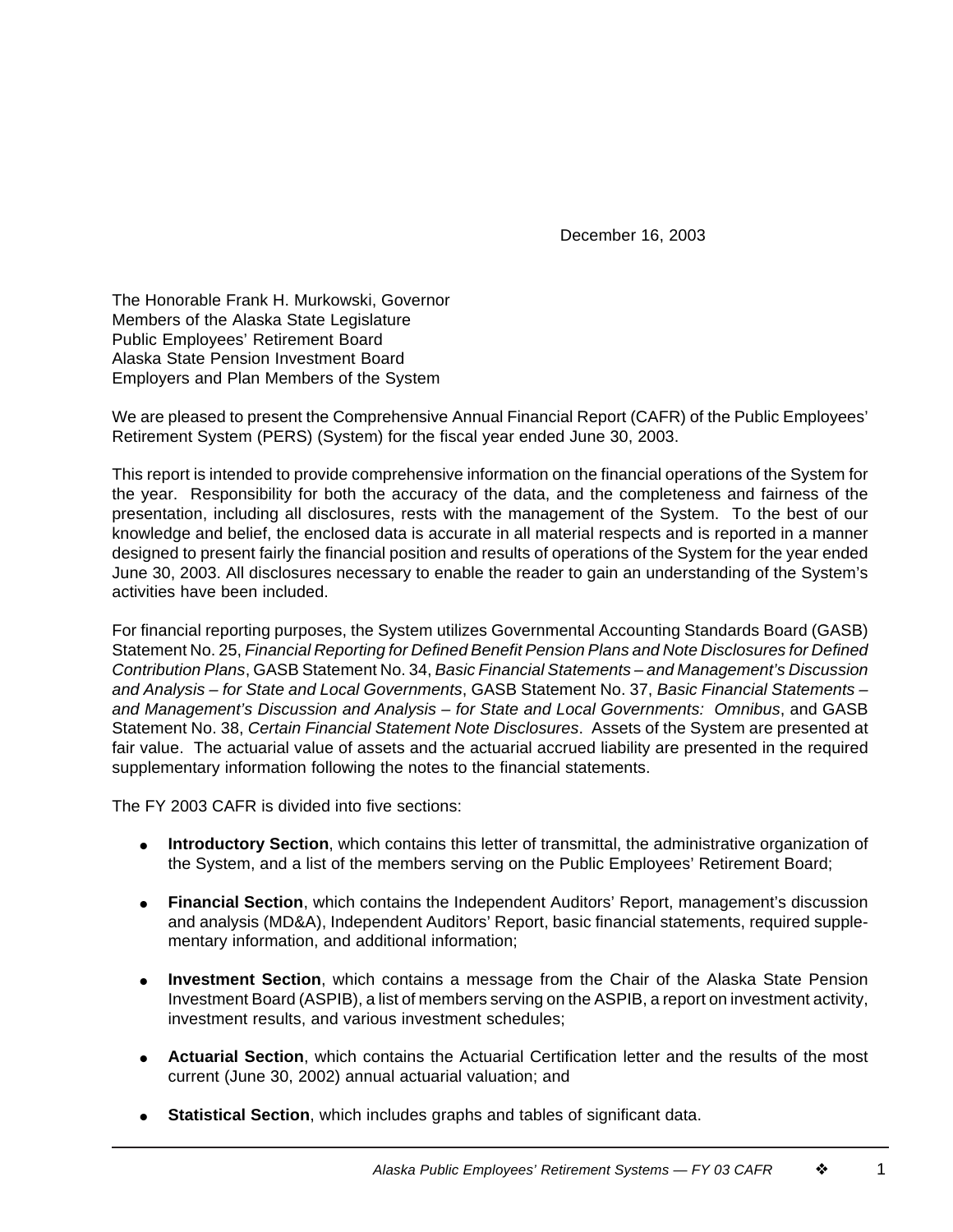The Alaska PERS was established in 1961 to provide pension and postemployment healthcare benefits for eligible state and local government employees. Normal service, survivor, and disability benefits are available to all members who attain the age and service requirements of the System.

|                                |             | <b>PERS</b> |             |  |  |  |
|--------------------------------|-------------|-------------|-------------|--|--|--|
|                                | <b>FY03</b> | <b>FY02</b> | <b>FY01</b> |  |  |  |
| Net Assets (millions)          | \$7,391.5   | 7,412.8     | 8,088.4     |  |  |  |
| <b>Participating Employers</b> | 160         | 161         | 150         |  |  |  |

#### **Reporting Entity**

The System is considered a component unit of the State of Alaska for financial reporting purposes. Because of the closeness of the System's relationship to the State, it is included in the State of Alaska CAFR as a blended component unit.

The Commissioner of the Department of Administration, appointed by the Governor, is responsible for administering the System. In order to meet the statutory requirements of administering the System, the Commissioner appoints the Director of the Division of Retirement and Benefits. The Director is responsible for the daily operations of the System.

The Public Employees' Retirement Board prescribes policies and regulations, hears appeals, and approves employers' contribution rates prepared by the System's independent actuary.

The ASPIB has statutory oversight of the System's investments and the authority to invest the System's monies. Actual investing is performed by external investment firms and investment officers of the Department of Revenue, Treasury Division listed in the Investment Section of this report. The Treasury Division is responsible for carrying out investment policies established by ASPIB.

#### **Major Initiatives**

The System continues to make progress on completing several on-going projects. Most of these efforts focused on improvements in technology, improving methods for members to obtain information about the System and their benefits, and continued compliance with accounting requirements of the Governmental Accounting Standards Board (GASB) and the Financial Accounting Standards Board (FASB) as applicable in the circumstances.

During FY 2003, the System granted a discretionary cost-of-living increase, along with the statutorily required automatic cost-of-living increase.

### **Financial Information**

Management is responsible for maintaining a system of adequate internal accounting controls designed to provide reasonable assurance that transactions are executed in accordance with management's general or specific authorization, and are recorded as necessary to maintain accountability for assets and to permit preparation of financial statements in accordance with generally accepted accounting principles. Discussion and analysis of net assets and related additions and deductions is presented in the MD&A beginning on page 13.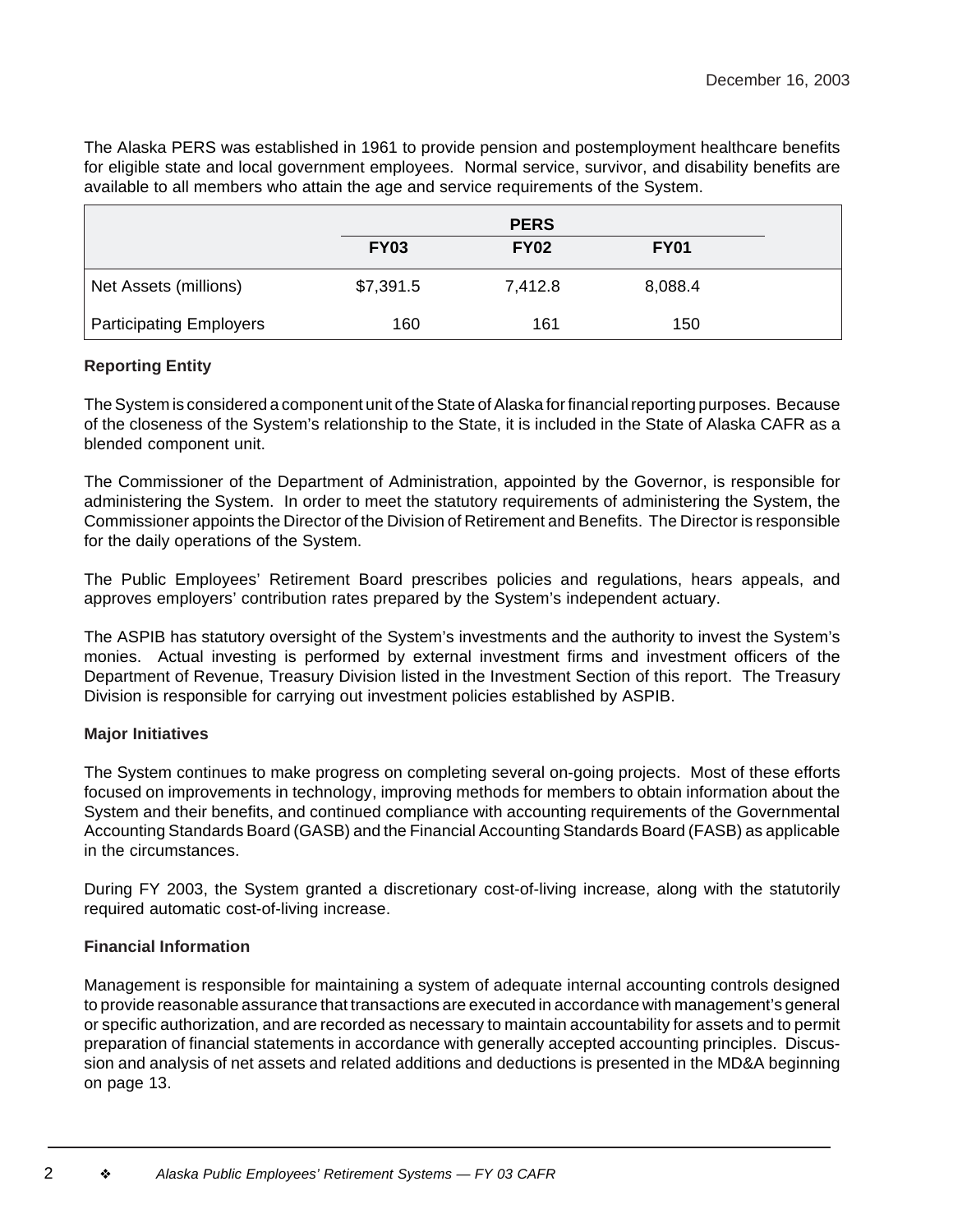#### **Independent Audit**

The System's annual audit was conducted by the independent accounting firm of KPMG LLP. The auditors' report on the basic financial statements is included in the Financial Section of this report.

#### **Actuarial Valuation**

An actuarial valuation of the System is performed annually. An assumption experience study is performed at least every other year. The actuarial firm, Mercer Human Resource Consulting, Inc. completed the actuarial reviews and valuations as of June 30, 2002, and served as technical advisor to the System. Actuarial certifications and supporting statistics are included in the Actuarial and Statistical Sections of this report.

Professional consultants are retained to perform professional services that are essential to the effective and efficient operation of the System. A list of consultants is provided in the Introductory Section with the exception of investment professional consultants, who are listed in the Investment Section of this report.

#### **Actuarial Audit**

In Fiscal Year 2003, the System contracted for an actuarial audit of the System's consulting actuary, Mercer Human Resource Consulting, Inc. Based upon a review of the 2000 experience studies and the 2001 valuation reports, including the underlying data and calculations, the actuarial auditor, Milliman USA, found the actuarial work to be generally reasonable. However, the auditor found a number of areas where changes are needed, and made additional observations and recommendations for improving the actuarial process.

The major issues noted by the auditor were categorized under two levels of significance to the overall funding status of the Plan. Level A findings included areas where changes were needed to correct the implementation of a method, calculation, or use of data, and which would result in a financial impact on the actuarial findings. Level B findings were in areas where the auditor recommended changes based on their professional opinion or preferences; these would also have some financial impact, if adopted, on the resulting actuarial valuation.

The actuarial audit reports are posted on the Division's website at www.state.ak.us/drb/pers/actuarialaudits.html.

#### **Certificate of Achievement**

The Government Finance Officers Association of the United States and Canada (GFOA) awarded a Certificate of Achievement for Excellence in Financial Reporting to the Alaska Public Employees' Retirement System for its comprehensive annual financial report for the fiscal year ended June 30, 2002. In order to be awarded a Certificate of Achievement, a government must publish an easily readable and efficiently organized comprehensive annual financial report. This report must satisfy both generally accepted accounting principles and applicable legal requirements.

A Certificate of Achievement is valid for a period of one year only. We believe that our current comprehensive annual financial report continues to meet the Certificate of Achievement Program's requirements and we are submitting it to the GFOA to determine its eligibility for another certificate.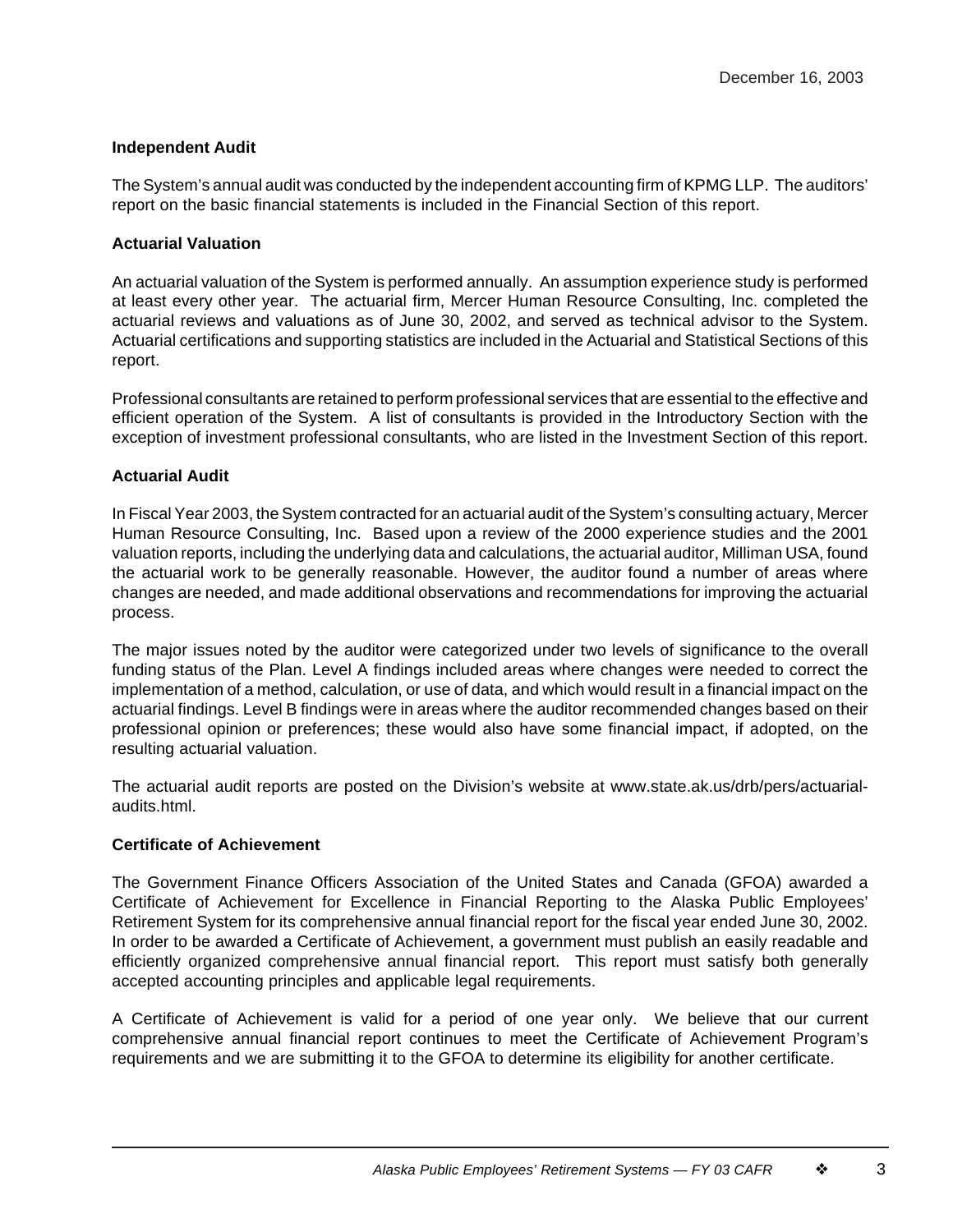#### **Acknowledgments**

The preparation of this report is made possible by the dedicated service of the staff of the System. It is intended to provide complete and reliable information as a basis for making management decisions, as a means of determining compliance with legal provisions, and as a means of determining responsible stewardship of the funds of the System.

The report is being mailed to all employer members of the System. They form the link between the System and the membership. Their cooperation contributes significantly to the success of the System. We hope the employers and plan members find this report informative.

We would like to take this opportunity to express our gratitude to the Public Employees' Retirement Board, the Alaska State Pension Investment Board, the staff, the advisors, and to the many people who have worked so diligently to assure the successful operation of the System.

Commissioner **Director** Director

bruett, Parken

KevinlWorlev, CPA Defined Benefits Accounting Supervisor

Respectfully submitted,

Mike Miller Manuel Melanie Millhorn Melanie Millhorn Melanie Millhorn Melanie Millhorn

Saal

Janet L. Parker **Anselm Staack, CPA, JD** Anselm Staack, CPA, JD Deputy Director Chief Financial Officer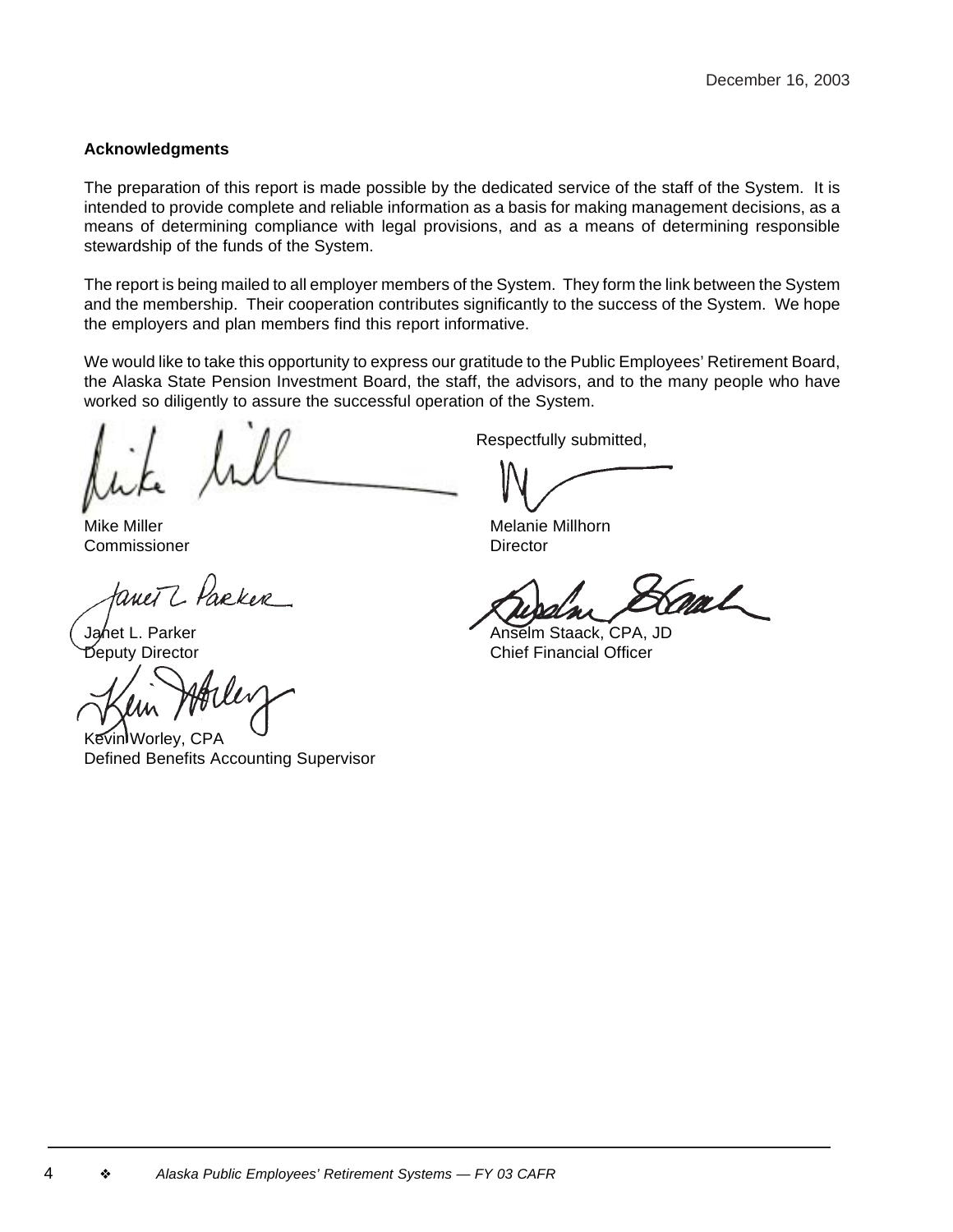

Presented to

# Alaska Public Employees' **Retirement System**

For its Comprehensive Annual **Financial Report** for the Fiscal Year Ended June 30, 2002

A Certificate of Achievement for Excellence in Financial Reporting is presented by the Government Finance Officers Association of the United States and Canada to government units and public employee retirement systems whose comprehensive annual financial reports (CAFRs) achieve the highest standards in government accounting and financial reporting.



President

**Executive Director**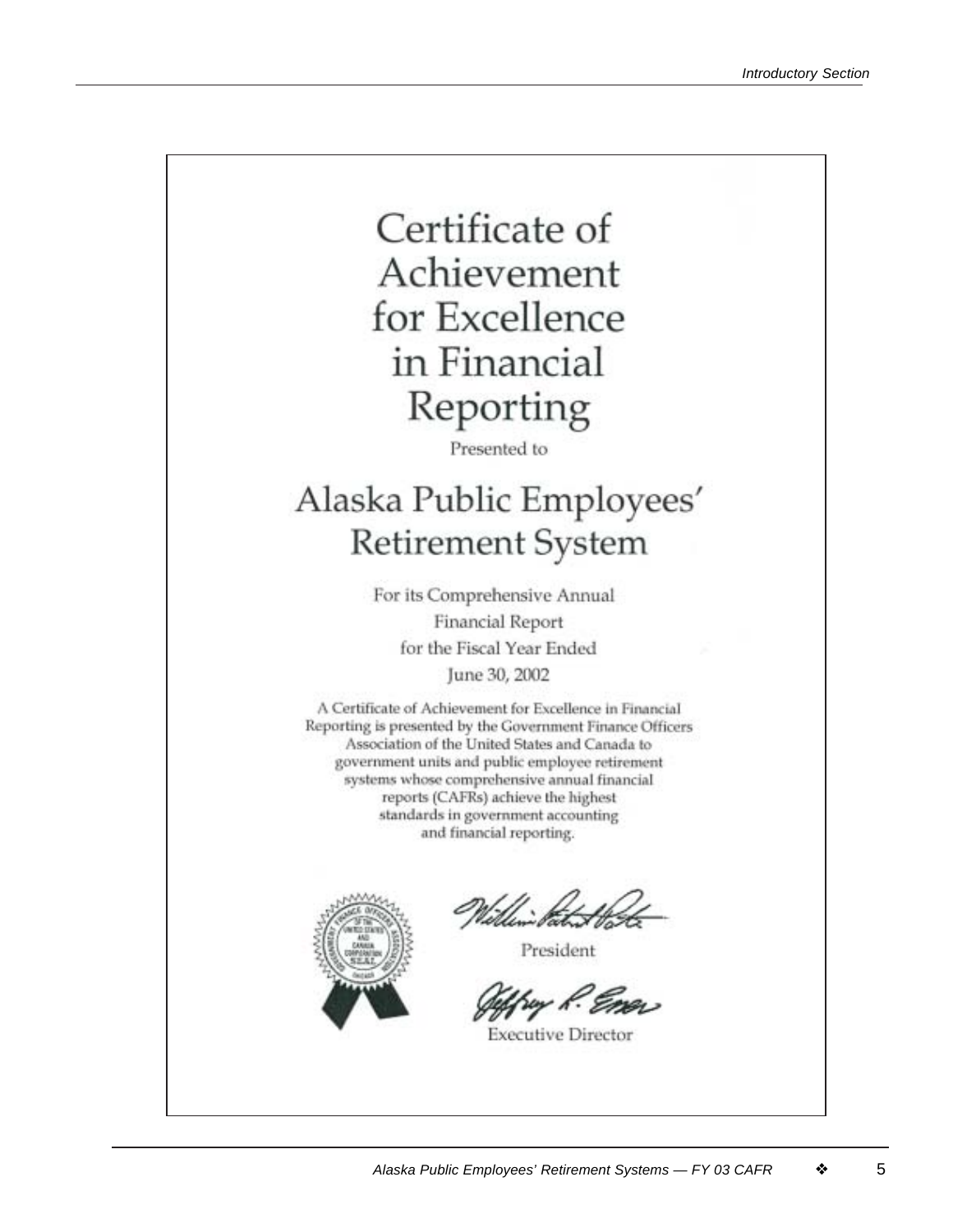### **ORGANIZATION CHART**

December 16, 2003

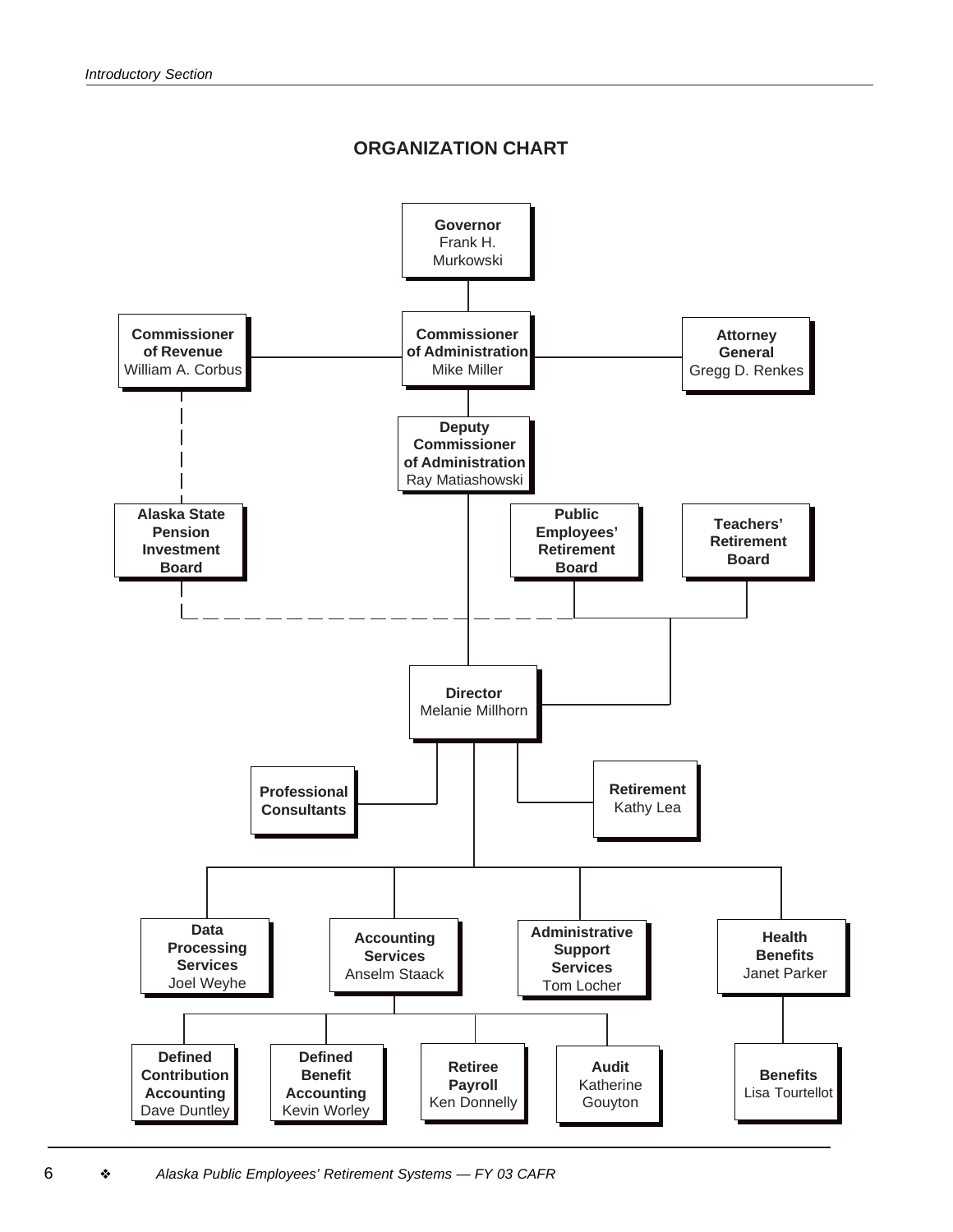### **Section Responsibilities**

The **Retirement Section** is responsible for providing comprehensive retirement counseling to the participating members and employers in the plan. The section appoints members to retirement benefits and maintains benefit payment information.

The **Benefits Section** is responsible for the administration of group health, disability, and life insurance. This section provides benefits counseling and plan change information to the membership.

The **Defined Benefit Accounting Section** is responsible for maintaining the employee and employer records and accounts in each of the defined benefit plans administered by the Division, producing financial statements and reports, and assuring compliance with the Internal Revenue Service requirements for defined benefit plans.

The **Defined Contribution Accounting Section** is responsible for accounting, plan operations, and financial activities related to the defined contribution plan systems administered by the Division.

The **Data Processing Services Section** supports the information systems the Systems use. Responsibilities include planning, development, data base design, programming, and operational support of the data processing systems, including the Local Area Network.

The **Administrative Support Services Section** is responsible for budget preparation, fiscal management of appropriations, procurement of professional services, supplies, and equipment. The section manages the systems' record center containing the member's physical records and performs other administrative functions such as legislative tracking and personnel management.

The **Retiree Payroll Section** is responsible for issuing monthly and on-demand retirement benefit payments to eligible retirees or their beneficiaries. The section maintains accurate records for reporting benefit recipient tax statements and reporting and paying withheld income taxes, garnishments, and IRS levies.

| PROFESSIONAL CONSULTANTS                      |                                          |  |  |  |  |  |
|-----------------------------------------------|------------------------------------------|--|--|--|--|--|
| <b>Consulting Actuary</b>                     | <b>Legal Counsel</b>                     |  |  |  |  |  |
| Mercer Human Resource Consulting              | Keith Levy                               |  |  |  |  |  |
| Seattle, Washington                           | Virginia Ragle                           |  |  |  |  |  |
|                                               | Kathleen Strasbaugh                      |  |  |  |  |  |
| <b>Independent Auditors</b>                   | <b>Assistant Attorney Generals</b>       |  |  |  |  |  |
| <b>KPMG LLP</b>                               | Juneau, Alaska                           |  |  |  |  |  |
| Anchorage, Alaska                             |                                          |  |  |  |  |  |
|                                               | <b>Legal Counsel - Retirement Boards</b> |  |  |  |  |  |
| <b>Benefits Consultant</b>                    | Wohlforth, Vassar, Johnson & Brecht      |  |  |  |  |  |
| Deloitte & Touche, LLP                        | Anchorage, Alaska                        |  |  |  |  |  |
| Minneapolis, Minnesota                        |                                          |  |  |  |  |  |
|                                               | <b>Consulting Physicians</b>             |  |  |  |  |  |
| <b>Third Party Health Claim Administrator</b> | Kim Smith, M.D.                          |  |  |  |  |  |
| Aetna Life Insurance Company                  | William Cole, M.D.                       |  |  |  |  |  |
| Walnut Creek, California                      | Juneau, Alaska                           |  |  |  |  |  |
|                                               |                                          |  |  |  |  |  |

A list of external money managers and consultants for the System can be found on pages 52-53, and the Schedule of Investment Management Fees on pages 60-61.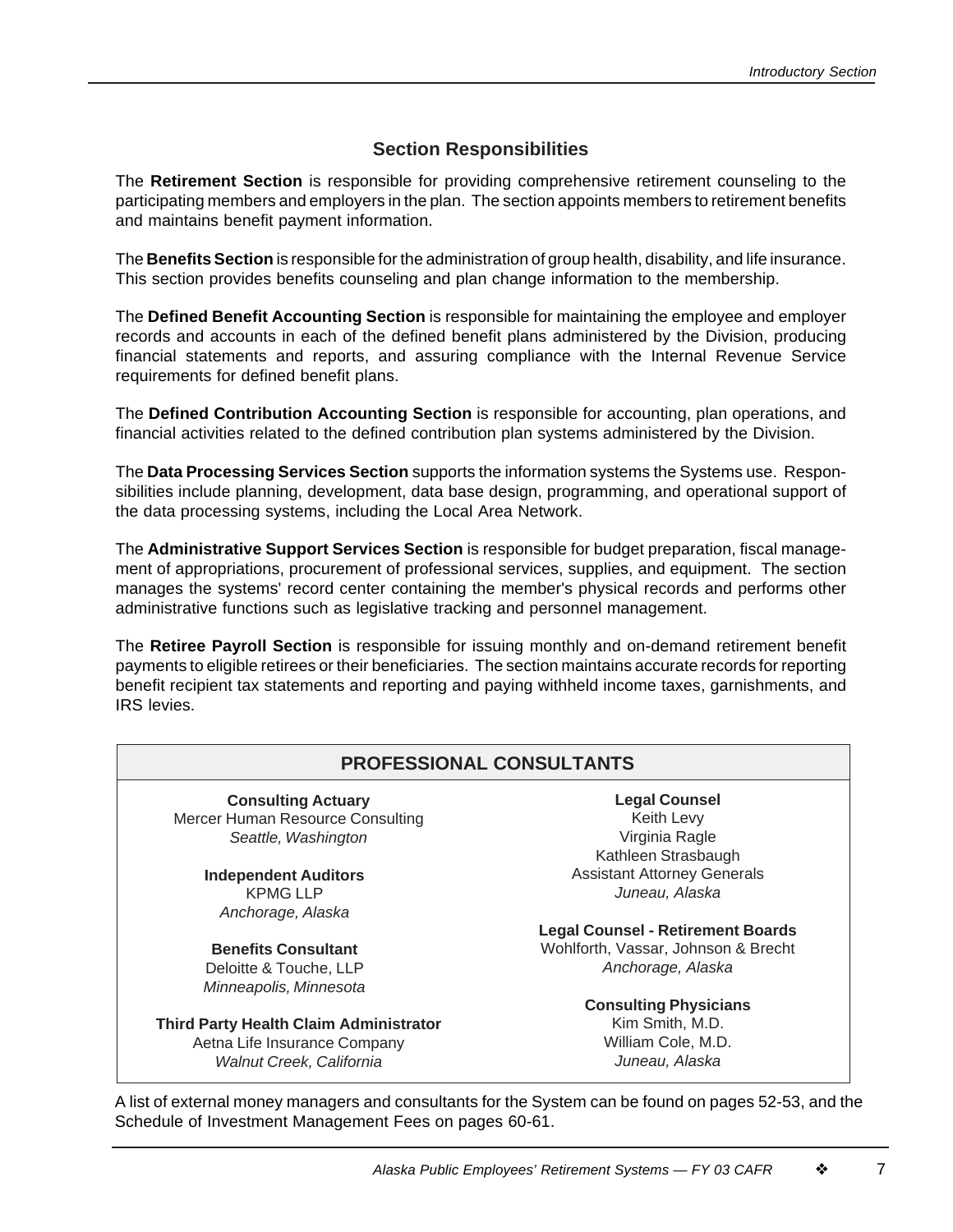# **PUBLIC EMPLOYEES' RETIREMENT BOARD**

(as of June 30, 2003)



**James "Pat" Wellington, Chair** Term Expires: April 5, 2008

Pat Wellington was born in Ketchikan, Alaska and graduated from Douglas High School. He served two years in the U.S. Army and started his law enforcement career with the Seward Police Department in late 1955. He served as Deputy U.S. Marshal, Alaska State Troopers; Chief of Police of Juneau; Deputy Commissioner and Commissioner of the Department of Public Safety; and retired in 1977 as Director of the Alaska State Troopers. Mr. Wellington is also a trustee of the Alaska State Pension Investment Board.

December 16, 2003



**Charles Borg, Vice Chair** Term Expires: June 20, 2004

Charles Borg resides in Anchorage. Raised in Washington, he graduated from Eastern Washington University in 1960 and began his career in the Army Infantry the same year. His military assignments included two tours of duty in Vietnam, infantry troop assignments in Europe, Alaska Director of Selective Service, and duty on the Army staff at The Pentagon.

After his retirement from military active duty, he joined Alaska State government serving as Director of Veterans Affairs, and Deputy Commissioner of the Department of Military and Veterans Affairs. From 1991 to 1999, Mr. Borg served as Director of Managed Health Care at Elmendorf Hospital and federal health care coordinator for Veterans Affairs.



#### **Bette Reed**

Term Expires: June 20, 2006

Bette Reed has lived in Alaska since 1962. She is a graduate of Bellevue School of Nursing in New York City, Matanuska-Susitna College, and the University of the State of New York. Bette is retired from the Mat-Su Borough School District where she was employed as a school nurse. Prior employment includes hospitals in Anchorage as well as New York, Connecticut, and Maine. She is an active member of NEA-Alaska Retired. She also volunteers at Mat-Su schools and Alaska Health Fairs. Her husband, Gene, also a PERS member, is retired from the Municipality of Anchorage.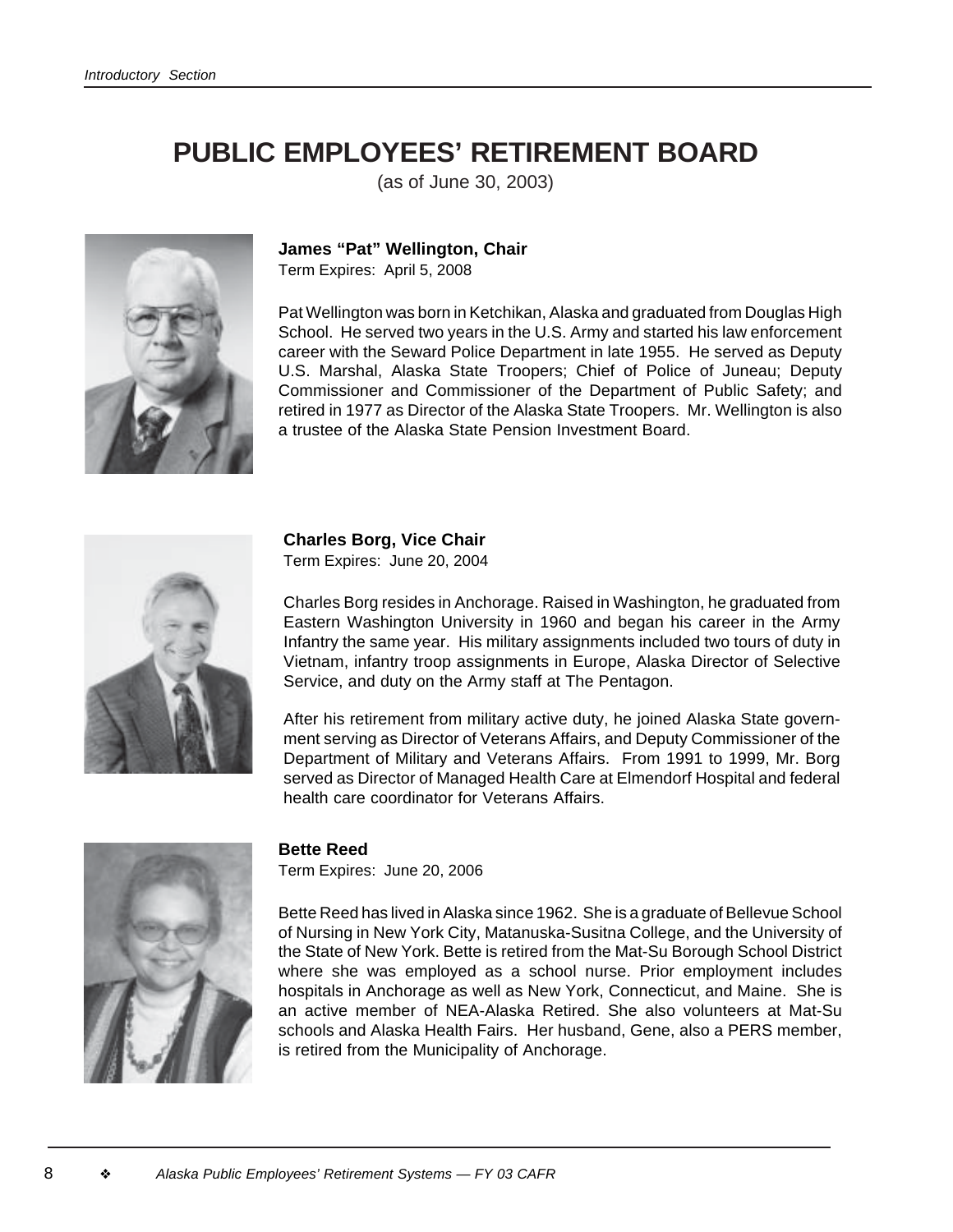

**Frank Narusch**

Term Expires: April 24, 2006

Frank Narusch has been an Alaskan resident since 1952. Raised in the coal mining camp of Suntrana on the Healy River, he boarded away to attend high school at Monroe High School in Fairbanks and Copper Valley School in Glennallen. While attending Seattle University, he worked summers commercial fishing in Cordova, coal mining in Suntrana, and surveying and inspecting projects around Fairbanks and Valdez for the Department of Highways (now DOT&PF). After receiving a degree in civil engineering in 1966, he began his professional career with the Department of Highways. During his 31 years of State employment, he held positions as Construction Project Manager, Regional Materials Engineer, Contract Claims Engineer, and Professional Services Chief. While with the State, he was active with the Alaska Public Employees Association.

He enjoys weekly breakfast get-togethers with retired friends as well as summer travel, camping, and exploring back roads around the State.



#### **Don Hoover**

Term Expires: June 20, 2004

Don Hoover resides in Fairbanks. He was born and raised in Washington, and graduated from Gonzaga University in 1952. He served in the US Navy from 1944-1946 in the Pacific Area prior to college. He moved to Alaska in 1956 and began a 22 year career in banking in Fairbanks and Nome. He also is a graduate of the Pacific Coast Banking School at the University of Washington in 1963. During his ten years in Nome, he served two terms as Mayor of Nome.

In 1978 he joined the State Department of Commerce until retirement in July 1985. He was appointed to the Older Alaska Commission on Aging (later the Alaska Commission on Aging) in 1994 and was a delegate to the White House Conference on Aging in 1995. He remained on the Commission on Aging until June 1, 2000. While on the Commission, he was also on the Pioneer Home Advisory Board for 6 years.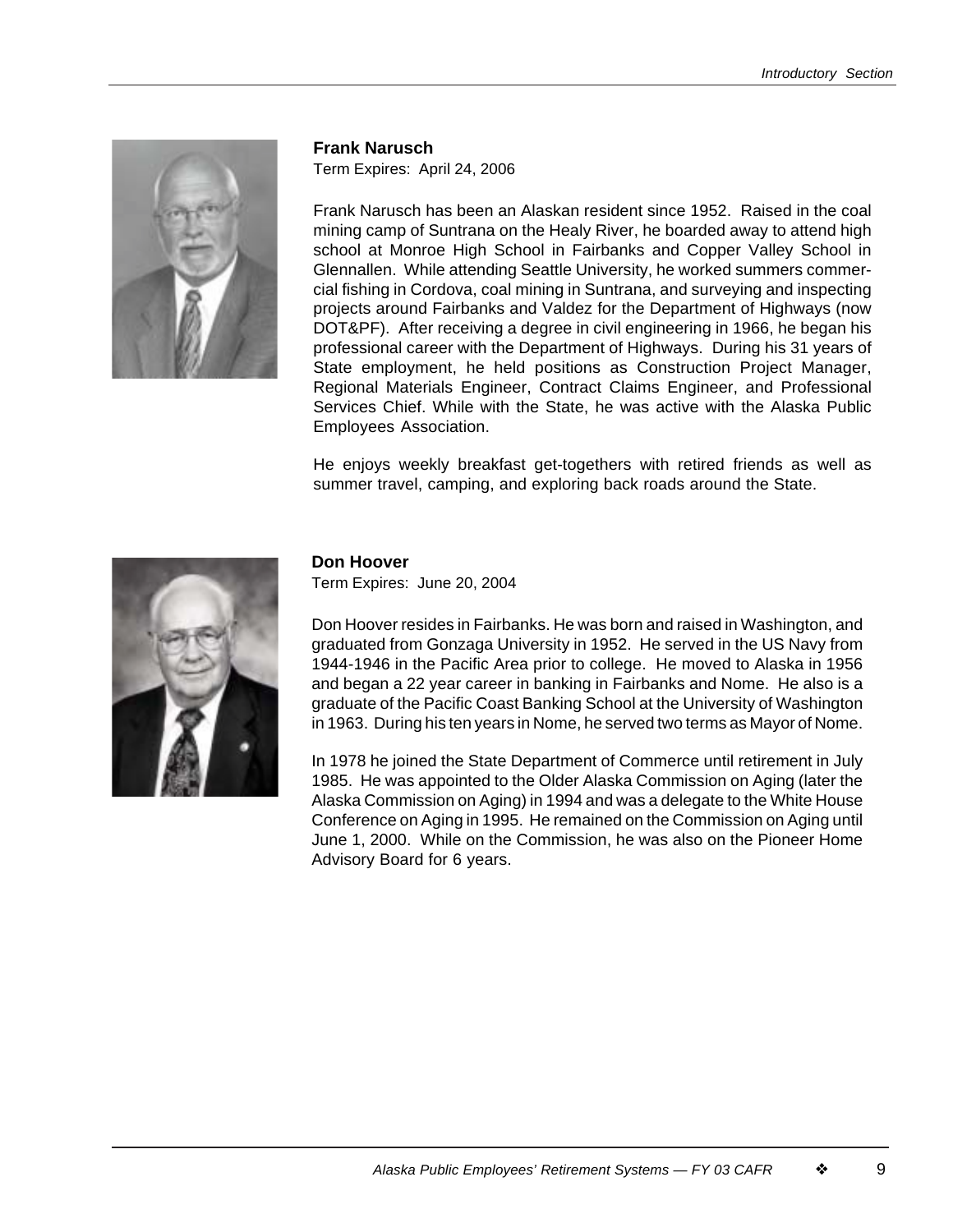This page intentionally left blank.

December 16, 2003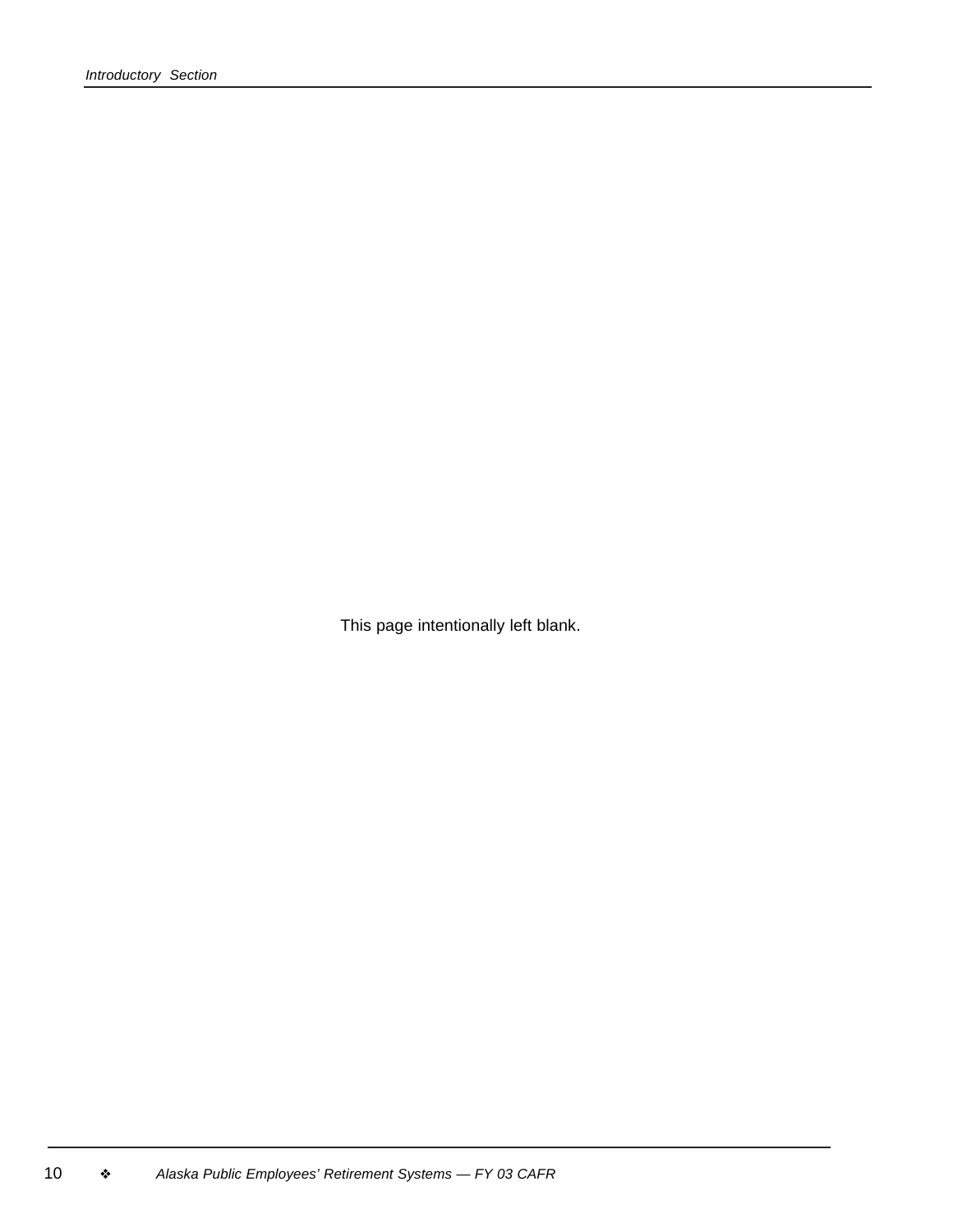

701 West Eighth Avenue Suite 600 Anchorage, AK 99501

#### **Independent Auditors' Report**

Division of Retirement and Benefits State of Alaska Public Employees' Retirement System:

We have audited the accompanying statements of plan net assets of the State of Alaska Public Employees' Retirement System (Plan), a Component Unit of the State of Alaska, as of June 30, 2003 and 2002, and the related statements of changes in plan net assets for the years then ended. These financial statements are the responsibility of the Plan's management. Our responsibility is to express an opinion on these financial statements based on our audits.

We conducted our audits in accordance with auditing standards generally accepted in the United States of America. Those standards require that we plan and perform the audit to obtain reasonable assurance about whether the financial statements are free of material misstatement. An audit includes examining, on a test basis, evidence supporting the amounts and disclosures in the financial statements. An audit also includes assessing the accounting principles used and significant estimates made by management, as well as evaluating the overall financial statement presentation. We believe that our audits provide a reasonable basis for our opinion.

In our opinion, the financial statements referred to above present fairly, in all material respects, the plan net assets of the State of Alaska Public Employees' Retirement System, a Component Unit of the State of Alaska, as of June 30, 2003 and 2002, and the changes in plan net assets for the years then ended in conformity with accounting principles generally accepted in the United States of America.

The accompanying required supplementary information of management's discussion and analysis on pages 13 to 19 and schedules of funding progress and employer contributions on pages 38 to 40 and additional information on pages 41 to 45 are not a required part of the basic financial statements but are supplementary information required by accounting principles generally accepted in the United States of America. We have applied certain limited procedures, which consisted principally of inquiries of management regarding the methods of measurement and presentation of the required supplementary information. However, we did not audit the information and express no opinion on it.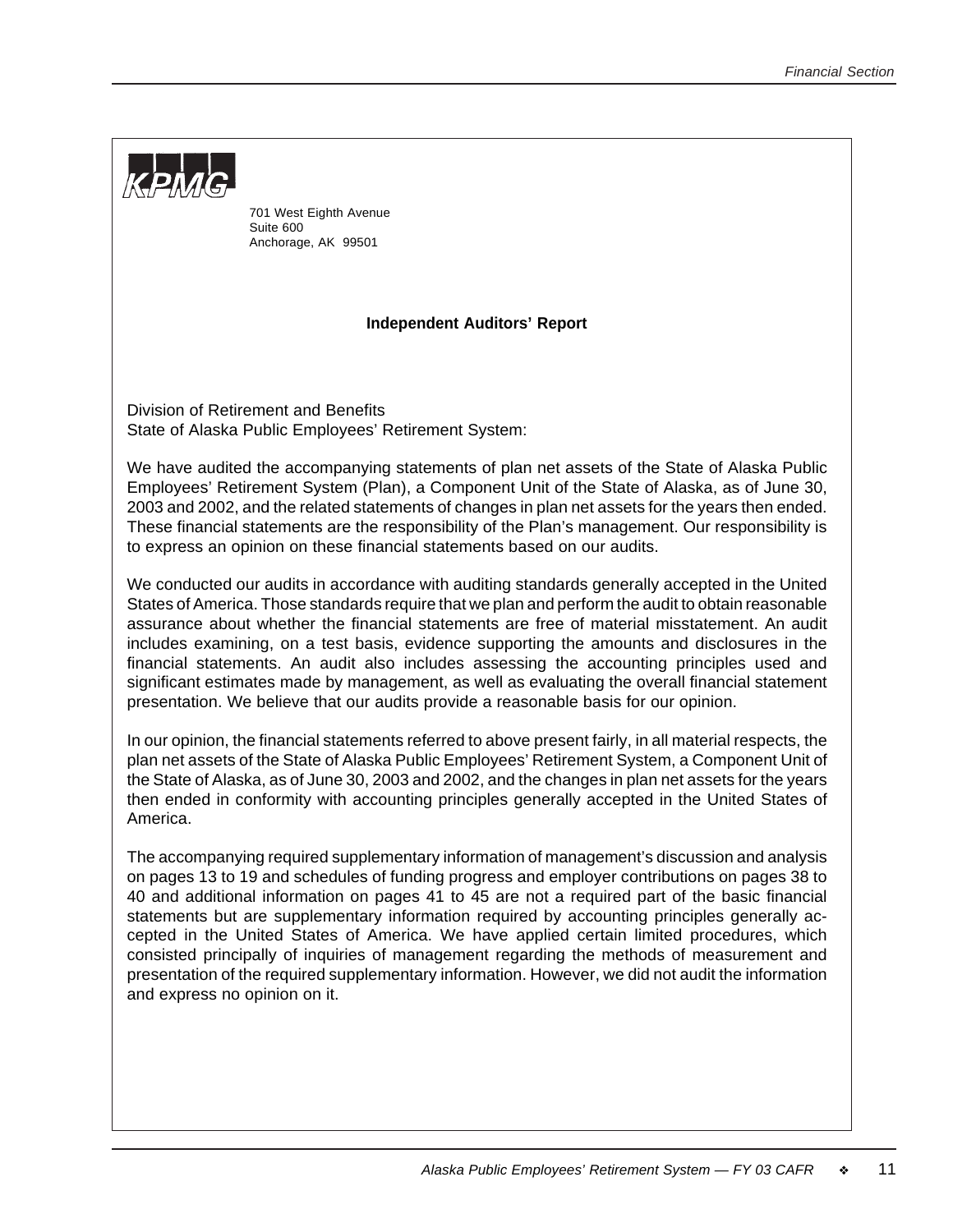### $K$  $R$  $n$  $G$

Our audits were conducted for the purpose of forming an opinion on the basic financial statements taken as a whole. Schedules 1 and 2 on pages 46 and 47 are presented for the purpose of additional analysis and are not a required part of the basic financial statements. This information is the responsibility of the Plan's management, has been subjected to the auditing procedures applied in the audits of the basic financial statements and, in our opinion, is fairly stated in all material respects in relation to the basic financial statements taken as a whole.

The investment, actuarial and statistical data on pages 49 through 91 are presented for the purpose of additional analysis and are not a required part of the basic financial statements of the State of Alaska Public Employees' Retirement System (Plan), a Component Unit of the State of Alaska. Such additional information has not been subjected to the auditing procedures applied in the audit of the basic financial statements and, accordingly, we express no opinion on it.

KPMG LLP

September 26, 2003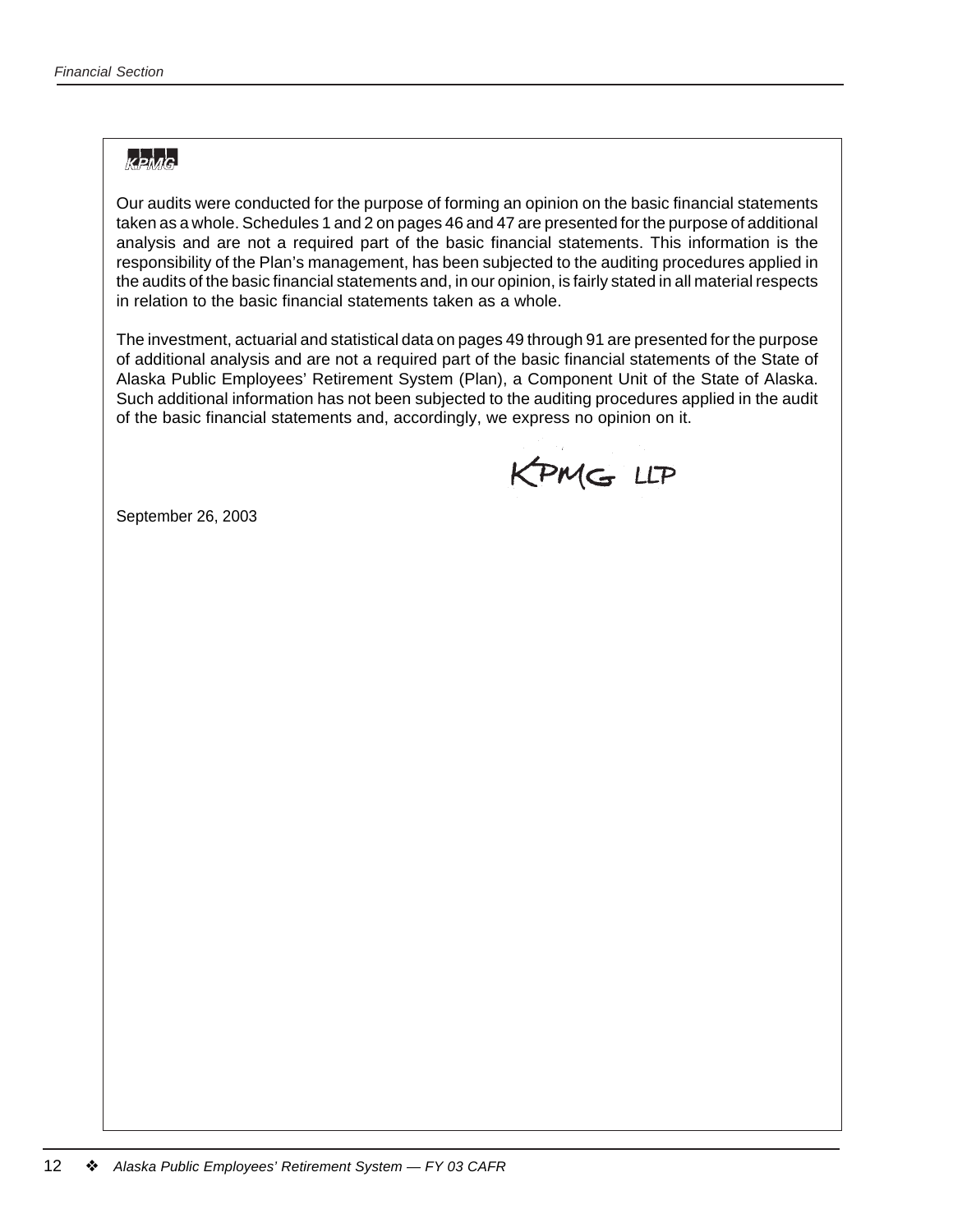### **Management's Discussion and Analysis**

This section presents management's discussion and analysis (MD&A) of the Public Employees' Retirement System's (Plan) financial position and performance for the year ended June 30, 2003. This section is presented as a narrative overview and analysis. Please read the MD&A in conjunction with the letter of transmittal included in the Introductory Section, the financial statements, and other information to better understand the financial condition and performance of the Plan during the fiscal year ended June 30, 2003. Prior fiscal years' information is presented for comparative purposes.

#### **Financial Highlights**

The Plan's total current assets exceeded its total current liabilities by \$7,391,455,000 and \$7,412,833,000 at the close of Fiscal Years 2003 and 2002, respectively.

The Plan's "Net assets held in trust for pension and postemployment healthcare benefits" as of June 30, 2003 and 2002 decreased by \$21,378,000 and \$675,549,000 or 0.3% and 8.4% over the closing balances of those assets in Fiscal Years 2002 and 2001, respectively.

Plan member and employer contributions received totaled \$211,310,000 and \$195,408,000 during Fiscal Years 2003 and 2002, respectively; increases of \$15,902,000 and \$3,941,000 or 8.1% and 2.0% from Fiscal Years 2002 and 2001, respectively.

Net investment income (loss) increased from (\$448,279,000) to \$237,205,000 during Fiscal Year 2003 and decreased from (\$478,249,000) to (\$448,279,000) during Fiscal Year 2002; reflecting an increase of 152.9% and a decrease of 6.3% from Fiscal Years 2002 and 2001, respectively.

Pension benefit and postemployment healthcare payments totaled \$451,015,000 and \$404,536,000 during Fiscal Years 2003 and 2002, respectively; reflecting an increase of \$46,479,000 and \$40,919,000 or 11.5% and 11.3% from Fiscal Years 2002 and 2001, respectively.

#### **Overview of the Financial Statements**

This discussion and analysis is intended to serve as an introduction to the Plan's basic financial statements. The Plan's basic financial statements are comprised of three components: (1) statement of plan net assets, (2) statement of changes in plan net assets, and (3) notes to the financial statements. This report also contains required supplementary information in addition to the basic financial statements.

*Statement of Plan Net Assets* – This statement presents information regarding the Plan's assets, liabilities, and net assets. Net assets represent the total amount of assets less the total liabilities. The Statement of Plan Net Assets classifies assets, liabilities and net assets as current, non-current and restricted.

*Statement of Changes in Plan Net Assets* – This statement presents how the Plan's net assets changed during the fiscal year as a result of contributions, investment income (loss), operating expenses, and changes in net assets.

The above statements represent resources available for investment and the payment of benefits as of the fiscal year-end and the sources and uses of those funds during the fiscal year.

*Notes to the Financial Statements* – The notes to the financial statements are an integral part of the financial statements and provide additional detailed information and schedules to better understand the Plan's financial statements.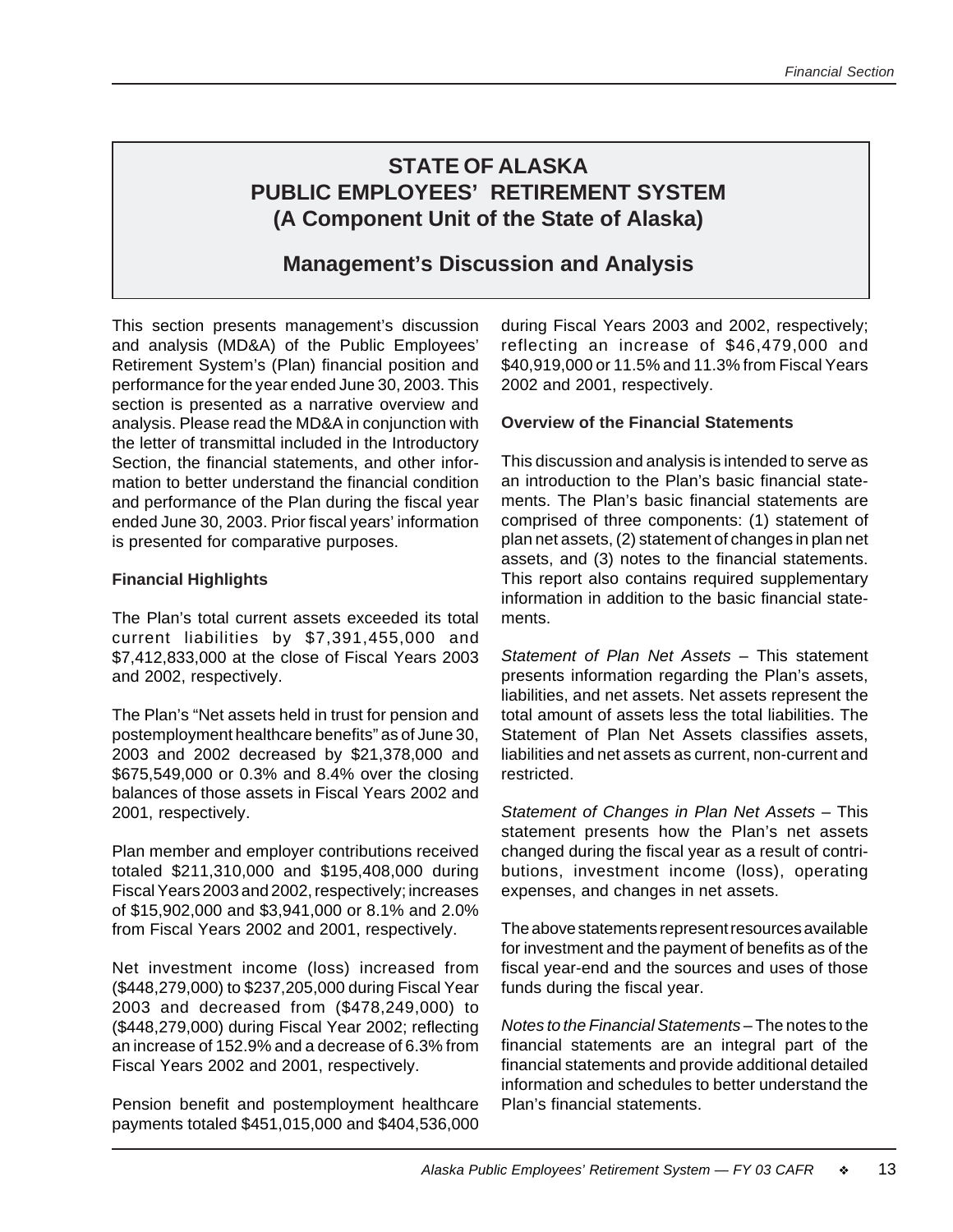# **Management's Discussion and Analysis**

*Required Supplementary Information* – The required supplementary information consists of three schedules and related notes concerning the funded status and actuarial assumptions and methods of the Plan. *Other Supplementary Schedules* – Other supplementary schedules include detailed information on administrative and investment expenses incurred by the Plan and payments to consultants for professional services.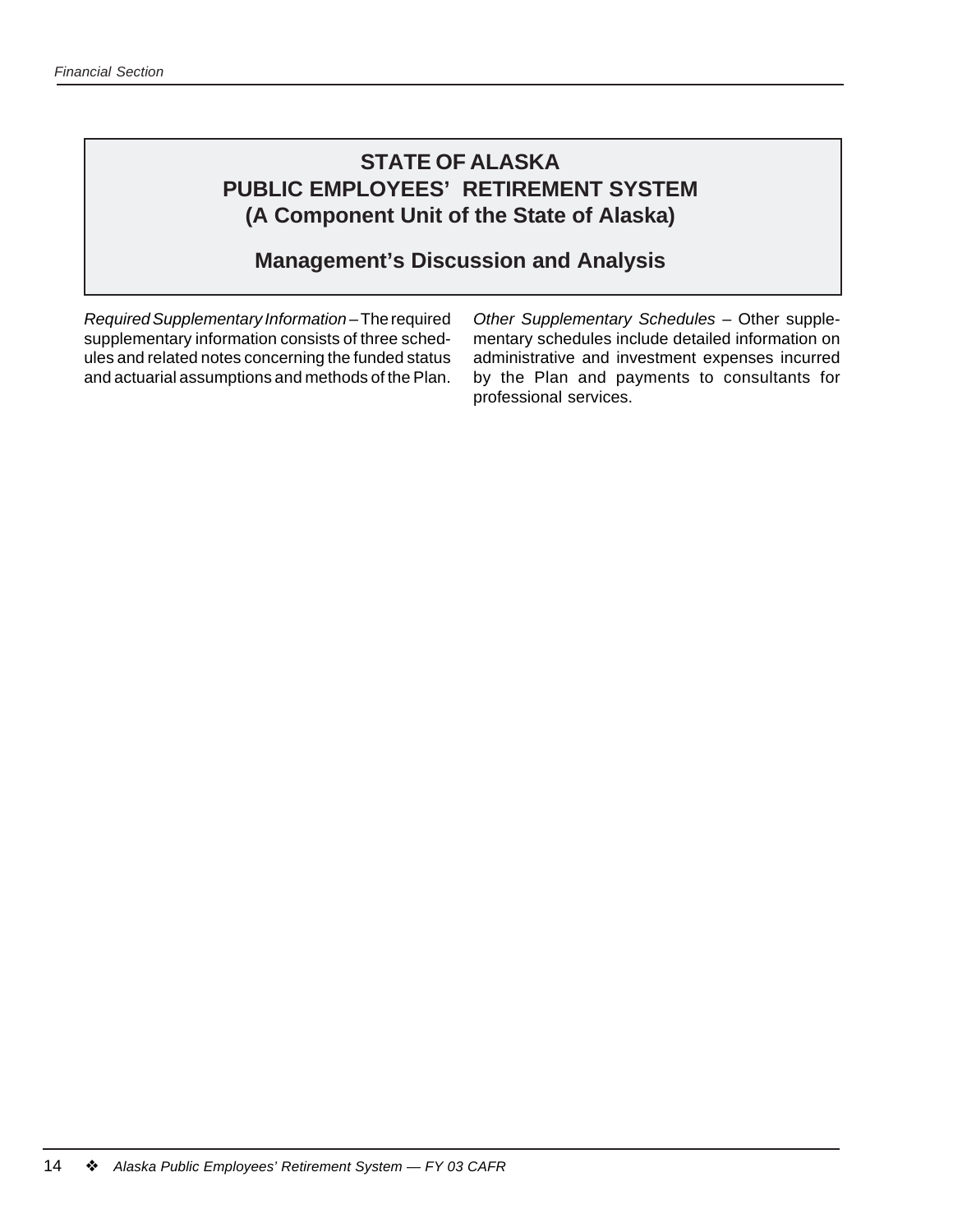# **Management's Discussion and Analysis**

#### **Condensed Financial Information**

#### **Public Employees' Retirement System (000's omitted)**

#### **NET ASSETS**

|                               |                |                              | <b>Increase/Decrease</b> |            |                |
|-------------------------------|----------------|------------------------------|--------------------------|------------|----------------|
| <b>Description</b>            | 2003           | 2002                         | <b>Amount</b>            | %          | 2001           |
| Assets:                       |                |                              |                          |            |                |
| Cash and receivables          | \$<br>9,373    | 14,009                       | (4,636)                  | $(33.1\%)$ | 15,914         |
| Investments, at fair value    | 7,388,741      | 7,406,520                    | (17, 779)                | $(0.2\%)$  | 8,080,659      |
| Other assets                  | 166            | 118                          | 48                       | 40.7%      | 351            |
| <b>Total assets</b>           | 7,398,280      | 7,420,647                    | (22, 367)                | $(0.3\%)$  | 8,096,924      |
| Liabilities:                  |                |                              |                          |            |                |
| Accrued expenses              | 6,764          | 7,395                        | (631)                    | $(8.5\%)$  | 8,534          |
| Other liabilities             | 61             | 419                          | (358)                    | $(85.4\%)$ | 8              |
| <b>Total liabilities</b>      | 6,825          | 7,814                        | (989)                    | (12.7%)    | 8,542          |
| <b>Total net assets</b>       | \$7,391,455    | 7,412,833                    | (21, 378)                | $(0.3\%)$  | 8,088,382      |
|                               |                | <b>CHANGES IN NET ASSETS</b> |                          |            |                |
| Net assets, beginning of year | \$7,412,833    | 8,088,382                    | (675, 549)               | $(8.4\%)$  | 8,756,580      |
| Additions:                    |                |                              |                          |            |                |
| Contributions                 | 211,310        | 195,408                      | 15,902                   | 8.1%       | 191,467        |
| Net investment income (loss)  | 237,205        | (448, 279)                   | 685,484                  | 152.9%     | (478, 249)     |
| Other additions               | 27             | 10                           | 17                       | 170.0%     | $\overline{7}$ |
| <b>Total additions</b>        | 448,542        | (252, 861)                   | 701,403                  | 277.4%     | (286, 775)     |
| Deductions:                   |                |                              |                          |            |                |
| <b>Benefits</b>               | 451,015        | 404,536                      | 46,479                   | 11.5%      | 363,617        |
| <b>Refunds</b>                | 13,025         | 12,869                       | 156                      | 1.2%       | 13,134         |
| Administrative expenses       | 5,880          | 5,283                        | 597                      | 11.3%      | 4,672          |
| <b>Total deductions</b>       | 469,920        | 422,688                      | 47,232                   | 11.2%      | 381,423        |
| Decrease in net assets        | (21, 378)      | (675, 549)                   | 654,171                  | $(96.8\%)$ | (668, 198)     |
| Net assets, end of year       | 7,391,455<br>S | 7,412,833                    | (21, 378)                | (0.3%)     | 8,088,382      |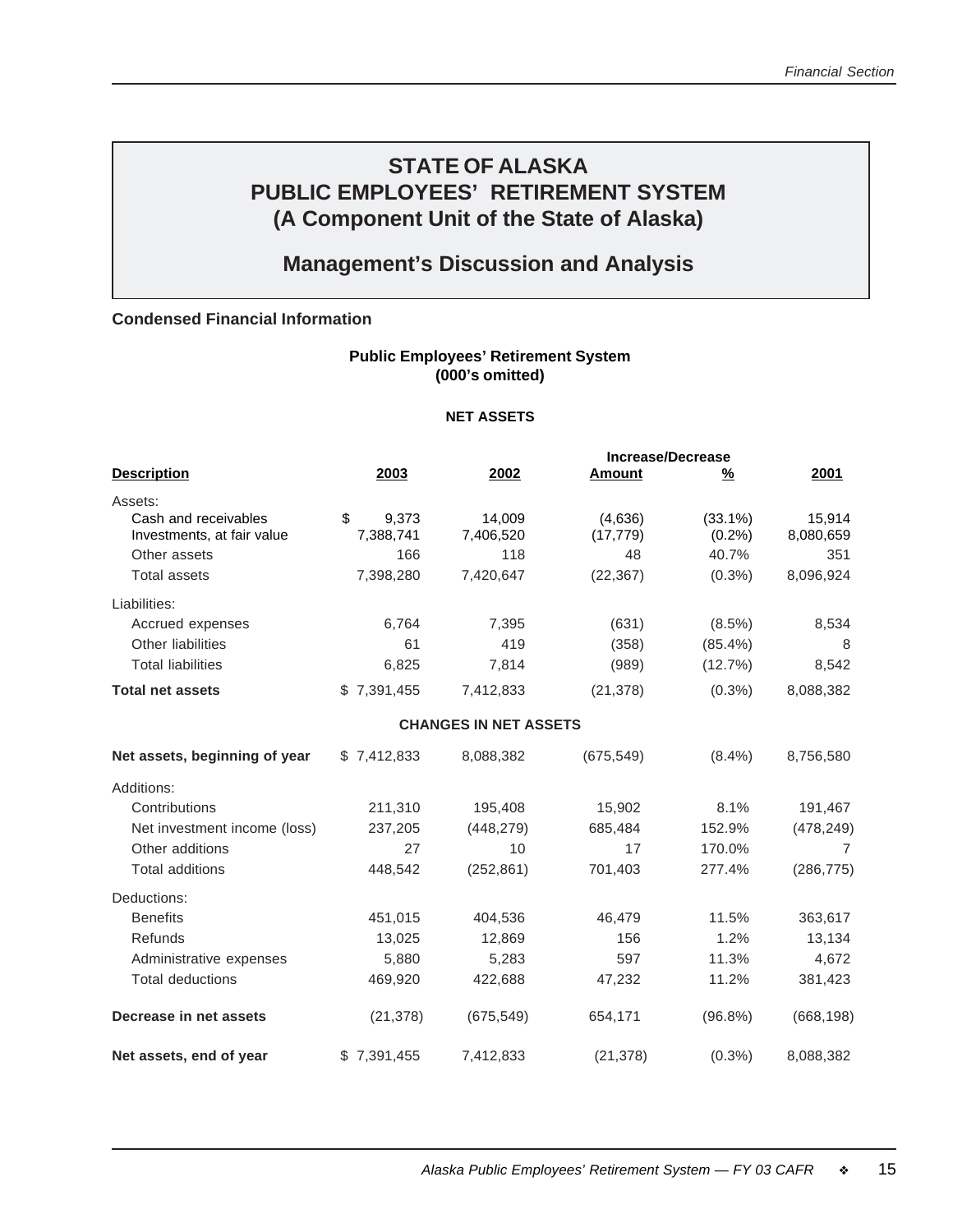### **Management's Discussion and Analysis**

#### **Financial Analysis of the Plan**

The Statement of Plan Net Assets as of June 30, 2003 and 2002 showed total assets exceeding total liabilities by \$7,391,455,000 and \$7,412,833,000, respectively. These amounts represent the Plan's "Net assets held in trust for pension and postemployment healthcare benefits". The entire amount is available to cover the Plan's obligations to pay pension and postemployment healthcare benefits to its members and their beneficiaries.

These amounts also represent a decrease in "Net assets held in trust for pension and postemployment healthcare benefits" of \$21,378,000 and \$675,549,000, or 0.3% and 8.4% from Fiscal Years 2002 and 2001, respectively. The decrease is mainly due to increased benefit costs for pensions and postemployment healthcare. Over the long term, plan member and employer contributions as well as investment income received are expected to cover the pension benefit and postemployment healthcare costs of the Plan.

The investment of pension funds is a long-term undertaking. On an annual basis, the Alaska State Pension Investment Board (ASPIB) reviews and adopts an asset allocation strategy to ensure the asset mix will remain at an optimal risk/reward level given the Plan's constraints and objectives. During Fiscal Year 2003, ASPIB adopted an asset allocation that includes 40% in Domestic Equities, 17% in International Equities, 31% in Domestic Fixed Income, 3% in International Fixed Income, and 9% in Real Estate.

For Fiscal Year 2003, the Plan's investments generated a 3.67% rate of return. The Plan's annualized rate of return was –2.48% over the last three years and 2.47% over the last five years.

### **Actuarial Valuations and Funding Progress**

The overall objective of a pension fund is to accumulate sufficient funds to meet all expected future obligations to participants. The contribution requirements are determined as a percentage of eligible salaries, and reflect the cost of benefits accruing in Fiscal Year 2003 and a fixed amortization of the funding target surplus or the unfunded accrued liability. The amortization period is set by the Public Employees' Retirement Board. Contribution levels are recommended by the Actuary and adopted by the Board each year. Investment losses and increasing healthcare costs impacted the Plan's funding ratio as of June 30, 2002 (the date of the Plan's latest actuarial valuation report). The ratio of assets to liabilities decreased from 100.9% to 75.2% during the year, using June 30, 2002 net assets as a base. The goal for the Plan is to have progress toward achieving the funding objectives of the Plan.

A summary of the actuarial assumptions and methods is presented in the Notes to Required Supplementary Information. The assumptions, when applied in combination, fairly represent past and anticipated future experience of the Plan.

The Fiscal Year 2003 employer consolidated rate decreased from 8.07% to 5.43%, the average past service rate was 0.69%, thus producing a total average rate for all employers in the Plan of 6.12%. The Public Employees' Retirement Board adopted an average employer contribution rate of 6.75%.

The Fiscal Year 2004 employer consolidated rate decreased from 5.43% to 5.42%, the average past service rate was 1.35%, thus producing a total average rate for all employers in the Plan of 6.77%.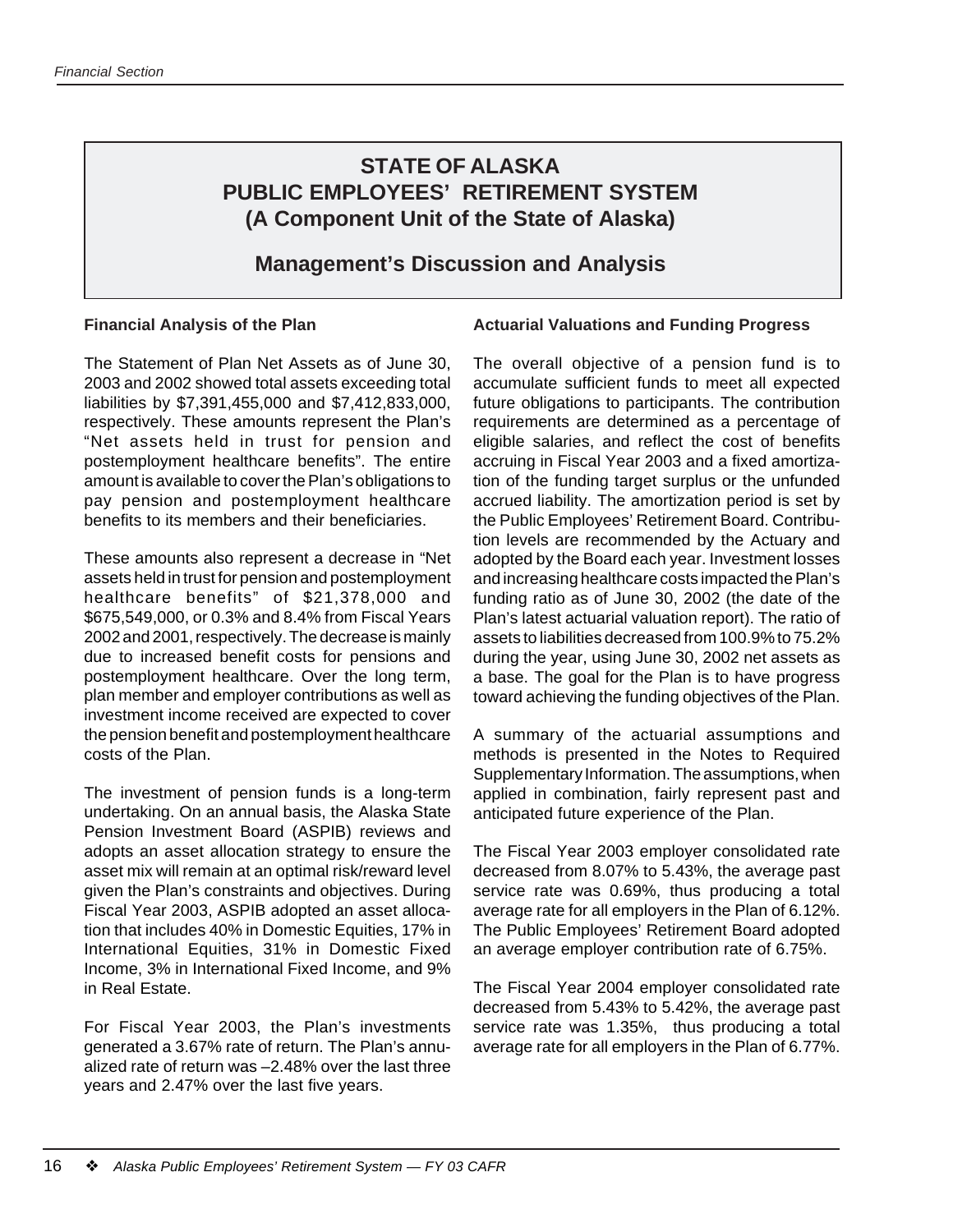### **Management's Discussion and Analysis**

The Public Employees' Retirement Board adopted an average employer contribution rate of 6.77%.

|                                                | (000's omitted)          |                        |  |  |  |  |
|------------------------------------------------|--------------------------|------------------------|--|--|--|--|
| <b>Valuation Year</b>                          | 2002                     | 2001                   |  |  |  |  |
| Valuation Assets<br><b>Accrued Liabilities</b> | \$7,412,833<br>9,859,591 | 7,941,753<br>7,868,574 |  |  |  |  |
| Funding ratio                                  | 75.2%                    | 100.9%                 |  |  |  |  |

#### **Contributions and Investment Income (Loss)**

The revenues required to finance retirement benefits are accumulated through a combination of employer and plan member contributions and investment income.

|                |         | Inc/(Dec)<br><b>Millions</b> |       |        |             |
|----------------|---------|------------------------------|-------|--------|-------------|
|                | FY03    | <b>FY02</b>                  | Amt   | %      | <b>FY01</b> |
| Plan Member    |         |                              |       |        |             |
| Contributions  | \$112.1 | 100.6                        | 11.5  | 11.4%  | 94,983      |
| Employer       |         |                              |       |        |             |
| Contributions  | 99.2    | 94.8                         | 4.4   | 4.7%   | 96.484      |
| Net Investment |         |                              |       |        |             |
| Income (Loss)  | 237.2   | (448.3)                      | 685.5 | 152.9% | (478, 249)  |
| Total          | \$448.5 | (252.9)                      | 701.4 | 277.4% | (286, 782)  |

Plan member contributions increased from \$100,639,000 during Fiscal Year 2002 to \$112,112,000 during Fiscal Year 2003, an increase of \$11,473,000 or 11.4%. There was an increase from \$94,983,000 in Fiscal Year 2001 to \$100,639,000 during Fiscal Year 2002, an increase of \$5,656,000 or 2.0%. Investment income increased by \$685,484,000 or 152.9% over amounts recorded in Fiscal Year 2002, thereby providing a substantial boost to increase net assets of the Plan over the same period. Investment income decreased by \$29,970,000 or 6.3% from amounts recorded in Fiscal Year 2001.

Over the long term, the investment portfolio has been a major component in additions to plan assets. A favorable fourth quarter for Fiscal Year 2003 propelled the Plan into positive annual earnings for the first time in three years. In the fourth quarter, the Plan generated a 10.45% return, which resulted in a 3.67% return for the fiscal year.

### **Benefits, Refunds, and Expenses**

The primary expense of the Plan is the payment of pension benefits. These benefit payments, together with postemployment healthcare premiums paid, lump sum refunds made to former plan members and the cost of administering the Plan comprise the costs of operations.

|                                               | <b>Expenses</b> |                 |      |           |             |  |  |
|-----------------------------------------------|-----------------|-----------------|------|-----------|-------------|--|--|
|                                               |                 | <b>Millions</b> |      | Inc/(Dec) |             |  |  |
|                                               | <b>FY03</b>     | <b>FY02</b>     | Amt  | %         | <b>FY01</b> |  |  |
| Pension                                       |                 |                 |      |           |             |  |  |
| <b>Benefits</b>                               | \$<br>307.7     | 279.7           | 28.0 | 10.0%     | 259,771     |  |  |
| Healthcare                                    |                 |                 |      |           |             |  |  |
| <b>Benefits</b>                               | 143.3           | 124.8           | 18.5 | 14.8%     | 103.846     |  |  |
| Refunds of<br>Contributions<br>Administrative | 13.0            | 12.9            | 0.2  | 1.2%      | 13.1334     |  |  |
| Expenses                                      | 5.9             | 5.3             | 0.6  | 11.3%     | 4,672       |  |  |
| Total                                         | \$<br>469.9     | 422.7           | 47.2 | 11.2%     | 381.423     |  |  |

Pension benefit payments increased \$27,953,000 and \$19,960,000 or 10.0% and 7.7% from Fiscal Years 2002 and 2001, respectively. The majority of the increase in pension benefits was the result of a continuing increase in the number of retirees. Also, the Plan granted a discretionary cost-of-living (post retirement pension adjustment (PRPA)) increase at the beginning of the fiscal year 2003.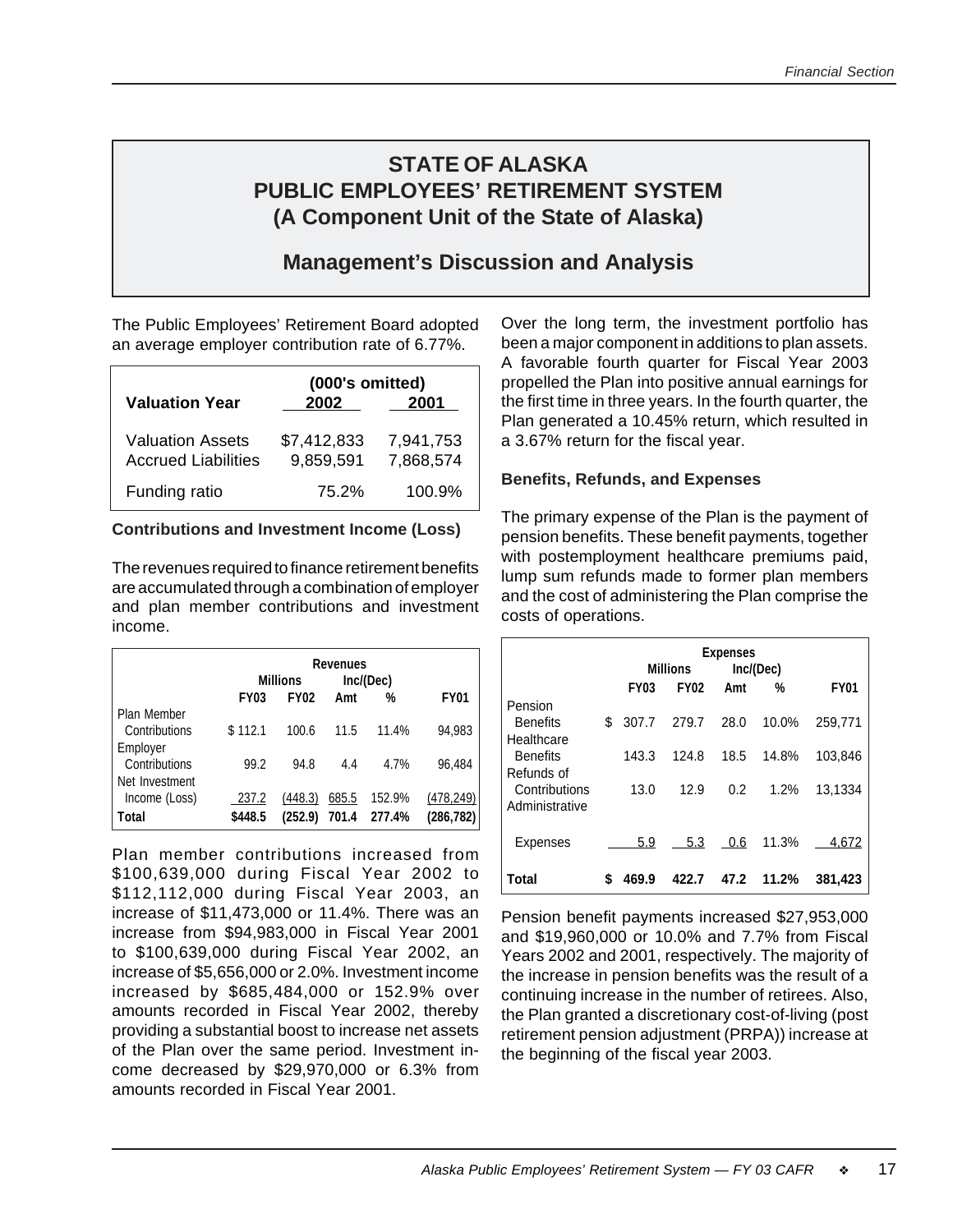### **Management's Discussion and Analysis**

Postemployment healthcare benefits increased \$18,526,000 and \$20,959,000 or 14.8% and 20.2% from Fiscal Years 2002 and 2001, respectively. Healthcare costs continue to rise in amounts exceeding 10% year over year.

### **Funding**

Retirement benefits are financed by accumulations from employer and plan member contributions and income earned on the Plan's investments.

- Employer contributions are determined by the Plan's consulting actuaries and approved by the Plan's governing board.
- Plan member contributions are determined by statute.
- ASPIB works in conjunction with the Department of Revenue, Division of Treasury, in determining the proper asset allocation strategy.

#### **Legislation**

During the Fiscal Year 2003 legislative session, three laws were enacted that affected the Plan:

Senate Bill 26 – This bill was written to authorize state employees who are members of a reserve or auxiliary component of the armed forces of the United States, including the organized militia of Alaska, and are called to active duty by the appropriate state or federal authority to continue to receive the equivalent of their state compensation and some or all of their state benefits.

Senate Bill 140 – This bill affects retired members who chose to retire early via retirement incentive programs (RIP) and are subsequently reemployed as a commissioner. This act removes a major disincentive to serving as a commissioner.

Senate Bill 177 – This bill affects retired PERS and TRS members who are called to active military duty so that their cost-of-living benefits are not affected while serving any length of time outside the state.

#### **Economic Conditions, Future Contribution Rates, and Status of Unfunded Liability**

During the period July 1, 2002 to March 31, 2003, the Plan's investments continued to decline, a continuation of Fiscal Years 2001 and 2002. However, the last quarter of the fiscal year provided the necessary strength to push the Plan's rate of return into positive returns, resulting in a 3.67% return for the fiscal year. While the Plan did not meet its' actuarially assumed investment return of 8.25%, the year ended on a positive note. By not meeting the assumed rate of return, the Plan could see an increase in the employer contribution rates in Fiscal Year 2006.

The financial market environment during the period July 1, 2002 through March 31, 2003 was another harsh and challenging one. Financial conditions during the fourth quarter changed substantially to the positive and netted a quarterly return of 10.45%. While equities have typically outperformed other investment types over longer periods, equity investments can yield disappointing or even negative returns for indefinite periods of time.

The impact of Fiscal Year 2001 and 2002's decline on the Plan's market value has an obvious impact on the Fiscal Year 2005 employer contribution rate as well as the Plan's funding status as of June 30, 2002. Due to these declines, the June 30, 2002 actuarial valuation report for the Plan reported a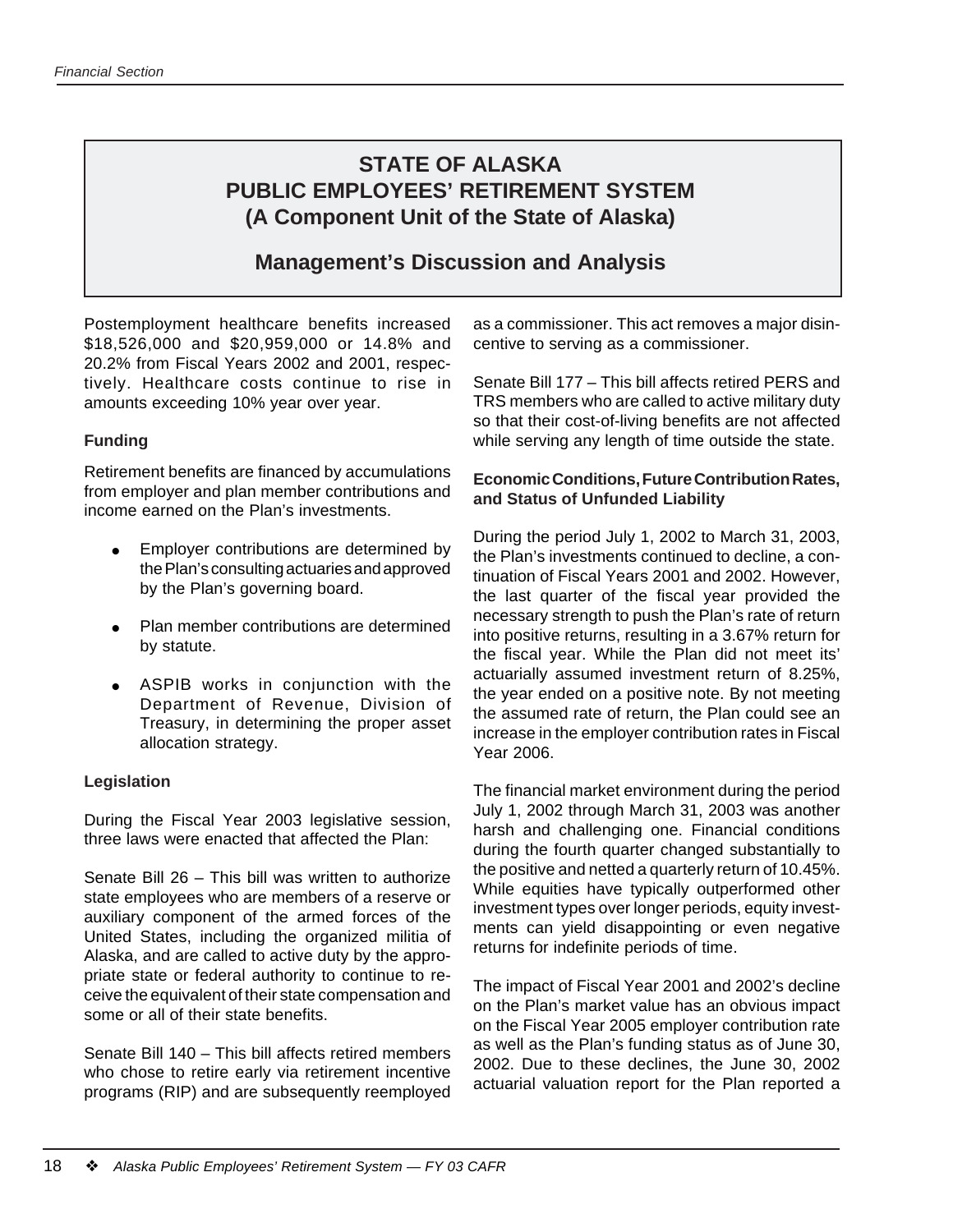### **Management's Discussion and Analysis**

funding ratio of 75.2%. As a result of the decline in the funding ratio, the matching employer contribution rate would need to be increased to 24.91% for Fiscal Year 2005, per the recommendation from the Plan's consulting actuary. The PERS board adopted an average matching employer contribution rate of 11.77% for Fiscal Year 2005. The primary reason for the five (5) point change in the average matching employer contribution rate from 6.77% to 11.77% is due to the Plan's regulation, 2 AAC 35.900 Maximum Employer Contribution Rate Change, which states " (T)he maximum change in the contribution rate from one year to the next shall be no more than five percentage points, as actuarially calculated, whether the change is an increase or a decrease." Despite the 18 percentage point change in average employer contribution rates from Fiscal Year 2004 to 2005 prescribed by the Plan's consulting actuary, regulations prohibit more than a five percentage

point change from year to year, so the Board was limited in its capacity to increase employer rates. This regulation was put in place to reduce the volatility that employer contribution rates could have in market conditions similar to the past couple of years, as well as conditions that are beyond the control of the Plan, such as rising healthcare costs.

#### **Requests for Information**

This financial report is designed to provide a general overview of the Plan's finances for all those with interest in the Plan's finances. Questions concerning any of the information provided in this report or requests for additional financial information should be addressed to the Alaska Public Employees' Retirement System, Division of Retirement & Benefits, Accounting Section, P.O. Box 110203, Juneau, Alaska 99811-0203.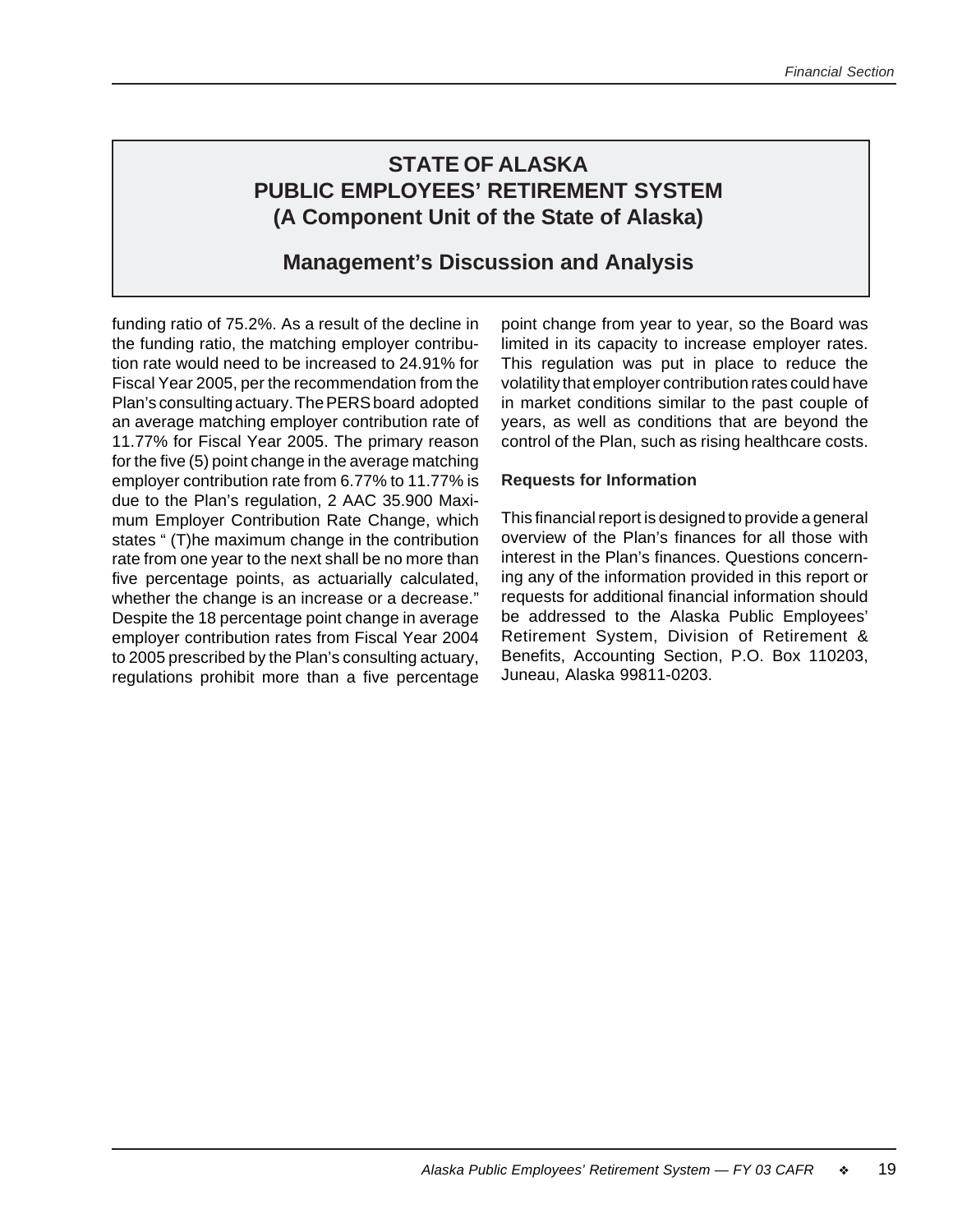### **Statements of Plan Net Assets**

# **June 30, 2003 and 2002 (000's omitted)**

|                                                                                                      | 2003                  |                                                                                                                                                                                                                                      |              | 2002                |                                                  |              |  |
|------------------------------------------------------------------------------------------------------|-----------------------|--------------------------------------------------------------------------------------------------------------------------------------------------------------------------------------------------------------------------------------|--------------|---------------------|--------------------------------------------------|--------------|--|
|                                                                                                      | <b>Pension</b>        | Post-<br>employment<br><b>Healthcare</b>                                                                                                                                                                                             | <b>Total</b> |                     | Post-<br>employment<br><b>Pension Healthcare</b> | <b>Total</b> |  |
| Current assets:                                                                                      |                       |                                                                                                                                                                                                                                      |              |                     |                                                  |              |  |
| Cash and cash equivalents (notes 3 and 4):<br>Short-term fixed income pool                           | 369<br>S              | 155                                                                                                                                                                                                                                  | 524          | 2,526               | 1,027                                            | 3,553        |  |
| Receivables:                                                                                         |                       |                                                                                                                                                                                                                                      |              |                     |                                                  |              |  |
| Contributions<br>Retirement Incentive Program                                                        | 6,220                 | 2,620                                                                                                                                                                                                                                | 8,840        | 6,443               | 2,618                                            | 9,061        |  |
| employer contributions (note 7)                                                                      | 7                     | 2                                                                                                                                                                                                                                    | 9            | 992                 | 403                                              | 1,395        |  |
| Total receivables                                                                                    | 6,227                 | 2,622                                                                                                                                                                                                                                | 8,849        | 7,435               | 3,021                                            | 10,456       |  |
| Investments, at fair value (notes 3 and 4):                                                          |                       |                                                                                                                                                                                                                                      |              |                     |                                                  |              |  |
| Domestic equity pool                                                                                 | 2,210,167             | 764,062                                                                                                                                                                                                                              | 2,974,229    | 1,978,677           | 729,663                                          | 2,708,340    |  |
| Retirement fixed income pool                                                                         | 986,806               | 415,586                                                                                                                                                                                                                              | 1,402,392    | 1,616,313           | 656,855                                          | 2,273,168    |  |
| International equity pool                                                                            | 811,591               | 341,794                                                                                                                                                                                                                              | 1,153,385    | 868,586             | 352,986                                          | 1,221,572    |  |
| Real estate pool                                                                                     | 364,096               | 153,337                                                                                                                                                                                                                              | 517,433      | 412,699             | 167,718                                          | 580,417      |  |
| International fixed income pool                                                                      | 193,697               | 81,574                                                                                                                                                                                                                               | 275,271      | 177,589             | 72,171                                           | 249,760      |  |
| Private equity pool (note 8)                                                                         | 152,079               | 64,046                                                                                                                                                                                                                               | 216,125      | 139,265             | 56,597                                           | 195,862      |  |
| Emerging markets equity pool                                                                         | 52,442                | 22,085                                                                                                                                                                                                                               | 74,527       | 49,942              | 20,296                                           | 70,238       |  |
| External domestic fixed income pool                                                                  | 545,603               | 229,776                                                                                                                                                                                                                              | 775,379      | 76,197              | 30,966                                           | 107,163      |  |
| <b>Total investments</b>                                                                             | 5,316,481 2,072,260   |                                                                                                                                                                                                                                      | 7,388,741    | 5,319,268 2,087,252 |                                                  | 7,406,520    |  |
| Loans and mortgages, at fair value,<br>net of allowance for loan losses of                           |                       |                                                                                                                                                                                                                                      |              |                     |                                                  |              |  |
| \$16 in 2003, and \$86 in 2002                                                                       | 99                    | 42                                                                                                                                                                                                                                   | 141          | 67                  | 27                                               | 94           |  |
| Other                                                                                                | 17                    | 8                                                                                                                                                                                                                                    | 25           | 17                  | $\overline{7}$                                   | 24           |  |
| Total assets                                                                                         |                       | 5,323,193 2,075,087 7,398,280                                                                                                                                                                                                        |              | 5,329,313 2,091,334 |                                                  | 7,420,647    |  |
| <b>Current liabilities:</b>                                                                          |                       |                                                                                                                                                                                                                                      |              |                     |                                                  |              |  |
| Accrued expenses                                                                                     | 4,759                 | 2,005                                                                                                                                                                                                                                | 6,764        | 5,258               | 2,137                                            | 7,395        |  |
| Due to State of Alaska General Fund                                                                  | 44                    | 17                                                                                                                                                                                                                                   | 61           | 297                 | 120                                              | 417          |  |
| Alaska Department of Commerce                                                                        |                       |                                                                                                                                                                                                                                      |              |                     |                                                  |              |  |
| escrow liability<br><b>Total liabilities</b>                                                         | 4.803                 | 2,022                                                                                                                                                                                                                                | 6,825        | 1<br>5,556          | 1<br>2,258                                       | 2<br>7,814   |  |
|                                                                                                      |                       |                                                                                                                                                                                                                                      |              |                     |                                                  |              |  |
| Commitments and Contingencies (note 8)<br>Net assets held in trust for<br>pension and postemployment |                       | <u> 1980 - Andrea Angel III, martin ang kalendar ang mga pagkalang mga pagkalang mga pagkalang mga pagkalang mga pagkalang mga pagkalang mga pagkalang mga pagkalang mga pagkalang mga pagkalang mga pagkalang mga pagkalang mga</u> |              |                     |                                                  |              |  |
| healthcare benefits                                                                                  | \$5,318,390 2,073,065 |                                                                                                                                                                                                                                      | 7,391,455    | 5,323,757 2,089,076 |                                                  | 7,412,833    |  |

(Schedules of funding progress are presented on pages 38 and 39)

*See accompanying notes to financial statements.*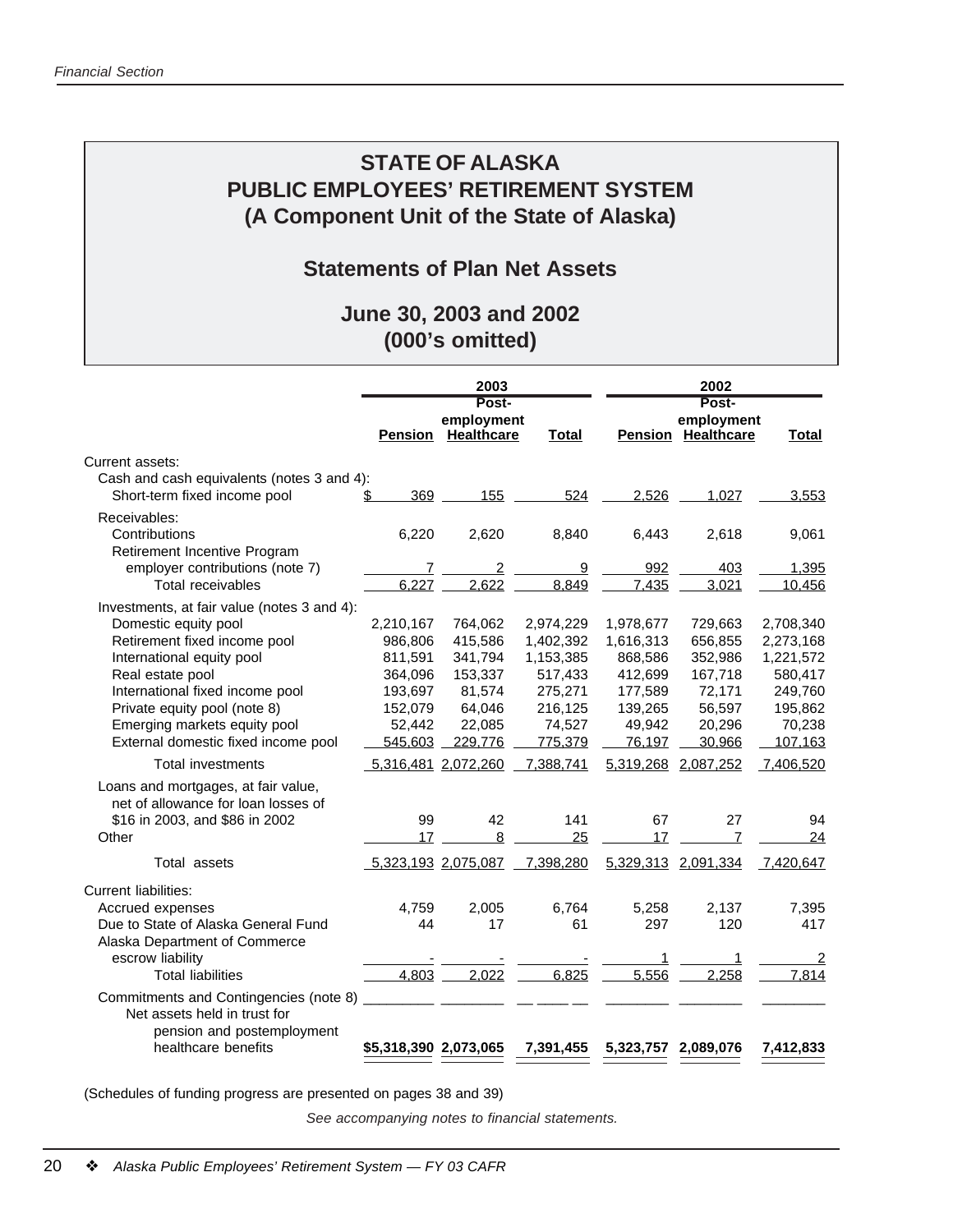### **Statements of Changes in Plan Net Assets**

# **June 30, 2003 and 2002 (000's omitted)**

|                                                                                                               | 2003           |                                          |              | 2002                |                                                  |              |  |
|---------------------------------------------------------------------------------------------------------------|----------------|------------------------------------------|--------------|---------------------|--------------------------------------------------|--------------|--|
|                                                                                                               | <b>Pension</b> | Post-<br>employment<br><b>Healthcare</b> | <b>Total</b> |                     | Post-<br>employment<br><b>Pension Healthcare</b> | <b>Total</b> |  |
| Additions:                                                                                                    |                |                                          |              |                     |                                                  |              |  |
| Contributions:                                                                                                |                |                                          |              |                     |                                                  |              |  |
| Employers                                                                                                     | \$<br>69,801   | 29,397                                   | 99,198       | 67,385              | 27,384                                           | 94,769       |  |
| Plan members                                                                                                  | 78,889         | 33,223                                   | 112,112      | 71,558              | 29,081                                           | 100,639      |  |
| <b>Total contributions</b>                                                                                    | 148,690        | 62,620                                   | 211,310      | 138,943             | 56,465                                           | 195,408      |  |
| Investment income (loss):<br>Net appreciation (depreciation) in fair                                          |                |                                          |              |                     |                                                  |              |  |
| value of investments (note 3)                                                                                 | 9,723          | 4,094                                    | 13,817       | (502,081)           | (204, 041)                                       | (706, 122)   |  |
| Interest                                                                                                      | 87,690         | 36,930                                   | 124,620      | 116,210             | 47,226                                           | 163,436      |  |
| <b>Dividends</b>                                                                                              | 80,905         | 34,073                                   | 114,978      | 79,222              | 32,196                                           | 111,418      |  |
| Net recognized mortgage loan                                                                                  |                |                                          |              |                     |                                                  |              |  |
| recovery                                                                                                      | 50             | 21                                       | 71           | 66                  | 27                                               | 93           |  |
| Total investment income (loss)                                                                                | 178,368        | 75,118                                   | 253,486      |                     | $(306, 583)$ $(124, 592)$                        | (431, 175)   |  |
| Less investment expense                                                                                       | 11,457         | 4,824                                    | 16,281       | 12,162              | 4,942                                            | 17,104       |  |
| Net investment income (loss)                                                                                  | 166,911        | 70,294                                   | 237,205      | (318, 745)          | (129, 534)                                       | (448, 279)   |  |
| Other                                                                                                         | 19             | 8                                        | 27           | 7                   | 3                                                | 10           |  |
| <b>Total additions</b>                                                                                        | 315,620        | 132,922                                  | 448,542      | (179, 795)          | (73,066)                                         | (252, 861)   |  |
| Deductions:                                                                                                   |                |                                          |              |                     |                                                  |              |  |
| <b>Benefits</b>                                                                                               | 307,684        | 143,331                                  | 451,015      | 279,731             | 124,805                                          | 404,536      |  |
| Refunds of contributions                                                                                      | 9,165          | 3,860                                    | 13,025       | 9,150               | 3,719                                            | 12,869       |  |
| Administrative expenses                                                                                       | 4,138          | 1.742                                    | 5,880        | 3,756               | 1.527                                            | 5,283        |  |
| <b>Total deductions</b>                                                                                       | 320,987        | 148,933                                  | 469,920      | 292,637             | 130,051                                          | 422,688      |  |
| Net decrease                                                                                                  | (5, 367)       | (16, 011)                                | (21, 378)    | (472, 432)          | (203, 117)                                       | (675, 549)   |  |
| Net assets held in trust for pension and<br>postemployment healthcare benefits:<br>Balance, beginning of year |                | 5,323,757 2,089,076                      | 7,412,833    | 5,796,189 2,292,193 |                                                  | 8,088,382    |  |
| Balance, end of year                                                                                          |                | \$5,318,390 2,073,065                    | 7,391,455    | 5,323,757 2,089,076 |                                                  | 7,412,833    |  |

*See accompanying notes to financial statements.*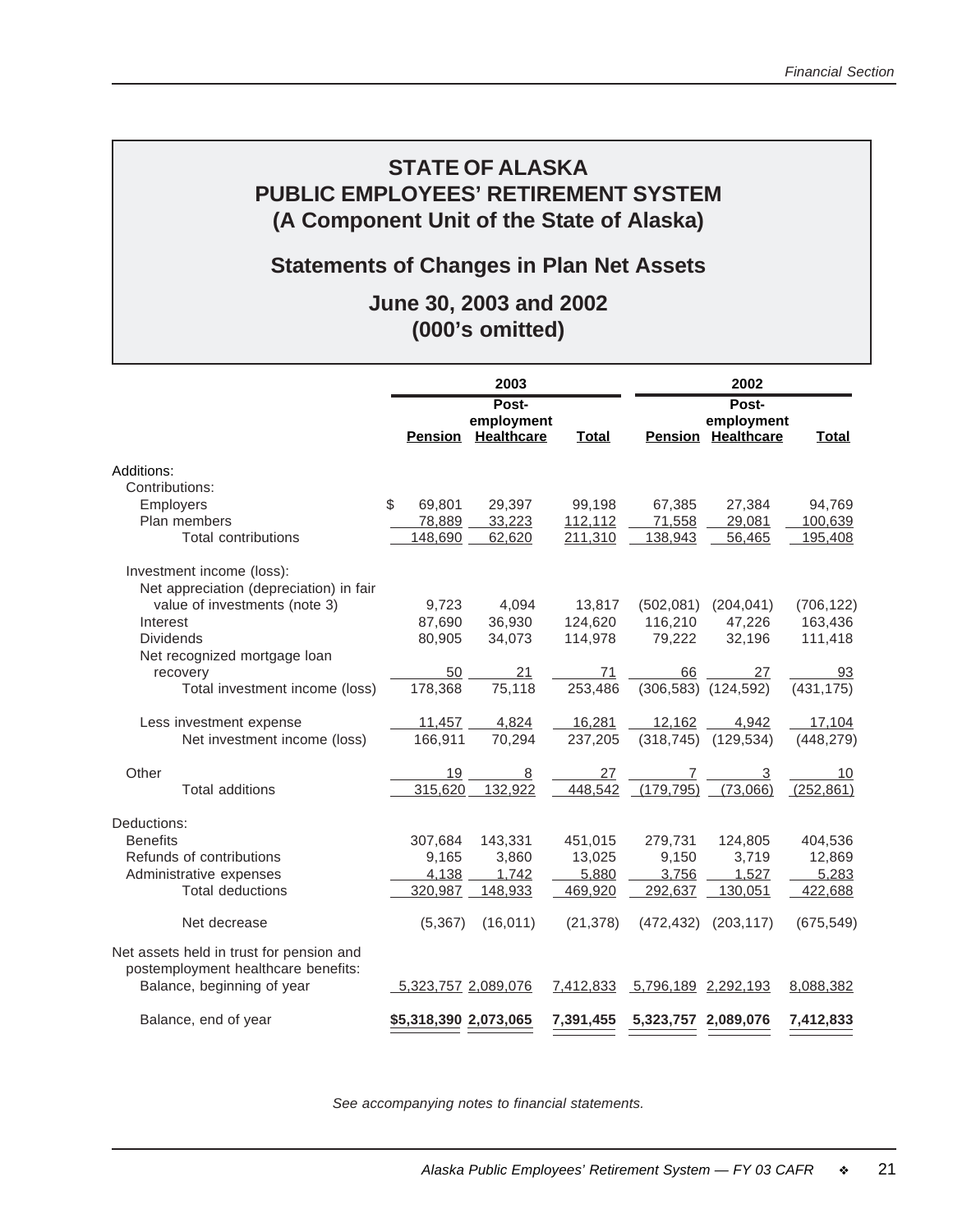### **Notes to Financial Statements**

**June 30, 2003 and 2002 (000's omitted)**

### **(1) DESCRIPTION**

The following brief description of the State of Alaska Public Employees' Retirement System (Plan), a Component Unit of the State of Alaska, is provided for general information purposes only. Participants should refer to the Plan agreement for more complete information.

#### **(a) General**

The Plan is a defined benefit, agent, multiple employer public employee retirement system established and administered by the State of Alaska (State) to provide pension and postemployment healthcare benefits for eligible State and local government employees. Benefit and contribution provisions are established by State law and may be amended only by the State Legislature. The Plan is considered a component unit of the State financial reporting entity and is included in the State's financial reports as a pension trust fund. The State employees who administer the Plan participate in the Plan.

At June 30, 2003 and 2002, the number of participating local government employers and public organizations including the State was:

|                       | 2003 | 2002 |
|-----------------------|------|------|
| State of Alaska       | 1    | 1    |
| <b>Municipalities</b> | 78   | 80   |
| School districts      | 53   | 52   |
| Other                 | 28   | 28   |
|                       | 160  | 161  |

Inclusion in the Plan is a condition of employment for eligible State employees, except, as otherwise provided, for judges, elected officers and certain employees of the Alaska Marine Highway System. Any local government in the State may elect to have its permanent general and police and fire department employees covered by the Plan. At June 30, 2002 and 2001, the dates of the two most recent actuarial valuations, which included Plan membership data, Plan membership consisted of:

|                                                      | 2002            | 2001            |
|------------------------------------------------------|-----------------|-----------------|
| Retirees and<br>beneficiaries<br>currently receiving |                 |                 |
| benefits<br>Terminated<br>Plan members               | 17,215          | 16,274          |
| entitled to<br>future benefits                       | 5,702<br>22,917 | 6,187<br>22,461 |
| <b>Current Plan members:</b>                         |                 |                 |
| General                                              | 30,547          | 29,758          |
| Police and fire                                      | 2,695           | 2,683           |
|                                                      | 33,242          | 32,441          |
| Current Plan members:                                | 56,159          | 54,902          |
| Vested:                                              |                 |                 |
| General                                              | 16,944          | 16,755          |
| Police and fire<br>Nonvested:                        | 1,715           | 1,814           |
| General                                              | 13,603          | 13,003          |
| Police and fire                                      | -- 980          | 869             |
|                                                      | 33,242          | 32,441          |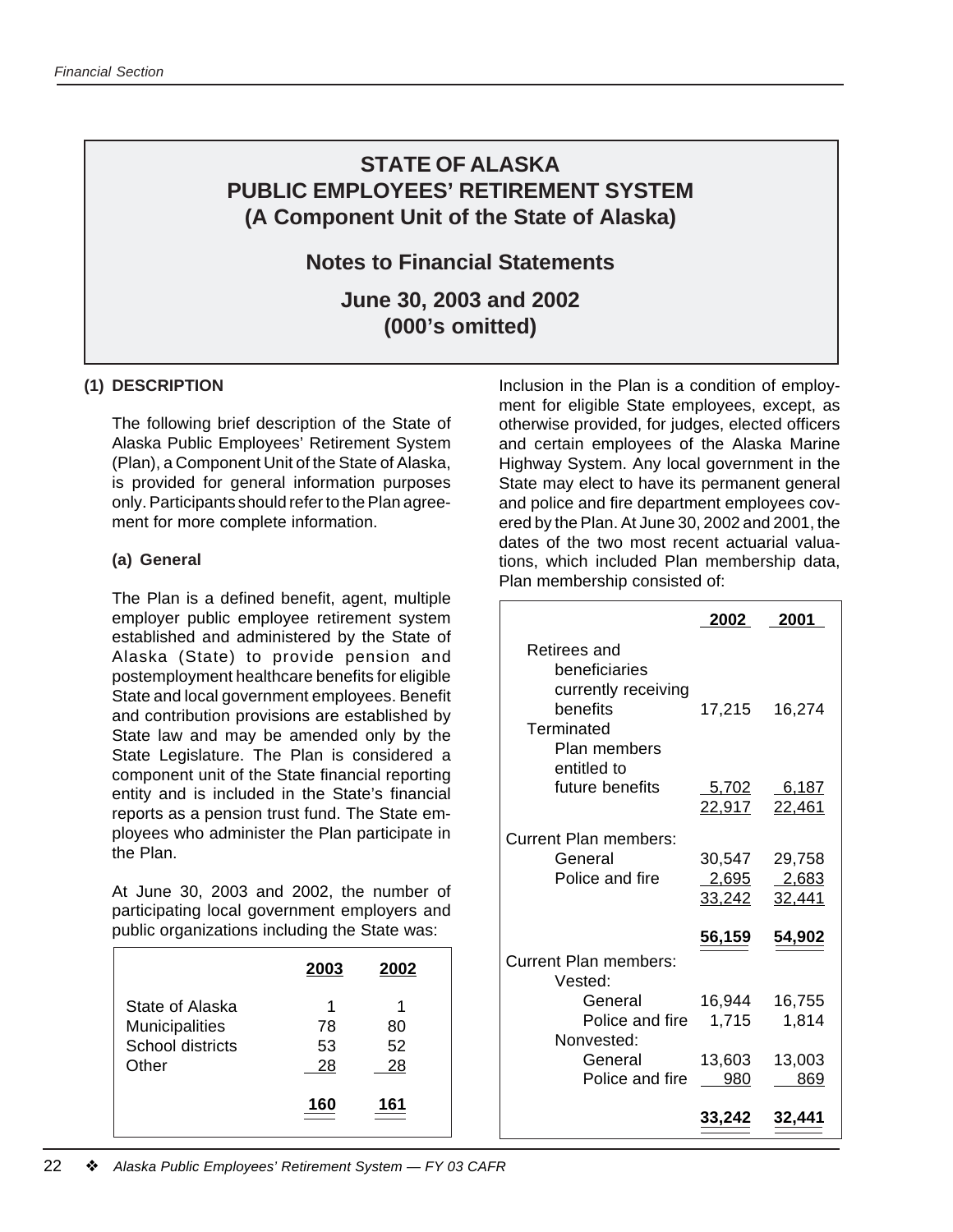### **Notes to Financial Statements**

**June 30, 2003 and 2002 (000's omitted)**

### **(b) Pension Benefits**

Employees hired prior to July 1, 1986, with five or more paid-up years of credited service are entitled to monthly pension benefits beginning at normal retirement age, fifty-five, or early retirement age, fifty. For employees first hired after June 30, 1986, the normal and early retirement ages are sixty and fifty-five, respectively. Employees with thirty or more years of credited service (twenty years for peace officers and firefighters) may retire at any age and receive a normal benefit.

The normal monthly pension benefit is based on years of service and average monthly compensation. For employees hired prior to July 1, 1996, and all police and fire employees, the average monthly compensation is based upon the employees' three highest, consecutive years salaries. For all other employees hired after June 30, 1996, average monthly compensation is based upon the employees' five highest, consecutive years salaries.

The benefit related to all years of service prior to July 1, 1986, and for years of service through a total of ten years for general employees is equal to 2% of the employee's average monthly compensation for each year of service. The benefit for each year over ten years of service subsequent to June 30, 1986, is equal to 2-1/4% of the employee's average monthly compensation for the second ten years and 2-1/2% for all remaining years of service. For police and fire employees, the benefit for years of service through a total of ten years is equal to 2% of the employee's average monthly compensation and 2-1/2% for all remaining years of service.

Minimum benefits for employees eligible for retirement are \$25 per month for each year of credited service.

Married members must receive their benefits in the form of a joint and survivor annuity unless their spouses consent to another form of benefit or another person is eligible for benefits under a qualified domestic relations order.

The Plan has two types of postretirement pension adjustments (PRPA). The automatic PRPA is issued annually to all eligible benefit recipients, when the cost of living increases in the previous calendar year. The automatic PRPA increase is paid beginning July 1 of each year. The discretionary PRPA may be granted to eligible recipients by the Plan Administrator, if the cost of living in the previous calendar year rises and the financial condition of the Plan permits. If both an automatic and discretionary PRPA are granted, and a retiree is eligible for both adjustments, the one that provides the retiree the greater increase will be paid.

### **(c) Postemployment Healthcare Benefits**

Major medical benefits are provided to retirees without cost for all employees hired before July 1, 1986. Employees hired after July 1, 1986 with five years of credited service (or ten years of credited service for those first hired after July 1, 1996) must pay the full monthly premium if they are under age sixty, and receive benefits at no premium cost if they are over age sixty or are receiving disability benefits. Police and fire employees with 25 years of membership service also receive benefits at no premium cost.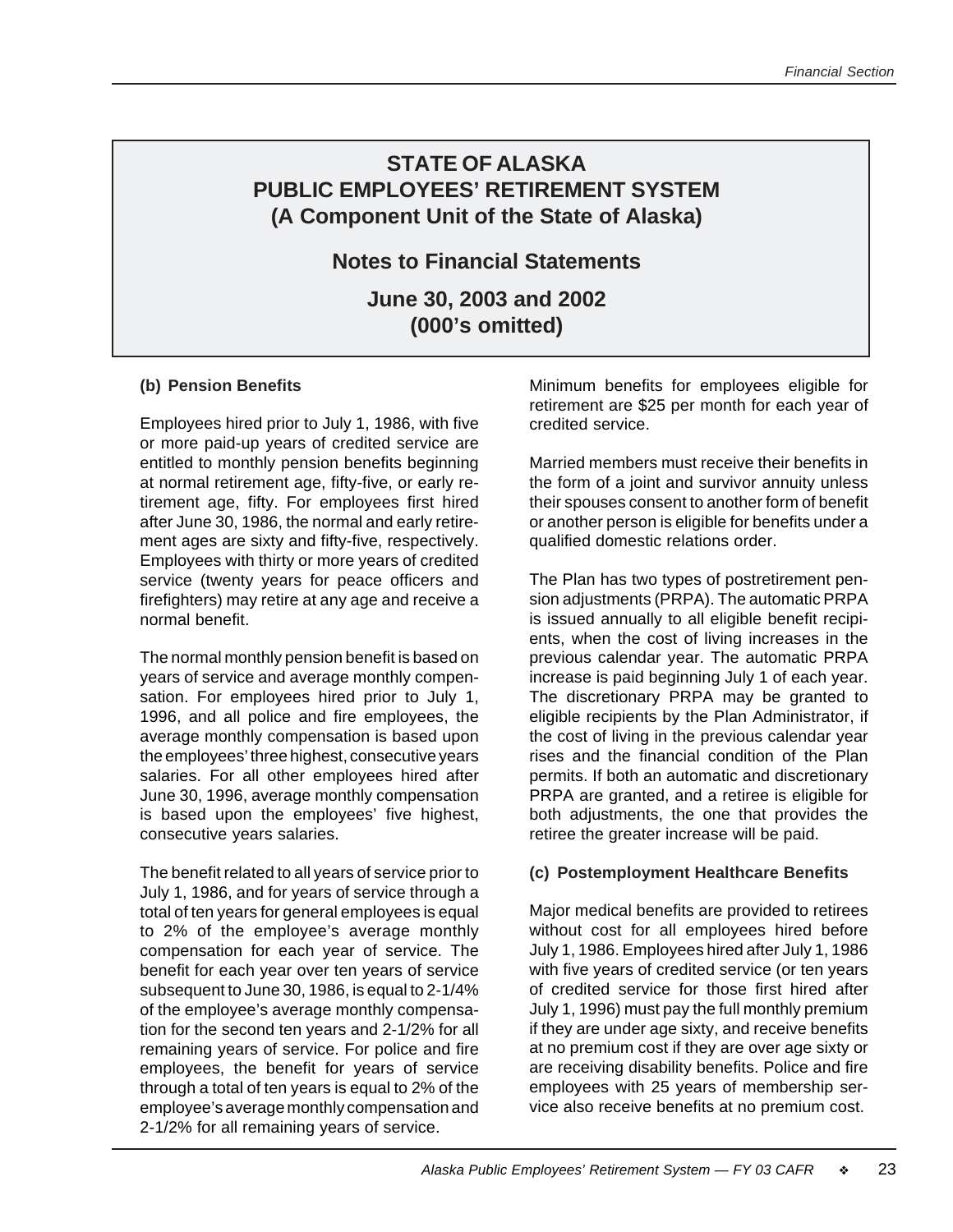### **Notes to Financial Statements**

# **June 30, 2003 and 2002 (000's omitted)**

Prior to July 1, 1997, postemployment healthcare benefits were provided by the payment of premiums to an insurance company. Beginning July 1, 1997, the Retiree Health Fund (RHF), a pension trust fund of the State, was established. The RHF is self-funded and provides major medical coverage to retirees of the Plan. Retirees of three other State retirement plans also participate in the RHF. The Plan, along with the other participating plans, retains the risk of loss of allowable claims. Each year, RHF issues a publicly available financial report, which may be obtained by writing to the State of Alaska, Department of Administration, Division of Retirement and Benefits, P.O. Box 110203, Juneau, Alaska, 99811-0203 or by calling (907) 465-4460.

### **(d) Death Benefits**

If an active other Plan member dies from occupational causes, the spouse may receive a monthly pension equal to 40% of the Plan member's salary. If an active police and fire Plan member dies from occupational causes, the spouse may receive a monthly pension equal to 50% of the Plan member's salary or 75% of the member's retirement benefit calculated as if the member had survived until normal retirement age, whichever is greater. When death is due to occupational causes and there is no surviving spouse, the Plan member's dependent child(ren) may receive the monthly pension until they are no longer dependents. The amount of the occupational death pension changes on the date the Plan member's normal retirement would have

occurred if the Plan member had lived. The new benefit is based on the Plan member's average monthly compensation at the time of death and the credited service, including service that would have accrued if the Plan member had lived and continued to work until normal retirement. If the death was from nonoccupational causes, and the Plan member was vested, the spouse may receive a monthly survivor benefit based on a 50% joint and survivor option. If the Plan member is not married or vested, a lump sum death benefit is payable to the named beneficiary(ies).

### **(e) Disability Benefits**

Active Plan members who become permanently disabled due to occupational or nonoccupational causes receive disability benefits until normal retirement age or when the service requirement for normal retirement is met. Although there are no minimum service requirements for Plan members to be eligible for occupational disability, Plan members must be vested to receive nonoccupational disability benefits. The monthly occupational disability benefit is equal to 40% of the Plan member's salary at the time of the disability. The nonoccupational disability benefit is based on the Plan member's service and salary at the time of disability. At normal retirement age, a disabled other Plan member receives normal retirement benefits. A police and fire Plan member may elect to receive normal retirement benefits calculated under the occupational disability benefit rules.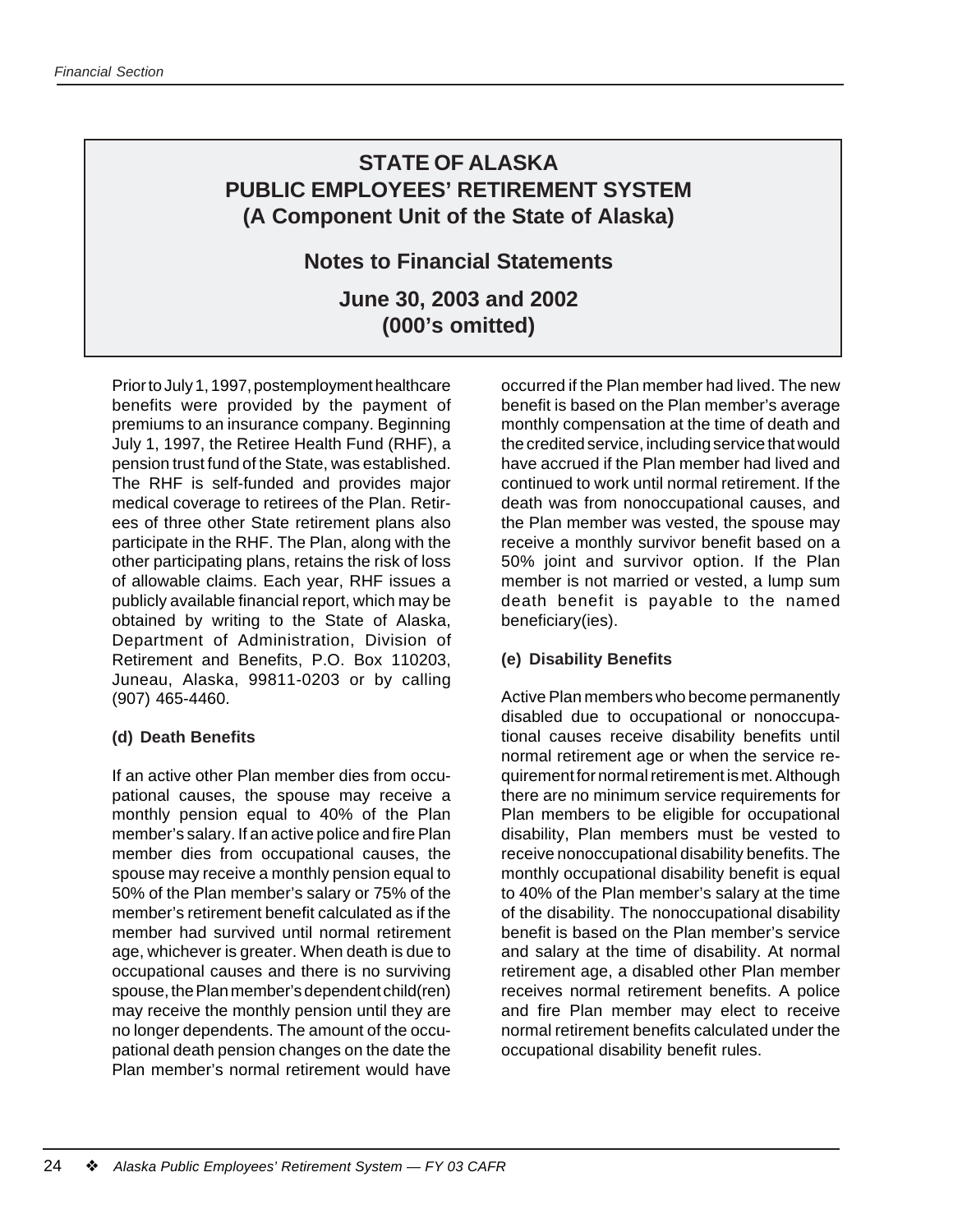### **Notes to Financial Statements**

**June 30, 2003 and 2002 (000's omitted)**

### **(f) Contributions**

#### Plan Member Contributions

Contribution rates are 7.5% for peace officers and firefighters, 9.6% for some school district employees, and 6.75% for other Plan members, as required by statute. The Plan member contributions are deducted before federal income tax is withheld. Contributions are collected by employers and remitted to the Plan and may be voluntarily or, under certain circumstances, involuntarily refunded to the employee or a garnishing agency sixty days after termination of employment. Plan member contributions earn interest at the rate of 4.5% per annum, compounded semiannually.

#### Employer Contributions

The Plan's funding policy provides for periodic employer contributions at actuarially determined rates that, expressed as percentages of annual covered payroll, are sufficient to accumulate assets to pay both pension and postemployment healthcare benefits when due. Employer contribution rates are level percentages of payroll and are determined using the projected unit credit actuarial funding method. The Plan uses the level percentage of pay method to amortize the unfunded liability or the funding surplus over a twenty-five year fixed period.

### **(g) Administrative Costs**

Administrative costs are financed through investment earnings.

#### **(h) Due To/From State of Alaska General Fund**

Amounts due to/from the State of Alaska General Fund represent the net difference between amounts paid by the Plan on behalf of others and amounts paid by others on behalf of the Plan.

#### **(2) SUMMARY OF SIGNIFICANT ACCOUNTING POLICIES**

### **(a) Basis of Accounting**

The Plan's financial statements are prepared using the economic resources measurement focus and the accrual basis of accounting. Contributions are recognized in the period in which they are due. Benefits and refunds are recognized when due and payable.

### **(b) Use of Estimates**

The preparation of financial statements in conformity with generally accepted accounting principles requires management to make estimates and assumptions that affect the reported amounts of assets and liabilities and disclosure of contingent assets and liabilities at the date of the financial statements and the reported amounts of additions and deductions during the reporting period. Actual results could differ from those estimates.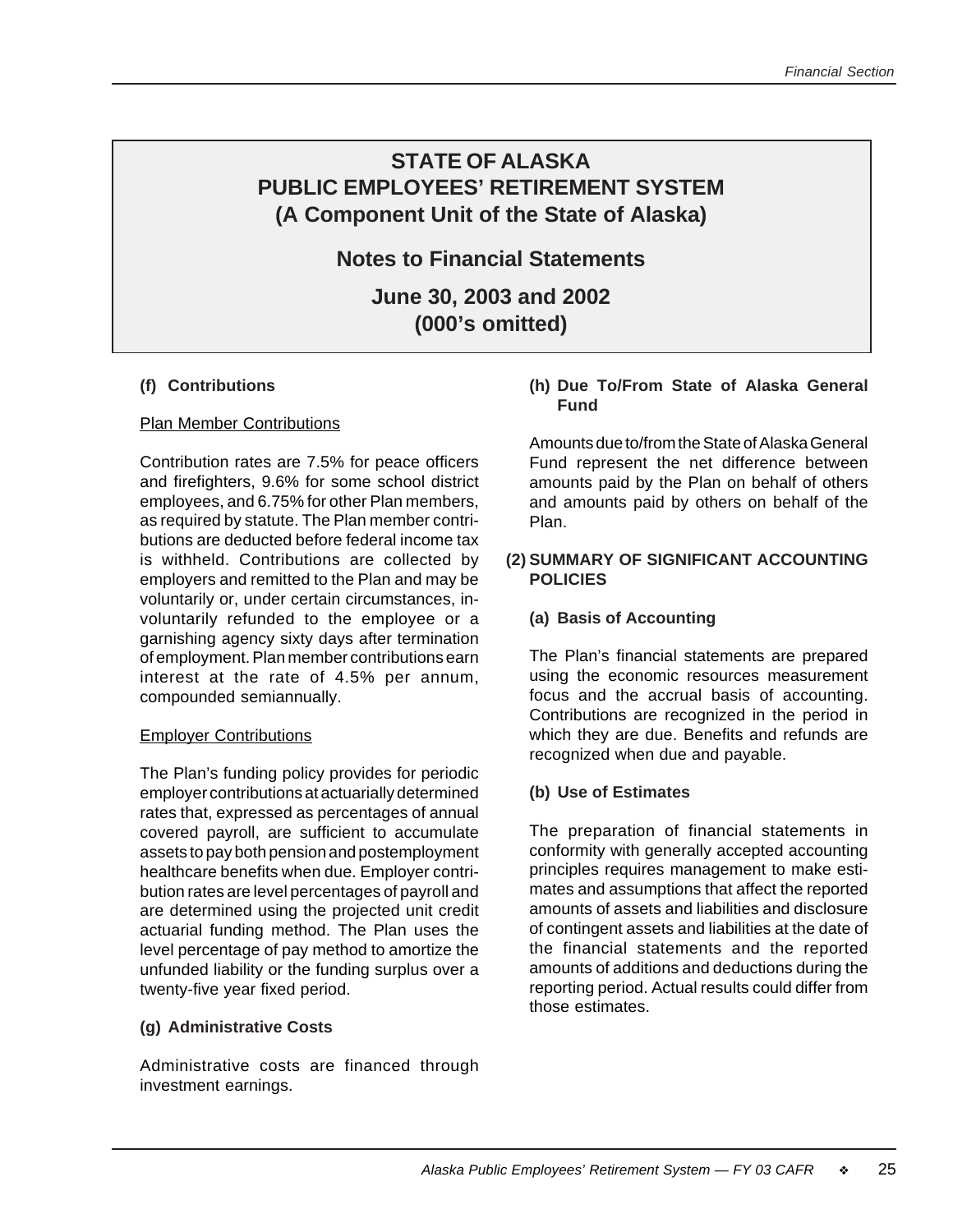### **Notes to Financial Statements**

**June 30, 2003 and 2002 (000's omitted)**

#### **(c) GASB Statements No. 25 and No. 26**

Government Accounting Standards Board (GASB) Statements No. 25 and No. 26 require that plan net assets be split between pension and postemployment healthcare. To meet these requirements, plan assets, liabilities, revenues and expenses not specifically identifiable to either plan are allocated to the pension and postemployment healthcare plans based on their proportionate share of actuarial accrued liabilities.

#### **(d) Investments**

Security transactions and any resulting gains or losses are accounted for on a trade date (ownership) basis at the current fair value. Dividend income on domestic and international equity securities is accrued on the ex-dividend date. Interest in the international fixed income pool is accrued daily.

Investments are recorded at fair value. Fair value is "the amount that a plan can reasonably expect to receive for an investment in a current sale between a willing buyer and a willing seller – that is, other than in a forced or liquidation sale."

As the emerging markets equity pool recognizes income, the per share value changes, resulting in the recognition of unrealized gains/ losses at the pool and participant level. When participants' shares in the pool are sold, previously unrealized income is realized at the participant level.

Income in the short-term fixed income pool is calculated daily and credited monthly to each participant. Total income, which includes interest and realized and unrealized gains and losses on securities, is calculated daily and distributed monthly to each participant on a pro rata basis.

Income in the retirement fixed income pool and the external domestic fixed income pool is calculated daily and is reinvested. Total income, which includes interest and realized and unrealized gains and losses on securities, is allocated daily to each participant on a pro rata basis but is not distributed.

Net appreciation (depreciation) is determined by calculating the change in the fair value of investments between the end of the year and the beginning of the year, less purchases of investments at cost, plus sales of investments at fair value.

Investment expense consists of those administrative expenses directly related to the Plan's investment operations.

Real estate investments include commingled real estate equities, separate account limited partnerships, mortgage loans and other real estate acquired by foreclosure and judgments. Commingled real estate equities and separate account limited partnerships are valued quarterly by public market quotations, where a quoted market exists, or by independent appraisers, and are periodically adjusted by trustees of the investments when market conditions change. The cost of commingled real estate equities and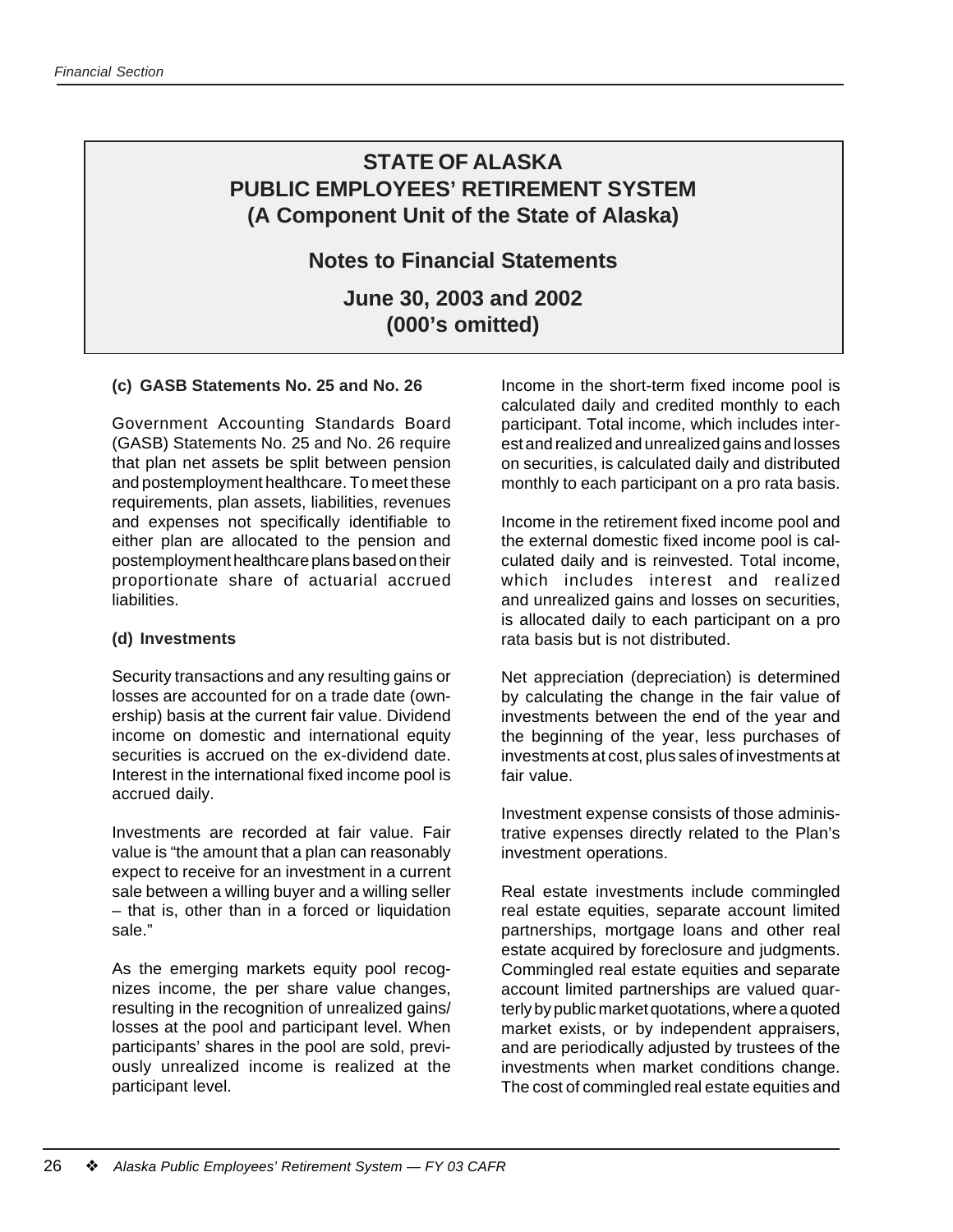### **Notes to Financial Statements**

### **June 30, 2003 and 2002 (000's omitted)**

separate account limited partnerships securities is determined on the average cost basis. Mortgage loans are valued at their principal balance (cost) less an allowance for loan loss, the net result of which approximates fair value. The allowance for loan loss is considered by management to be sufficient to cover any losses to the mortgage loan portfolio. Real estate acquired by foreclosure and judgments is carried at estimated net realizable value.

Venture capital investments in the private equity pool are comprised of limited partnerships in privately held companies of which equity ownership is not traded on a national or international exchange. Investments in the private equity pool are valued quarterly by the general partners and investment sponsors. The private equity oversight manager is held to a standard of reasonable care in verifying that the general partners' valuations reasonably reflect the underlying value of the investments. The cost of investments in the private equity pool is determined on the average cost basis.

The Plan holds shares, rather than specific securities, in the emerging markets equity pool, a closed-end mutual fund-like commingled equity investment pool. Underlying securities within the pool are priced on the last business day of each week and each month. Equity securities are valued using the last reported sale price on the exchange on which the securities are traded as of the close of business on the day the securities are being valued, or, in the absence of

any sales price, at the last reported bid price. Fixed income securities are valued at prices obtained from a bond pricing service when such prices are available; otherwise, such securities are valued at the mid-point between the bid and asked price or at prices for securities of comparable maturity, quality and type. Short-term securities with 60 days or less to maturity are amortized to maturity based on cost. Securities expressed in terms of foreign currencies are translated into U.S. dollars at the prevailing market rates. Forward currency contracts are valued at the mid-point of representative quoted bid and asked prices. Securities and assets for which representative market quotations are not readily available are valued at fair value as determined in good faith under policies approved by the commingled equity fund's board of directors.

The fair value of all other debt and equity securities is determined by the custodial agent each business day. The custodian determines fair value using pricing services or prices quoted by one or more independent brokers. Equity securities traded on a national or international exchange are valued at the last reported sales price at current exchange rates, if applicable, defaulting to current bid price if a particular security was not traded that day. Fair value of debt securities has been established as the midpoint between the bid and asked prices. The cost of debt and equity investments is determined on the average cost basis.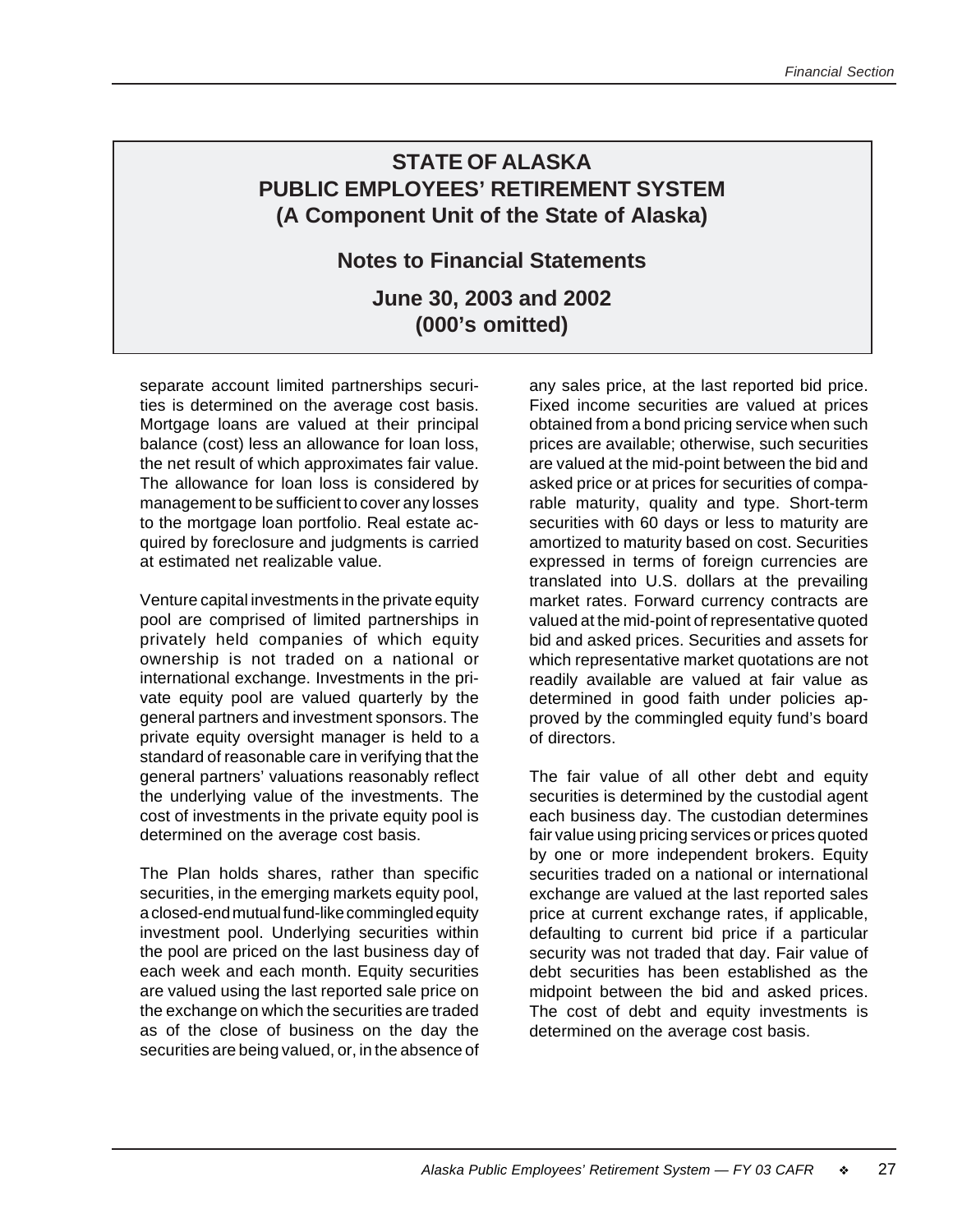### **Notes to Financial Statements**

**June 30, 2003 and 2002 (000's omitted)**

#### **(e) Contributions Receivable**

#### Contributions from plan members and employers for service through June 30 are accrued. These contributions are considered fully collectible and, accordingly, no allowance for uncollectible receivables is reflected in the financial statements.

### **(f) Federal Income Tax Status**

The Plan is a qualified plan under Section 401(a) of the Internal Revenue Code and is exempt from federal income taxes under Section 501(a).

#### **(g) GASB Statement No. 34**

The Plan adopted Governmental Accounting Standards Board Statement No. 34, Basic Financial Statements – and Management's Discussion and Analysis – for State and Local Governments (GASB No. 34) on July 1, 2001, concurrent with the State of Alaska's adoption of GASB No. 34. This statement, known as the "reporting model" statement, affects the way the Plan presents financial information. GASB No. 34 requires the basic financial statements of fiduciary funds to include statements of plan net assets and statements of changes in plan net assets. Modifications made to the Plan's financial reporting model as a result of the adoption of GASB No. 34 include presentation of management's discussion and analysis (as required supplementary information) and presentation of assets and liabilities in a classified format. The adoption of GASB No. 34 had no cumulative effect on net assets.

#### **(3) INVESTMENTS**

GASB Statement No. 3 requires a disclosure regarding custodial credit risk to indicate the chance of loss in the event a financial institution or third party holding the Plan's deposits or securities fails. Deposits and those investments represented by specific, identifiable securities are classified into three categories of credit risk: Category 1 – Insured or registered, or securities held by the State or its custodian in the State's name; Category 2 – Uninsured or unregistered, with securities held by the counterparty's trust department (if a bank) or agent in the State's name; and Category 3 – Uninsured and unregistered, with securities held by the counterparty, or by its trust department (if a bank) or agent, but not in the State's name. Category 1 is the highest level of safekeeping security as defined by GASB.

At June 30, 2003 and 2002, the Plan's cash and cash equivalents and investments other than mortgage-related assets are represented by participation in investment pools rather than specific, identifiable securities. Although pooled investments represent the Plan's share of ownership in the pool rather than ownership of specific securities, all of the underlying securities in the pools in which the Plan participates are considered to be Category 1 as defined by GASB Statement No. 3, except: (A) investments in the mutual fund-like emerging markets equity pool which are considered to be Category 2, and (B) shares in the private equity pool and the real estate pool which, like the Plan's mortgage-related assets, are not transferable financial instruments and therefore cannot be categorized with regard to custodial credit risk.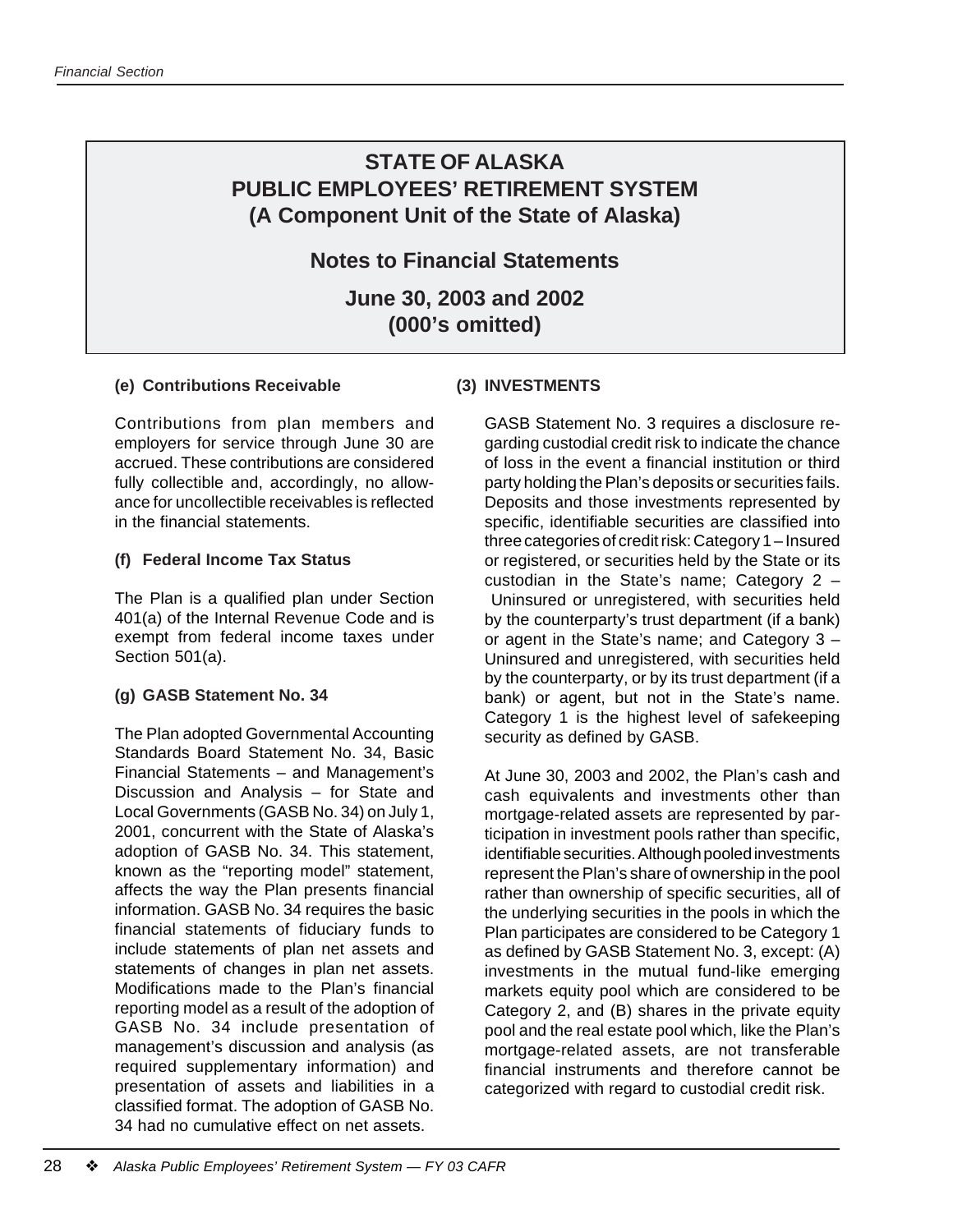### **Notes to Financial Statements**

# **June 30, 2003 and 2002 (000's omitted)**

The cost and fair value of the Plan's investments at June 30, 2003 and 2002 are as follows:

|                                     |             | Fair      |
|-------------------------------------|-------------|-----------|
|                                     | Cost        | Value     |
| 2003:                               |             |           |
| Domestic equity pool                | \$2,879,386 | 2,974,229 |
| Retirement fixed income pool        | 1,345,983   | 1,402,392 |
| International equity pool           | 1,368,516   | 1,153,385 |
| Real estate pool                    | 478,080     | 517,433   |
| International fixed income pool     | 241,082     | 275,271   |
| Private equity pool                 | 295,669     | 216,125   |
| Emerging markets equity pool        | 91,005      | 74,527    |
| External domestic fixed income pool | 757,370     | 775,379   |
|                                     | 7,457,091   | 7,388,741 |
| 2002:                               |             |           |
| Domestic equity pool                | \$2,787,975 | 2,708,340 |
| Retirement fixed income pool        | 2,235,539   | 2,273,168 |
| International equity pool           | 1,405,234   | 1,221,572 |
| Real estate pool                    | 540,968     | 580,417   |
| International fixed income pool     | 239,819     | 249,760   |
| Private equity pool                 | 236,216     | 195,862   |
| Emerging markets equity pool        | 90,562      | 70,238    |
| External domestic fixed income pool | 104,944     | 107,163   |
|                                     | 7,641,257   | 7,406,520 |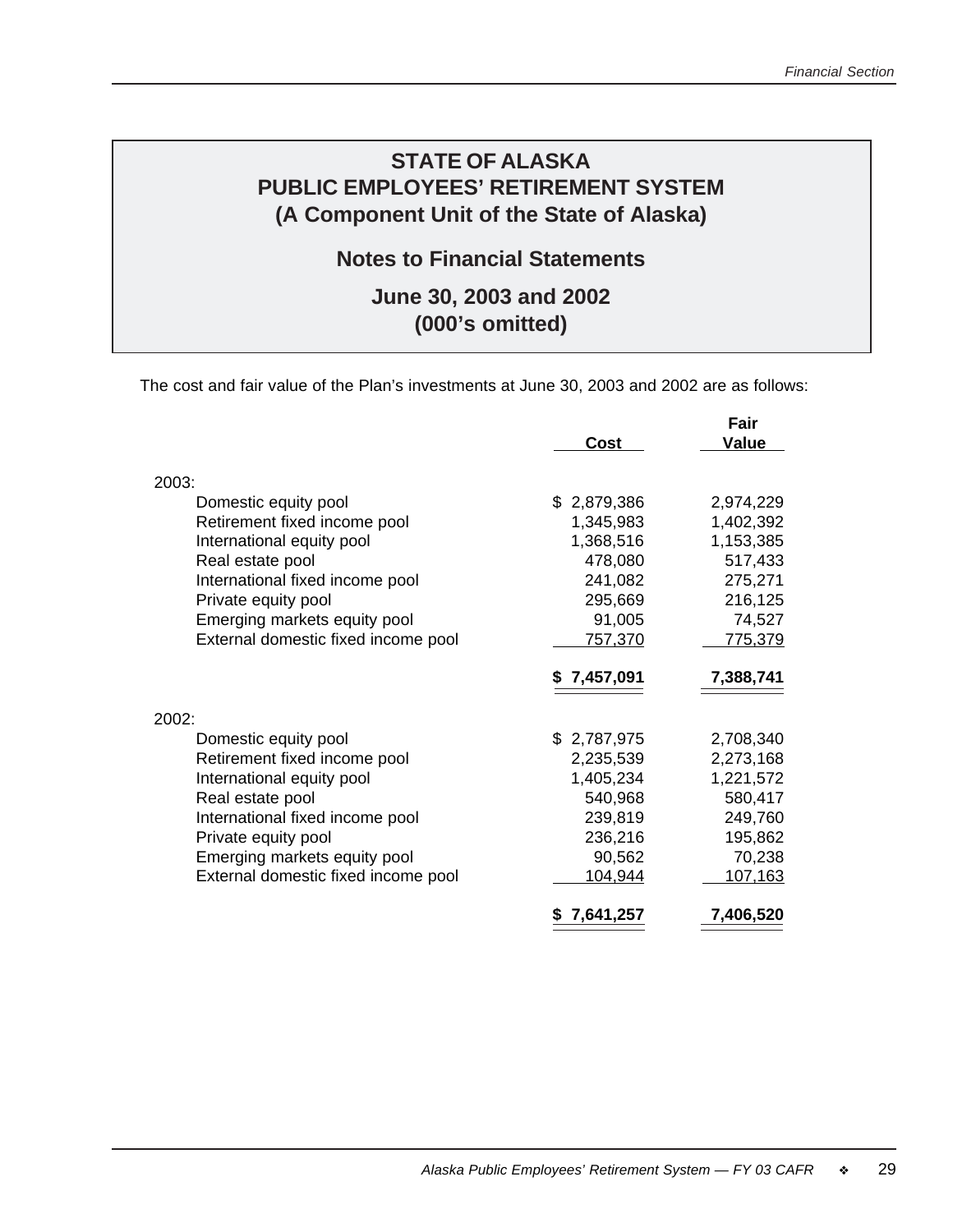### **Notes to Financial Statements**

**June 30, 2003 and 2002 (000's omitted)**

During 2003 and 2002, the Plan's investments (including investments bought, sold, as well as held during the year) appreciated (depreciated) in value as follows:

|                         | 2003   | 2002                     |
|-------------------------|--------|--------------------------|
| Investments measured    |        |                          |
| by quoted fair values   |        |                          |
| in an active market:    |        |                          |
| Domestic equity         |        |                          |
| \$<br>pool              |        | $(26, 722)$ $(586, 485)$ |
| Retirement fixed        |        |                          |
| income pool             | 68,371 | 36,650                   |
| International equity    |        |                          |
| pool                    |        | $(98, 684)$ $(140, 920)$ |
| Real estate pool        |        | 6,929 (9,661)            |
| International fixed     |        |                          |
| income pool             | 44,907 | 34,300                   |
| Private equity pool     |        | $(33,551)$ $(40,568)$    |
| <b>Emerging markets</b> |        |                          |
| equity pool             | 3,847  | (2,899)                  |
| External domestic       |        |                          |
| fixed income            |        |                          |
| pool                    |        | <u>3,461</u>             |
|                         |        | 13,817 (706,122)         |

Based on the Plan's percentage of ownership in each investment pool as of June 30, 2003 and 2002, the Plan held no individual investments which exceeded 5% of net assets held in trust for pension and postemployment healthcare benefits.

The Alaska State Pension Investment Board (ASPIB) has statutory oversight of the Plan's

investments and the authority to invest the Plan's monies. As the fiduciary, ASPIB has the statutory authority to invest the assets under the Prudent Investor Rule. Alaska Statute provides that investments shall be made with the judgment and care under circumstances then prevailing that an institutional investor of ordinary professional prudence, discretion and intelligence exercises in managing large investment portfolios. Actual investing is performed by the investment officers of the Division of Treasury of the Department of Revenue or by contracted external investment managers.

### **(4) POOLED INVESTMENTS**

### **(a) Short-Term Fixed Income Pool**

The Plan, along with other State funds, participates in an internally managed short-term fixed income pool, which was established March 15, 1993, with a start up and maintained share price of \$1. Each participant owns shares in the pool, the number of which fluctuates daily with contributions, withdrawals and income. The assets of the short-term fixed income pool are comprised of money market instruments, U.S. Treasuries, mortgage and asset-backed securities, corporate debt and other U.S. dollar denominated bonds. Individual fixed rate securities in this pool are limited to 14 months in maturity. Floating rate securities are limited to three years in maturity. At June 30, 2003 and 2002, the Plan has a 0.03% and 0.26% direct ownership in the short-term fixed income pool totaling \$524 and \$3,553, respectively. These amounts include interest receivable of \$8 and \$5, respectively.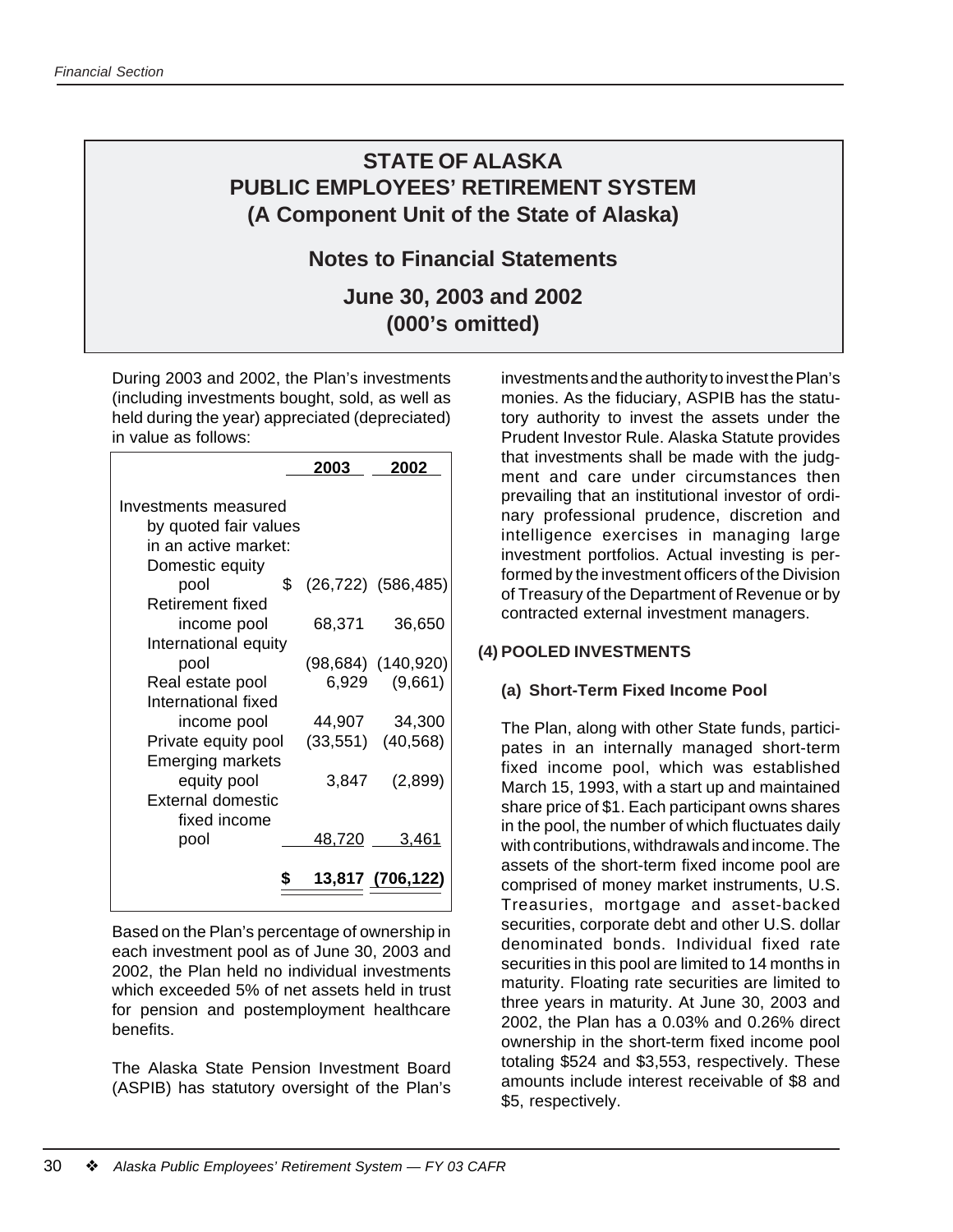### **Notes to Financial Statements**

**June 30, 2003 and 2002 (000's omitted)**

### **(b) Domestic Equity Pool**

The Plan, along with three other State retirement systems, participates in an externally managed domestic equity pool. The pool was established July 1, 1991, with a start up share price of \$1,000. Each manager may independently determine the allocation between equity and other permissible securities. Ownership in the pool is based on the number of shares held by each participant. The net asset value per share is determined by dividing the total fair value of the net assets of the pool by the number of shares of the pool outstanding on the valuation date. Contributions to and withdrawals from the pool are based on the net asset value per share on the day of the transaction. At June 30, 2003 and 2002, the Plan's investment in the domestic equity pool totaled 66.84% and 66.50%, respectively, and consisted of the following:

|                    | 2003        | 2002      |
|--------------------|-------------|-----------|
| Domestic equity    |             |           |
| securities         | \$2,942,732 | 2,671,201 |
| Convertible bonds  | 2,051       | 7,747     |
| Cash and cash      |             |           |
| equivalents held   |             |           |
| in the short-term  |             |           |
| fixed income pool, |             |           |
| other short-term   |             |           |
| debt instruments,  |             |           |
| and currency       | 28,723      | 34,052    |
| Net receivables    |             |           |
| (payables)         | 723         | (4,660)   |
|                    |             |           |
|                    | \$2,974,229 | 2,708,340 |
|                    |             |           |

### **(c) Retirement Fixed Income Pool**

The Plan, along with three other State retirement systems, participates in an externally managed retirement fixed income pool. The pool was established March 1, 1996, with a start up share price of \$1,000. Each manager may independently determine the allocation between permissible securities. Ownership in the pool is based on the number of shares held by each participant. The net asset value per share is determined by dividing the total fair value of the net assets of the pool by the number of shares of the pool outstanding on the valuation date. Contributions to and withdrawals from the pool are based on the net asset value per share on the day of the transaction. At June 30, 2003 and 2002, the Plan's investment in the retirement fixed income pool totaled 66.69% and 65.91%, respectively, and consisted of the following:

|                                                                               | 2003                                          | 2002                                    |
|-------------------------------------------------------------------------------|-----------------------------------------------|-----------------------------------------|
| Mortgage related<br>Corporate<br>U.S. Treasury<br>Yankees                     | \$<br>623,423<br>393.174<br>172,370<br>14,089 | 805,422<br>584,398<br>406,115<br>30,730 |
| Municipal<br>Asset backed<br>U.S. government<br>agency                        | 15,701<br>73,366<br>68,382                    | 144,141<br>140,229                      |
| Available cash held<br>in the short-term<br>fixed income pool<br>Net payables | 191,825<br>(149, 938)                         | 181,700<br>(19, 567)                    |
|                                                                               | \$1,402,392                                   | 2,273,168                               |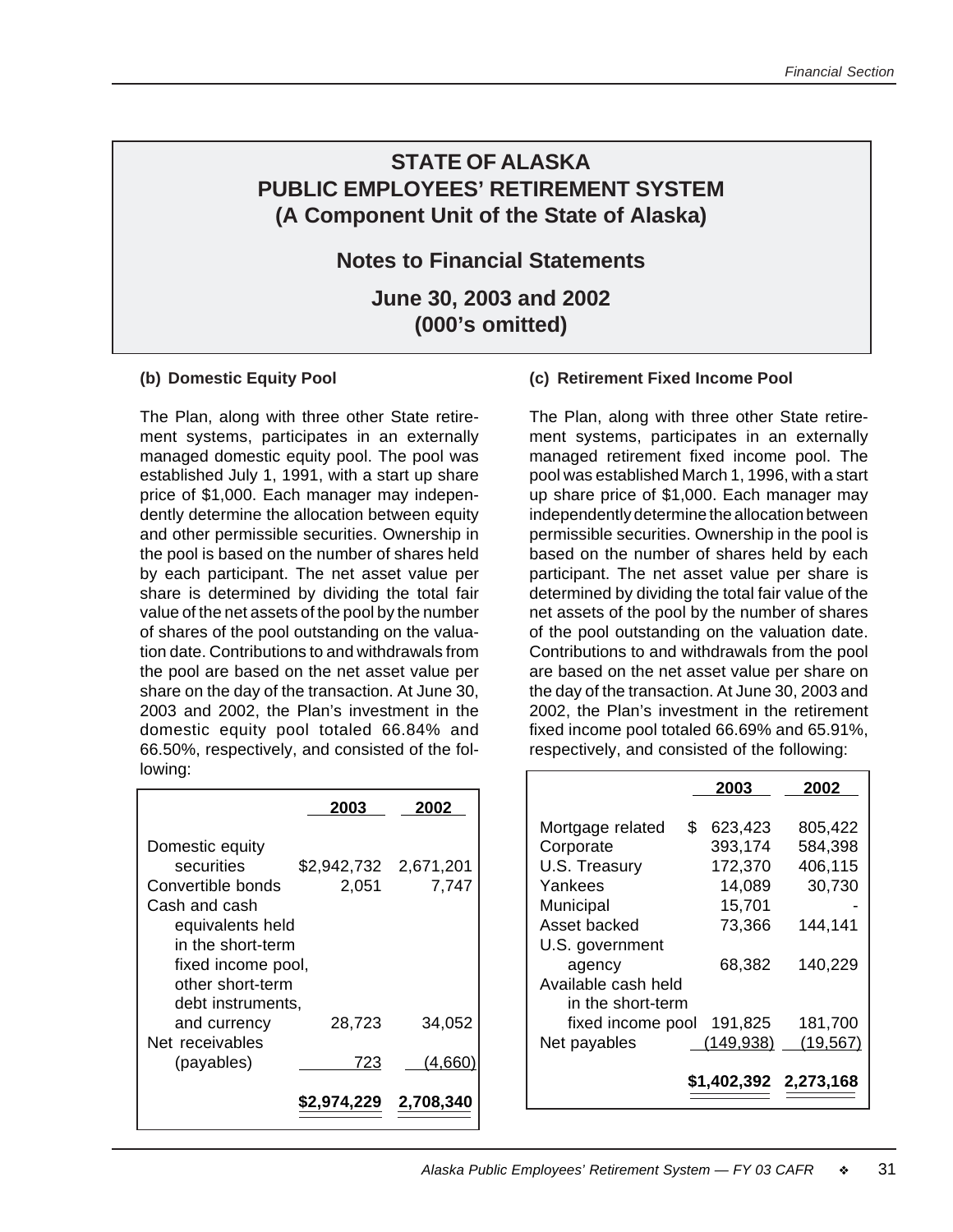### **Notes to Financial Statements**

**June 30, 2003 and 2002 (000's omitted)**

### **(d) International Equity Pool**

The Plan, along with three other State retirement systems, participates in an externally managed international equity pool. The pool was established January 1, 1992, with a start up share price of \$1,000. Each manager may independently determine the allocation between equities and other permissible securities. Ownership in the pool is based on the number of shares held by each participant. The net asset value per share is determined by dividing the total fair value of the net assets of the pool by the number of shares of the pool outstanding on the valuation date.

Contributions to and withdrawals from the pool are based on the net asset value per share on the day of the transaction. At June 30, 2003 and 2002, the Plan's investment in the international equity pool totaled 67.01% and 66.51%, respectively, and consisted of the following:

|                                                     | 2003                  | 2002   |
|-----------------------------------------------------|-----------------------|--------|
| International equity<br>securities<br>Cash and cash | \$1,134,731 1,198,356 |        |
| equivalents held<br>in short-term debt              |                       |        |
| instruments and                                     |                       |        |
| foreign currency                                    | 18,468                | 17,989 |
| Net receivables                                     | 186                   | 5.227  |
|                                                     | \$1,153,385 1,221,572 |        |

### **(e) Real Estate Pool**

The Plan, along with one other State retirement system, participates in an externally managed real estate pool. The pool was established June 27, 1997, with a start up share price of \$1. Ownership in the pool is based on the number of shares held by each participant. The net asset value per share is determined by dividing the total fair value of the net assets of the pool by the number of shares of the pool outstanding on the valuation date. Contributions to and withdrawals from the pool are based on the net asset value per share on the day of the transaction. At June 30, 2003 and 2002, the Plan has 66.88% and 66.76% direct ownership in the real estate equity pool totaling \$517,433 and \$580,417, respectively.

### **(f) International Fixed Income Pool**

The Plan, along with one other State retirement system, participates in an externally managed international fixed income pool. The pool was established March 3, 1997, with a start up share price of \$1,000. Each manager may independently determine the allocation between permissible securities. Ownership in the pool is based on the number of shares held by each participant. The net asset value per share is determined by dividing the total fair value of the net assets of the pool by the number of shares of the pool outstanding on the valuation date. Contributions to and withdrawals from the pool are based on the net asset value per share on the day of the transaction. At June 30, 2003 and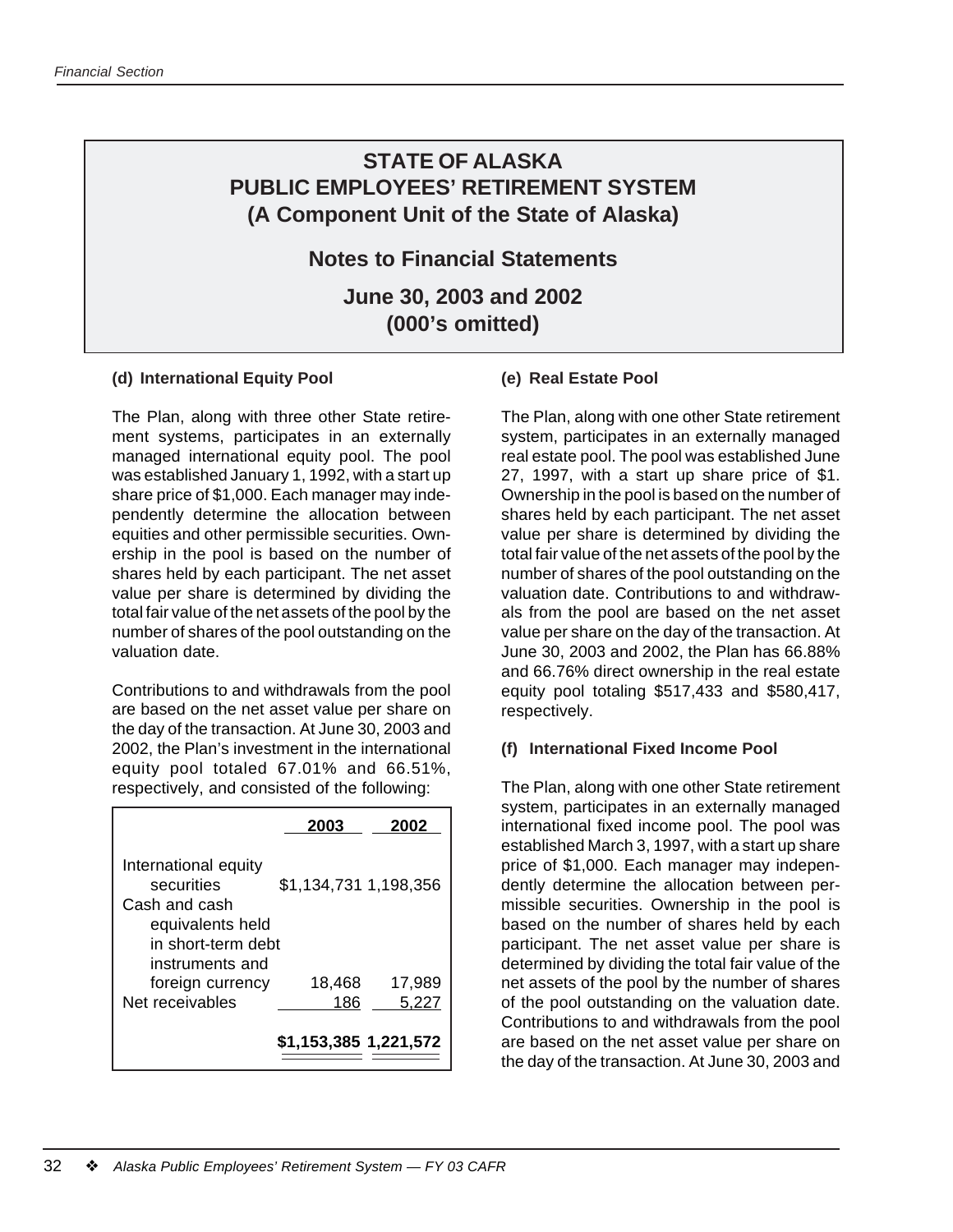### **Notes to Financial Statements**

**June 30, 2003 and 2002 (000's omitted)**

2002, the Plan's investment in the international fixed income pool totaled 66.98% and 66.85%, respectively and consisted of the following:

|                                                                                                                           | 2003           | 2002           |
|---------------------------------------------------------------------------------------------------------------------------|----------------|----------------|
| International fixed<br>income<br>securities<br>Cash and cash<br>equivalents held<br>in short-term debt<br>instruments and | \$266,857      | 241,314        |
| foreign currency<br>Net receivables                                                                                       | 3,030<br>5,384 | 3,875<br>4,571 |
|                                                                                                                           | 275.271        | 249.760        |

### **(g) Private Equity Pool**

The Plan, along with one other State retirement system, participates in an externally managed private equity pool. The pool was established April 24, 1998, with a start up share price of \$1,000. Underlying assets in the pool are composed of venture capital, buyouts and special situation investments through limited partnership agreements. Ownership in the pool is based on the number of shares held by each participant. Contributions to and withdrawals from the pool are based on the net asset value per share on the day of the transaction. At June 30, 2003 and 2002, the Plan has 67.32% and 66.87% direct ownership in the private equity pool totaling \$216,125 and \$195,862, respectively.

### **(h) Emerging Markets Equity Pool**

The Plan, along with one other State retirement system, participates in an emerging markets equity pool. The pool was established May 2, 1994, with a start up share price of \$1,000. The pool participates in two externally managed commingled investment funds through ownership of equity shares. The commingled funds, comprised of various institutional investors, invest in the securities markets of developing countries. Ownership in the pool is based on the number of shares held by each participant. The net asset value per share is determined by dividing the total fair value of the net assets of the pool by the number of shares of the pool outstanding on the valuation date. Contributions to and withdrawals from the pool are based on the net asset value per share on the day of the transaction. At June 30, 2003 and 2002, the Plan has a 65% ownership in the pool totaling \$74,527 and \$70,238, respectively.

### **(i) External Domestic Fixed Income Pool**

The Plan, along with three other State retirement systems, participates in an externally managed domestic fixed income pool. The pool was established June 25, 1999, with a start up share price of \$1,000. Each manager may independently determine the allocation between permissible securities. Ownership in the pool is based on the number of shares held by each participant. The net asset value per share is determined by dividing the total fair value of the net assets of the pool by the number of shares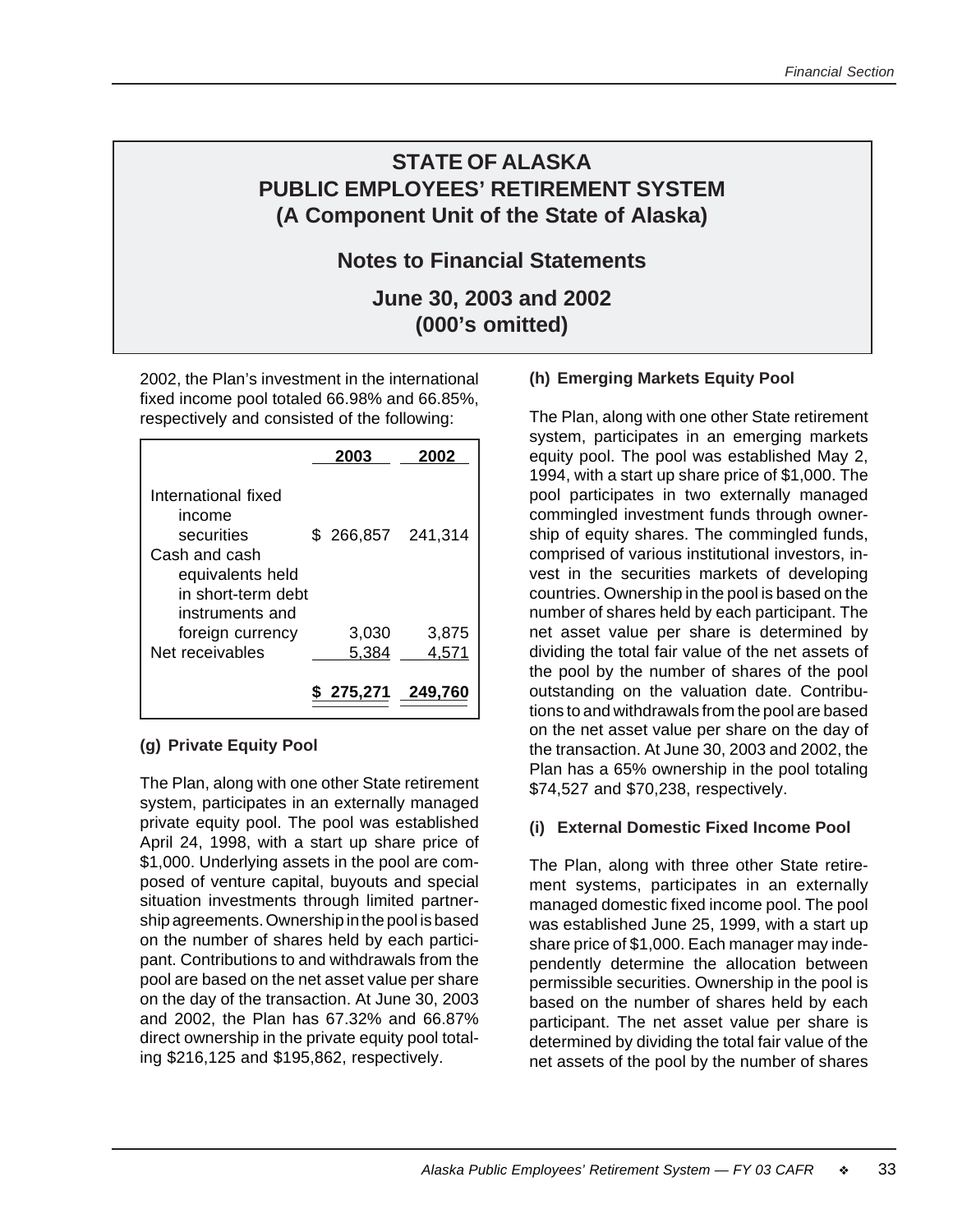### **Notes to Financial Statements**

# **June 30, 2003 and 2002 (000's omitted)**

of the pool outstanding on the valuation date. Contributions to and withdrawals from the pool are based on the net asset value per share on the day of the transaction. At June 30, 2003 and 2002, the Plan's investment in the external domestic fixed income pool totaled 66.32% and 66.09%, respectively and consisted of the following:

|                    | 2003             | 2002    |
|--------------------|------------------|---------|
| Mortgage related   | \$344,769        | 42,751  |
| Corporate          | 154,372          | 22,071  |
| U.S. Treasury      | 71,338           | 18,443  |
| U.S. government    |                  |         |
| agency             | 51,603           | 2,984   |
| Asset backed       | 25,005           | 6,990   |
| Yankees            | 8,620            | 666     |
| Municipal          | 9,578            | 660     |
| Cash and cash      |                  |         |
| equivalents held   |                  |         |
| in short-term debt |                  |         |
| instruments        | 254,036          | 10,262  |
| Net receivables    |                  |         |
| (payables)         | <u>(143,942)</u> | 2,336   |
|                    | \$775,379        | 107,163 |

### **(5) FOREIGN EXCHANGE CONTRACTS AND OFF-BALANCE SHEET RISK**

The Plan, through its investment in the international equity pool, entered into foreign currency forward contracts to buy and sell specified amounts of foreign currencies at specified rates on specified future dates for the purpose of hedging existing security positions in these currencies. The maturity periods for these contracts range from one to two months. The

Plan had net unrealized gains (losses) with respect to such contracts, calculated using forward rates at June 30 as follows:

|                                               | 2003 |            | 2002           |
|-----------------------------------------------|------|------------|----------------|
| Net contract sales<br>Less: fair value        | \$   | 967<br>955 | 8,209<br>8.794 |
| Net unrealized gains<br>(losses) on contracts | S    | 12         | 585            |

The counterparties to the foreign currency forward contracts consist of a diversified group of financial institutions. The Plan is exposed to credit risk to the extent of nonperformance by these counterparties; however, the Plan considers the risk of default to be remote. The Plan's market risk is limited to the difference between contractual rates and forward rates at the balance sheet date.

### **(6) SECURITIES LENDING**

Alaska Statute 37.10.071 authorizes the Alaska State Pension Investment Board (the Board) to lend assets, under an agreement and for a fee, against deposited collateral of equivalent market value. In January 2001 the Board entered into an agreement with State Street Corporation (the Bank) to lend short-term fixed income, marketable debt, domestic equity and international equity securities. The Bank, acting as the Board's agent under the agreement, transfers securities to broker agents or other entities for collateral in the form of cash or securities and simultaneously agrees to return the collateral for the same securities in the future.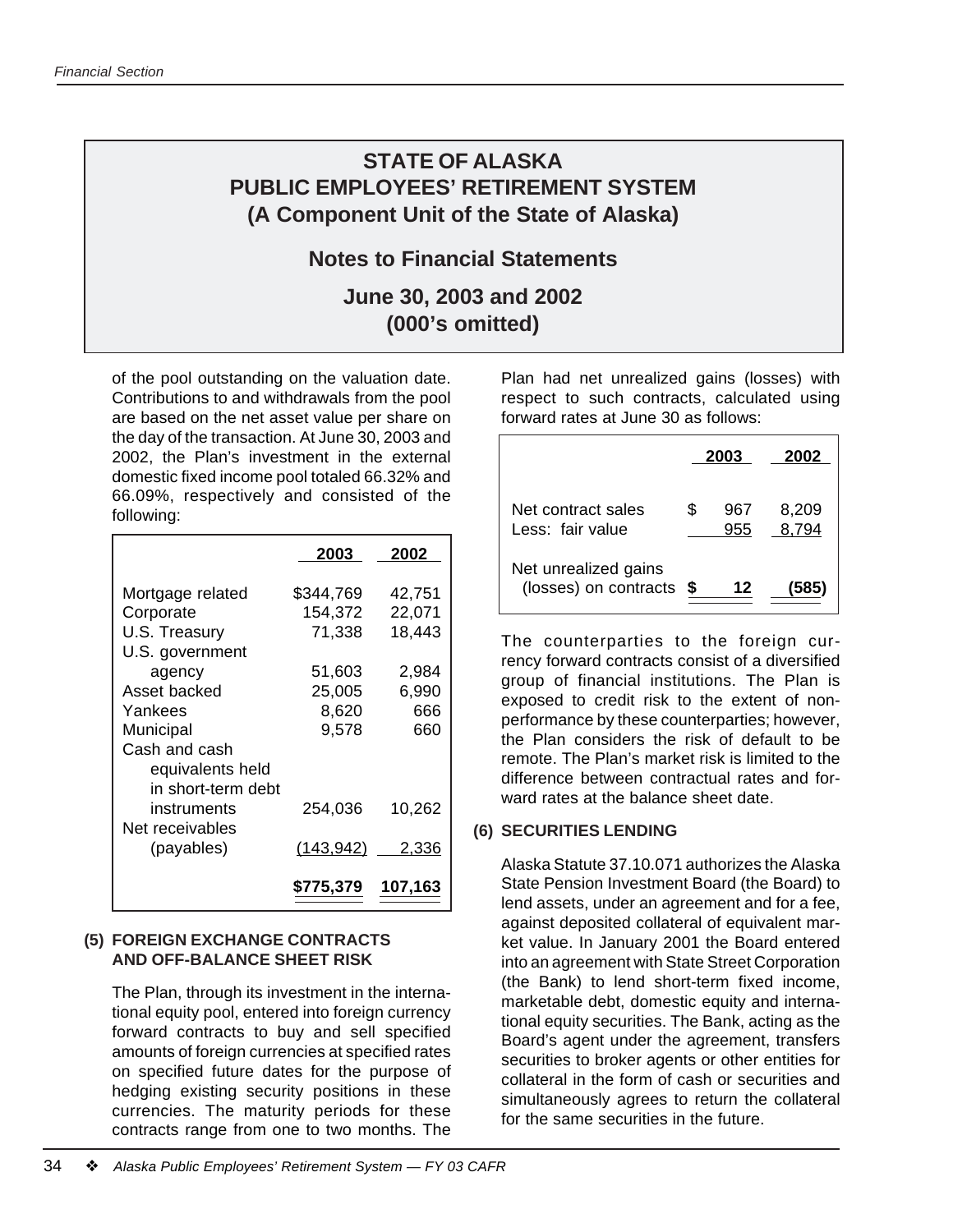### **Notes to Financial Statements**

**June 30, 2003 and 2002 (000's omitted)**

At June 30, 2003 and 2002, the fair value of securities on loan allocable to the Plan totaled \$624,928 and \$737,354, respectively. There is no limit to the amount that can be loaned and the Board is able to sell securities on loan. International equity security loans are fully collateralized at not less than 105 percent of their fair value. All other security loans are fully collateralized at not less than 102 percent of their fair value. The Bank invests the collateral in a commingled investment pool; maturities of these investments generally did not match the maturities of the loaned securities because the lending agreements are terminable at will. The Bank may pledge or sell collateral upon borrower default. Since the Board does not have the ability to pledge or sell the collateral unless the borrower defaults, no assets or liabilities are recorded on the financial statements. There is limited credit risk associated with the lending transactions since the Board is indemnified by the Bank against any loss resulting from counterparty failure or default on a loaned security subject to limitation relating to war, civil unrest or revolution, or beyond the reasonable control of the Bank. The Bank and the borrower receive a fee from earnings on invested collateral.

For the years ended June 30, 2003 and 2002, there were no losses incurred as a result of securities lending transactions and there were no significant violations of legal or contractual provisions nor failures by any borrowers to return loaned securities.

### **(7) RETIREMENT INCENTIVE PROGRAM**

House Bill 354 (Chapter 65, SLA 96) was passed on June 18, 1996, and provided for a retirement incentive program (RIP or program) for members of school district employers and employees of Mt. Edgecumbe and the Alaska Vocational Technical Center. The RIP encouraged eligible employees to retire up to three years earlier than they had planned as a cost savings to the employer. The incentive program could be implemented if the program produced an overall cost savings to the employer. The application and retirement deadlines were determined by the employer when they established a program. The original application period for employees under House Bill 354 was June 30, 1996 through December 31, 1996. During fiscal year 1997, Senate Bill 130 (Chapter 92, SLA 97) was passed which amended the original program. Senate Bill 130 allowed for additional application periods on an "as needed basis" anytime through June 30, 1999.

Senate Bill 1003 (Chapter 4, FSSLA 96) was passed on June 28, 1996, and provides for a RIP for employees of the State, the University of Alaska and all employers other than school districts. Under this legislation, the State and University of Alaska could open a RIP application period on an "as needed basis" anytime between July 18, 1996 and June 30, 1999. The program was designed to allow State agencies to use the RIP in a strategic, targeted approach tailored to the specific budget and personnel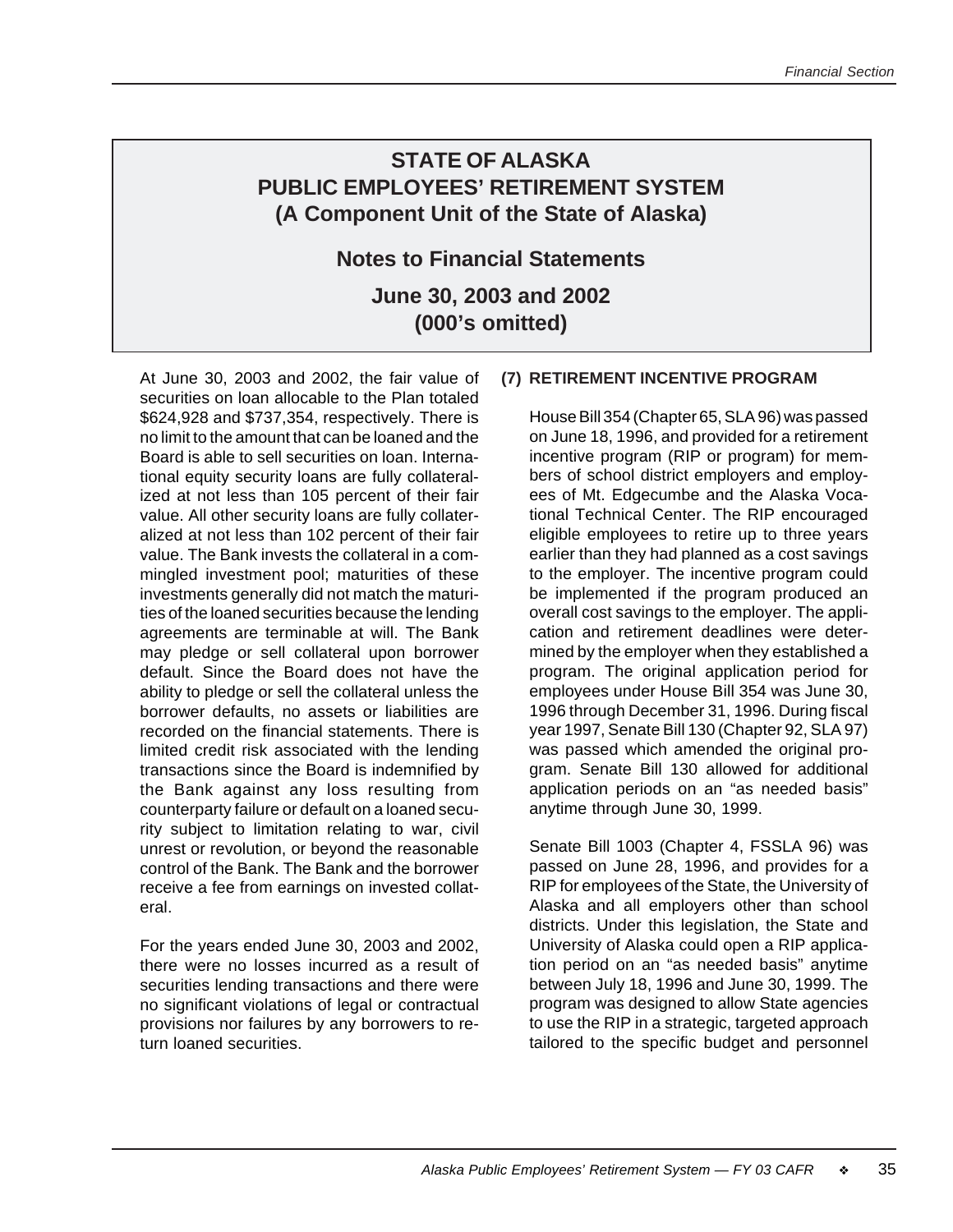## **Notes to Financial Statements**

**June 30, 2003 and 2002 (000's omitted)**

situation of each agency. Some State agencies could determine that the RIP was not costeffective for their agency and elect not to participate in the RIP. Other agencies offered the RIP only in divisions or job classifications facing budget reductions or position cuts.

Employers who participated in either of the RIP programs were required to reimburse the Plan for the actuarial equivalent of the difference between the benefits each employee received after the addition of the retirement incentive under the program and the amount the employee would have received without the incentive, less any amount the employee was indebted as a result of retiring under the program. Reimbursements from employers were due in minimum equal annual installments so that the entire balance was paid within three years after the end of the fiscal year in which each employee retired. Employers were also required to reimburse the Plan for the estimated costs of administering the program. The Plan established a receivable for employer reimbursements and administrative costs as employees retire. There were no additions to plan net assets during fiscal year 2003 or 2002.

When employees terminated employment to participate in the program, they were indebted to the Plan for the following percentages of their annual compensation for the calendar year in which they terminated:

| Police and fire members | <b>22.50%</b> |
|-------------------------|---------------|
| Other members           | 20.25%        |

Any outstanding indebtedness at the time an employee was appointed to retirement resulted in an actuarial adjustment of his/her benefit amount.

### **(8) COMMITMENTS AND CONTINGENCIES**

#### **(a) Commitments**

The Plan, through its investment in the private equity pool, entered into agreements through an external investment manager to provide capital funding for limited and general partnerships as it continues to build a private equity portfolio. At June 30, 2003, the Plan's share of these unfunded commitments totaled \$265,987 to be paid through the year 2008.

### **(b) Contingencies**

The State is a defendant in a lawsuit filed by the Alaska Civil Liberties Union and seven samesex couples with regards to the statutes limiting employee health insurance coverage to employees and their spouses and dependents, thus excluding coverage for domestic partners of employees. An adverse ruling against the State would increase the number of persons that would be covered by insurance paid by the Plan.

Although the ultimate outcome of the litigation discussed above is uncertain at this point in time, the Plan believes that an unfavorable outcome, if rendered, would not have a material adverse effect on its financial position or funding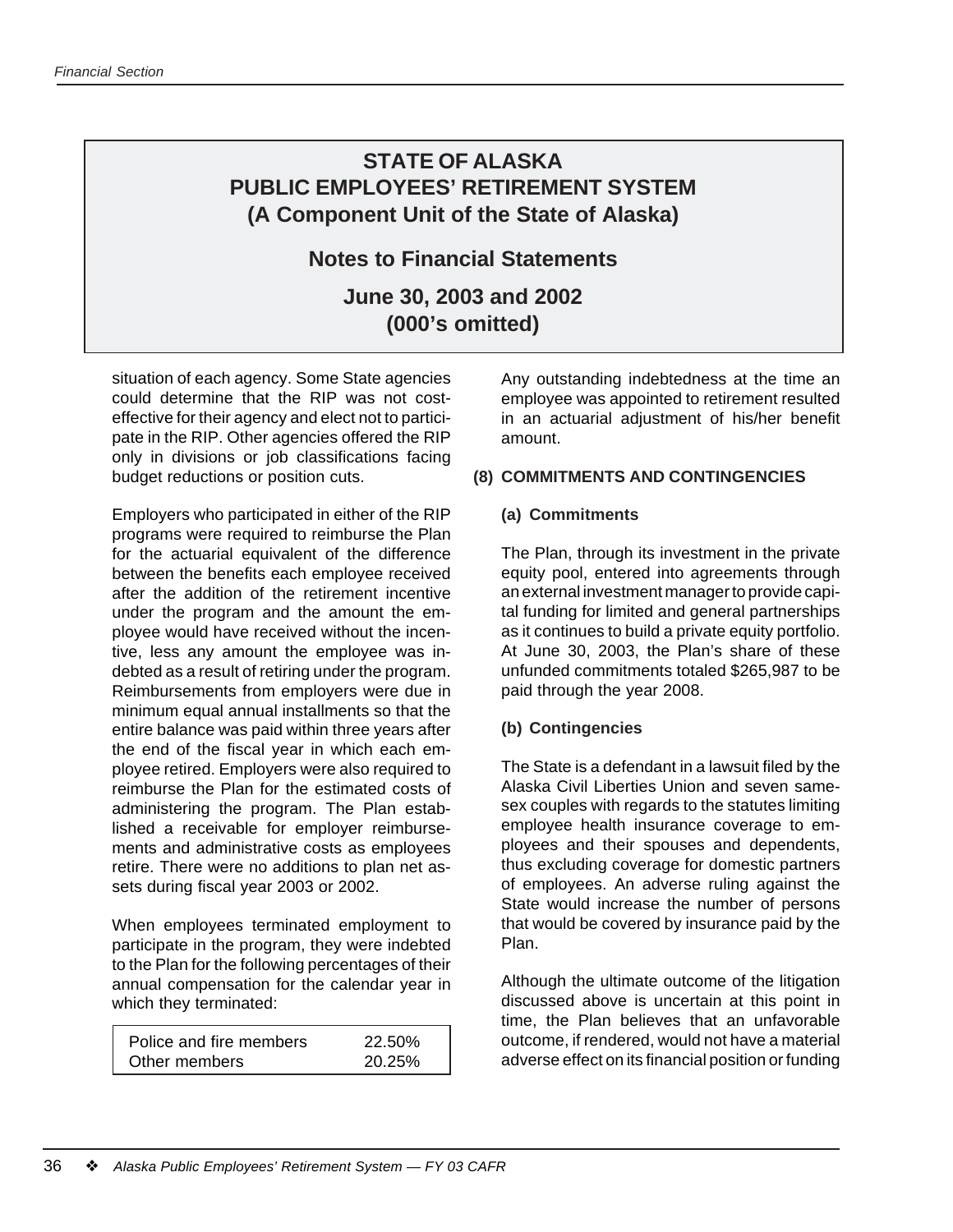### **Notes to Financial Statements**

# **June 30, 2003 and 2002 (000's omitted)**

status. The Plan has not recorded an accrual related to the above lawsuit, because an unfavorable outcome in this matter is, in management's opinion, not considered probable but rather only possible, and the potential loss, if any, cannot be reasonably estimated at this time.

The Plan is a defendant in four similar lawsuits, three of which are class action suits. The lawsuits pertain to whether recent changes to the retiree health insurance program under the Plan resulted in violations of members' constitutional rights to retirement benefits. In 2001, the Superior Court of the State of Alaska issued an order granting the plaintiffs' motion for partial summary judgment. The Supreme Court reversed the Superior Court and remanded for further proceedings. The Supreme Court ruled that provisions to health coverage programs can be made if, from the perspective of the retiree group as a whole, they are balanced by comparable increases in benefits. The issue is now pending before the Superior Court. The likelihood of an unfavorable outcome is reasonably possible, however the costs would be passed through to employers through the normal contribution process.

Approximately 50 Plan members have filed administrative challenges to the Plan administrator's refusal to include leave cash-in payments in the compensation used to calculate the members' retirement benefits. The members were all first hired by Plan employers before July 1, 1977, and claim that they have a

constitutional right, based on the Plan statutes in effect before that date, to have leave cash-in payments included. The Plan board, which hears appeals from decisions of the Plan administrator, has ruled on two of the appeals, and those rulings have in turn been appealed to the Alaska Superior Court. The remaining appeals have been stayed by the Plan board. In addition, a class action lawsuit, raising the same issues, has been filed in the superior court, but has been put on hold until final resolution of the members' claim. The administrator intends to vigorously contest all of these claims. The ultimate outcome of this matter is not currently determinable.

The State is a defendant in a class action lawsuit involving a constitutional challenge to PERS and TRS statutes that provide a 10 percent cost of living adjustment (COLA) to retirees and other benefit recipients who reside in the state of Alaska. The plaintiffs claim that these statutes violate the right to travel of non-resident benefit recipients, and therefore, the 10 percent COLA should be paid to all benefit recipients, regardless of residence. The class action lawsuit will be submitted to the Alaska Supreme Court to consider the constitutionality of the COLA statutes and how they are applied. The likelihood of an unfavorable outcome of the litigation is reasonably possible and the Plan believes that an unfavorable outcome, if rendered, would negatively impact its financial position and funding status. The ultimate impact cannot be determined within a reasonable range.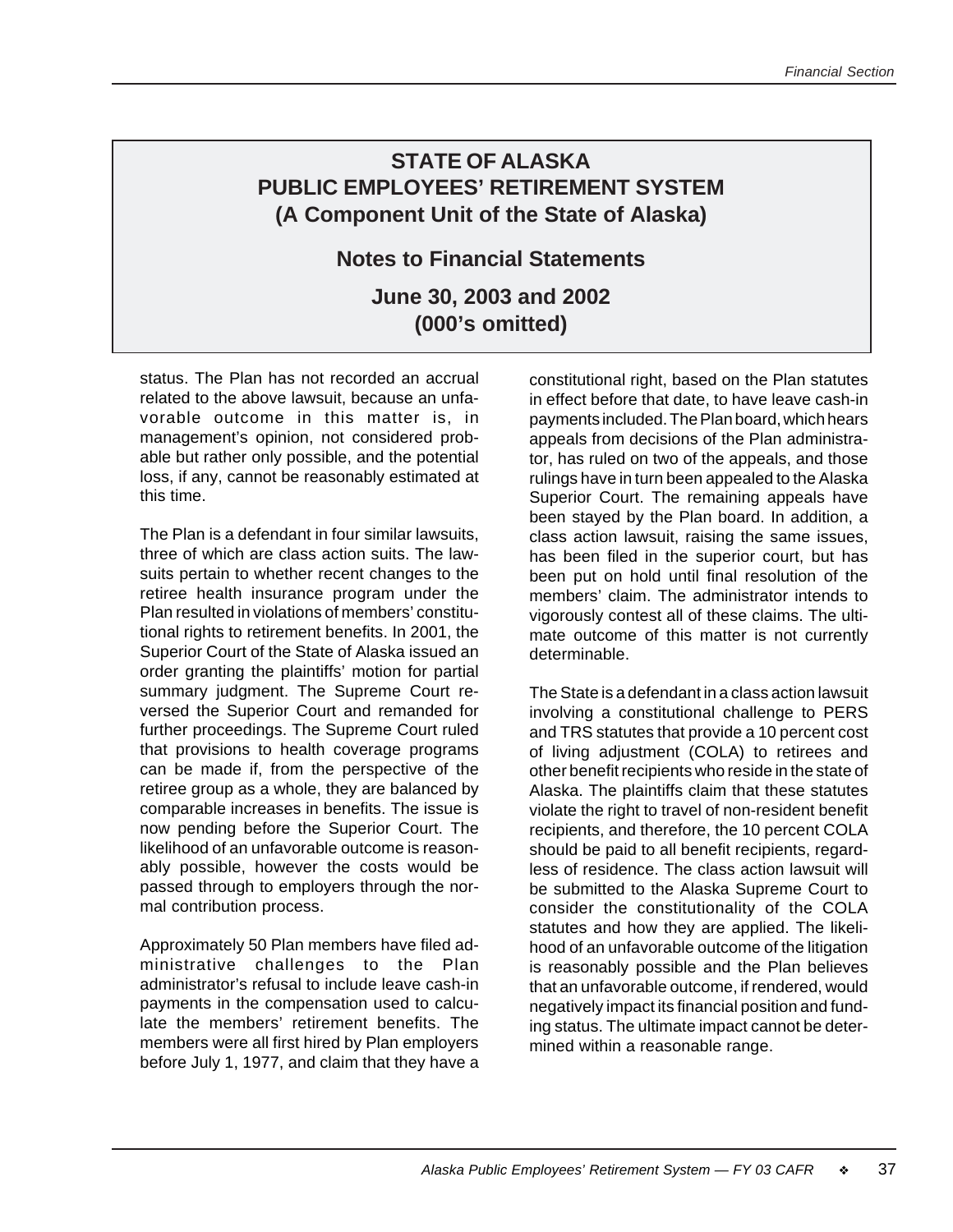**Required Supplementary Information (Unaudited)**

# **Schedule of Funding Progress Pension Benefits**

## **June 30, 2003 and 2002 (000's omitted)**

| <b>Actuarial</b><br>valuation<br>year ended<br>June 30 | <b>Actuarial</b><br>value<br>of plan<br>assets | <b>Actuarial</b><br>accrued<br><b>liabilities</b><br>(AAL) | <b>Funded</b><br>excess (FE)/<br>(Unfunded<br>actuarial<br>accrued<br>liabilities)<br>(UAAL) | <b>Funded</b><br>ratio | Covered<br>payroll | <b>FE/(UAAL)</b><br>as a<br>percentage<br>of covered<br>payroll |
|--------------------------------------------------------|------------------------------------------------|------------------------------------------------------------|----------------------------------------------------------------------------------------------|------------------------|--------------------|-----------------------------------------------------------------|
| 1997                                                   | \$4.287.497                                    | 4.031.527                                                  | 255.970                                                                                      | 106.3%                 | \$1,299,135        | 19.7%                                                           |
| 1998                                                   | 4,692,095                                      | 4.430.237                                                  | 261.858                                                                                      | 105.9%                 | 1.235.439          | 21.2%                                                           |
| 1999                                                   | 4.992.453                                      | 4.730.841                                                  | 261,612                                                                                      | 105.5%                 | 1,283,549          | 20.4%                                                           |
| 2000                                                   | 5.245.612                                      | 5.190.835                                                  | 54.777                                                                                       | 101.1%                 | 1.321.480          | 4.1%                                                            |
| 2001                                                   | 5,579,440                                      | 5,528,026                                                  | 51,414                                                                                       | 100.9%                 | 1,208,700          | 4.3%                                                            |
| 2002                                                   | 4,611,170                                      | 6,133,182                                                  | (1,522,012)                                                                                  | 75.2%                  | 1.245.054          | (122.2%)                                                        |

*See accompanying notes to required supplementary information and independent auditors' report.*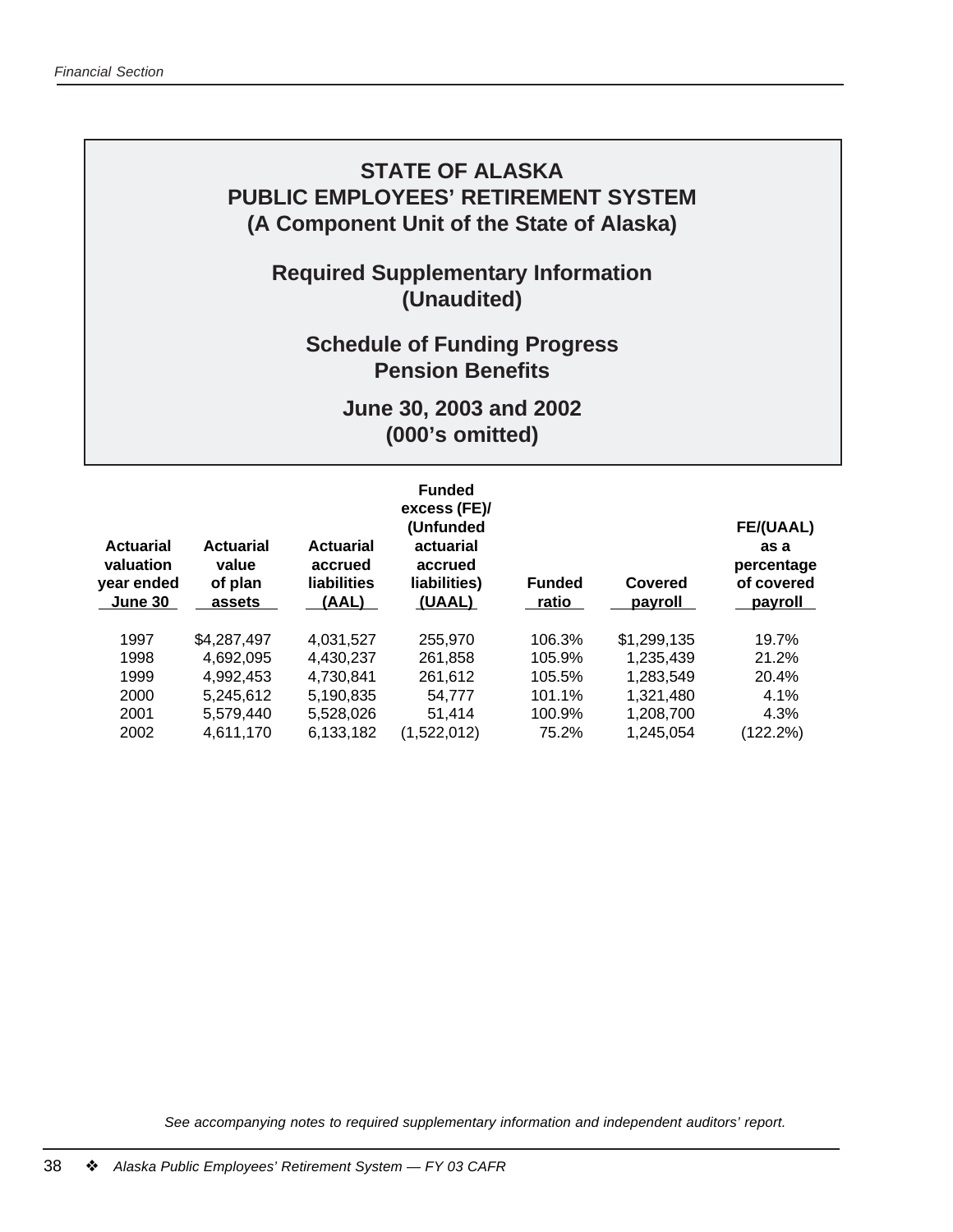# **Required Supplementary Information (Unaudited)**

# **Schedule of Funding Progress Postemployment Healthcare Benefits**

## **June 30, 2003 and 2002 (000's omitted)**

| <b>Actuarial</b><br>valuation<br>year ended<br>June 30 | <b>Actuarial</b><br>value<br>of plan<br>assets | <b>Actuarial</b><br>accrued<br>liabilities<br>(AAL) | <b>Funding</b><br>excess (FE)/<br>(Unfunded<br>actuarial<br>accrued<br>liabilities)<br>(UAAL) | <b>Funded</b><br>ratio | Covered<br>payroll | <b>FE/(UAAL)</b><br>as a<br>percentage<br>of covered<br>payroll |
|--------------------------------------------------------|------------------------------------------------|-----------------------------------------------------|-----------------------------------------------------------------------------------------------|------------------------|--------------------|-----------------------------------------------------------------|
| 1997                                                   | \$1,597,991                                    | 1.502.589                                           | 95.402                                                                                        | 106.3%                 | \$1,299,135        | 7.3%                                                            |
| 1998                                                   | 1.879.467                                      | 1.773.754                                           | 105.713                                                                                       | 105.9%                 | 1.235.439          | 8.6%                                                            |
| 1999                                                   | 2,023,887                                      | 1.917.832                                           | 106.055                                                                                       | 105.5%                 | 1.283.549          | 8.3%                                                            |
| 2000                                                   | 2,209,146                                      | 2,186,077                                           | 23.069                                                                                        | 101.1%                 | 1,321,480          | 1.7%                                                            |
| 2001                                                   | 2,362,316                                      | 2.340.548                                           | 21,768                                                                                        | 100.9%                 | 1,208,700          | 1.8%                                                            |
| 2002                                                   | 2,801,663                                      | 3.726.409                                           | (924.746)                                                                                     | 75.2%                  | 1.245.054          | (74.3%)                                                         |

*See accompanying notes to required supplementary information and independent auditors' report.*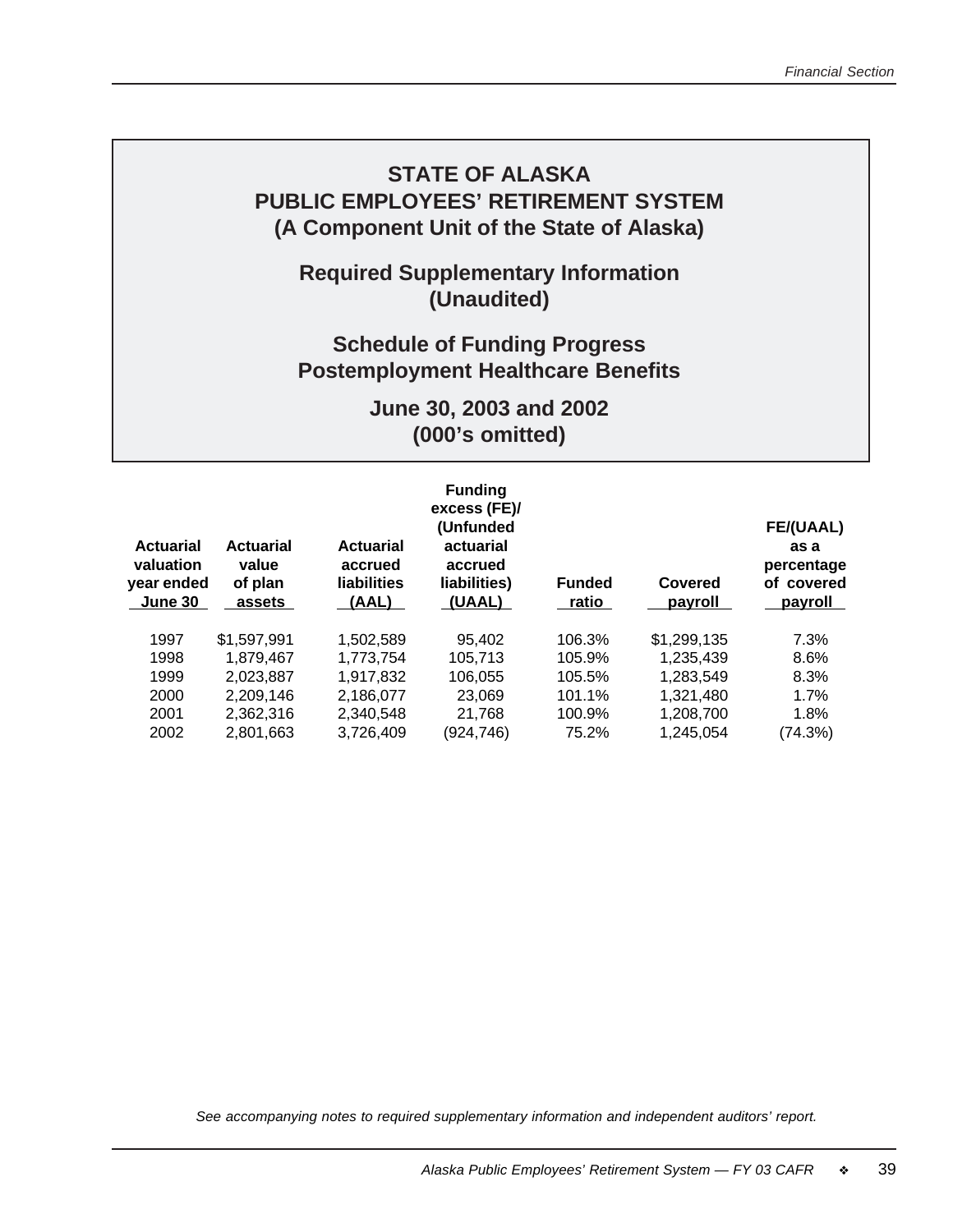**Required Supplementary Information (Unaudited)**

# **Schedule of Employer Contributions Pension and Postemployment Healthcare Benefits**

**June 30, 2003 and 2002 (000's omitted)**

| Postemployment        |                                                      |                                                  | Postemployment                              |                                                         |                                                     |                                                |
|-----------------------|------------------------------------------------------|--------------------------------------------------|---------------------------------------------|---------------------------------------------------------|-----------------------------------------------------|------------------------------------------------|
| Year ended<br>June 30 | <b>Pension</b><br>annual<br>required<br>contribution | healthcare<br>annual<br>required<br>contribution | Total<br>annual<br>required<br>contribution | <b>Pension</b><br>percentage<br>contributed<br>(note 3) | healthcare<br>percentage<br>contributed<br>(note 3) | Total<br>percentage<br>contributed<br>(note 3) |
| 1998                  | \$69,259                                             | 25,958                                           | 95,217                                      | 100%                                                    | 100%                                                | 100%                                           |
| 1999                  | 69.337                                               | 27,860                                           | 97.197                                      | 100%                                                    | 100%                                                | 100%                                           |
| 2000                  | 63.344                                               | 25.740                                           | 89.084                                      | 105.2%                                                  | 105.2%                                              | 105.2%                                         |
| 2001                  | 65.151                                               | 26.477                                           | 91.628                                      | 105.3%                                                  | 105.3%                                              | 105.3%                                         |
| 2002                  | 65.485                                               | 26,613                                           | 92.098                                      | 102.9%                                                  | 102.9%                                              | 102.9%                                         |
| 2003                  | 63.283                                               | 26.651                                           | 89.934                                      | 110.3%                                                  | 110.3%                                              | 110.3%                                         |

*See accompanying notes to required supplementary information and independent auditors' report.*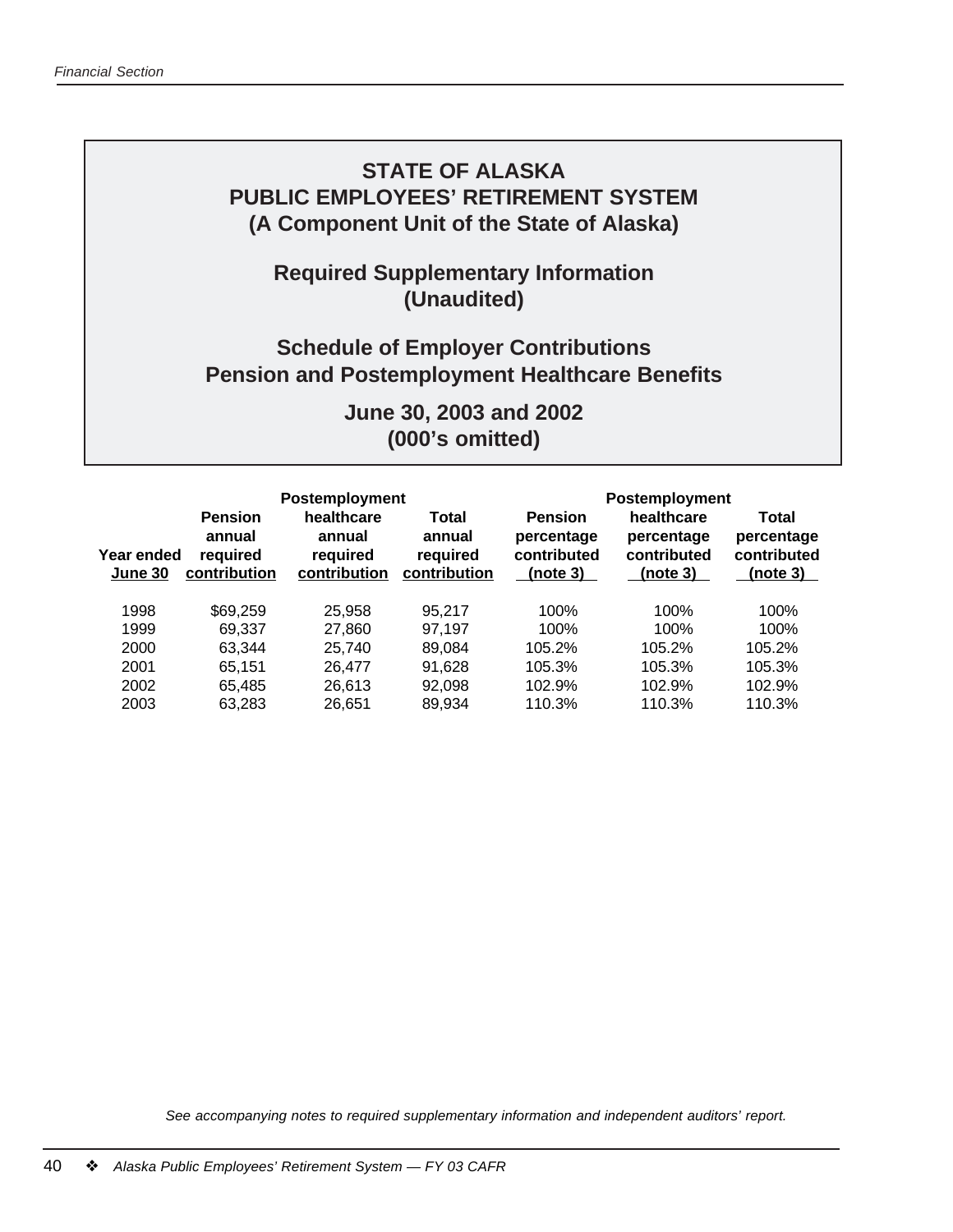# **Notes to Required Supplementary Information (Unaudited)**

# **June 30, 2003 and 2002 (000's omitted)**

### **(1) DESCRIPTION OF SCHEDULE OF FUNDING PROGRESS**

Each time a new benefit is added which applies to service already rendered, an "unfunded actuarial accrued liability" is created. Laws governing the Plan require that these additional liabilities be financed systematically over a period of future years. Also, if actual financial experiences are less favorable than assumed financial experiences, the difference is added to the unfunded actuarial accrued liability.

In an inflationary economy, the value of the dollar is decreasing. This environment results in employee pay increasing in dollar amounts resulting in unfunded actuarial accrued liabilities increasing in dollar amounts, all at a time when the actual value of these items, in real terms, may be decreasing.

### **(2) ACTUARIAL ASSUMPTIONS AND METHODS**

The actuarial valuation is prepared by Mercer Human Resource Consulting. The significant actuarial assumptions used in the valuations as of June 30, 2002 are as follows:

- (a) Actuarial cost method projected unit credit, unfunded actuarial accrued liability or funding excess amortized over a rolling twentyfive year fixed period level percentage of pay.
- (b) Mortality basis 1994 Group Annuity Mortality Basic Table for males and females, 1994 base year. Deaths are assumed to be occupational 85% of the time for police and

fire members, 35% of the time for other members.

- (c) Retirement retirement rates based on the 1997-1999 actual experience.
- (d) Investment return 8.25% per year, compounded annually, net of expenses.
- (e) Health cost trend –

| <b>Fiscal Year</b> |         |
|--------------------|---------|
| 03-05              | 12.0%   |
| 06                 | 11.5%   |
| 07                 | 11.0%   |
| 08                 | 10.5%   |
| 09                 | 10.0%   |
| 10                 | 9.5%    |
| 11                 | $9.0\%$ |
| 12                 | 8.5%    |
| 13                 | 8.0%    |
| 14                 | 7.5%    |
| 15                 | 7.0%    |
| 16                 | 6.0%    |
| FY17 and later     | 5.0%    |

- (f) Salary scale inflation 3.5%, productivity and merit (first five years) for police and fire members, 1.0% and 1.5%, respectively, and for all other members, productivity and merit (first ten years) 0.5% and 1.5%, respectively.
- (g) Total inflation total inflation as measured by the Consumer Price Index for urban and clerical workers for Anchorage is assumed to increase 3.5% annually.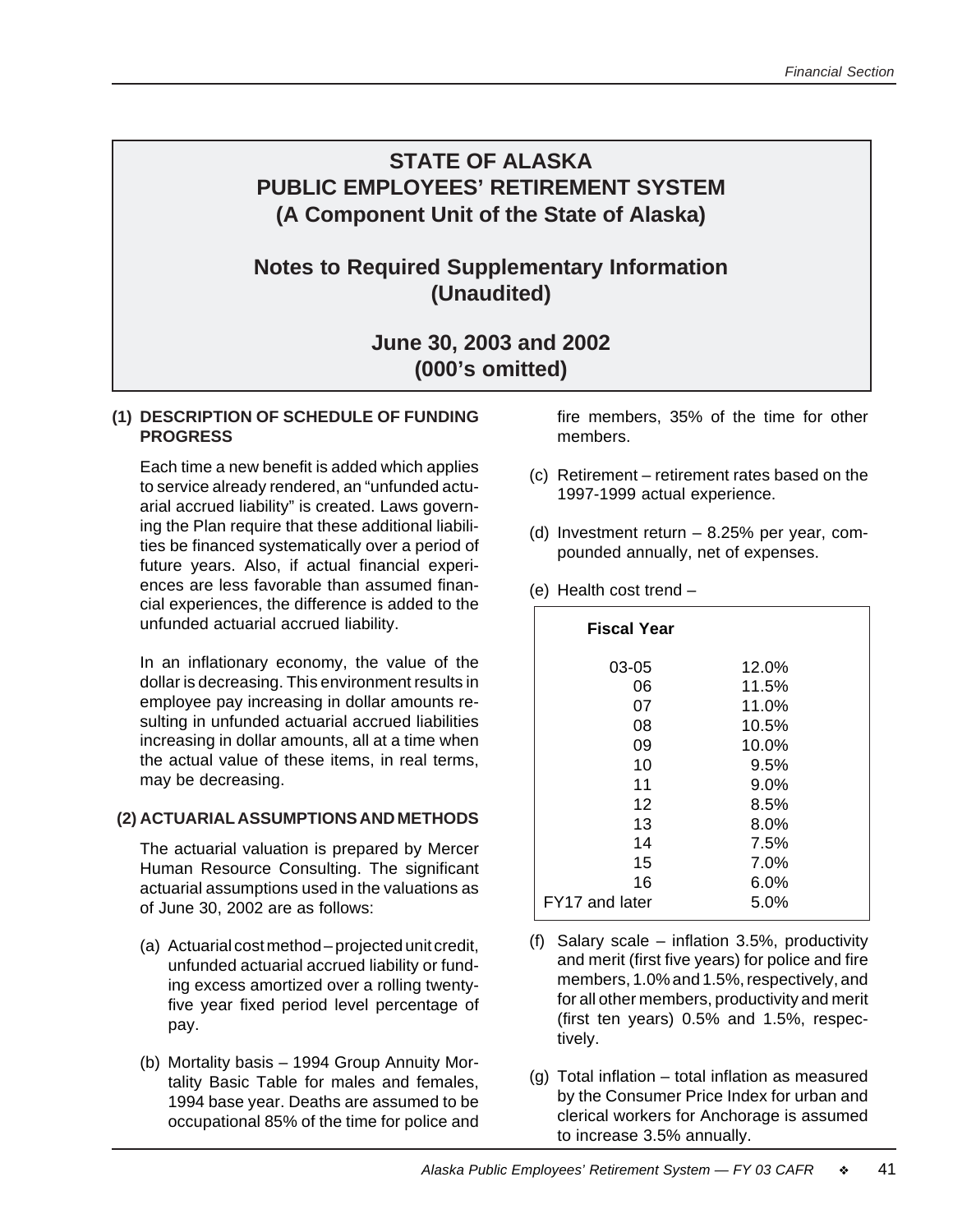## **Notes to Required Supplementary Information (Unaudited)**

# **June 30, 2003 and 2002 (000's omitted)**

- (h) Cost of living allowance (domicile in Alaska) – 68% of those benefit recipients who are eligible for the allowance are assumed to remain in Alaska and receive the allowance.
- (i) Contribution refunds 100% of those employees terminating after age thirty-five who are vested will leave their contributions in the Plan and thereby retain their deferred vested benefit. All others who terminate are assumed to have their contributions refunded.
- (j) Disability incidence rates based upon the 1991-1995 actual experience of the Plan. Post-disability mortality in accordance with rates published by the Pension Benefit Guaranty Corporation to reflect mortality of those receiving disability benefits under Social Security.
- (k) Asset valuation method recognize 20% of the investment gains and losses in each of the current and preceding four years and phased in over the next five years. All assets are valued at market value. Valuation assets cannot be outside a range of 80% to 120% of the market value of assets.
- (l) Valuation of medical benefits for retirees a pre-age sixty-five cost and lower post-age sixty-five cost (due to Medicare) are assumed such that the total rate for all retirees equals the present premium rate assumption. These medical premiums are then increased with the health cost inflation assumption.
- (m) 102% target funding ratio the target unfunded (surplus) accrued liability is determined by first reducing the actuarial value of assets by 3.381643% and calculating the resulting unfunded (surplus) accrued liability. This unfunded (surplus) liability is then loaded by 6% to account for the 2-year delay in employer contributions. Both of these factors are determined empirically from the actuarial projection valuation. This target unfunded accrued liability (surplus) is then added to the actuarial value of assets to determine the target accrued liability. This target accrued liability is the basis for the determination of the employer contribution rate before the rate is adjusted for the deferred gains or losses outside the 5% corridor as discussed above.
- (n) Spouse's age wives are assumed to be four years younger than husbands.
- (o) Dependent children benefits to dependent children have been valued assuming members who are not single have one dependent child.
- (p) Post-retirement pension adjustment 50% and 75% of assumed inflation is valued for the automatic Post-Retirement Pension Adjustment (PRPA) as specified by statute.
- (q) Expenses expenses are covered in the investment return assumption.
- (r) Marital status 75% of participants are assumed to be married.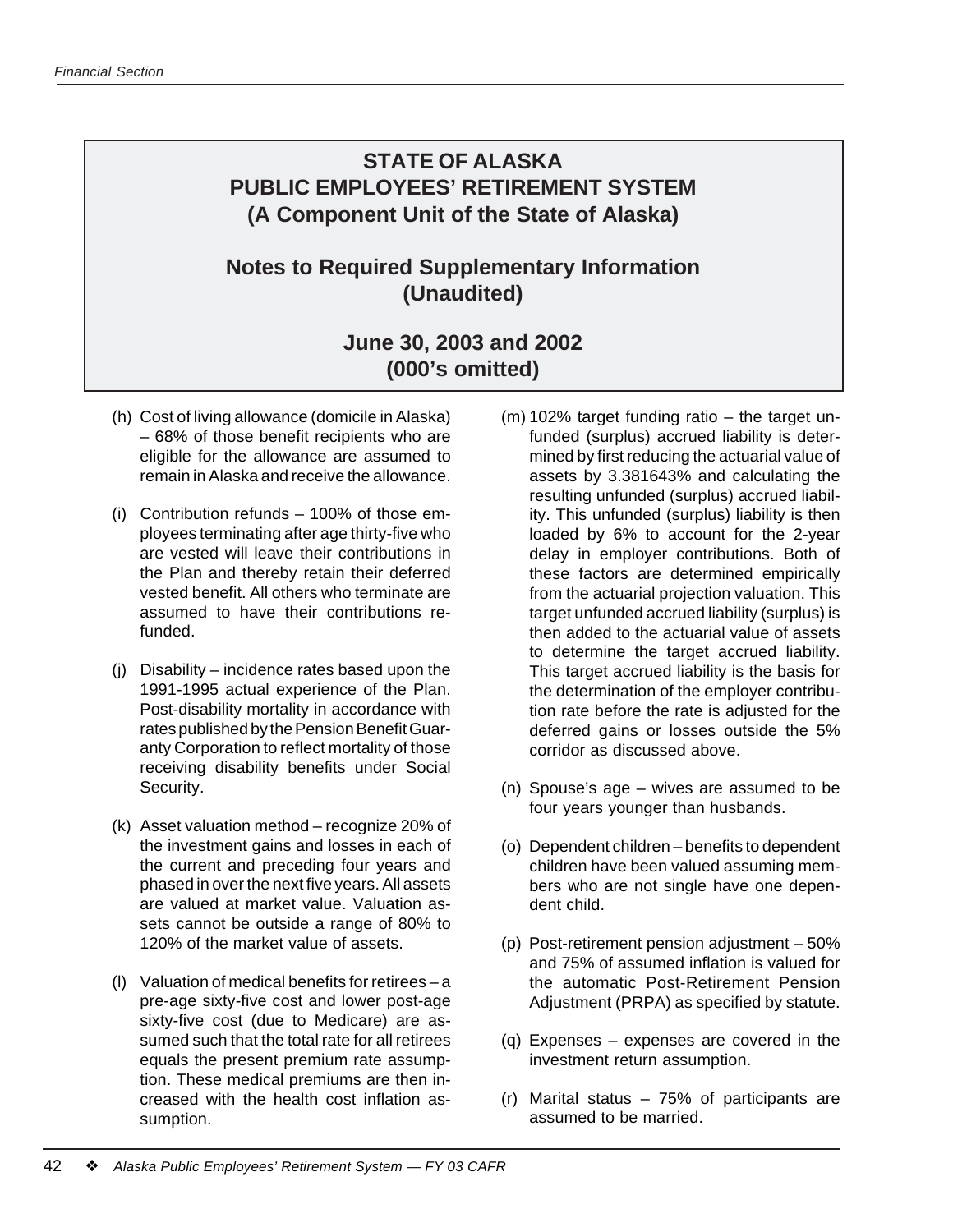## **Notes to Required Supplementary Information (Unaudited)**

## **June 30, 2003 and 2002 (000's omitted)**

- (s) Total turnover based upon the 1997-1999 actual withdrawal experience.
- (t) Part-time status part time employees are assumed to earn 0.600 years of credited service per year.
- (u) New entrants growth projections are made for the active PERS population under three scenarios:

| Pessimistic: | 0% per year |  |
|--------------|-------------|--|
| Median:      | 1% per year |  |
| Optimistic:  | 2% per year |  |

The assumptions and methods, when applied in combination, fairly represent past and anticipated future experience of the Plan. The foregoing actuarial assumptions are based on the presumption that the Plan will continue. Were the Plan to terminate, different actuarial assumptions and other factors might be applicable in determining the actuarial present value of accumulated benefits.

All significant accounting policies, benefit provisions and actuarial assumptions are the same for the required supplementary information and the financial statements except as follows:

Effective June 30, 1994, there was a change in the asset valuation method. The revised asset valuation method smoothes the difference between expected investment return and actual return during a given year by spreading the results over five years by recognizing 20% of

the investment gain or loss in each of the current and preceding four years.

Effective June 30, 1996, the investment return was increased from 8% to 8.25% per year. Disability assumptions were revised based on actual experience in 1991-1995. In addition, the amortization period for funding surpluses was changed from five years to a rolling twenty-five year period.

Effective June 30, 1998, the following changes were made:

- The asset valuation method was changed. The new asset valuation method produces no gains or losses for a fiscal year if the expected actuarial value of assets plus (minus) any deferred gains (losses) is within a 5% corridor of the market value. Expected assets outside this corridor are amortized over 20 years as a level percent of pay and applied directly to the consolidated employer rate. The gain (loss) amount that is set aside is not expected to be offset by any future gains (losses). The method is restarted if this is not the case. The old asset valuation method recognized 20% of the investment gain or loss in each of the current and preceding four years. All assets were valued at fair value. Valuation assets could not be outside a range of 80% to 120% of the fair value of assets.
- The target-funding ratio was changed from 100% to 102%.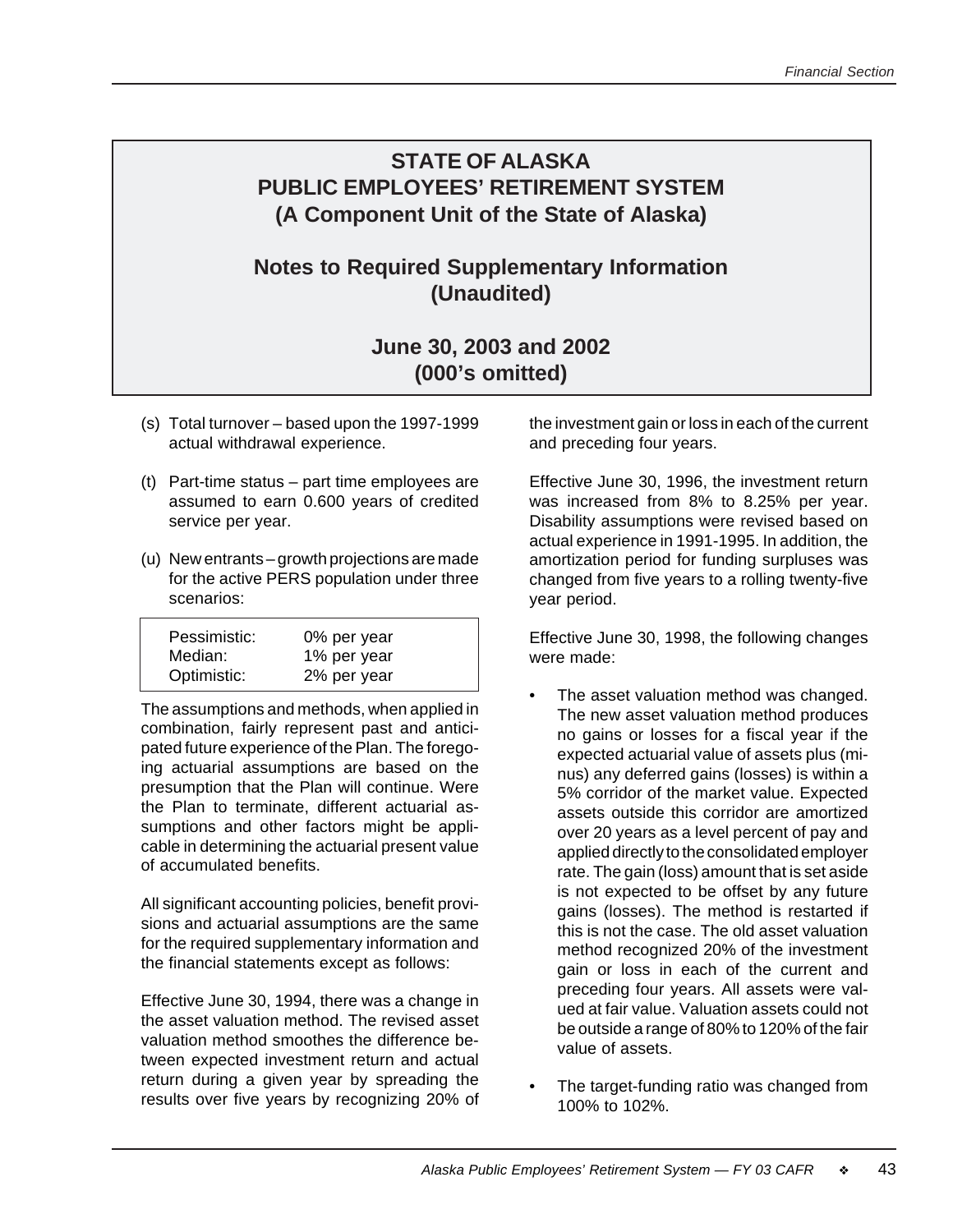## **Notes to Required Supplementary Information (Unaudited)**

# **June 30, 2003 and 2002 (000's omitted)**

Effective June 30, 2000, the following changes were made:

- The mortality basis was changed from the 1984 Unisex Pension Mortality Table to the 1994 Group Annuity Mortality Basic Table, 1994 base year.
- The turnover assumptions were revised based on actual withdrawal experience in 1997-1999.
- The retirement age assumptions were revised based on actual experience in 1997- 1999.
- The health cost trend assumptions were changed for fiscal years 2009 and later from an ultimate rate of 4.5% for fiscal years 2009-2013 and 4% for all subsequent fiscal years.
- The salary scale assumptions were changed. The inflation assumption was changed to 3.5% from 4%, the productivity and merit (first five years) assumptions of 0.5% and 1%, respectively, were broken out for police/fire members and other members. Productivity and merit (first five years) for police/fire members and other members were set at 1% and 1.5%, and 0.5% and 1.5%, respectively.
- The total inflation assumption was changed from 4% to 3.5%.
- The cost of living allowance was decreased from 71% to 68%.
- Disabilities are no longer assumed to be occupational 85% of the time for police and fire members and 35% for other members.
- The percentage used to reduce the actuarial value of assets in the target unfunded (surplus) accrued liability calculation was increased to 2.343757% from 2.296%.
- For the June 30, 2000 actuarial valuation, data as of June 30, 1999 was projected one year using standard actuarial techniques. The active population count was assumed to increase by 1.72% (quadratic extrapolation over the most recent 3 valuation dates). Actual CPI data was used to estimate new PRPA benefits for participants retired as of June 30, 1999.

Effective June 30, 2001, the following changes were made:

• The percentage used to reduce the actuarial value of assets in the target unfunded (surplus) accrued liability calculation was increased to 3.381643% from 2.343757%.

Effective June 30, 2002, the following changes were made:

The target-funding ratio was changed from 102% to 100%.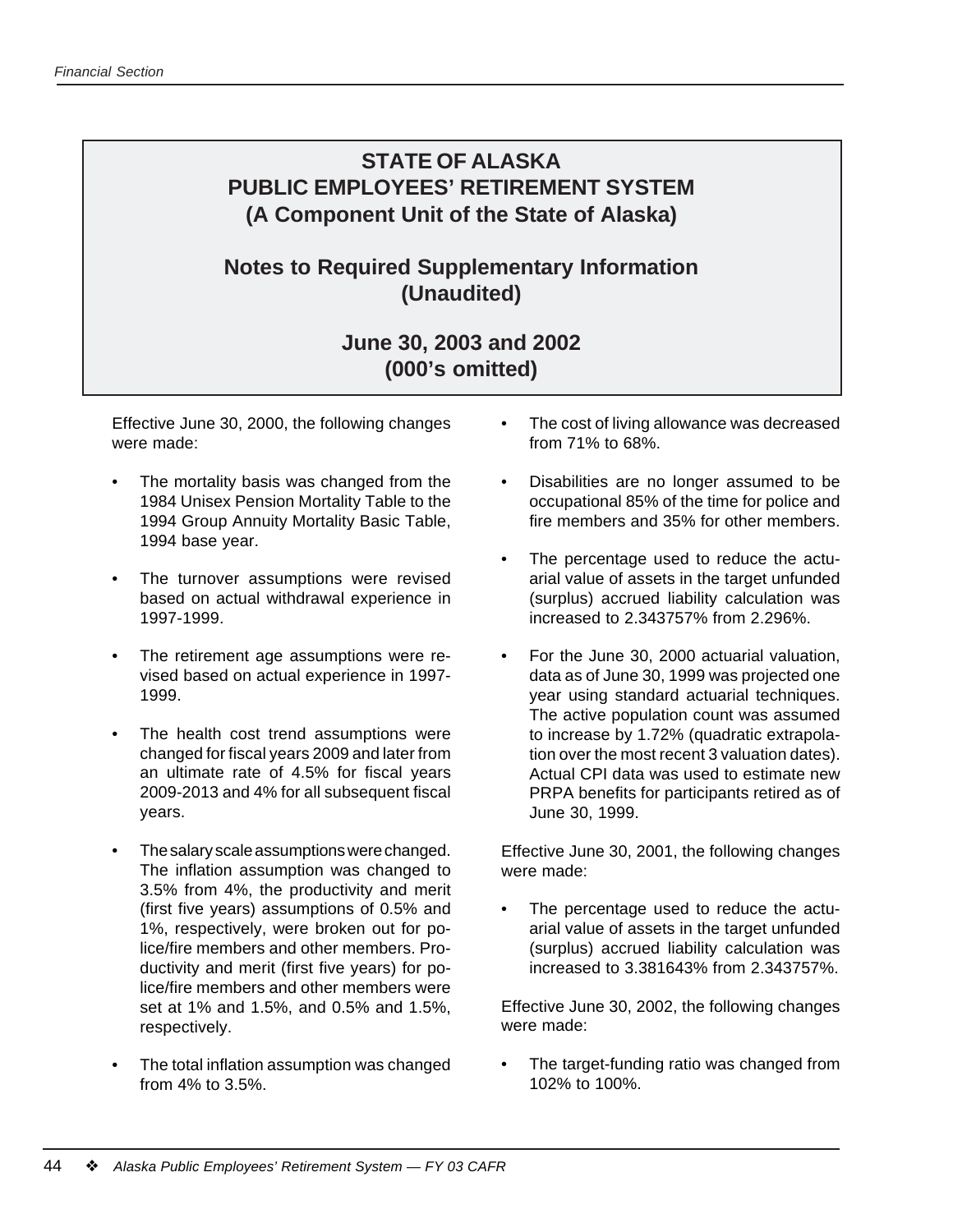## **Notes to Required Supplementary Information (Unaudited)**

# **June 30, 2003 and 2002 (000's omitted)**

- The actuarial cost method was changed from a rolling twenty-five year period to a twenty-five year fixed period level percentage of pay.
- The salary scale assumptions were changed. Productivity rates (first five years) for police/ fire members were set at 1.0% from 0.5%.
- Part-time employees are assumed to earn 0.600 years of credited service per year.
- The health cost trend assumptions were changed for fiscal years 2003 and later from an ultimate rate of 12.0% for fiscal years 2003-2005 decreasing in yearly 0.5% increments to 5.0% beginning in 2017 and all subsequent fiscal years.
- The asset valuation method was changed to recognize 20% of the investment gains and losses in each of the current and preceding four years and will be phased in over the next five years.

#### **(3) ENHANCED ACTUARIAL PROJECTION SYSTEM**

The Plan's actuary, at the request of the Public Employees Retirement Board, uses an enhanced actuarial projection system to determine annual employer contribution rates. Although the same actuarial cost method is used by the Plan's actuary, the enhanced system projects population growth patterns and their associated liabilities twenty-five years into the future.

The purpose of the enhanced actuarial projection system is to level out contribution rates in order to provide employers with a more stable long-term contribution pattern.

The Plan's utilization of the enhanced actuarial projection system resulted in 1998-1999 employer contributions being equal to the annual required contribution and 2000-2003 employer contributions being more than the annual required contribution.

### **(4) APPROVED FUTURE CONTRIBUTION RATES**

Due primarily to declines in the market value of Plan assets, the June 30, 2002 actuarial valuation report for the Plan reported a funding ratio of 75.2%. As a result of the decline in the funding ratio, the matching employer contribution rate would need to be increased to 24.91% for Fiscal Year 2005, per the recommendation from the Plan's consulting actuary. The PERS board members voted for the average matching employer contribution rate to be 11.77% for Fiscal Year 2005. The primary reason for the five (5) point change in the average matching employer contribution rate from 6.77% to 11.77% is due to the Plan's regulation, 2 AAC 35.900 Maximum Employer Contribution Rate Change, which states " (T)he maximum change in the contribution rate from one year to the next shall be no more than five percentage points, as actuarially calculated, whether the change is an increase or a decrease."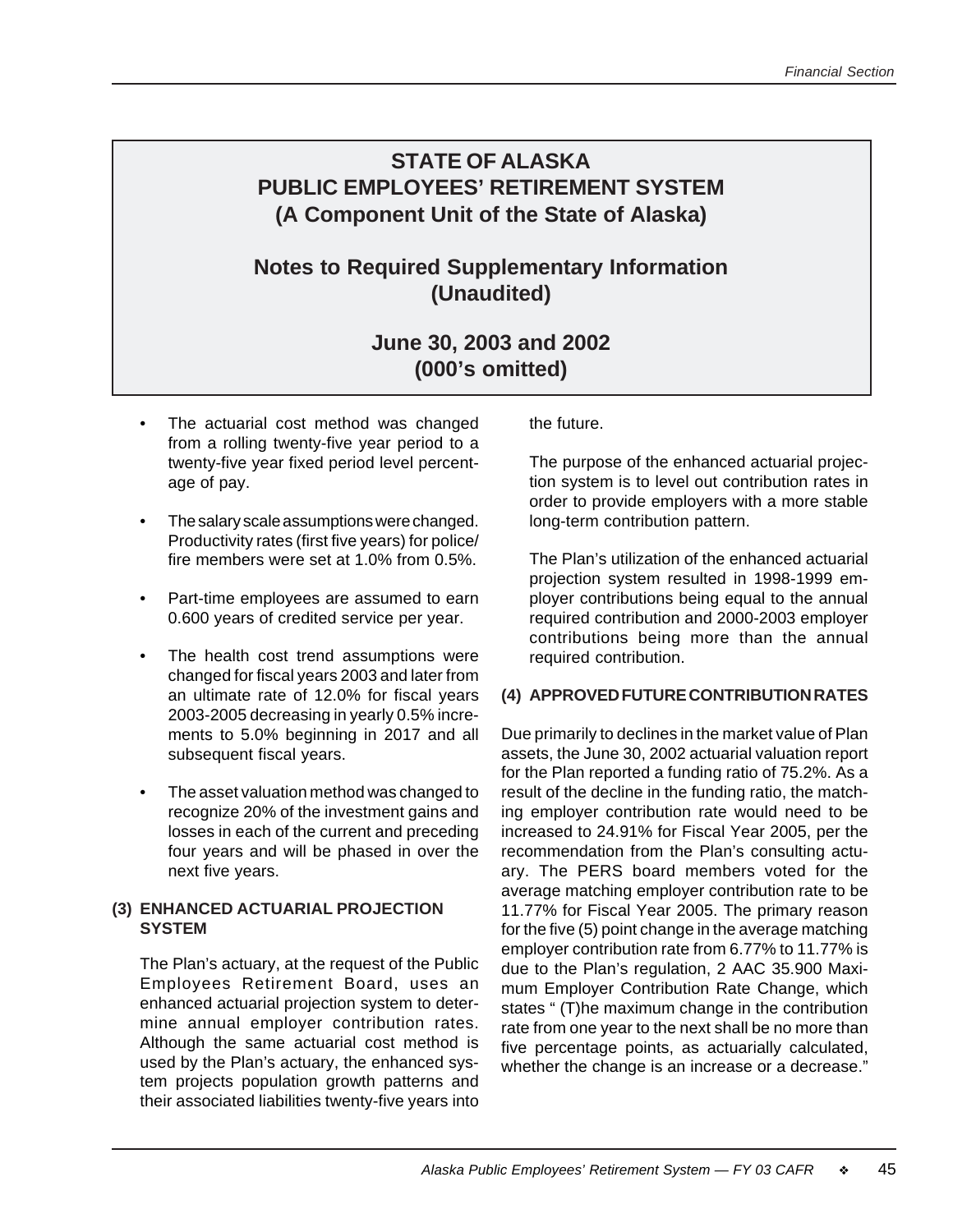Schedule 1

# **STATE OF ALASKA PUBLIC EMPLOYEES' RETIREMENT SYSTEM (A Component Unit of the State of Alaska)**

## **Schedule of Administrative and Investment Expenses**

# **Year ended June 30, 2003 with comparative totals for 2002 (000's omitted)**

|                                   | <b>Administrative</b> | <b>Investment</b> | <b>Totals</b> |        |
|-----------------------------------|-----------------------|-------------------|---------------|--------|
|                                   | expenses              | expenses          | 2003          | 2002   |
| Personal services:                |                       |                   |               |        |
| Wages                             | \$2,133               | 887               | 3,020         | 2,854  |
| <b>Benefits</b>                   | 1,243                 | 186               | 1,429         | 1,010  |
| Total personal services           | 3,376                 | 1,073             | 4,449         | 3,864  |
|                                   |                       |                   |               |        |
| Travel:                           |                       |                   |               |        |
| Transportation                    | 62                    | 48                | 110           | 101    |
| Per diem                          | 58                    | 41                | 99            | 93     |
| Moving                            |                       | 6                 | 6             | 5      |
| Honorarium                        | 25                    | 9                 | 34            | 30     |
| <b>Total travel</b>               | 145                   | 104               | 249           | 229    |
| Contractual services:             |                       |                   |               |        |
| Management and consulting         | 393                   | 13,609            | 14,002        | 15,305 |
| Accounting and auditing           | 14                    | 908               | 922           | 732    |
| Other professional services       | 540                   | 137               | 677           | 728    |
| Data processing                   | 241                   | 24                | 265           | 289    |
| Communications                    | 301                   | 35                | 336           | 261    |
| Advertising and printing          | 86                    | 188               | 274           | 212    |
| Rentals/leases                    | 251                   | 58                | 309           | 174    |
| Legal                             |                       | 77                | 77            | 75     |
| Medical specialists               | 47                    | 1                 | 48            | 49     |
| Repairs and maintenance           | 9                     |                   | 9             | 22     |
| Transportation                    | 4                     | $\overline{2}$    | 6             | 14     |
| Other services                    | 85                    | 18                | 103           | 98     |
| <b>Total contractual services</b> | 1,971                 | 15,057            | 17,028        | 17,959 |
| Other:                            |                       |                   |               |        |
| Equipment                         | 122                   | 29                | 151           | 83     |
| <b>Supplies</b>                   | 266                   | 18                | 284           | 252    |
| <b>Total other</b>                | 388                   | 47                | 435           | 335    |
|                                   |                       |                   |               |        |
| Total administrative and          |                       |                   |               |        |
| investment expenses               | 5,880<br>\$           | 16,281            | 22,161        | 22,387 |

See accompanying independent auditors' report.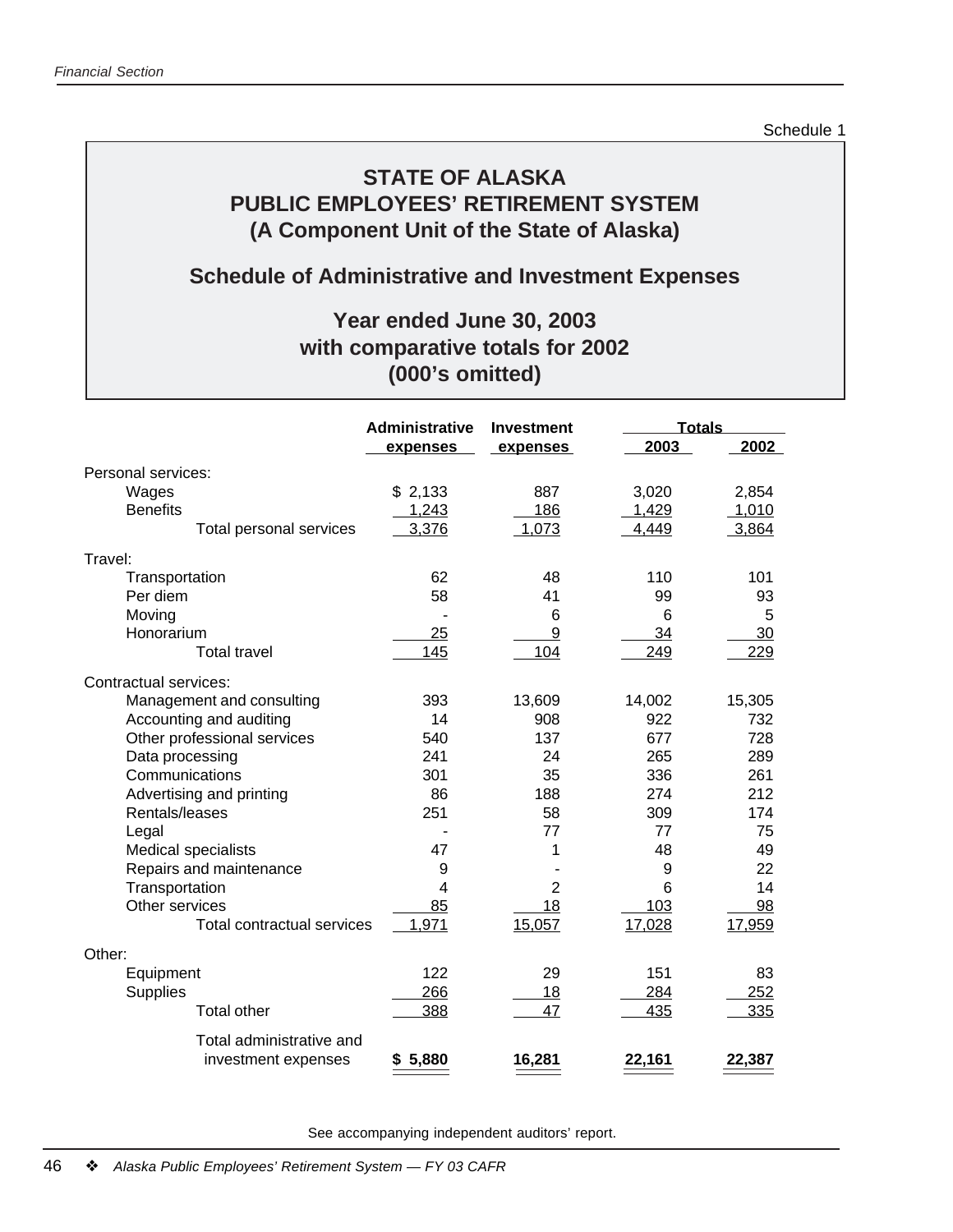Schedule 2

# **STATE OF ALASKA PUBLIC EMPLOYEES' RETIREMENT SYSTEM (A Component Unit of the State of Alaska)**

# **Schedule of Payments to Consultants Other than Investment Advisors**

## **Years ended June 30, 2003 and 2002 (000's omitted)**

| Firm                                  | <b>Services</b>             | 2003      | 2002  |
|---------------------------------------|-----------------------------|-----------|-------|
| <b>State Street Corporation</b>       | Custodian banking services  | \$<br>849 | 904   |
| Deloitte and Touche LLP               | Benefits consultation       | 76        | 215   |
| Mercer Human Resource Consulting      | <b>Actuarial services</b>   | 317       | 215   |
| <b>Milliman USA</b>                   | Actuarial audit             | 46        |       |
| Systems Central Services, Inc.        | Data processing consultants | 199       | 193   |
| State of Alaska, Department of Law    | Legal services              | 155       | 120   |
| Mikunda, Cottrell & Co., Inc.         | <b>PERS Board elections</b> | 110       | 77    |
| Wohlforth, Vasser, Johnson and Brecht | PERS Board legal services   | 51        | 49    |
| <b>Cost Effectiveness Measurement</b> | Cost study                  | 25        | 25    |
| First National Bank of Alaska         | <b>Banking services</b>     | 24        | 23    |
| <b>KPMG LLP</b>                       | Auditing services           | 106       | 21    |
|                                       |                             | 1,958     | 1,842 |

See accompanying independent auditors' report.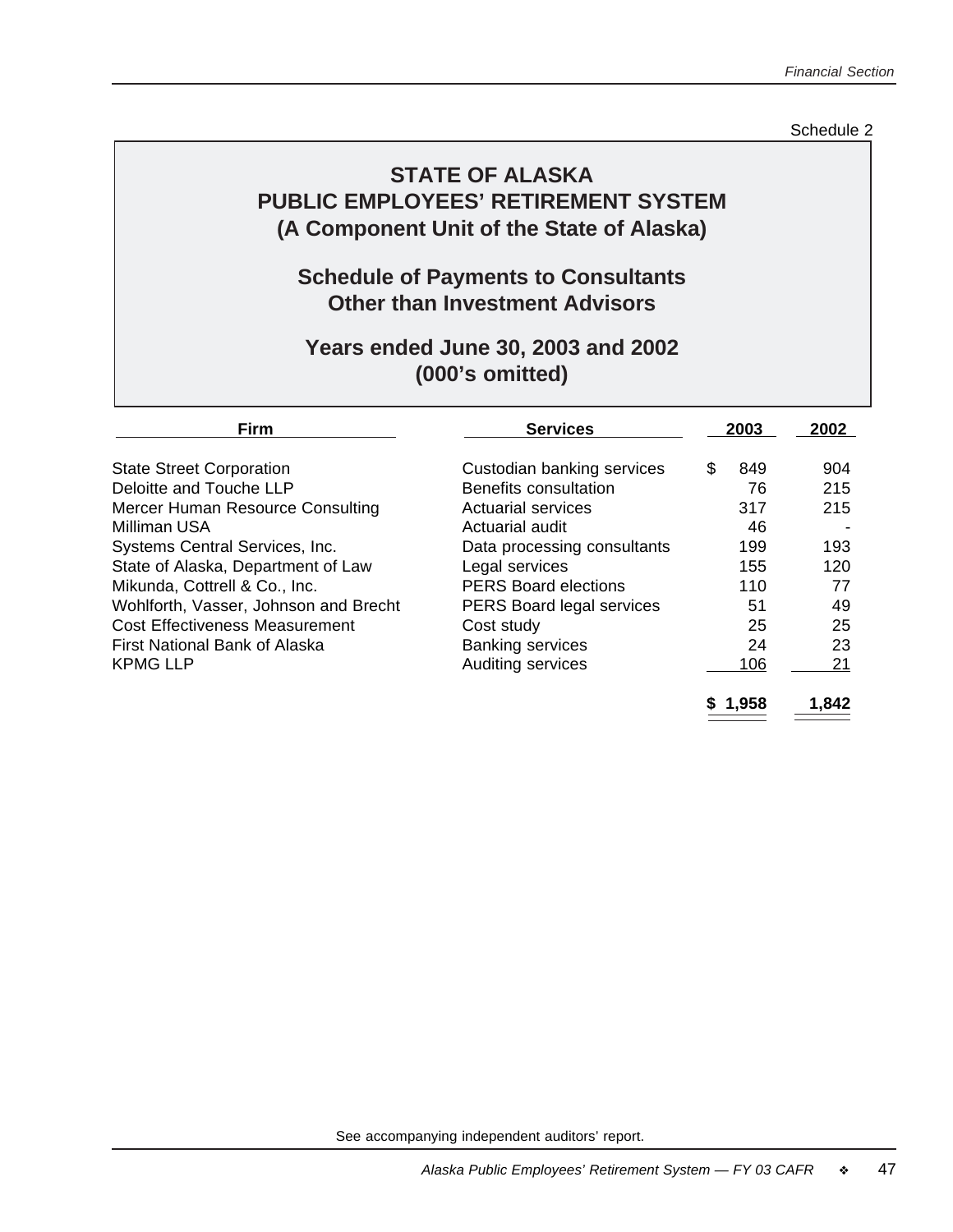This page intentionally left blank.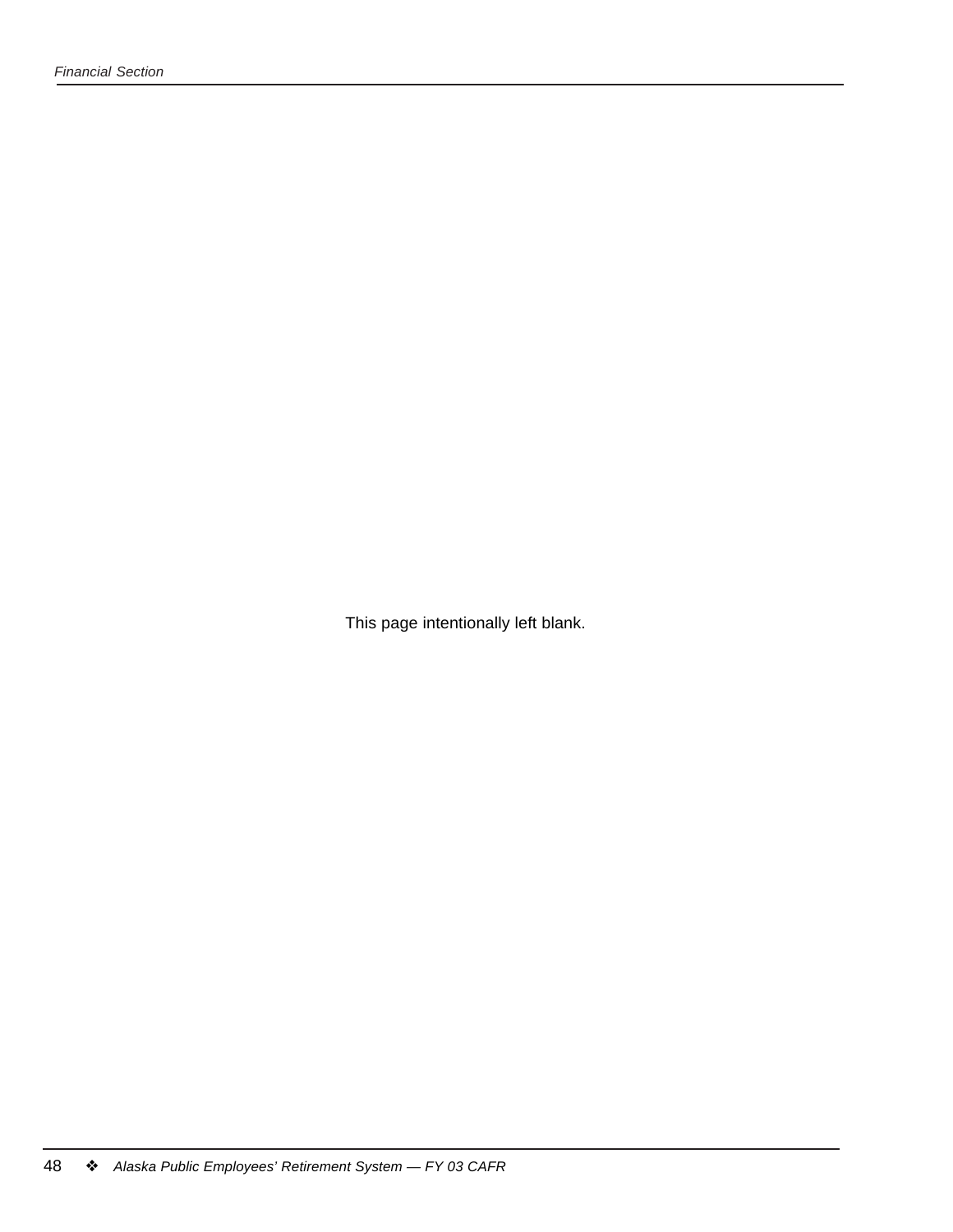

Human Resource Consulting The Construction one Union Square

600 University Street, Suite 3200 Seattle, WA 98101-3137 206 808 8800 Fax 206 382 0627 www.mercerHR.com

March 13, 2003

State of Alaska Public Employees' Retirement Board Department of Administration Division of Retirement and Benefits P.O. Box 110203 Juneau, AK 99811-0203

Dear Members of the Board:

#### **Actuarial Certification**

The annual actuarial valuation required for the State of Alaska Public Employees' Retirement System has been prepared as of June 30, 2002 by Mercer Human Resource Consulting. The purposes of the report include:

- (1) a review of experience under the Plan for the year ended June 30, 2002;
- (2) a determination of the appropriate contribution rate for each employer in the System; and
- (3) the provision of reporting and disclosure information for financial statements, governmental agencies, and other interested parties.

The following schedules that we have prepared are included in this report:

- (1) Summary of actuarial assumptions and methods
- (2) Schedule of active member valuation data
- (3) Schedule of benefit recipients added to and removed from rolls
- (4) Solvency test
- (5) Analysis of financial experience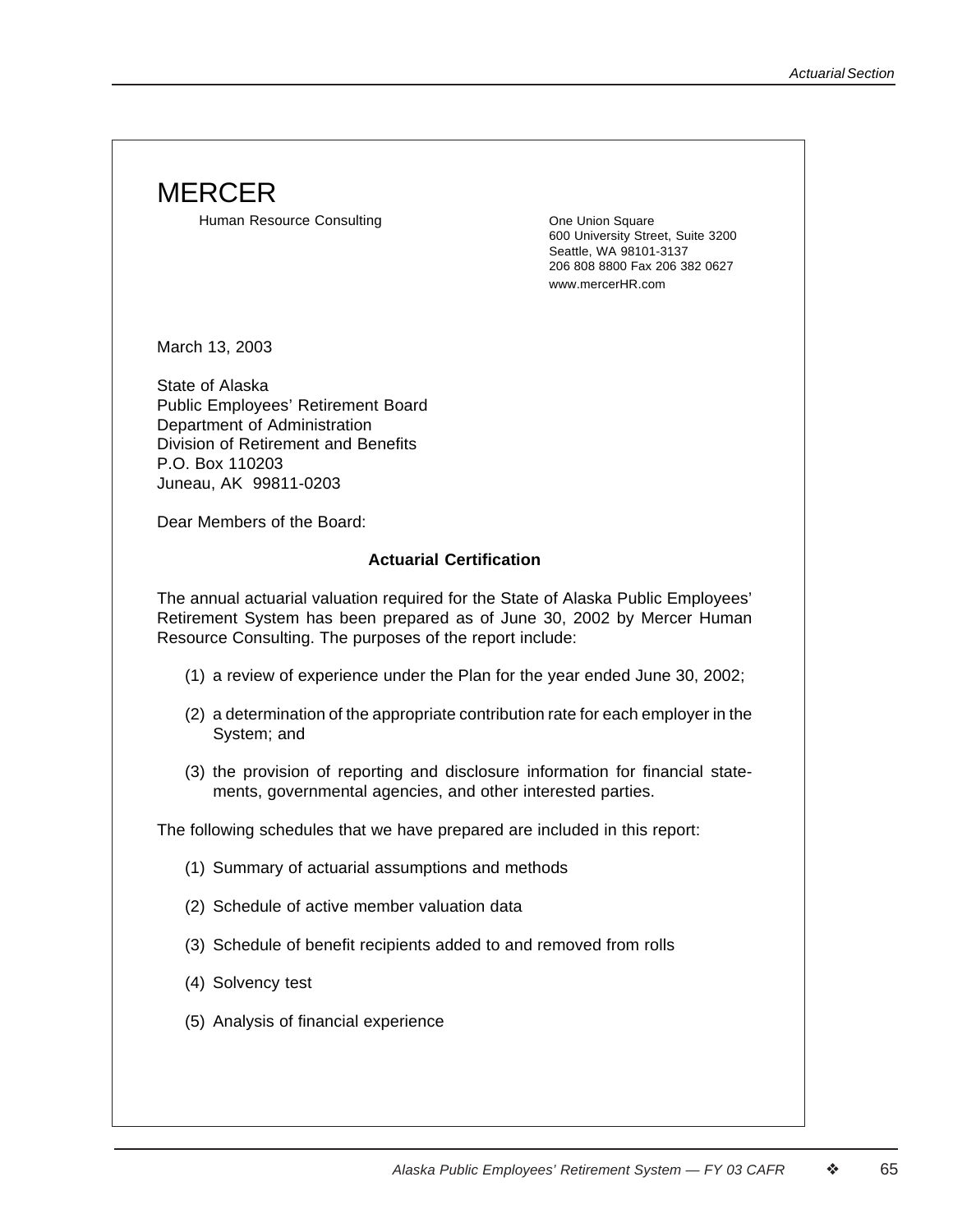# **MERCER**

Human Resource Consulting

Public Employees' Retirement Board March 13, 2003 Page 2

In preparing this valuation, we have employed generally accepted actuarial methods and assumptions, in conjunction with employee data provided to us by the System's staff and financial information provided by the audited report from KPMG LLP, to determine a sound value for the System liability. This data has not been audited, but it has been reviewed and found to be consistent, both internally and with prior years' data. Actuarial assumptions are based on the results of an experience study presented to the Board in October 2000 and adopted in December 2000. Actuarial methods, medical cost trend, and assumed blended medical premiums were reviewed and revised in January 2003.

The contribution requirements are determined as a percentage of payroll, and reflect the cost of benefits accruing in FY03 and a fixed 25-year level percentage of payroll amortization of the initial unfunded accrued liability and subsequent gains/losses. The amortization period is set by the Board. Contribution levels are recommended by the Actuary and adopted by the Board each year. Over time, the contribution rate is expected to remain relatively constant as a percentage of payroll. The ratio of assets to liabilities changed from 100.9% to 75.2% during the year primarily due to continuing poor equity market performance and a change in the asset valuation method. Over the years, progress has been made toward achieving the funding objectives of the System.

A summary of the actuarial assumptions and methods is presented in Section 2.3 of this report. The assumptions, when applied in combination, fairly represent past and anticipated future experience of the System.

Future contribution requirements may differ from those determined in the valuation because of:

- (1) differences between actual experience and anticipated experience based on the assumptions;
- (2) changes in actuarial assumptions or methods;
- (3) changes in statutory provisions; or
- (4) differences between the contribution rates determined by the valuation and those adopted by the Board.

The undersigned are members of the American Academy of Actuaries and the Society of Actuaries and are fully qualified to provide actuarial services to the State of Alaska.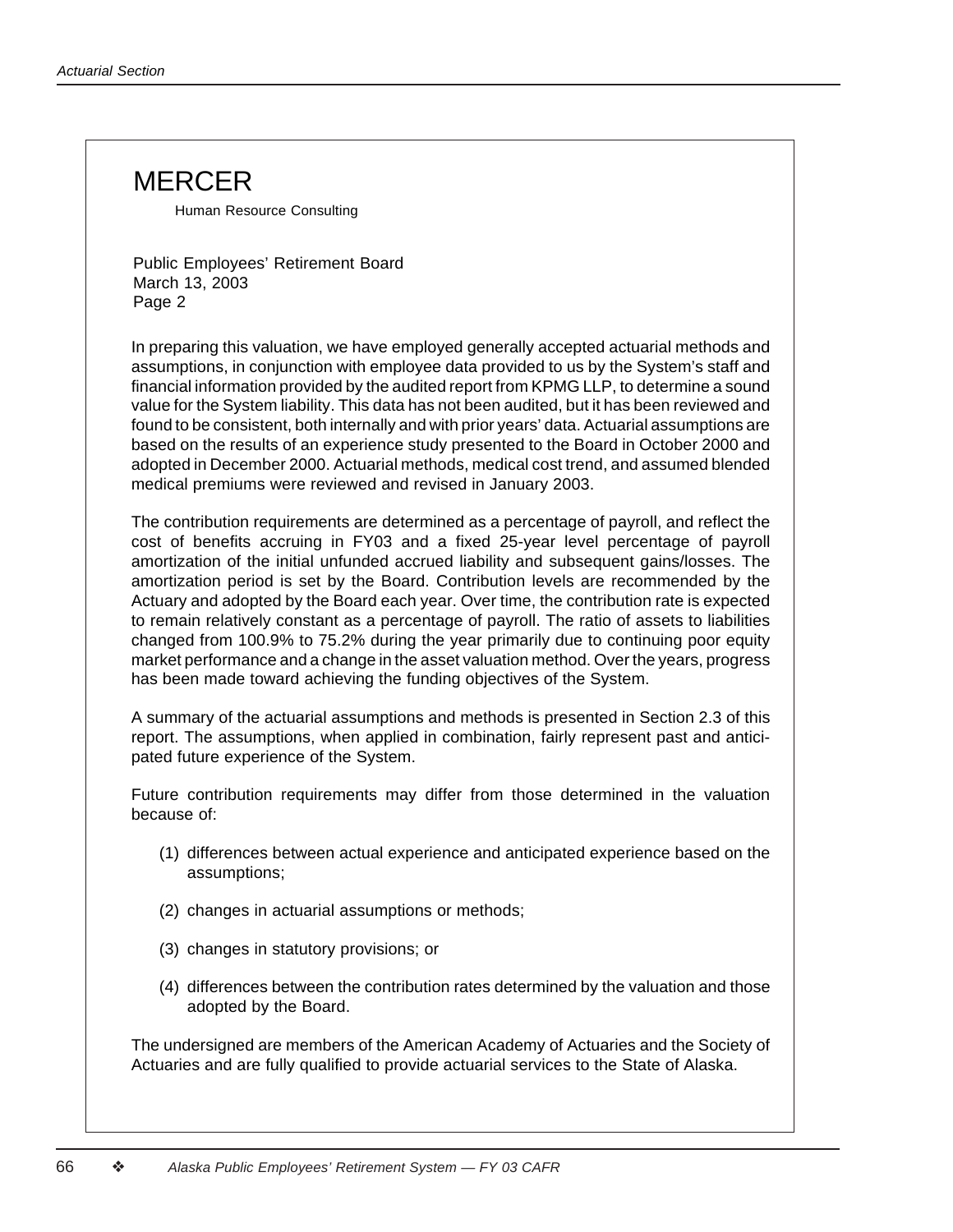# **MERCER**

Human Resource Consulting

Public Employees' Retirement Board March 13, 2003 Page 3

We believe that the assumptions and methods used for funding purposes and for the disclosures presented in this report satisfy the parameter requirements set forth in the Government Accounting Standards Board (GASB) Statement Nos. 25 and 27.

We believe that this report conforms with the requirements of the Alaska statutes, and where applicable, other federal and accounting laws, regulations and rules, as well as generally accepted actuarial principles and practices.

It is our understanding that most of the information presented in the Required Supplementary Information in the Financial Section and in the supporting schedules in the Actuarial and Statistical Sections of this annual financial report was taken from the State of Alaska Public Employees' Retirement System Actuarial Valuation Report as of June 30, 2002, that was prepared by Mercer Human Resource Consulting.

Sincerely,

Then R. The fee

James Walter Garden

Brian R. McGee, FSA, MAAA James W. Jacobson, ASA, MAAA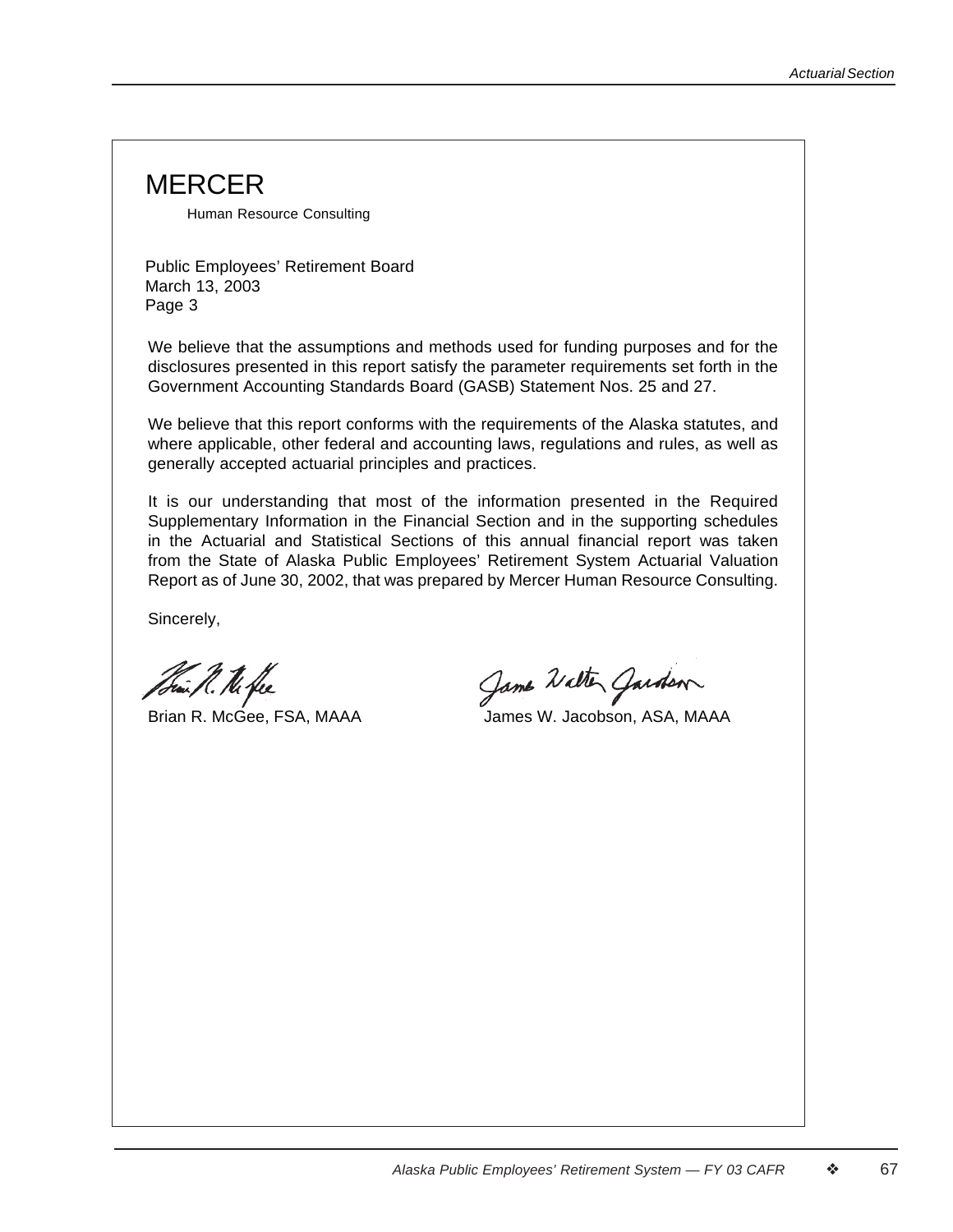### **Public Employees' Retirement System Summary of Actuarial Assumptions and Methods**

The demographic and non-health economic assumptions used in this valuation were recommended by Mercer Human Resource Consulting and were adopted at the Fall 2000 TRS Board Meeting. These assumptions were the result of an experience study performed in the Fall of 2000. The funding method used in this valuation was adopted June 30, 1985 and last reviewed by the Board in January 2003. The asset smoothing method used to determine valuation assets was changed effective June 30, 2002.

### **A. Valuation of Liabilities**

**Actuarial Method -** Projected Unit Credit (no change). Liabilities and contributions shown in the report are computed using the Projected Unit Credit method of funding. The initial unfunded accrued liability and future gains/losses are amortized as a 25-year fixed period level percentage of pay.

The objective under this method is to fund each participant's benefits under the plan as they accrue. Thus, each participant's total pension projected to retirement with salary scale is broken down into units, each associated with a year of past or future service. The principle underlying the method is that each unit is funded in the year for which it is credited. Typically, when the method is introduced there will be an initial liability for benefits credited for service prior to the date, and to the extent that this liability is not covered by Assets of the Plan there is an Unfunded Liability to be funded over a chosen period in accordance with an amortization schedule.

An Accrued Liability is calculated at the valuation date as the present value of benefits credited with respect to service to that date.

The Unfunded Liability at the valuation date is the excess of the Accrued Liability over the Assets of the Plan. The level annual payment to be made over a stipulated number of years to amortize the Unfunded Liability is the Past Service Cost.

The Normal Cost is the present value of those benefits, which are expected to be credited with respect to service during the year beginning on the valuation date.

Under this method, differences between the actual experience and that assumed in the determination of costs and liabilities will emerge as adjustments in the Unfunded Liability, subject to amortization.

### **B. Actuarial Assumptions**

|    | <b>Investment Return</b> | 8.25% per year, compounded annually, net of expenses.                                                                                                                                                                                    |
|----|--------------------------|------------------------------------------------------------------------------------------------------------------------------------------------------------------------------------------------------------------------------------------|
| 2. | <b>Salary Scale</b>      | Inflation - 3.5% per year<br>Police/Fire<br>Merit (first 5 years of employment) - 1.5% per year<br>Productivity - 1.0% per year<br><b>Others</b><br>Merit (first 10 years of employment) - 1.5% per year<br>Productivity - 0.5% per year |
| 3. | <b>Total Inflation</b>   | Total inflation as measured by the Consumer Price Index for urban and<br>clerical workers for Anchorage is assumed to increase 3.5% annually.                                                                                            |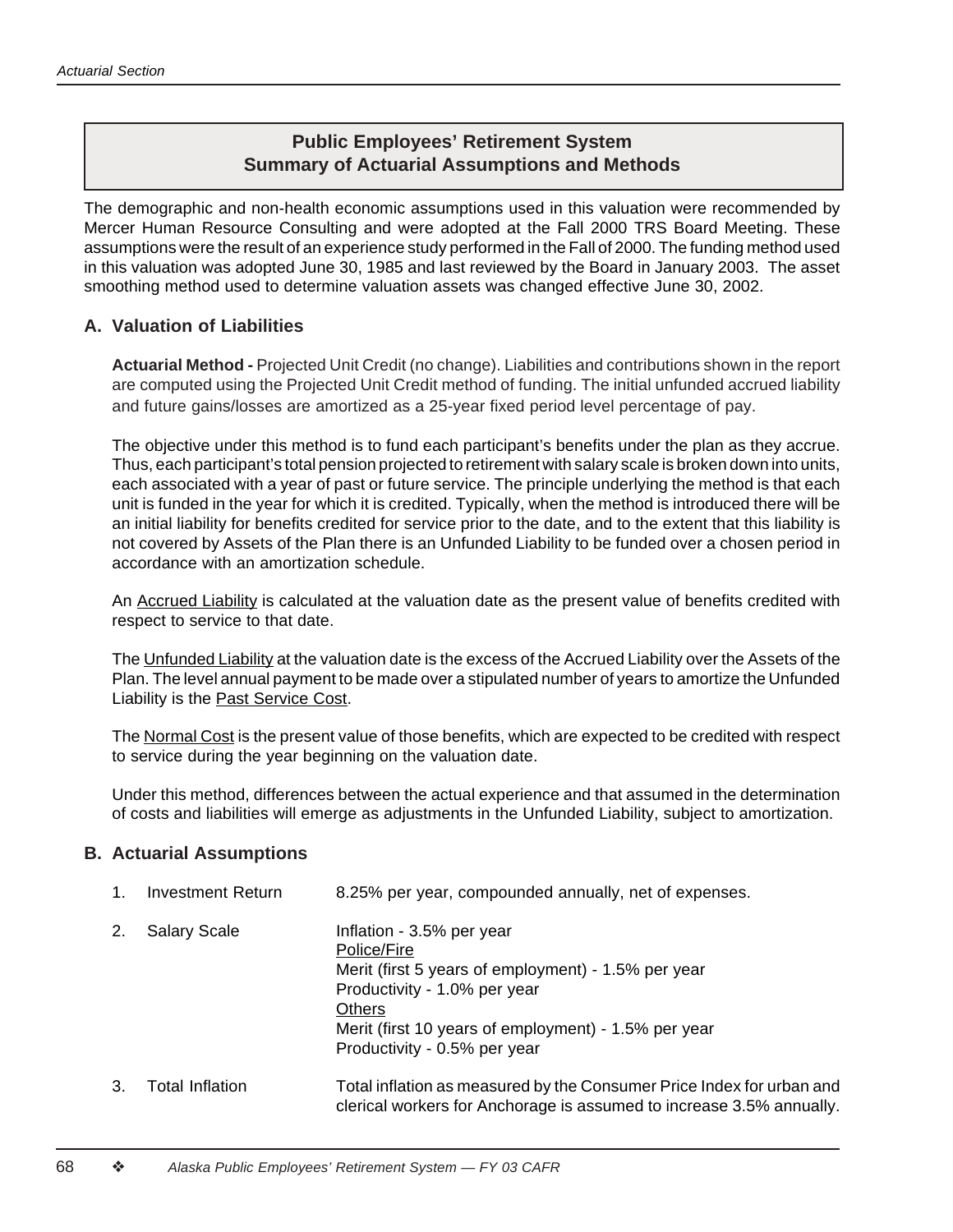### **Public Employees' Retirement System Summary of Actuarial Assumptions and Methods**

| 4. | <b>Health Cost Trend</b>                  | FY03 - FY05 - 12.0%<br>FY06 - 11.5%<br>FY07 - 11.0%<br>FY08 - 10.5%<br>FY09 - 10.0%<br>FY10 - 9.5%<br>FY11 - 9.0%                                                                                                                                                                             | FY12 - 8.5%<br>FY13 - 8.0%<br>FY14 - 7.5%<br>FY15 - 7.0%<br>FY16 - 6.0%<br>FY17 and later 5.0%                                               |  |  |  |
|----|-------------------------------------------|-----------------------------------------------------------------------------------------------------------------------------------------------------------------------------------------------------------------------------------------------------------------------------------------------|----------------------------------------------------------------------------------------------------------------------------------------------|--|--|--|
| 5. | Mortality                                 | Police/Fire, 35% of the time for Others.                                                                                                                                                                                                                                                      | 1994 Group Annuity Mortality Basic Table for males and females, 1994<br>Base Year. Deaths are assumed to be occupational 85% of the time for |  |  |  |
| 6. | <b>Total Turnover</b>                     |                                                                                                                                                                                                                                                                                               | Based upon the 1997-99 actual withdrawal experience. (See Table 1.)                                                                          |  |  |  |
| 7. | <b>Disability</b>                         | Incidence rates, based upon the 1991-95 actual experience, in accor-<br>dance with Table 2. Post-disability mortality in accordance with rates<br>published by the Pension Benefit Guaranty Corporation to reflect<br>mortality of those receiving disability benefits under Social Security. |                                                                                                                                              |  |  |  |
| 8. | Retirement                                | dance with Table 3.                                                                                                                                                                                                                                                                           | Retirement rates based upon the 1997-99 actual experience in accor-                                                                          |  |  |  |
| 9. | Spouse's Age                              |                                                                                                                                                                                                                                                                                               | Wives are assumed to be four years younger than husbands.                                                                                    |  |  |  |
|    | 10. Dependent Children                    | Benefits to dependent children have been valued assuming members<br>who are not single have one dependent child.                                                                                                                                                                              |                                                                                                                                              |  |  |  |
|    | 11. Contribution Refunds                  | 100% of those terminating after age 35 who are vested will leave<br>their contributions in the fund and thereby retain their deferred vested<br>benefit. All others who terminate are assumed to have their contribu-<br>tions refunded.                                                      |                                                                                                                                              |  |  |  |
|    | 12. C.O.L.A.                              | Of those benefit recipients who are eligible for the C.O.L.A., 68% are<br>assumed to remain in Alaska and receive the C.O.L.A.                                                                                                                                                                |                                                                                                                                              |  |  |  |
|    | 13. New Entrants                          | three scenarios:                                                                                                                                                                                                                                                                              | Growth projections are made for the active PERS population under                                                                             |  |  |  |
|    |                                           | Pessimistic:<br>0% per year<br>1% per year<br>Median:<br>Optimistic:<br>2% per year                                                                                                                                                                                                           |                                                                                                                                              |  |  |  |
|    | 14. Post-Retirement<br>Pension Adjustment |                                                                                                                                                                                                                                                                                               | 50% and 75% of assumed inflation is valued for the automatic<br>Post-Retirement Pension Adjustment (PRPA) as specified in the statute.       |  |  |  |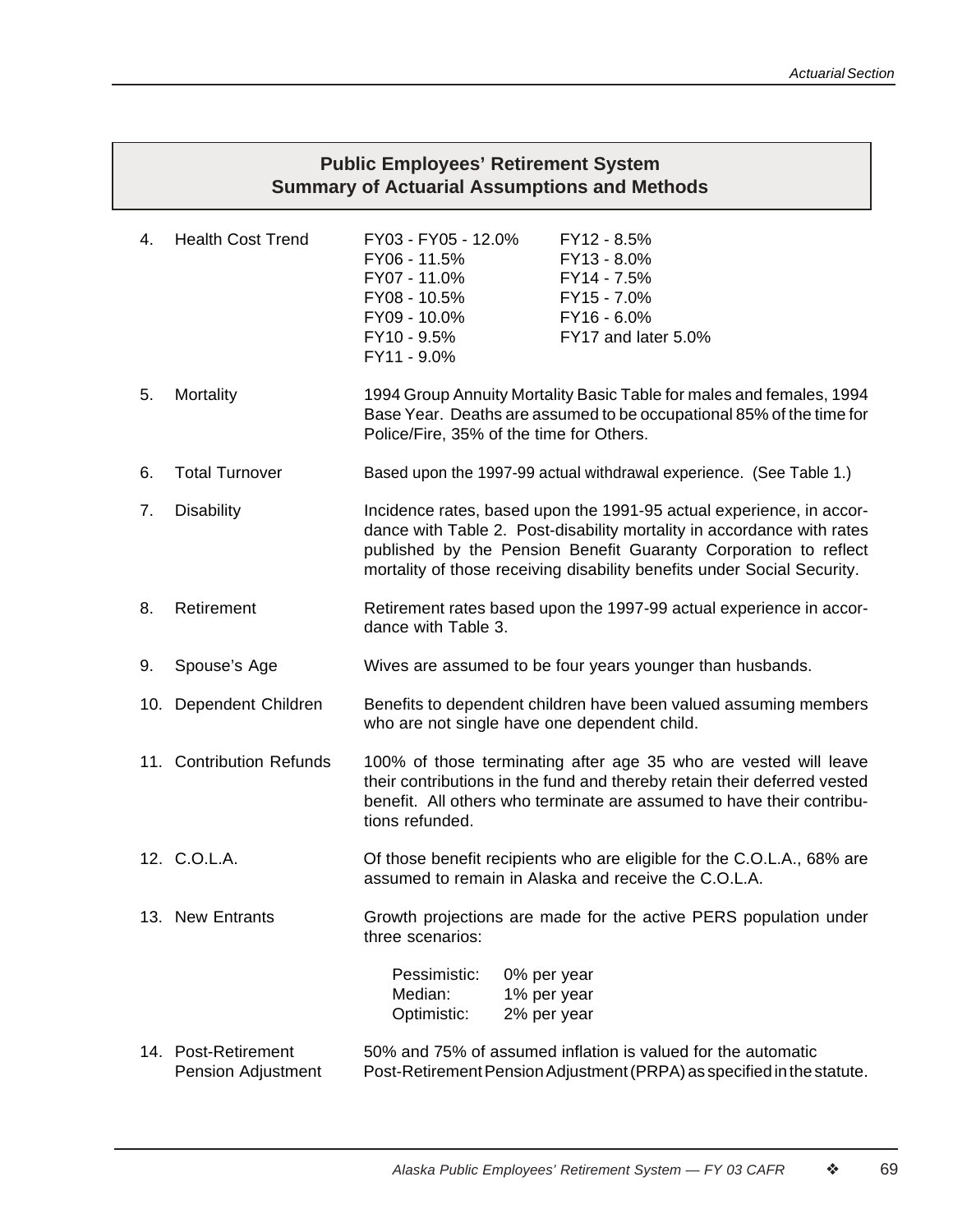### **Public Employees' Retirement System Summary of Actuarial Assumptions and Methods**

- 15. Expenses Expenses are covered in the investment return assumption.
- 16. Part-Time Status Part-time employees are assumed to earn 0.600 years of credited service per year.

### **C. Valuation of Assets**

Effective June 30, 2002, the asset valuation method recognizes 20% of the investment gain or loss in each of the current and preceding four years. This method will be phased in over the next five years. All assets are valued at market value. Assets are accounted for on an accrued basis and are taken directly from audited financial statements provided by KPMG, LLP. Valuation assets cannot be outside a range of 80% to 120% of the market value of assets.

### **D. Valuation of Medical Benefits**

Medical benefits for retirees are provided by the payment of premiums from the fund. A pre-65 cost and lower post-65 cost (due to Medicare) are assumed such that the total rate for all retirees equals the present premium rate assumption. These medical premiums are then increased with the health inflation assumption. The actuarial cost method used for funding retirement benefits is also used to fund health benefits.

For FY03, the pre-65 monthly premium is \$907.18 and the post-65 premium is \$345.59, based on an assumed total blended premium of \$694.00. The assumed total blended premium for FY03 is the average of the 2002 and 2003 calendar year actual blended premiums. For the time period January 1, 2003 to December 31, 2003, the actual blended premium as provided by the State of Alaska, Division of Retirement and Benefits, is \$720.00.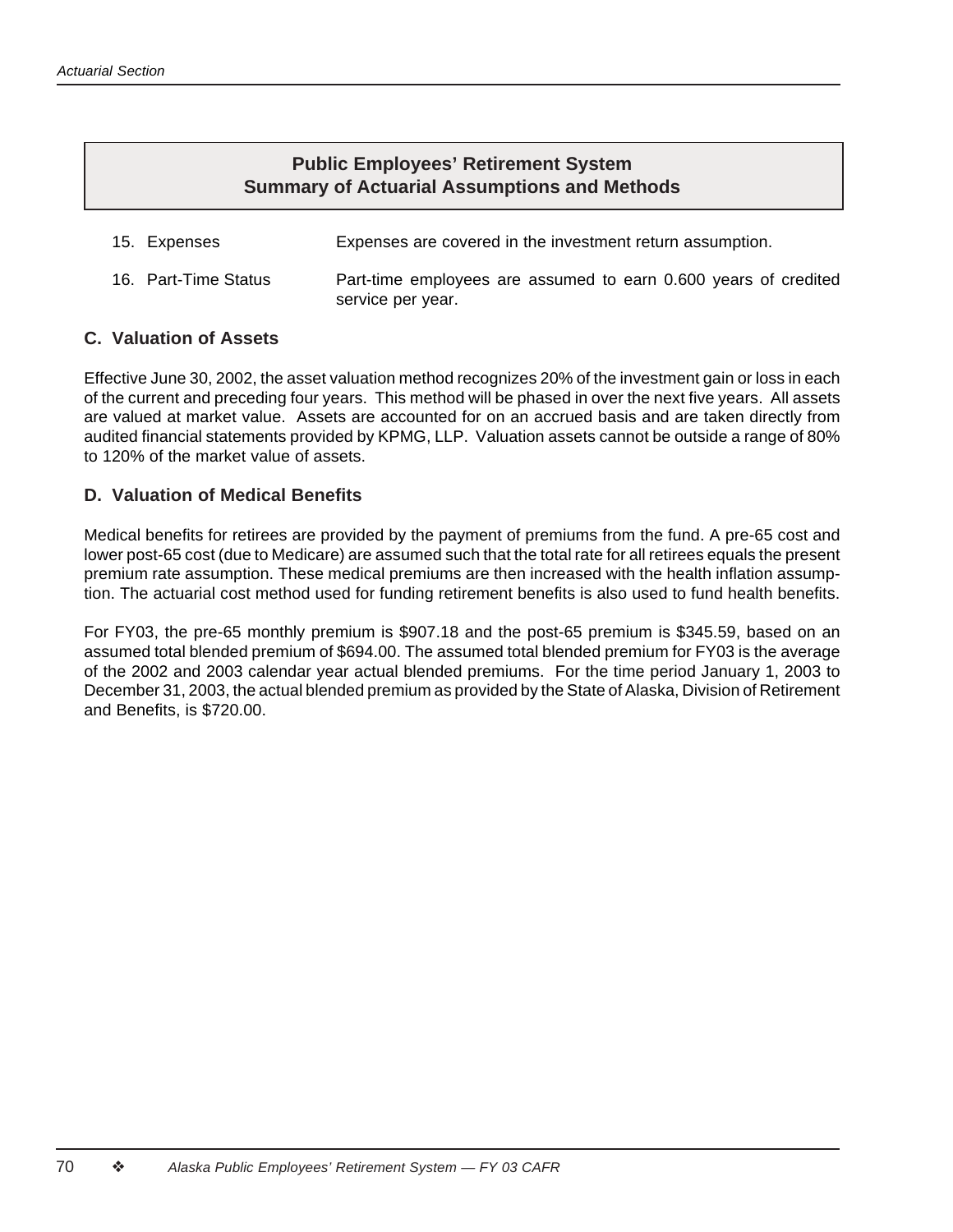|                                                                       | <b>Public Employees' Retirement System</b><br><b>Summary of Actuarial Assumptions and Methods</b><br><b>Table 1</b><br><b>Total Turnover Assumptions</b> |                    |                                 |                                                                                      |                          |
|-----------------------------------------------------------------------|----------------------------------------------------------------------------------------------------------------------------------------------------------|--------------------|---------------------------------|--------------------------------------------------------------------------------------|--------------------------|
|                                                                       | <b>Select Rates of Turnover</b><br><b>During the First 5 Years</b><br>of Employment                                                                      |                    |                                 | <b>Ultimate Rates of Turnover</b><br><b>After the First 5 Years</b><br>of Employment |                          |
| <b>Police and Fire:</b>                                               |                                                                                                                                                          |                    |                                 |                                                                                      |                          |
| Year of<br><b>Employment</b>                                          | Rate                                                                                                                                                     |                    |                                 | Age                                                                                  | Rate                     |
| 1<br>$\overline{2}$<br>$\mathfrak{S}$<br>$\overline{\mathbf{4}}$<br>5 | .12<br>.10<br>.08<br>.07<br>.06                                                                                                                          |                    |                                 | $20+$                                                                                | .03                      |
| Other:                                                                |                                                                                                                                                          |                    |                                 |                                                                                      |                          |
| Year of<br><b>Employment</b>                                          | --------<br>20-34                                                                                                                                        | <b>Age at Hire</b> | $35+$                           | Age                                                                                  | Rate                     |
| 1<br>$\overline{c}$<br>3<br>4<br>5                                    | .25<br>.23<br>.20<br>.16<br>.15                                                                                                                          |                    | .15<br>.15<br>.13<br>.12<br>.11 | 20-34<br>35-39<br>40-44<br>$45+$                                                     | .11<br>.08<br>.06<br>.05 |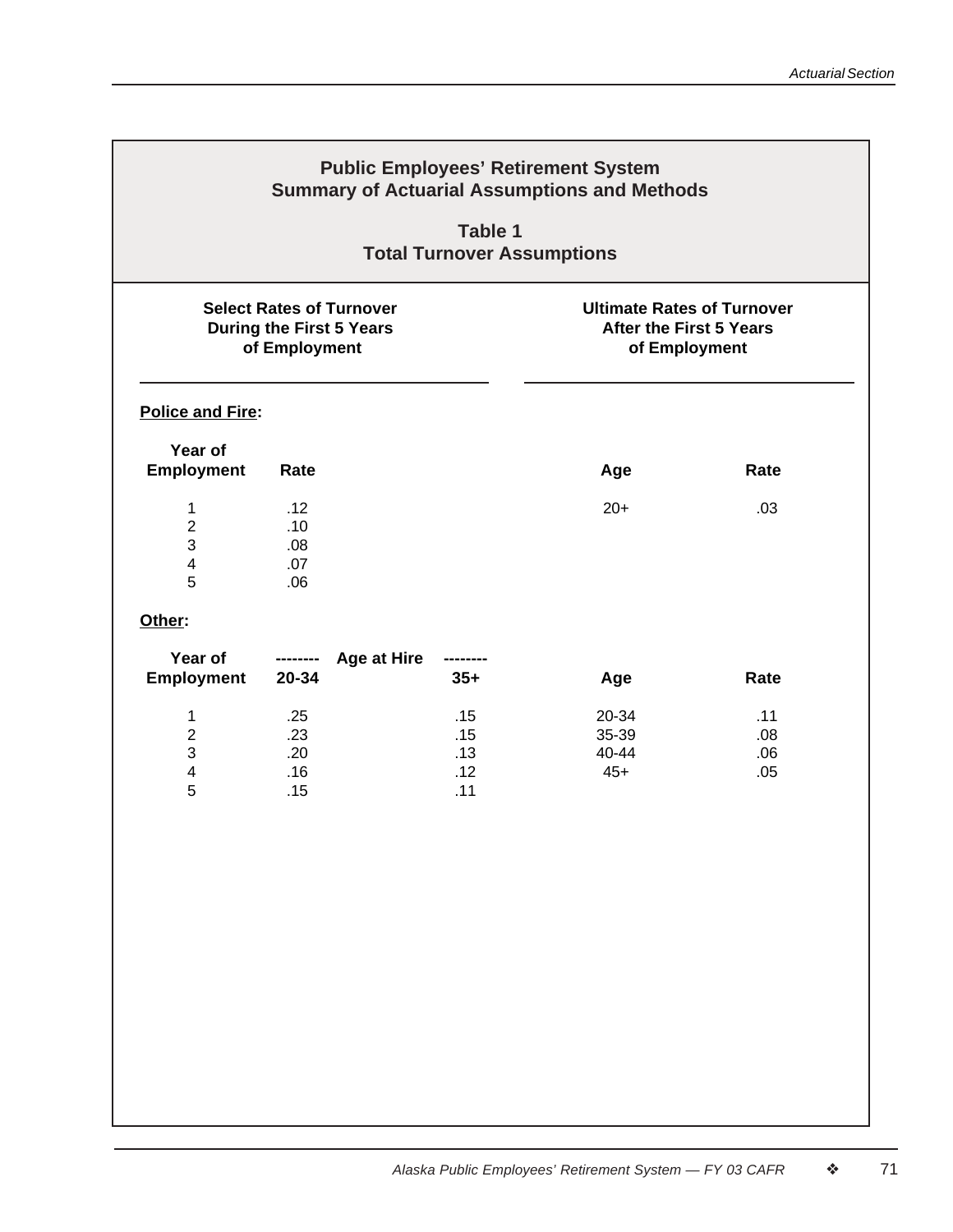| <b>Public Employees' Retirement System</b><br><b>Summary of Actuarial Assumptions and Methods</b> |                                                                               |                        |  |  |  |  |  |  |
|---------------------------------------------------------------------------------------------------|-------------------------------------------------------------------------------|------------------------|--|--|--|--|--|--|
|                                                                                                   | Table 2<br><b>Disability Rates</b><br><b>Annual Rates Per 1,000 Employees</b> |                        |  |  |  |  |  |  |
| Age                                                                                               | <b>Police &amp; Fire</b><br>Rate                                              | "Other" Member<br>Rate |  |  |  |  |  |  |
|                                                                                                   |                                                                               |                        |  |  |  |  |  |  |
| 20                                                                                                | .88                                                                           | .28                    |  |  |  |  |  |  |
| 21                                                                                                | .89                                                                           | .28                    |  |  |  |  |  |  |
| 22                                                                                                | .90                                                                           | .29                    |  |  |  |  |  |  |
| 23                                                                                                | .91                                                                           | .29                    |  |  |  |  |  |  |
| 24                                                                                                | .93                                                                           | .30                    |  |  |  |  |  |  |
| 25                                                                                                | .94                                                                           | .30                    |  |  |  |  |  |  |
| 26<br>27                                                                                          | .95                                                                           | .30                    |  |  |  |  |  |  |
| 28                                                                                                | .98<br>1.00                                                                   | .31<br>.32             |  |  |  |  |  |  |
| 29                                                                                                | 1.03                                                                          | .33                    |  |  |  |  |  |  |
| 30                                                                                                | 1.05                                                                          | .34                    |  |  |  |  |  |  |
| 31                                                                                                | 1.08                                                                          | .34                    |  |  |  |  |  |  |
| 32                                                                                                | 1.10                                                                          | .35                    |  |  |  |  |  |  |
| 33                                                                                                | 1.13                                                                          | .36                    |  |  |  |  |  |  |
| 34                                                                                                | 1.16                                                                          | .37                    |  |  |  |  |  |  |
| $\overline{35}$                                                                                   | 1.20                                                                          | .38                    |  |  |  |  |  |  |
| 36                                                                                                | 1.24                                                                          | .40                    |  |  |  |  |  |  |
| 37                                                                                                | 1.29                                                                          | .41                    |  |  |  |  |  |  |
| 38                                                                                                | 1.34                                                                          | .43                    |  |  |  |  |  |  |
| 39                                                                                                | 1.39                                                                          | .44                    |  |  |  |  |  |  |
| 40                                                                                                | 1.44                                                                          | .46                    |  |  |  |  |  |  |
| 41                                                                                                | 1.50                                                                          | .48                    |  |  |  |  |  |  |
| 42                                                                                                | 1.59                                                                          | .51                    |  |  |  |  |  |  |
| 43                                                                                                | 1.70                                                                          | .54                    |  |  |  |  |  |  |
| 44                                                                                                | 1.85                                                                          | .59                    |  |  |  |  |  |  |
| 45                                                                                                | 2.03                                                                          | .65                    |  |  |  |  |  |  |
| 46                                                                                                | 2.20                                                                          | $.70\,$                |  |  |  |  |  |  |
| 47                                                                                                | 2.39                                                                          | .76                    |  |  |  |  |  |  |
| 48                                                                                                | 2.59                                                                          | .83                    |  |  |  |  |  |  |
| 49                                                                                                | 2.79                                                                          | .89                    |  |  |  |  |  |  |
| 50                                                                                                | 3.00                                                                          | .96                    |  |  |  |  |  |  |
| 51                                                                                                | 3.25                                                                          | 1.04                   |  |  |  |  |  |  |
| 52                                                                                                | 3.58                                                                          | 1.14                   |  |  |  |  |  |  |
| 53                                                                                                | 3.98                                                                          | 1.27                   |  |  |  |  |  |  |
| 54                                                                                                | 4.44                                                                          | 1.42                   |  |  |  |  |  |  |
| 55                                                                                                | 5.00                                                                          | 1.60                   |  |  |  |  |  |  |
| 56                                                                                                | 5.74                                                                          | 1.84                   |  |  |  |  |  |  |
| 57                                                                                                | 6.68                                                                          | 2.14                   |  |  |  |  |  |  |
| 58                                                                                                | 7.63                                                                          | 2.44                   |  |  |  |  |  |  |
| 59                                                                                                | 9.00                                                                          | 2.88                   |  |  |  |  |  |  |
| 60                                                                                                | 10.54                                                                         | 3.37                   |  |  |  |  |  |  |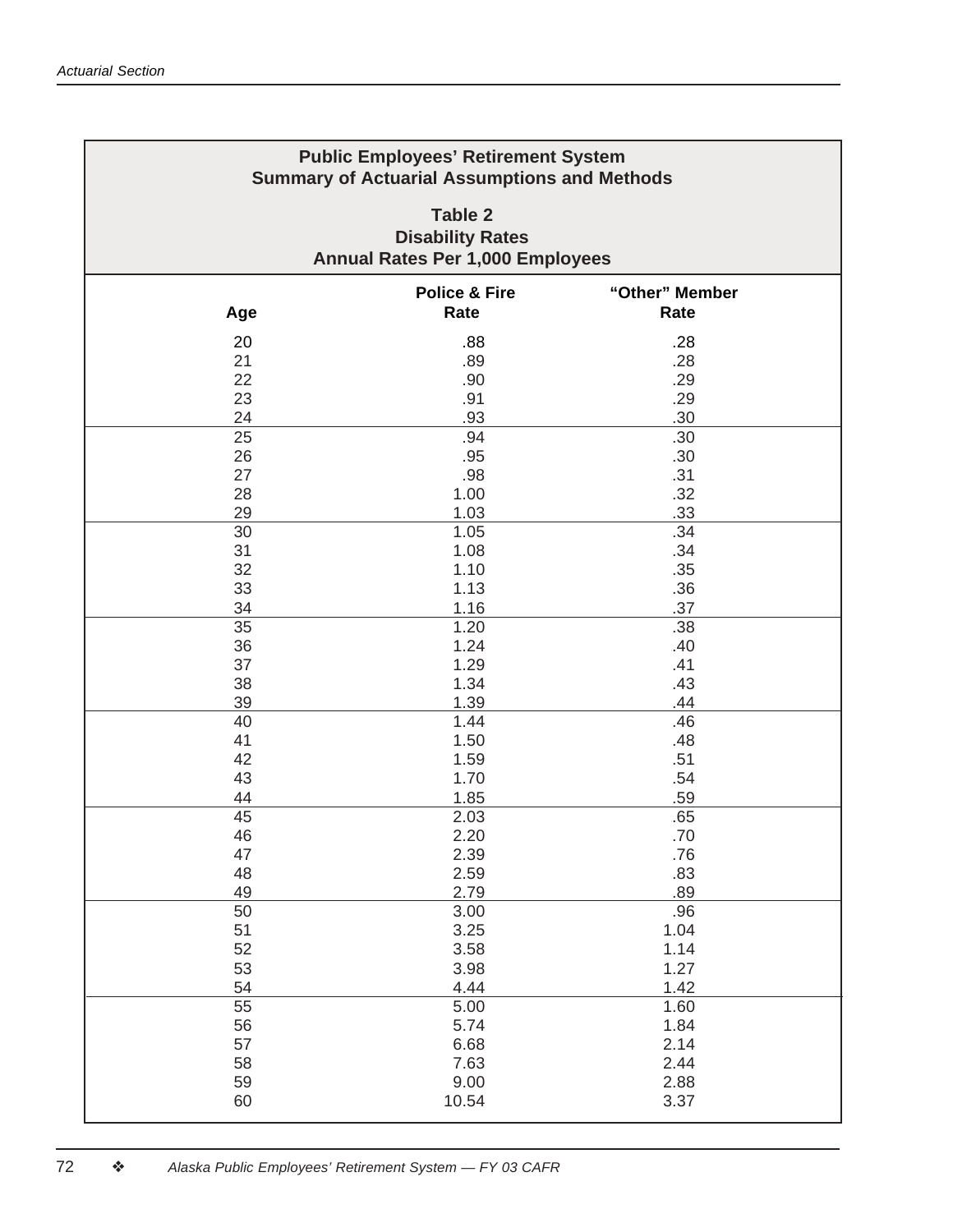| <b>Public Employees' Retirement System</b><br><b>Summary of Actuarial Assumptions and Methods</b> |                                  |                        |  |  |  |  |
|---------------------------------------------------------------------------------------------------|----------------------------------|------------------------|--|--|--|--|
| Table 3<br><b>Retirement Rates</b>                                                                |                                  |                        |  |  |  |  |
| Age                                                                                               | <b>Police &amp; Fire</b><br>Rate | "Other" Member<br>Rate |  |  |  |  |
| 50                                                                                                | .10                              | .05                    |  |  |  |  |
| 51                                                                                                | .10                              | .05                    |  |  |  |  |
| 52                                                                                                | .10                              | .05                    |  |  |  |  |
| 53                                                                                                | .05                              | .06                    |  |  |  |  |
| 54                                                                                                | .05                              | .06                    |  |  |  |  |
| 55                                                                                                | .20                              | .10                    |  |  |  |  |
| 56                                                                                                | .13                              | .10                    |  |  |  |  |
| 57                                                                                                | .13                              | .10                    |  |  |  |  |
| 58                                                                                                | .13                              | .10                    |  |  |  |  |
| 59                                                                                                | .13                              | .10                    |  |  |  |  |
| 60                                                                                                | .20                              | .10                    |  |  |  |  |
| 61                                                                                                | .25                              | .10                    |  |  |  |  |
| 62                                                                                                | .25                              | .15                    |  |  |  |  |
| 63                                                                                                | .25                              | .15                    |  |  |  |  |
| 64                                                                                                | .25                              | .15                    |  |  |  |  |
| 65                                                                                                | 1.00                             | .20                    |  |  |  |  |
| 66                                                                                                | 1.00                             | .20                    |  |  |  |  |
| 67                                                                                                | 1.00                             | .20                    |  |  |  |  |
| 68 & Up                                                                                           | 1.00                             | 1.00                   |  |  |  |  |

Police and fire members retiring at ages under 50 are assumed to retire immediately upon attaining 21 years of service.

Other members retiring at ages under 50 are assumed to retire immediately upon attaining 31 years of service.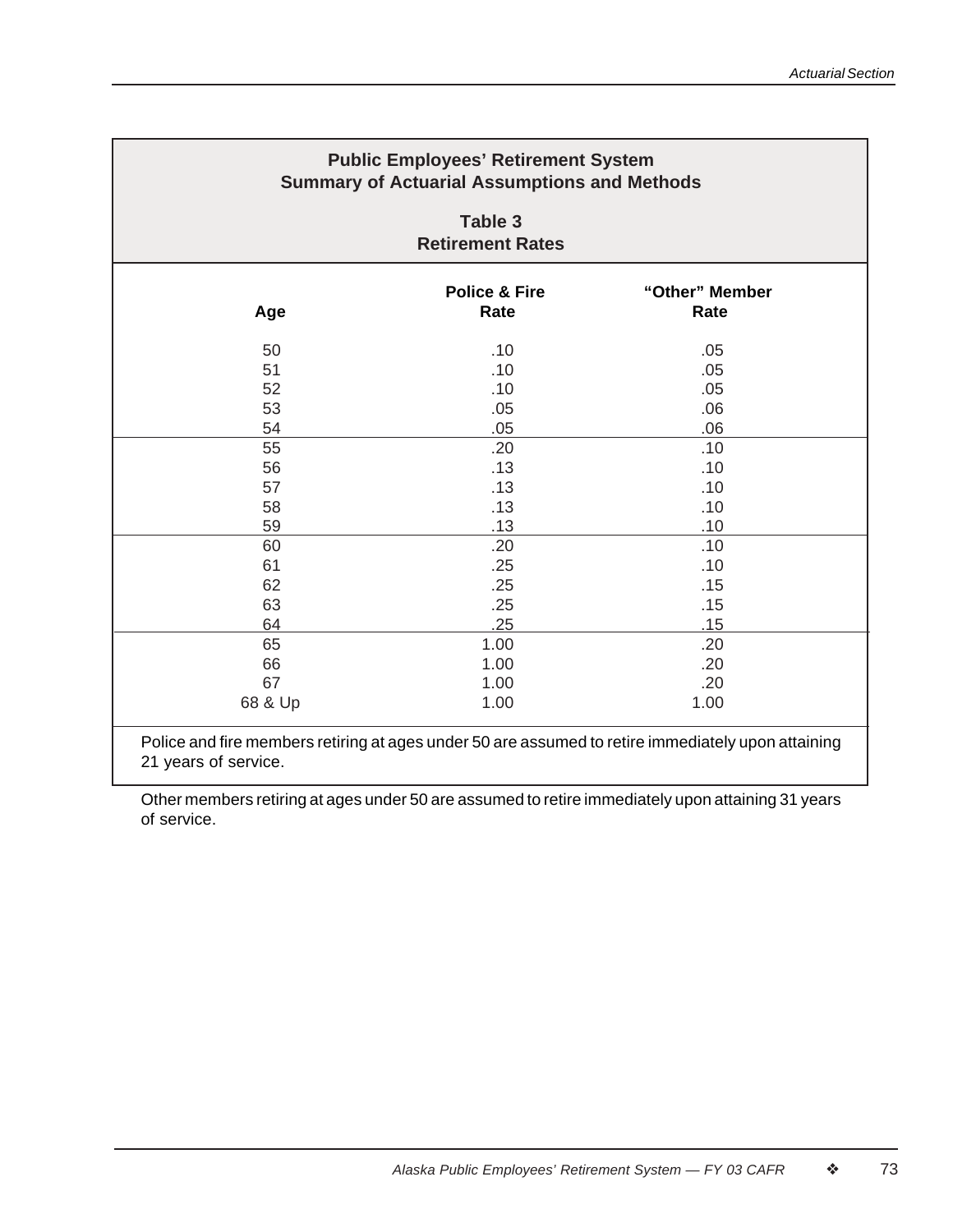| <b>Public Employees' Retirement System</b><br><b>Schedule of Active Member Valuation Data</b> |               |                                 |                                     |                                                      |                                                              |  |  |  |  |
|-----------------------------------------------------------------------------------------------|---------------|---------------------------------|-------------------------------------|------------------------------------------------------|--------------------------------------------------------------|--|--|--|--|
| <b>Valuation</b><br><b>Date</b>                                                               | <b>Number</b> | <b>Annual</b><br>Payroll (000s) | <b>Annual</b><br><b>Average Pay</b> | Average<br>Increase/<br>(Decrease)<br>In Average Pay | <b>Number of</b><br><b>Participating</b><br><b>Employers</b> |  |  |  |  |
| <b>All Others</b>                                                                             |               |                                 |                                     |                                                      |                                                              |  |  |  |  |
| June 30, 2002                                                                                 | 30,547        | \$1,245,055                     | \$40,759                            | 0.3%                                                 | 161                                                          |  |  |  |  |
| June 30, 2001                                                                                 | 29,758        | 1,208,700                       | 40,618                              | 5.4%                                                 | 158                                                          |  |  |  |  |
| June 30, 1999                                                                                 | 29,590        | 1,140,706                       | 38,550                              | 3.0%                                                 | 148                                                          |  |  |  |  |
| June 30, 1998                                                                                 | 29,293        | 1,096,786                       | 37,442                              | 0.2%                                                 | 148                                                          |  |  |  |  |
| June 30, 1997                                                                                 | 29,267        | 1,093,433                       | 37,361                              | 0.7%                                                 | 156                                                          |  |  |  |  |
| June 30, 1996                                                                                 | 29,326        | 1,087,504                       | 37,083                              | 1.3%                                                 | 156                                                          |  |  |  |  |
| June 30, 1995                                                                                 | 28,893        | 1,057,840                       | 36,612                              | 0.9%                                                 | 153                                                          |  |  |  |  |
| June 30, 1994                                                                                 | 28,883        | 1,048,541                       | 36,303                              | 2.3%                                                 | 155                                                          |  |  |  |  |
| June 30, 1993                                                                                 | 28,509        | 1,011,864                       | 35,493                              | 4.2%                                                 | 155                                                          |  |  |  |  |
| June 30, 1992                                                                                 | 28,206        | 961,054                         | 34,073                              | 2.5%                                                 | 155                                                          |  |  |  |  |
|                                                                                               |               |                                 | <b>Police/Fire</b>                  |                                                      |                                                              |  |  |  |  |
| June 30, 2002                                                                                 | 2,695         | \$175,632                       | \$58,490                            | 3.4%                                                 | 161                                                          |  |  |  |  |
| June 30, 2001                                                                                 | 2,683         | 151,701                         | 56,542                              | 3.9%                                                 | 158                                                          |  |  |  |  |
| June 30, 1999                                                                                 | 2,624         | 142,843                         | 54,437                              | 2.7%                                                 | 148                                                          |  |  |  |  |
| June 30, 1998                                                                                 | 2,617         | 138,653                         | 52,982                              | 1.0%                                                 | 148                                                          |  |  |  |  |
| June 30, 1997                                                                                 | 2,587         | 135,702                         | 52,455                              | 2.8%                                                 | 156                                                          |  |  |  |  |
| June 30, 1996                                                                                 | 2,634         | 134,362                         | 51,011                              | 0.2%                                                 | 156                                                          |  |  |  |  |
| June 30, 1995                                                                                 | 2,557         | 130,204                         | 50,921                              | (1.7)%                                               | 153                                                          |  |  |  |  |
| June 30, 1994                                                                                 | 2,481         | 128,456                         | 51,776                              | 2.8%                                                 | 155                                                          |  |  |  |  |
| June 30, 1993                                                                                 | 2,463         | 124,025                         | 50,355                              | 3.2%                                                 | 155                                                          |  |  |  |  |
| June 30, 1992                                                                                 | 2,515         | 122,762                         | 48,812                              | 2.8%                                                 | 155                                                          |  |  |  |  |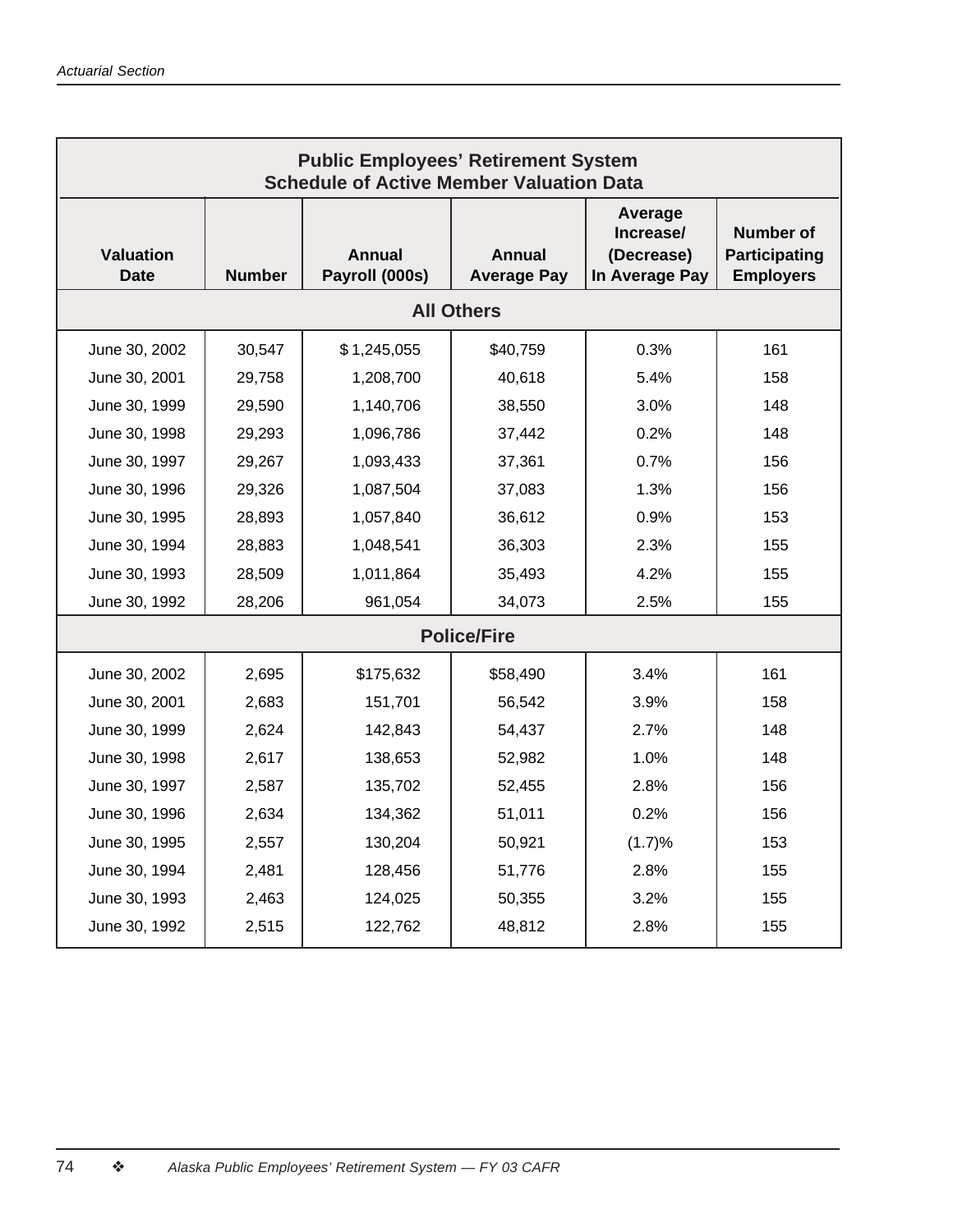| <b>Public Employees' Retirement System</b><br>Schedule of Retirants and Beneficiaries Added to and Removed from Rolls |       |                              |                |                              |                            |                                    |                                                   |                                              |  |
|-----------------------------------------------------------------------------------------------------------------------|-------|------------------------------|----------------|------------------------------|----------------------------|------------------------------------|---------------------------------------------------|----------------------------------------------|--|
|                                                                                                                       |       | <b>Added to Rolls</b>        |                | <b>Removed from Rolls</b>    | <b>Rolls - End of Year</b> |                                    |                                                   |                                              |  |
| Year<br><b>Ended</b>                                                                                                  | No.*  | <b>Annual</b><br>Allowances* | No.*           | <b>Annual</b><br>Allowances* | No.                        | <b>Annual</b><br><b>Allowances</b> | Increase in<br><b>Annual</b><br><b>Allowances</b> | Average<br><b>Annual</b><br><b>Allowance</b> |  |
| <b>All Others</b>                                                                                                     |       |                              |                |                              |                            |                                    |                                                   |                                              |  |
| June 30, 2002                                                                                                         | 1,135 | \$27,484,388                 | 332            | \$8,039,486                  | 15,346                     | \$235,911,130                      | 9.0%                                              | \$15,373                                     |  |
| June 30, 2001                                                                                                         | 2,342 | 46,880,694                   | 506            | 10,128,792                   | 14,543                     | 216,466,228                        | 20.5%                                             | 15,071                                       |  |
| June 30, 1999                                                                                                         | 1,053 | 19,402,623                   | 124            | 2,284,829                    | 12,707                     | 179,714,326                        | 10.5%                                             | 14,143                                       |  |
| June 30, 1998                                                                                                         | 1,219 | 25,116,364                   | 113            | 2,328,260                    | 11,778                     | 162,596,532                        | 16.3%                                             | 13,805                                       |  |
| June 30, 1997                                                                                                         | 830   | 23,255,081(1)                | 101            | 2,829,835(1)                 | 10,672                     | 139,808,428                        | 7.2%                                              | 13,100                                       |  |
| June 30, 1996                                                                                                         | 702   | 8,803,872                    | 40             | 501,645                      | 9,943                      | 119,383,182                        | 7.5%                                              | 12,007                                       |  |
| June 30, 1995                                                                                                         | 561   | 8,327,484                    | 123            | 850,316                      | 9,281                      | 111,080,955                        | 7.2%                                              | 11,969                                       |  |
| June 30, 1994                                                                                                         | 567   | 7,584,088                    | 100            | 225,631                      | 8,843                      | 103,603,787                        | 7.6%                                              | 11,716                                       |  |
| June 30, 1993                                                                                                         | 464   | 5,408,670                    | 93             | 4,057,669                    | 8,376                      | 96,245,330                         | 1.4%                                              | 11,491                                       |  |
| June 30, 1992                                                                                                         | 435   | 8,520,963                    | 116            | 1,323,560                    | 8,005                      | 94,894,329                         | 8.2%                                              | 11,854                                       |  |
|                                                                                                                       |       |                              |                | <b>Police/Fire</b>           |                            |                                    |                                                   |                                              |  |
| June 30, 2002                                                                                                         | 157   | \$6,155,365                  | 19             | \$<br>744,917                | 1,869                      | \$57,285,773                       | 10.4%                                             | \$30,650                                     |  |
| June 30, 2001                                                                                                         | 328   | 12,637,854                   | 75             | 2,889,753                    | 1,731                      | 51,875,325                         | 23.1%                                             | 29,986                                       |  |
| June 30, 1999                                                                                                         | 163   | 4,761,117                    | 8              | 233,673                      | 1,478                      | 42,127,224                         | 12.0%                                             | 28,503                                       |  |
| June 30, 1998                                                                                                         | 195   | 6,096,918                    | 2              | 62,532                       | 1,323                      | 37,599,780                         | 19.1%                                             | 28,420                                       |  |
| June 30, 1997                                                                                                         | 161   | 6,672,261(1)                 | 9              | 372,984(1)                   | 1,130                      | 31,565,394                         | 24.9%                                             | 27,934                                       |  |
| June 30, 1996                                                                                                         | 88    | 2,217,256                    | $\overline{2}$ | 50,392                       | 978                        | 25,266,117                         | 9.4%                                              | 25,834                                       |  |
| June 30, 1995                                                                                                         | 95    | 2,697,924                    | 3              | 85,198                       | 892                        | 23,099,253                         | 12.8%                                             | 25,896                                       |  |
| June 30, 1994                                                                                                         | 77    | 2,428,767                    | 4              | 119,938                      | 800                        | 20,486,527                         | 12.7%                                             | 25,608                                       |  |
| June 30, 1993                                                                                                         | 39    | 982,991                      | 11             | 212,565                      | 727                        | 18,177,698                         | 4.4%                                              | 25,004                                       |  |
| June 30, 1992                                                                                                         | 35    | 1,202,004                    | 8              | 195,248                      | 699                        | 17,407,272                         | 6.1%                                              | 24,903                                       |  |

\* Numbers are estimated, and include other internal transfers.

<sup>1</sup> Includes additional benefits to current retirees from a one time retroactive ad hoc Post-Retirement Pension Adjustments.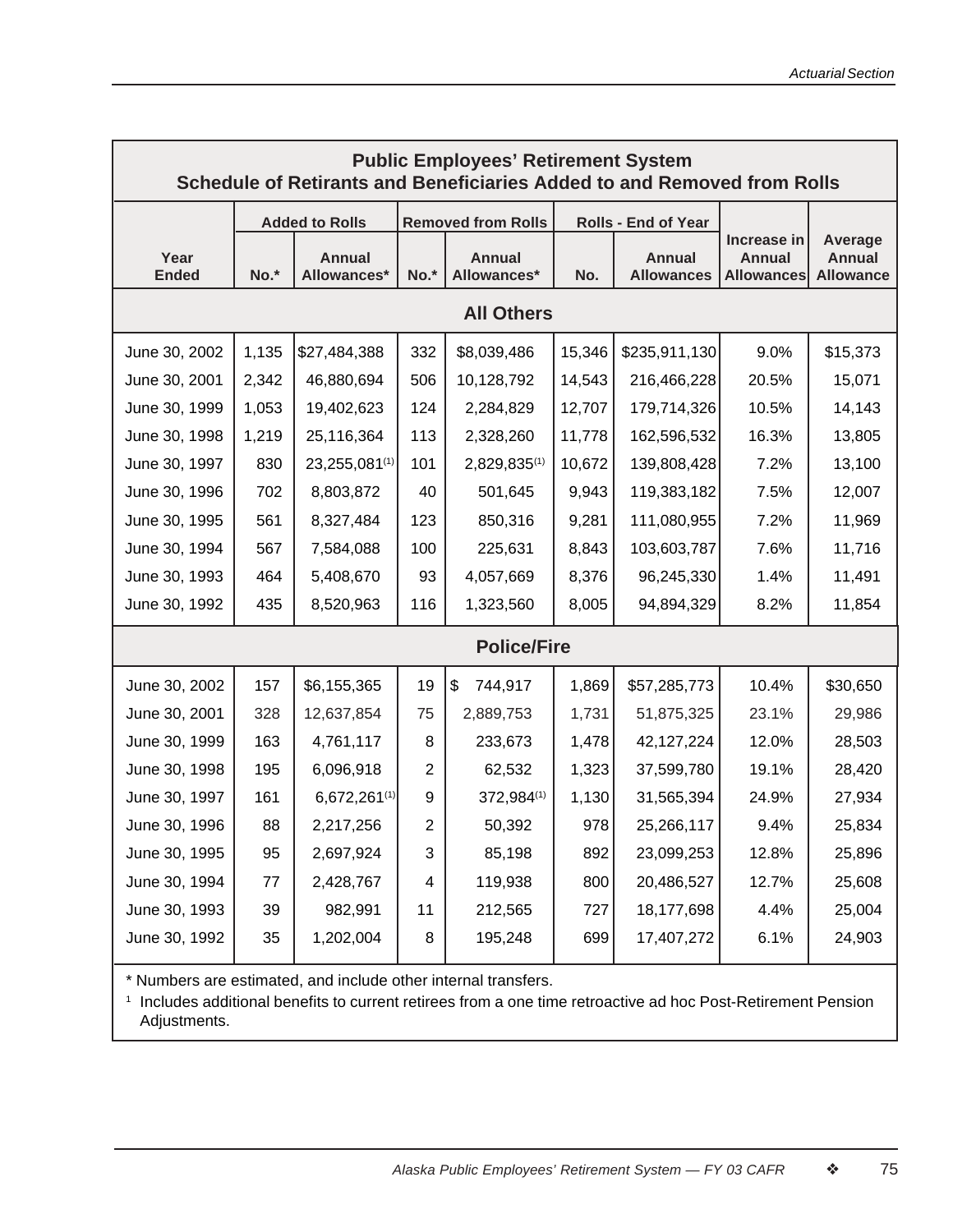| <b>Public Employees' Retirement System Solvency Test</b>                                                            |                                                                         |                                                    |                                                                                  |                                   |                                                                      |      |        |  |
|---------------------------------------------------------------------------------------------------------------------|-------------------------------------------------------------------------|----------------------------------------------------|----------------------------------------------------------------------------------|-----------------------------------|----------------------------------------------------------------------|------|--------|--|
|                                                                                                                     | <b>Aggregate Accrued Liability For:</b>                                 |                                                    |                                                                                  |                                   | <b>Portion of Accrued</b><br><b>Liabilities Covered</b><br>by Assets |      |        |  |
| <b>Valuation</b><br><b>Date</b>                                                                                     | (1)<br><b>Active</b><br><b>Member</b><br><b>Contributions</b><br>(000s) | (2)<br><b>Inactive</b><br><b>Members</b><br>(000s) | (3)<br><b>Active Members</b><br>(Employer-<br><b>Financed</b><br>Portion) (000s) | <b>Valuation</b><br>Assets (000s) | (1)                                                                  | (2)  | (3)    |  |
| June 30, 2002                                                                                                       | \$967,045                                                               | \$6,301,095                                        | \$2,591,451                                                                      | \$7,412,833                       | 100%                                                                 | 100% | 5.6%   |  |
| June 30, 2001                                                                                                       | 920,702                                                                 | 5,059,386                                          | 1,888,486                                                                        | 7,941,756                         | 100%                                                                 | 100% | 100.0% |  |
| June 30, 2000 <sup>(2)(3)</sup>                                                                                     | 892,949                                                                 | 4,588,201                                          | 1,895,762                                                                        | 7,454,758                         | 100%                                                                 | 100% | 100.0% |  |
| June 30, 1999                                                                                                       | 854,497                                                                 | 3,961,063                                          | 1,833,113                                                                        | 7,016,340                         | 100%                                                                 | 100% | 100.0% |  |
| June 30, 1998(1)(2)(3)                                                                                              | 819,226                                                                 | 3,610,352                                          | 1,774,413                                                                        | 6,571,562                         | 100%                                                                 | 100% | 100.0% |  |
| June 30, 1997                                                                                                       | 795,170                                                                 | 3,020,608                                          | 1,716,338                                                                        | 5,885,488                         | 100%                                                                 | 100% | 100.0% |  |
| June 30, 1996 <sup>(2)</sup>                                                                                        | 754,679                                                                 | 2,511,953                                          | 1,713,326                                                                        | 5,271,253                         | 100%                                                                 | 100% | 100.0% |  |
| June 30, 1995                                                                                                       | 673,196                                                                 | 2,445,870                                          | 1,852,106                                                                        | 4,794,754                         | 100%                                                                 | 100% | 90.5%  |  |
| June 30, 1994 <sup>(1)(2)</sup>                                                                                     | 615,925                                                                 | 2,233,349                                          | 1,770,908                                                                        | 4,379,305                         | 100%                                                                 | 100% | 86.4%  |  |
| June 30, 1993                                                                                                       | 551,753                                                                 | 1,921,967                                          | 1,652,041                                                                        | 3,936,776                         | 100%                                                                 | 100% | 88.6%  |  |
| <sup>(1)</sup> Change in Asset Valuation Method.<br><sup>(2)</sup> Change of Assumptions.<br>(3) Change in Methods. |                                                                         |                                                    |                                                                                  |                                   |                                                                      |      |        |  |

| <b>Public Employees' Retirement System Analysis of Financial Experience</b>                                                                                                                                                                                                                                                                                                    |                                                                                                   |                                                                       |                                                                  |                                                    |                                                                            |  |  |
|--------------------------------------------------------------------------------------------------------------------------------------------------------------------------------------------------------------------------------------------------------------------------------------------------------------------------------------------------------------------------------|---------------------------------------------------------------------------------------------------|-----------------------------------------------------------------------|------------------------------------------------------------------|----------------------------------------------------|----------------------------------------------------------------------------|--|--|
| <b>Change in Average Employer Contribution Rate</b><br>Due to Gains and Losses in Accrued Liabilities<br>During the Last Five Fiscal Years Resulting From<br>Differences Between Assumed Experience and Actual Experience                                                                                                                                                      |                                                                                                   |                                                                       |                                                                  |                                                    |                                                                            |  |  |
| Type of                                                                                                                                                                                                                                                                                                                                                                        | <b>Change in Average</b><br><b>Contribution Rate During Fiscal Year</b>                           |                                                                       |                                                                  |                                                    |                                                                            |  |  |
| <b>Gain or Loss</b>                                                                                                                                                                                                                                                                                                                                                            | 2002                                                                                              | 2001                                                                  | 2000                                                             | 1999                                               | 1998                                                                       |  |  |
| <b>Health Experience</b><br>Salary Experience<br><b>Investment Experience</b><br>Demographic Experience<br>(Gain) or Loss During Year From Experience<br><b>Non-recurring changes</b><br><b>Asset Valuation Method</b><br>Past Service Amortization Change<br><b>Assumption Changes</b><br><b>System Benefit Changes</b><br><b>Liability Loading Adjustment</b><br>Ad hoc PRPA | 3.68%<br>$(0.20)\%$<br>7.24%<br>1.21%<br>11.93%<br>4.11%<br>$(5.06)\%$<br>6.98%<br>0.04%<br>0.14% | $(1.03)\%$<br>0.11%<br>0.77%<br>$(0.15)\%$<br>0.17%<br>0.57%<br>0.06% | (0.12)%<br>$(0.81)\%$<br>$(0.93)$ %<br>(2.67)%<br>3.09%<br>0.07% | (0.23)%<br>(0.49)%<br>0.21%<br>$(0.51)$ %<br>0.04% | $(0.46)\%$<br>$(3.26)\%$<br>1.12%<br>$(2.60)\%$<br>1.08%<br>0.99%<br>0.20% |  |  |
| Composite (Gain) or Loss During Year                                                                                                                                                                                                                                                                                                                                           | 18.14%                                                                                            | 0.65%                                                                 | $(0.44)\%$                                                       | $(0.47)\%$                                         | $(0.33)\%$                                                                 |  |  |
| Beginning Average Employer Contribution Rate                                                                                                                                                                                                                                                                                                                                   | 6.77%                                                                                             | 6.12%                                                                 | 6.56%                                                            | 7.03%                                              | 7.36%                                                                      |  |  |
| <b>Ending Average Employer Contribution Rate</b><br><b>Board Adopted Employer Contribution Rate</b>                                                                                                                                                                                                                                                                            | 24.91%<br>11.77%                                                                                  | 6.77%<br>6.77%                                                        | 6.12%<br>6.75%                                                   | 6.56%<br>6.75%                                     | 7.03%<br>7.40%                                                             |  |  |
| Fiscal Year above rate is applied                                                                                                                                                                                                                                                                                                                                              | <b>FY05</b>                                                                                       | <b>FY04</b>                                                           | <b>FY03</b>                                                      | <b>FY02</b>                                        | <b>FY01</b>                                                                |  |  |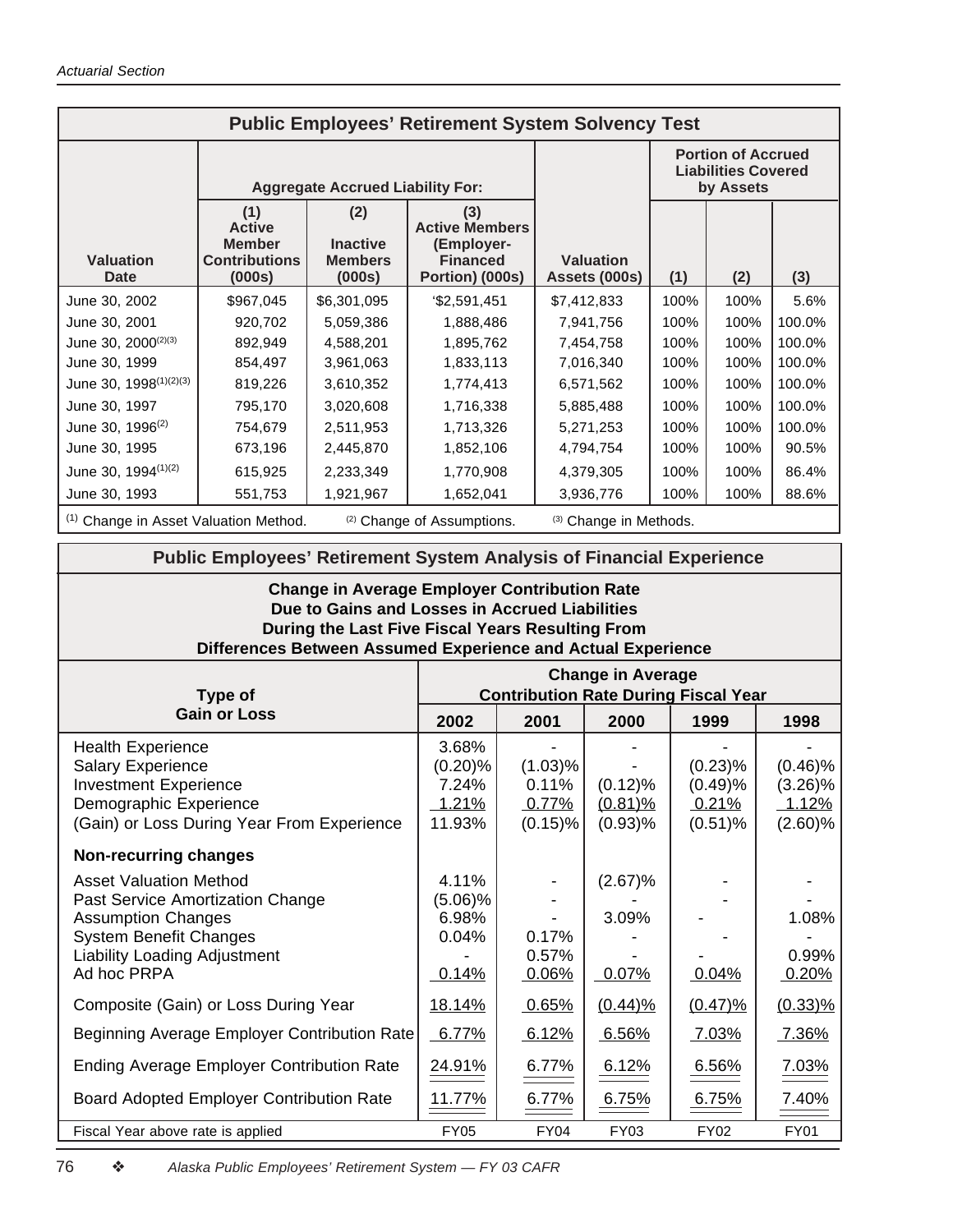### **Summary of Plan Provisions**

### **(1) Effective Date**

January 1, 1961, with amendments through June 30, 2002. Chapter 82 1986 Session Laws of Alaska, created a two-tier retirement system. Members who were first hired under the PERS before July 1, 1986, are eligible for different benefits than members hired after June 30, 1986. Chapter 4, 1996 Session Laws of Alaska created a third tier. Members who were first hired after June 30, 1996 have a 10-year requirement for system paid health benefits and a different Final Average Earnings calculation than members from the other tiers.

### **(2) Administration of Plan**

The Commissioner of Administration is responsible for administering the system. The Public Employees' Retirement Board prescribes policies and regulations and performs other activities necessary to carry out the provisions of the system. The Alaska State Pension Investment Board, Department of Revenue, Treasury Division is responsible for investing PERS funds. The Attorney General represents the system in legal proceedings.

#### **(3) Employers Included**

Currently there are 161 employers participating in the PERS, including the State of Alaska and 160 political subdivisions and public organizations.

### **(4) Membership**

PERS membership is mandatory for all permanent full-time and part-time employees of the State of Alaska and participating political subdivisions and public organizations, unless they are specifically excluded by Alaska Statute or employer participation agreements. Employees participating in the University of Alaska's Optional Retirement Plan or other retirement plans funded by the State are not covered by the PERS. Elected officials may waive PERS membership.

Certain members of the Alaska Teachers' Retirement System (TRS) are eligible for PERS retirement benefits for their concurrent elected public official service with municipalities. In addition, employees who work half-time in the PERS and TRS simultaneously are eligible for halftime PERS and TRS credit.

#### **(5) Credited Service**

Permanent employees who work at least 30 hours a week earn full-time credit; part-time employees working between 15 and 30 hours a week earn partial credit based upon the number of hours worked. Members receiving PERS occupational disability benefits continue to earn PERS credit while disabled.

Members may claim other types of service, including:

- part-time State of Alaska service rendered after December 31, 1960, and before January 1, 1976;
- service with the State, former Territory of Alaska, or U.S. Government in Alaska before January 1, 1961;
- past peace officer, correctional officer, fire fighter, and special officer service after January 1, 1961;
- military service (not more than five years may be claimed);
- temporary service after December 31, 1960;
- elected official service before January 1, 1981;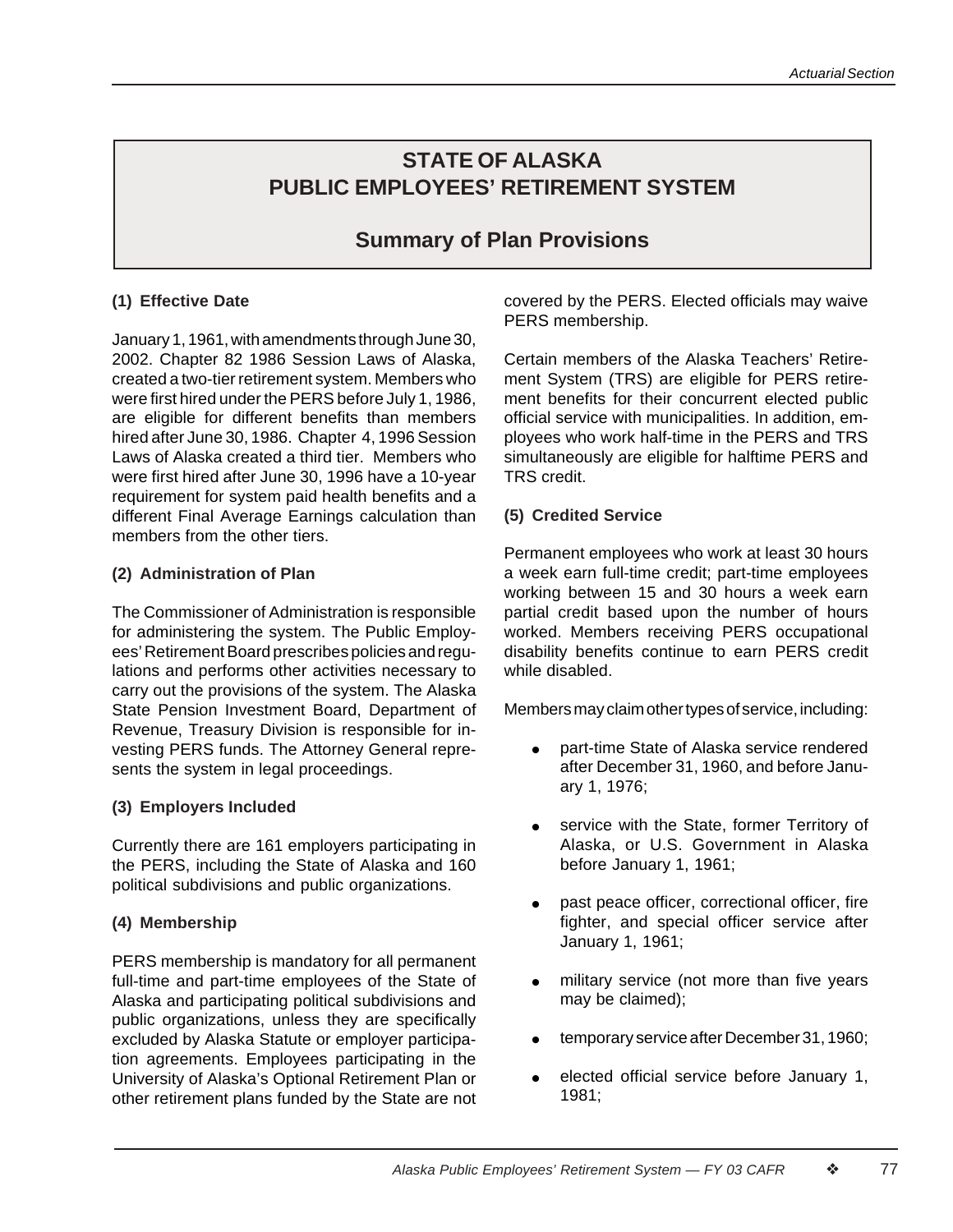### **Summary of Plan Provisions**

- Alaska Bureau of Indian Affairs service:
- past service rendered by employees who worked half-time in the PERS and Teachers' Retirement System (TRS) simultaneously; and
- leave without pay service after June 13, 1987, while receiving Workers' Compensation.
- Village Public Safety Officer service;
- service as a temporary employee of the legislature before July 1, 1979, but this service must be claimed no later than July 1, 2003, or by the date of retirement, if sooner (not more than 10 years may be claimed).

Except for service before January 1, 1961, with the State, former Territory of Alaska, or U.S. Government in Alaska, contributions are required for all past service.

Past employment with participating political subdivisions that occurred before the employers joined the PERS is creditable if the employers agree to pay the required contributions.

At the election of certain PERS members, certain service may be credited in the same fashion as members in the State of Alaska Teachers' Retirement System (TRS).

Members employed as dispatchers or within a state correctional facility may, at retirement, elect to convert their dispatcher or correctional facility service from "all other" service to police/fire service and retire under the 20 year retirement option. Members pay full actuarial cost of conversion.

#### **(6) Employer Contributions**

Individual contribution rates are established for PERS employers based upon their consolidated and past service rates.

The consolidated rate is a uniform rate for all participating employers, amortized to include future service liabilities (less the value of members' contributions) for the members' future service.

The past service rate is determined separately for each employer to amortize their unfunded past service liability with level payments over 25 years. Effective June 30, 1996, funding surpluses are amortized over 25 years.

### **(7) Member Contributions**

Mandatory Contributions: Police/Fire members are required to contribute 7.5% of their compensation; all Others contribute 6.75%. Those all Others who have elected to have their service calculated under the Teachers' Retirement System rules contribute 9.6% of their compensation. Members' contributions are deducted from gross wages before federal income taxes are withheld.

Contributions for Claimed Service: Member contributions are also required for most of the claimed service described in (5) above.

Voluntary Contributions: Members may voluntarily contribute up to 5% of their salary. Voluntary contributions are recorded in a separate account and are payable to the:

- (a) member in lump sum payment upon termination of employment;
- (b) member's beneficiary if the member dies; or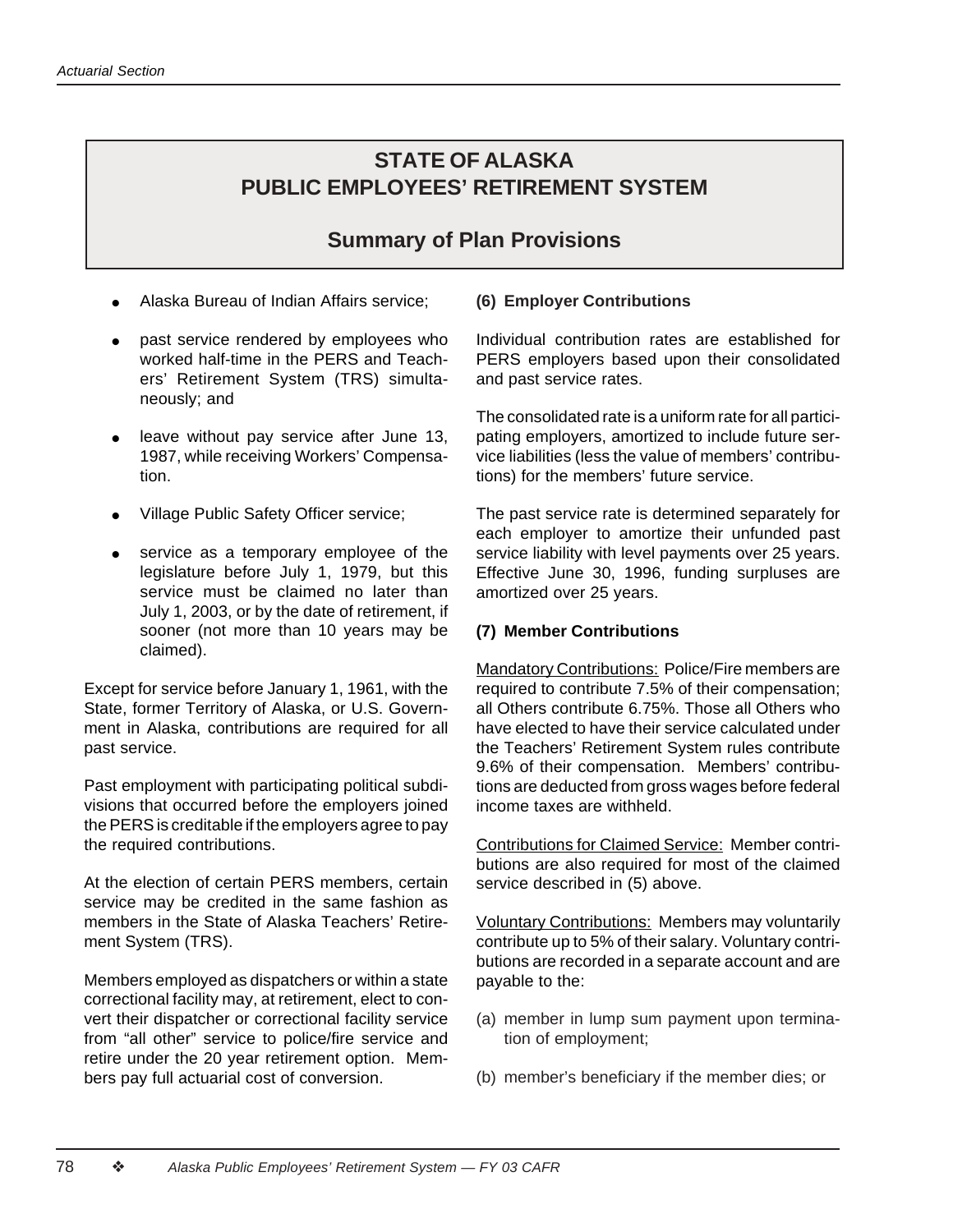### **Summary of Plan Provisions**

(c) member in a lump sum, life annuity, or payments over a designated period of time when the member retires.

Interest: Members' contributions earn 4.5% interest, compounded semiannually on June 30 and December 31.

Refund of Contributions: Terminated members may receive refunds of their member contribution accounts, which includes their mandatory and voluntary contributions, indebtedness payments, and interest earned. Terminated members' accounts may be attached to satisfy claims under Alaska Statute 09.38.065, federal income tax levies, and valid Qualified Domestic Relations Orders.

Reinstatement of Contributions: Refunded accounts and the corresponding PERS service may be reinstated upon reemployment in the PERS. Accounts attached to satisfy claims under Alaska Statute 09.38.065 or a federal tax levy may be reinstated at any time. Interest accrues on refunds until paid in full or members retire.

### **(8) Retirement Benefits**

#### Eligibility:

- (a) Members, including deferred vested members, are eligible for normal retirement at age  $60<sup>3</sup>$ , or early retirement at age 55, if they have at least:
	- (i) five years of paid-up PERS service;
	- (ii) 60 days of paid-up PERS service as employees of the legislature during each of five legislative sessions and they were first hired under the PERS before May 30, 1987;
- (iii) 80 days of paid-up PERS service as employees of the legislature during each of five legislative sessions and they were first hired under the PERS after May 29, 1987;
- (iv) two years of paid-up PERS service and they are vested in the Teachers' Retirement System; or
- (v) Two years of paid-up PERS service and a minimum three years of TRS service to qualify for a public service benefit.
- (b) Members may retire at any age when they have:
	- (i) 20 paid-up years of PERS police/fire service; or
	- (ii) 30 paid-up years of PERS "all other" or "elected official" service.

Benefit Type: Lifetime benefits are paid to members. Eligible members may receive normal, unreduced benefits when they (1) reach normal retirement age and complete the service required; or (2) satisfy the minimum service requirements under the "20 and out" or "30 and out" provisions. Members may receive early, actuarially reduced benefits when they reach early retirement age and complete the service required.

Members may elect an early retirement or a joint and survivor option. Members who entered the PERS prior to July 1, 1986 may also select a level income option. Under these options and early retirement, benefits are actuarially adjusted so that members receive the actuarial equivalents of their normal benefit amounts.

<sup>3</sup> Members participating before July 1, 1986 are eligible for normal retirement at age 55 or early retirement at age 50.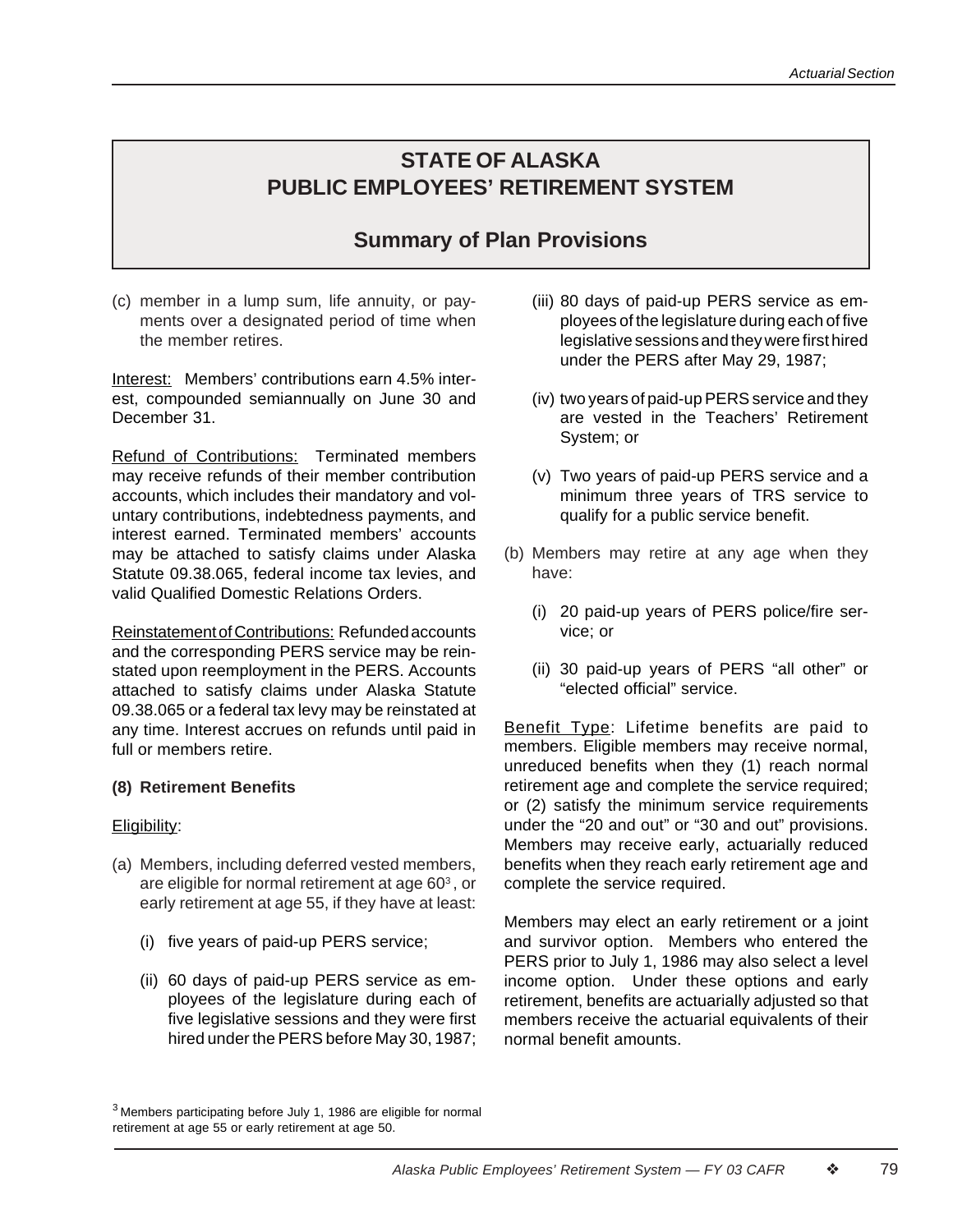## **Summary of Plan Provisions**

Benefit Calculations: Retirement benefits are calculated by multiplying the average monthly compensation (AMC) times credited PERS service times the percentage multiplier. The AMC is determined by averaging the salaries earned during the five highest (three highest for Police/Fire members or members hired prior to July 1, 1996) consecutive payroll years. Members must earn at least 115 days of credit in the last year worked to include it in the AMC calculation. The PERS pays a minimum benefit of \$25.00 per month for each year of service when the calculated benefit is less.

The percentage multipliers for police/fire members are 2% for the first ten years of service and 2.5% for all service over 10 years.

The percentage multipliers for all Others are 2% for the first ten years, 2.25% for the next ten years, and 2.5% for all remaining service earned on or after July 1, 1986. All service before that date is calculated at 2%.

Indebtedness: Members who terminate and refund their PERS contributions are not eligible to retire, unless they return to PERS employment and pay back their refunds, plus interest, or accrue additional service which qualifies them for retirement. PERS refunds must be paid in full if the corresponding service is to count toward the minimum service requirements for retirement. Refunded PERS service is included in total service for the purpose of calculating retirement benefits. However, if a member is otherwise eligible to retire, when refunds are not completely paid before retirement, benefits are actuarially reduced for life.

### **(9) Reemployment of Retired Members**

Retirement benefits are suspended while retired members are reemployed under the PERS. During reemployment, members earn additional PERS service and contributions are withheld from their wages. A member who retired with a normal retirement benefit can elect to waive payment of PERS contributions. The waiver allows the member to continue receiving the retirement benefit during the period of reemployment. Members who elect the waiver option do not earn additional PERS service. The Waiver Option is not available to members who retired early or under the Retirement Incentive Programs (RIPs).

Members retired under the Retirement Incentive Programs (RIPs) who return to employment under the PERS, Teachers' Retirement System (TRS), or the University of Alaska's Optional Retirement Plan will:

- (a) forfeit the three years of incentive credits that they received;
- (b) owe the PERS 150% of the benefits that they received for state and political subdivision members, and 110% for school district employees, under the 1996-2000 RIP, which may include costs for health insurance, excluding amounts that they paid to participate for the 1986 and 1989 RIPs. Under prior RIPs, the penalty is 110% of the benefits received; and
- (c) be charged 7% interest from the date that they are reemployed until their indebtedness is paid in full or they retire again. If the indebtedness is not completely paid, future benefits will be actuarially reduced for life.

#### **(10) Postemployment Healthcare Benefits**

Major medical benefits are provided to retirees by the PERS for all employees hired before July 1, 1986. Employees hired after June 30, 1986 with five years of credited service (or ten years of credited service for those first hired after June 30, 1996)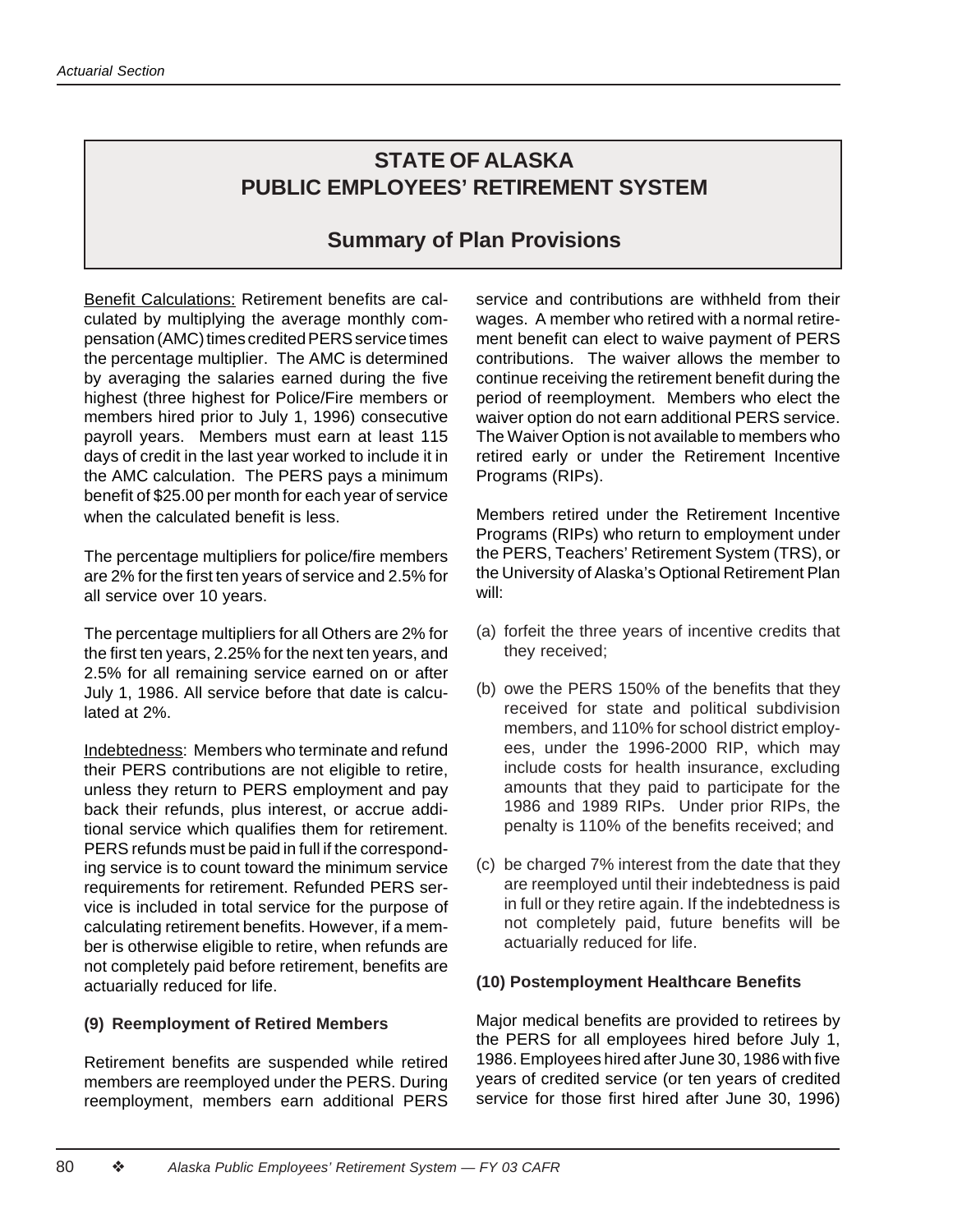## **Summary of Plan Provisions**

must pay the full monthly premium if they are under age sixty and will receive benefits paid by the PERS if they are over age sixty. In addition, peace officers with twenty-five years of peace officer service and other employees with thirty years of membership service receive benefits paid by the PERS, regardless of their age or date of hire.

### **(11) Disability Benefits**

Monthly disability benefits are paid to permanently disabled members until they die, recover or become eligible for normal retirement. Members are appointed to normal retirement on the first of the month after they become eligible.

Occupational Disability: Members are not required to satisfy age or service requirements to be eligible for occupational disability. Monthly benefits are equal to 40% of their gross monthly compensation on the date of their disability. Members on occupational disability continue to earn PERS service until they become eligible for normal retirement. Police/ Fire members may elect to retain the disability benefit formula for the calculation of their normal retirement benefits.

Nonoccupational Disability: Members must be vested (five paid-up years of PERS service) to be eligible for nonoccupational disability benefits. Monthly benefits are calculated based on the member's average monthly compensation and PERS service on the date of termination from employment because of disability. Members do not earn PERS service while on nonoccupational disability.

### **(12) Death Benefits**

Monthly death benefits may be paid to a spouse or dependent children upon the death of a member. If monthly benefits are not payable under the occupational and nonoccupational death provisions, the designated beneficiary receives the lump sum benefit described below.

Occupational Death: When an active member dies from occupational causes, a monthly survivor's pension may be paid to the spouse. The pension equals 40% of the member's gross monthly compensation on the date of death or disability, if earlier. If there is no spouse, the pension may be paid to the member's dependent children. On the member's normal retirement date, the benefit converts to a normal retirement benefit. The normal benefit is based on the member's salary on the date of death and service, including service accumulated from the date of the member's death to the normal retirement date. Survivors of Police/Fire members receive the greater of 50% of the member's gross monthly compensation on the date of death or disability, or 75% of the member's monthly normal retirement benefit (including service projected to Normal Retirement).

Death after Occupational Disability: When a member dies while occupationally disabled, benefits are paid as described above in Occupational Death.

Nonoccupational Death: When a vested member dies from nonoccupational causes, the surviving spouse may elect to receive a monthly 50% joint and survivor benefit or a lump sum benefit. The monthly benefit is calculated on the member's average monthly compensation and PERS service at the time of termination or death.

**Lump Sum Benefit: Upon the death of a member** who has less than one year of service, the designated beneficiary receives the member's contribution account, which includes mandatory and voluntary contributions, indebtedness payments, and interest earned. If the member has more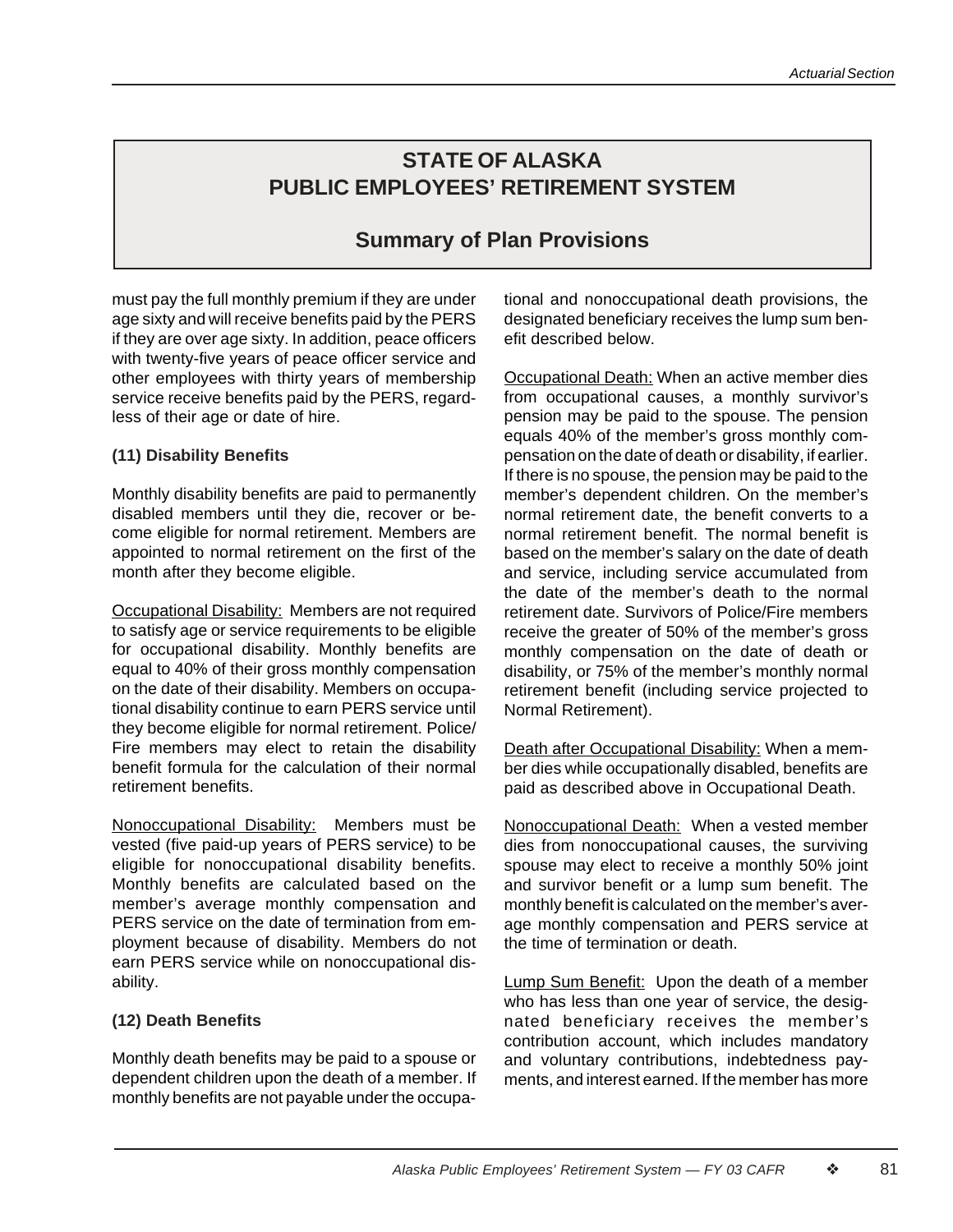### **Summary of Plan Provisions**

than one year of PERS service, the beneficiary also receives \$1,000 and \$100 for each year of PERS service.

Death After Retirement: When a retired member dies, the designated beneficiary receives the member's contribution account, less any benefits already paid. If the member selected a survivor option at retirement, the eligible spouse receives continuing, lifetime monthly benefits.

#### **(13) Post Retirement Pension Adjustments**

Post retirement pension adjustments (PRPAs) are granted annually to eligible benefit recipients when the consumer price index (CPI) increases during the preceding calendar year. PRPAs are calculated by multiplying the recipient's base benefit, including past PRPAs, times:

- (a) 75% of the CPI increase in the preceding calendar year or 9%, whichever is less, if the recipient is at least age 65 or on PERS disability; or
- (b) 50% of the CPI increase in the preceding calendar year or 6%, whichever is less, if the recipient is at least age 60, or has been receiving benefits for at least five years.

Ad hoc PRPAs, up to a maximum of 4%, may be granted to eligible recipients who first entered the PERS before July 1, 1986, if the CPI increases and the financial condition of the fund will permit an increase.

In a year where an ad hoc PRPA is granted, eligible recipients will receive the higher of the two calculations.

### **(14) Alaska Cost of Living Allowance**

Eligible benefit recipients who reside in Alaska receive an Alaska cost of living allowance (COLA) equal to 10% of their base benefits or \$50, whichever is more. The following benefit recipients are eligible:

- (a) members who first entered the PERS before July 1, 1986, and their survivors;
- (b) members who first entered the PERS after June 30, 1986, and their survivors if they are at least age 65; and
- (c) all disabled members.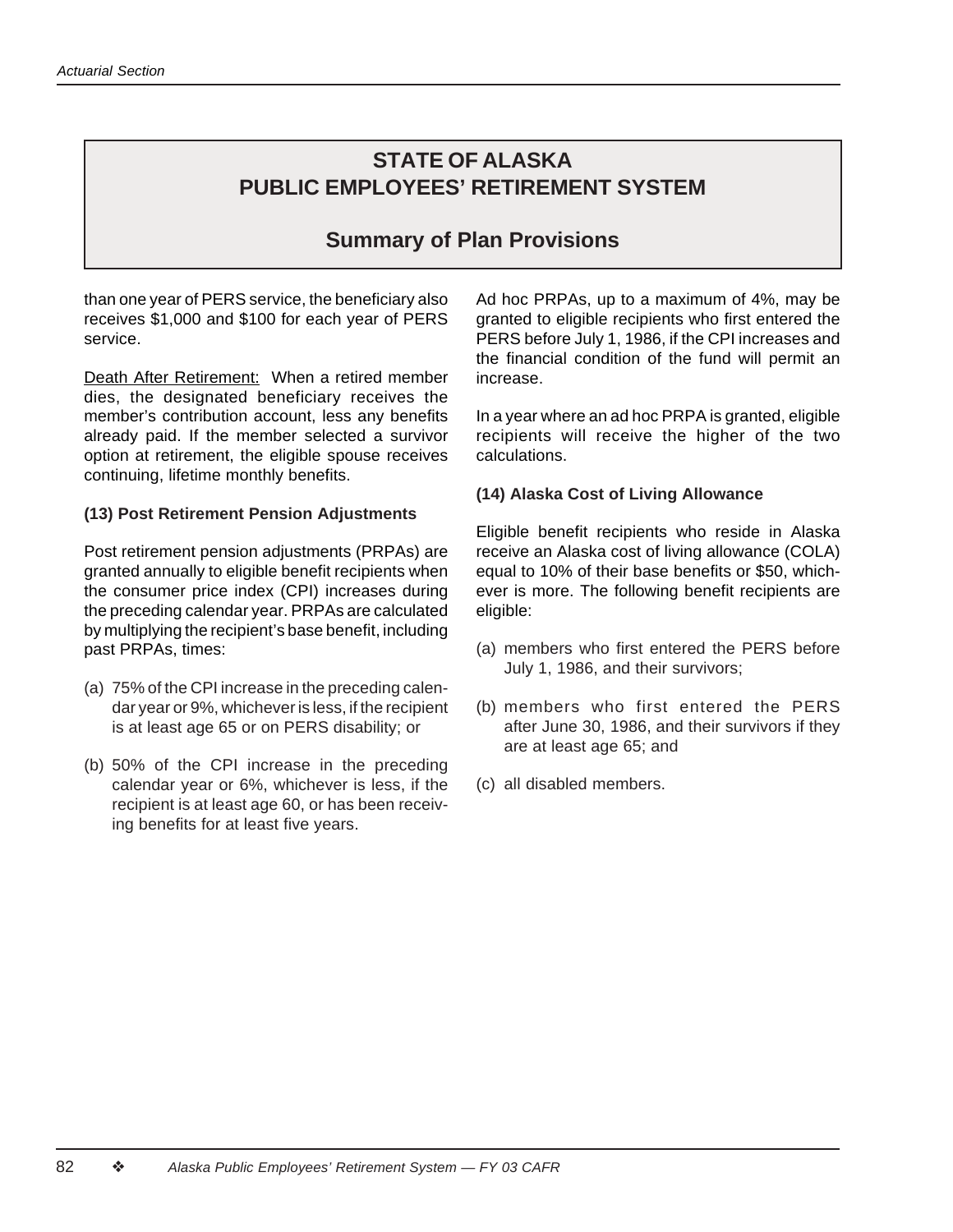### **Alaska State Pension Investment Board** *Investment Section*



P.O. Box 110405 Juneau, Alaska 99811-0405 (907) 465-3749

### **Message from the Chair**

I am pleased to present the 2003 Annual Report of Investments for the period ending June 30, 2003 to you, the participants and beneficiaries of this retirement trust fund.

The difficult economic and stock market environment experienced in fiscal 2001 and 2002 continued through much of fiscal 2003. The stock market reached a low in October 2002, rallied and then tested the low in March 2003. Fortunately, the market rebounded strongly in the June quarter and ended the year with a fractional gain. For the twelve months, U.S. stocks registered a slight positive return of 0.25% as measured by the Standard & Poors' 500 Stock Index. Small cap stocks, as measured by the Russell 2000 Stock Index (comprised of the smallest 2000 of the top 3000 companies ranked by market capitalization), lost 1.6% for the 12 months. International stocks, as measured by the MSCI EAFE Index, declined 6.5%. As was the case throughout the bear market, the real bright spots were high quality investment grade bonds and real estate. The Lehman Aggregate Index, a measure of the investment grade bond market, benefited from the decline in interest rates and returned a handsome 10.4% while various measures of the real estate market produced returns in excess of 7.6%. PERS experienced an overall positive return of 3.7% for the 12 months ended June 30, 2003. While this was below our longterm targets, it is refreshing to see evidence suggesting that the worst market environment in modern financial market history may well have ended and the economy is on a path to gradual recovery.

The System's domestic equity investments experienced mixed results. The System's large company component continued to outperform the S&P 500 by posting a gain of 0.35%. The smaller company component of the domestic portfolio registered a loss of 5.4% and underperformed the Russell 2000 stock index, which fell 1.6% for the year. The System's international equity composite declined 5.8%. While negative, this result was better than the MSCI EAFE Index loss of 6.5%.

On a positive note, the System's domestic bond portfolio slightly outperformed its benchmark index (10.7% for the portfolio versus 10.4% for the index). The decision to maintain significant bond exposure contributed importantly to minimizing losses. PERS' real estate portfolio also helped overall results by posting a positive 8.97% return. For the second year in succession, the biggest bright spot was the performance of the System's international bond portfolio. The portfolio enjoyed a 24.5% return, much of which was attributable to the weakness in the value of the U.S. dollar during the fiscal year. In total, the PERS return during FY03 of 3.7% was slightly below its target return of 4.6%. The primary explanatory factor was a slight over target allocation to equities. A secondary factor was the underperformance of the U.S. small cap equity composite relative to its market benchmark.

It is critical to remember that the System's assets are invested for the long-term. Our objective is to produce a very competitive long-term return that meets the System's funding requirements at an acceptable risk level. Therefore, we are encouraged to observe that the 11 ¾ year cumulative annualized return (the longest period available) of 8.14% compares favorably with the System's policy target index return of +8.13% and is very close to the System's actuarial earnings assumption.

The trustees work hard to achieve an asset mix that provides the highest expected return for a given level of risk. Working closely with our dedicated staff in the Department of Revenue and our investment advisors and consultants, we established an investment mix that we believe will provide enhanced returns while maintaining a prudent level of risk. The asset allocation plan adopted by the trustees for FY03 called for an investment distribution as follows: 36% in domestic equities, 15% in international equities, 31% in domestic fixed income, 3% in international fixed income, 6% in private equity and 9% in real estate. This asset allocation is reviewed annually and has been slightly modified for the new fiscal year; it is designed to provide competitive returns at a reasonable level of risk. Fiscal 2003 results were within the range of shorter-term returns envisioned as possible.

ASPIB represents over 60,000 participants and beneficiaries. The trustees strongly believe that you should be kept well informed about the performance of your retirement funds and about what we as fiduciaries are doing on your behalf. To this end, we are proud of the ASPIB web site, which can be accessed at www.revenue.state.ak.us/treasury/aspib/ index.htm. We continue to encourage member participation at our meetings, and welcome your letters and comments.

On behalf of all the trustees, thank you for giving us the opportunity to serve as your fiduciaries.

Gail Schubert, Acting Chair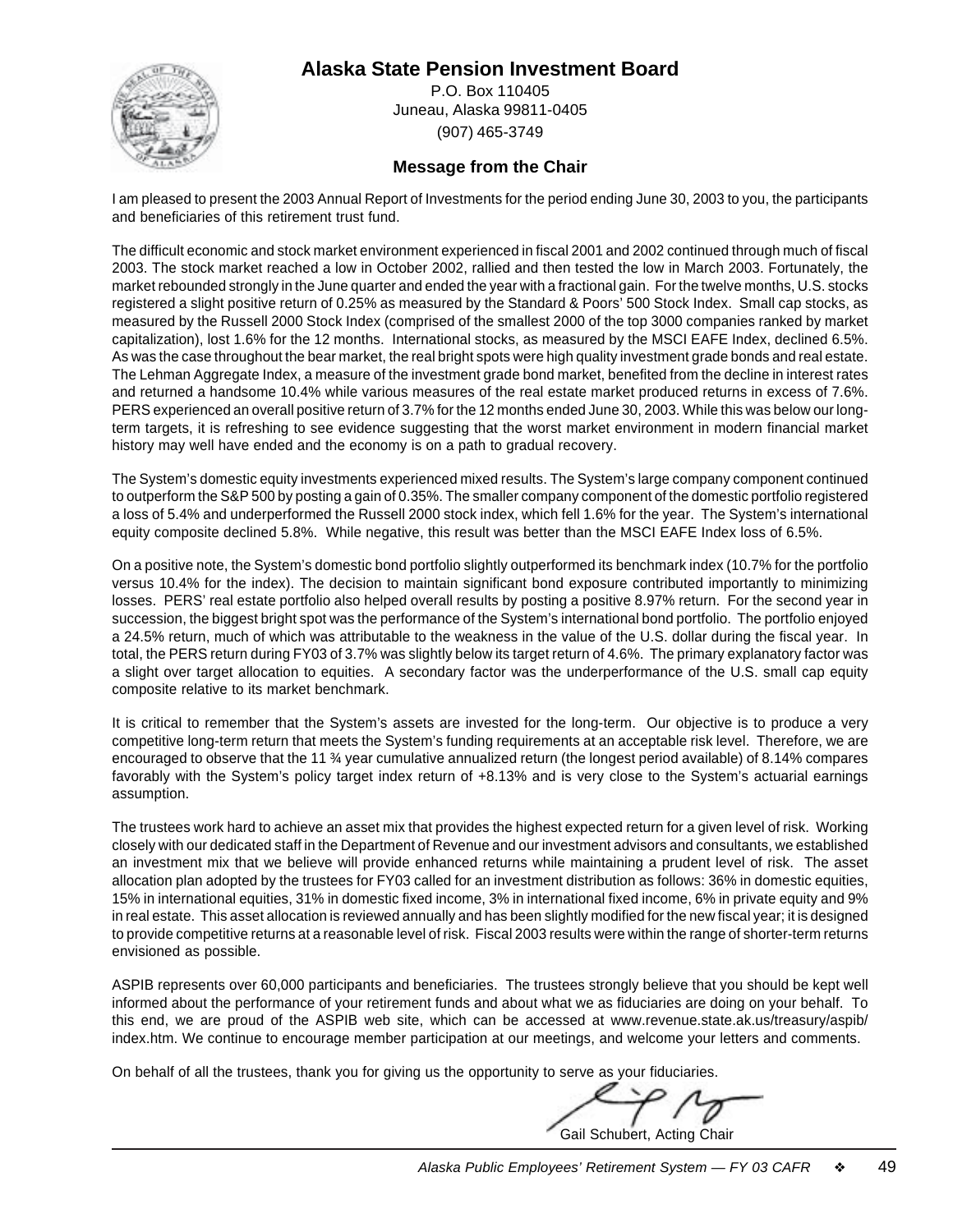# **ALASKA STATE PENSION INVESTMENT BOARD**

(as of June 30, 2003)



#### **Gail R. Schubert, Acting Chair**

#### Appointed by the Governor

Gail R. Schubert, Acting Chair, was first appointed to the board by Governor Hickel, and reappointed by Governor Knowles. She is currently Executive Vice President and General Counsel to Bering Straits Native Corporation, President of its two 8(a) subsidiaries, and of counsel to the law firm of Foster, Pepper Rubini & Reeves LLC in Anchorage. From 2002 to 2003, Mrs. Schubert was General Counsel to Southcentral Foundation, and from 1995 to 2002, she was a member of Foster Pepper. From 1992 to 1995, Mrs. Schubert practiced law at Birch, Horton, Bittner & Cherot, and from 1982 to 1992, Mrs. Schubert practiced law in New York City at the firms of Rogers & Wells; Fried and Frank, Harris, Shriver & Jacobson; and at the Federal Reserve Bank of New York. Mrs. Schubert attended the School of Law at Cornell University; the Johnson School of Management (MBA) at Cornell; and Stanford University. She serves as Chair of the Boards of the Alaska Native Heritage Center and Akeela Treatment Services, Inc., and on the boards of the Bering Straits Native Corporation, the Alaska Federation of Natives, Khoanic Broadcast Corporation, the Alaska Native Justice Center, and is a member of the Anchorage Downtown Rotary. Mrs. Schubert's term expires December 31, 2003.

#### **William "Riley" Snell, Vice Chair**

Appointed by the Governor

William (Riley) Snell, Vice Chair, was appointed to the board by Governor Knowles. Mr. Snell has held numerous positions in State government. He served as the Executive Director of the Alaska Industrial Development and Expert Authority (AIDEA) from July 1992 until November of 1996 overseeing banking and development programs. Four years prior to the Executive Director position, Riley served as Deputy Director-Development at AIDEA. From 1985 until July 1989 he served as Deputy Commissioner for the Central Region of the Department of Transportation and Public Facilities. Riley possesses over 27 years of experience in State Transportation and Public Facilities Development and Public Financing. Currently Riley is Vice President and General Manager of Cable and Entertainment for General Communications Inc. (GCI). His responsibilities at GCI include CATV product management as well as construction and maintenance of all outside plant facilities for the company. Mr. Snell's term expires December 31, 2003.



### **Merritt C. Olson, Secretary**

TRS Representative

Merritt C. Olson was elected by the Teachers' Retirement System. He served as a member of the Teachers' Retirement System Board for 14 years, a portion of that time as Chair. He has been an Alaska resident since 1953 and resides in Anchorage. Appointed by Governor Egan to serve on the committee that organized the Student Loan Fund, he also served as a member of AARP's State Legislative Committee. Now a retired secondary mathematics teacher from the Anchorage schools and adjunct instructor of psychology at Alaska Methodist University and the University of Alaska, Anchorage, Mr. Olson earned his Ph.D. from Rutgers University and was a Fulbright Scholar in 1957-58. He is Past President of NEA-Alaska/Retired and served on the NEA-Retired (national) Advisory Council for six years. Mr. Olson's term expires December 31, 2003.



### **Wilson L. Condon**

PERS Representative

Wilson L. Condon was elected by the Public Employees' Retirement System. He is currently Chief of the Oil, Gas & Mining Section at the Department of Law. Previously, Mr. Condon was Commissioner of the Alaska Department of Revenue from 1995-2002. Prior to serving as commissioner, he was a partner in a private law firm from 1983- 1995 and acted as lead counsel for the state in a series of oil and gas royalty and tax cases. He served as Attorney General from 1980 - 1982 and as Deputy Attorney General from 1975 - 1980. He holds an A.B. Political Science degree and a J.D. degree from Stanford University. Mr. Condon's term expires December 31, 2006.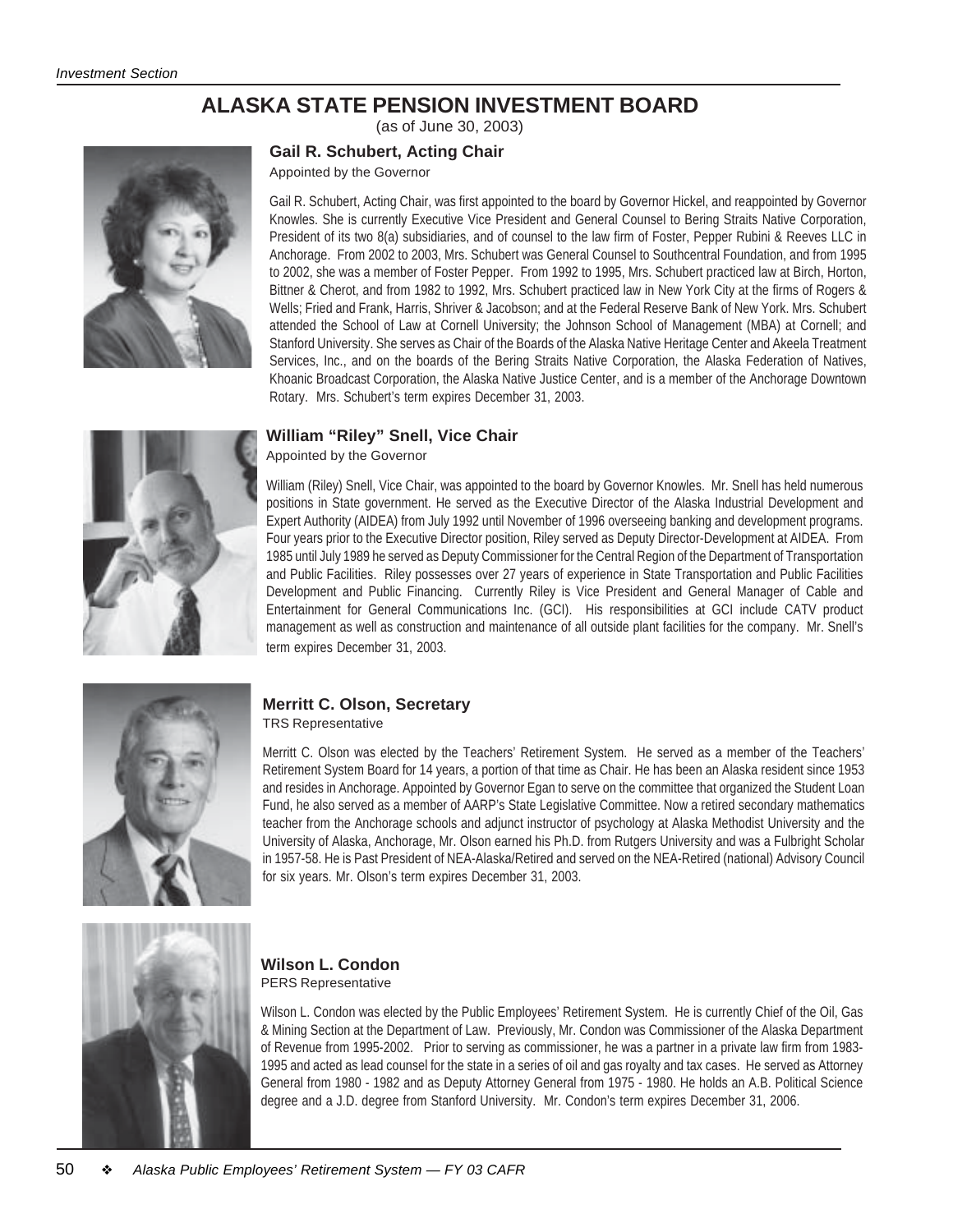#### *Investment Section*



#### **William Corbus**

Statutory Representative

William Corbus was appointed Revenue Commissioner in December 2002. He oversees an agency that has very diverse responsibilities, including tax collection, investing state funds, child support enforcement and distributing permanent fund dividends. Bill Corbus is the retired president of Alaska Electric Light and Power, the electric company that serves the Juneau area, where he has lived since 1970. He served as a Lt. J.G. in the U.S. Naval Reserve, including one year as an advisor to the Vietnamese Navy in 1962-63. Mr. Corbus then worked for Stone & Webster in New York City providing public utility security analysis, financial planning, and accounting. As Revenue Commissioner, he also sits on nine boards, including the Board of Trustees of the Alaska Permanent Fund Corporation. Mr. Corbus holds a B.S. in industrial engineering from Stanford University and an MBA from the Amos Tuck Graduate School of Business Administration at Dartmouth College.



#### **Jeffrey E. Sinz** Appointed by the Governor

Jeffrey E. Sinz was appointed to the board in 1998 by Governor Knowles. Mr. Sinz is currently employed as Director of Finance for the Kenai Peninsula Borough. He has over twenty years experience in public sector finance, including thirteen years with the Municipality of Anchorage. While at the Municipality, he served as Municipal Accounting Officer, Director of Finance for the Anchorage Telephone Utility, Finance Manager for the Solid Waste Services Utility, and a Senior Budget Analyst for the municipal general government. He also worked as a financial planner and supervisor with the Alaska Railroad Corporation and as a financial administrator with a Wisconsin public school district. Jeff also serves as vice president of the Alaska Municipal League Investment Pool Board of Directors. He has an MBA in Management from the University of Alaska Anchorage and a BBA in Finance from the University of Wisconsin Eau Claire. His term expires December 31, 2004.



#### **James "Pat" Wellington** PERS Representative

James "Pat" Wellington was elected by the Public Employees' Retirement System. Mr. Wellington was born in Ketchikan, Alaska and graduated from Douglas High School. He served two years in the U.S. Army and started his law enforcement career with the Seward Police Department in late 1955. He served as Deputy U.S. Marshal, Alaska State Troopers, Chief of Police of Juneau, Deputy Commissioner and Commissioner of the Department of Public Safety, and retired in 1977 as Director of the Alaska State Troopers. Mr. Wellington is also the Chairman of the Public Employees' Retirement Board. He resides in Anchorage. Mr. Wellington's term expires December 31, 2004.



#### **Dorothy Wells** TRS Representative

Dorothy Wells was elected by the Teachers' Retirement System. A resident of Alaska for 37 years, Ms. Wells is a retired teacher who taught business education at Eielson Air Force Base, and business classes for the University of Alaska night school program at Eielson. She obtained her B.S. degree from the University of Minnesota/Minneapolis and did graduate work both there and at the University of Alaska/ Fairbanks. Mrs. Wells served on the Teachers' Retirement Board for 20 years, and is active with NEA-Alaska/Retired. Her term expires December 31, 2005.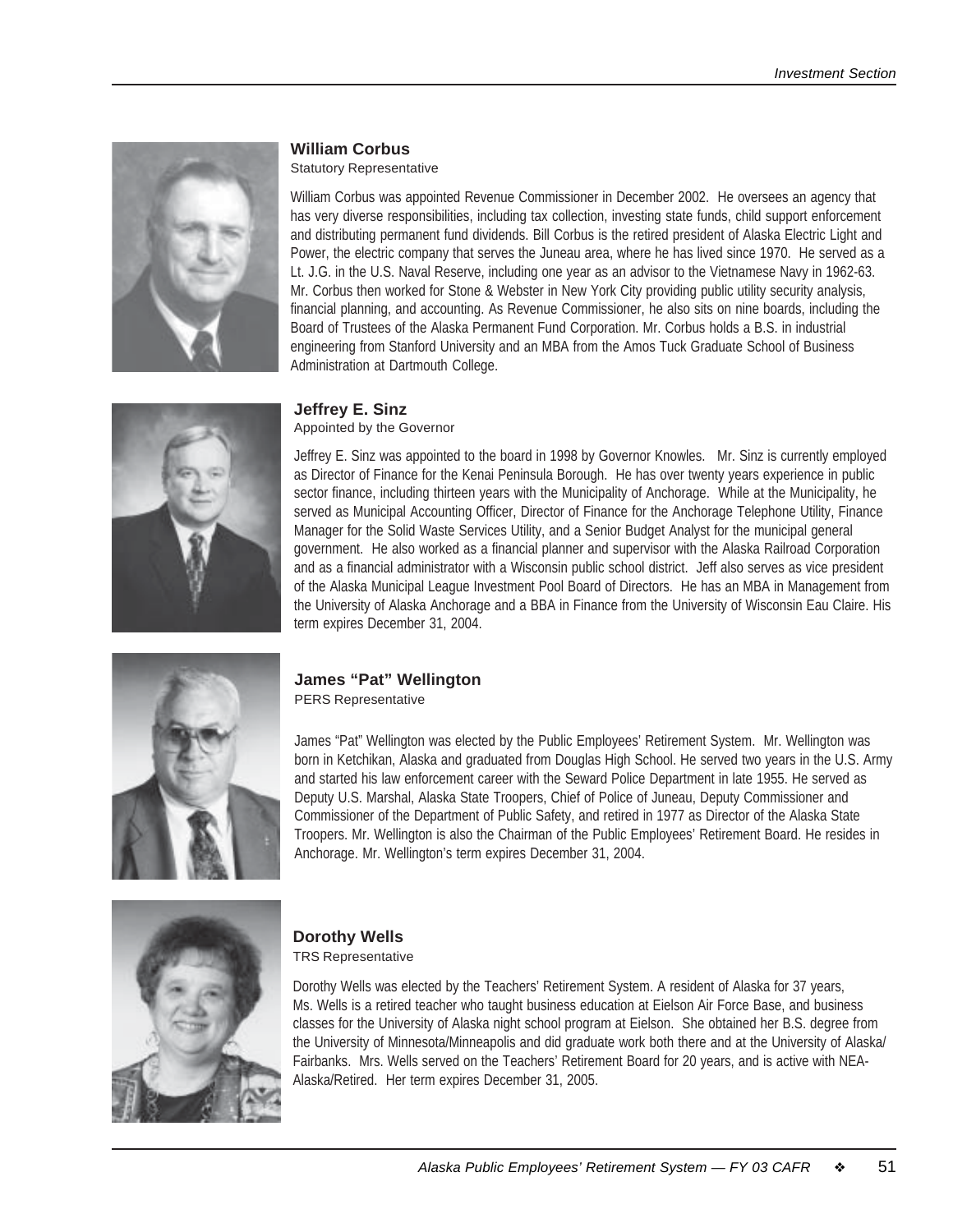### **Department of Revenue Treasury Division Staff**

**Commissioner** William Corbus **Chief Investment Officer** Gary Bader

**Deputy Commissioner** Tomas Boutin

**Comptroller** Betty Martin, CPA

**ASPIB Liaison Officer** Judy Hall

**Investment Officers** Bob G. Mitchell, Marketable Debt Stephen R. Sikes Philip Bartlett Michael T. Oliver, CFA, Alternatives Maria E. Tsu, CFA

**Cash Management** Michelle M. Prebula, MBA, CPA, CCM

### **External Money Managers and Consultants**

#### **Investment Consultants**

Callan Associates Inc. *San Francisco, CA* The Townsend Group *Denver, CO*

#### **Domestic Fixed Income**

BlackRock Financial Management, Inc. *New York, NY*

#### **Domestic Equity Large Capitalization**

Capital Guardian Trust Co. *Los Angeles, CA* Dresdner RCM Global Investors *San Francisco, CA* McKinley Capital Management, Inc. *Anchorage, AK* Tukman Capital Management, Inc. *San Francisco, CA*

#### **Domestic Equity Small Capitalization**

Capital Guardian Trust Co. *San Francisco, CA* John McStay Investment Counsel *Dallas, TX* Trust Company of the West *New York, NY*

#### **Domestic Equity Index Fund**

State Street Global Advisors *Boston, MA*

#### **Domestic Enhanced Index**

Invesco Capital Management, Inc. *New York, NY*

#### **Emerging Markets**

Capital Guardian Trust Co. *Los Angeles, CA*

J.P. Morgan Fleming Asset Management, Inc. *New York, NY*

#### **Global Equity**

Lazard Freres Asset Management *New York, NY*

#### **International Equity—EAFE**

Bank of Ireland Asset Management (US) Ltd. *Santa Monica, CA* Brandes Investment Partners, L.P. *San Diego, CA* Capital Guardian Trust Co. *Los Angeles, CA*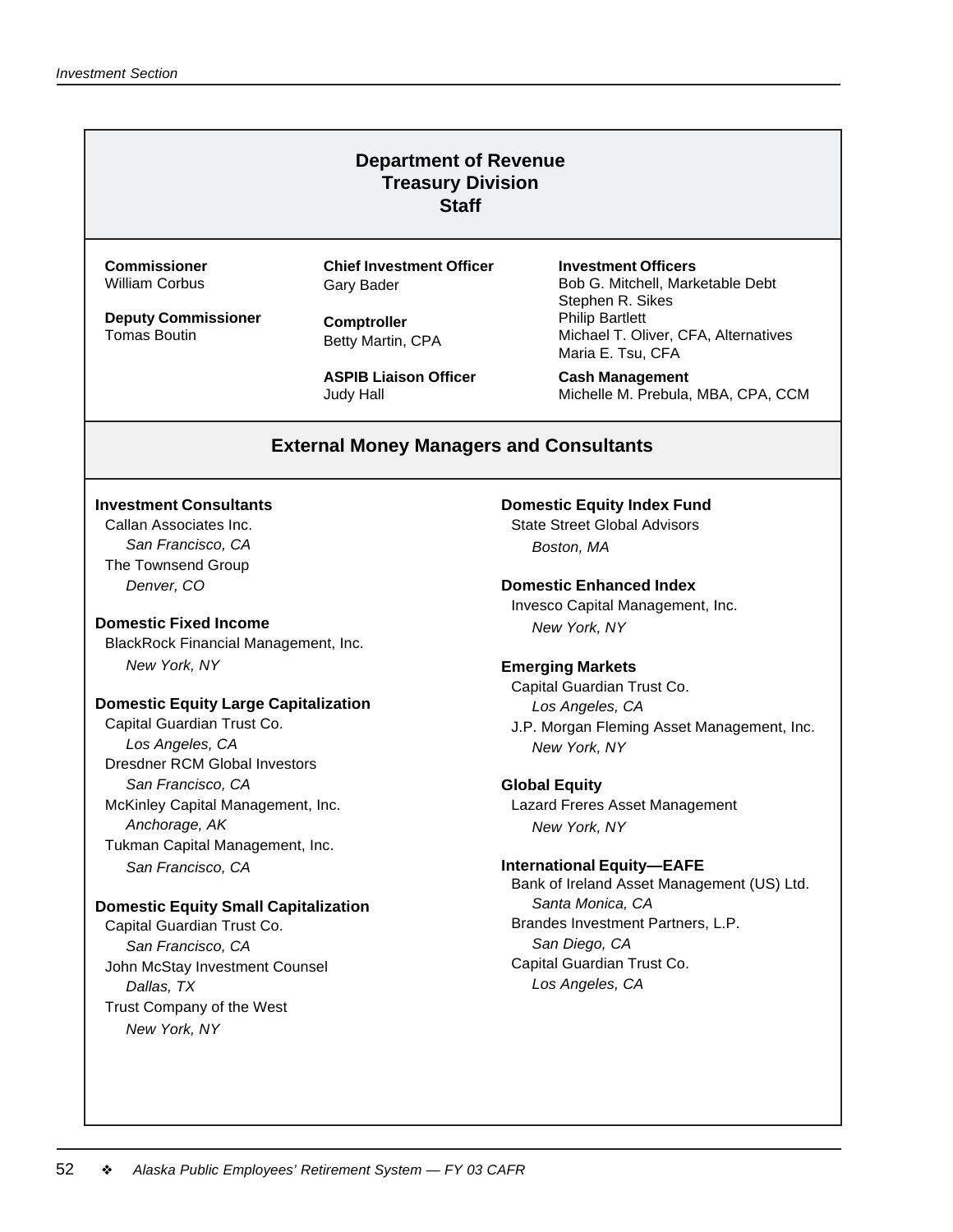## **External Money Managers and Consultants (con't)**

#### **International Fixed Income**

Delaware International Advisers Ltd. *London, England*

## **Private Equity**

Abbott Capital Management, L.P. *New York, NY* Pathway Capital Management, LLC *Irvine, CA*

#### **Performance Measurement**

Callan Associates Inc. *Denver, CO*

#### **Real Estate Management—Commingled Funds**

Heitman Capital Management *Chicago, IL* J.P. Morgan Investment Management Inc. *New York, NY* Sentinel Real Estate Corporation *New York, NY* UBS Realty Investors, LLC *Hartfort, CT*

#### **Real Estate—Core Separate Accounts**

PM Realty Advisors *Newport Beach, CA* Sentinel Real Estate Corporation *New York, NY* UBS Realty Investors, LLC *San Francisco, CA*

### **Real Estate—Value Added Separate Accounts**

Invesco Realty Advisors *Dallas, TX* Lowe Enterprises Investment Management Inc. *Los Angeles, CA*

### **Supplemental Benefits System**

Barclays Global Investors *San Francisco, CA* Capital Guardian Trust Company *Los Angeles, CA* Citizens Funds *Portsmouth, NH* State Street Global Advisors *Boston, MA* T. Rowe Price Investment Services *Baltimore, MD*

## **Deferred Compensation**

Barclays Global Investors *San Francisco, CA* Capital Guardian Trust Company *Los Angeles, CA*

T. Rowe Price Investment Services *Baltimore, MD & Glen Allen, VA*

#### **Global Master Custodian**

State Street Bank & Trust Co. *Boston, MA*

#### **Investment Advisory Council**

Shlomo Benartzi *Los Angeles, CA* Jerrold Mitchell *Wayland, MA* Timothy O'Brien *Denver, CO*

#### **Independent Auditors**

KPMG LLP

*Anchorage, AK*

#### **Legal Counsel**

Wohlforth, Vassar, Johnson & Brecht *Anchorage, AK*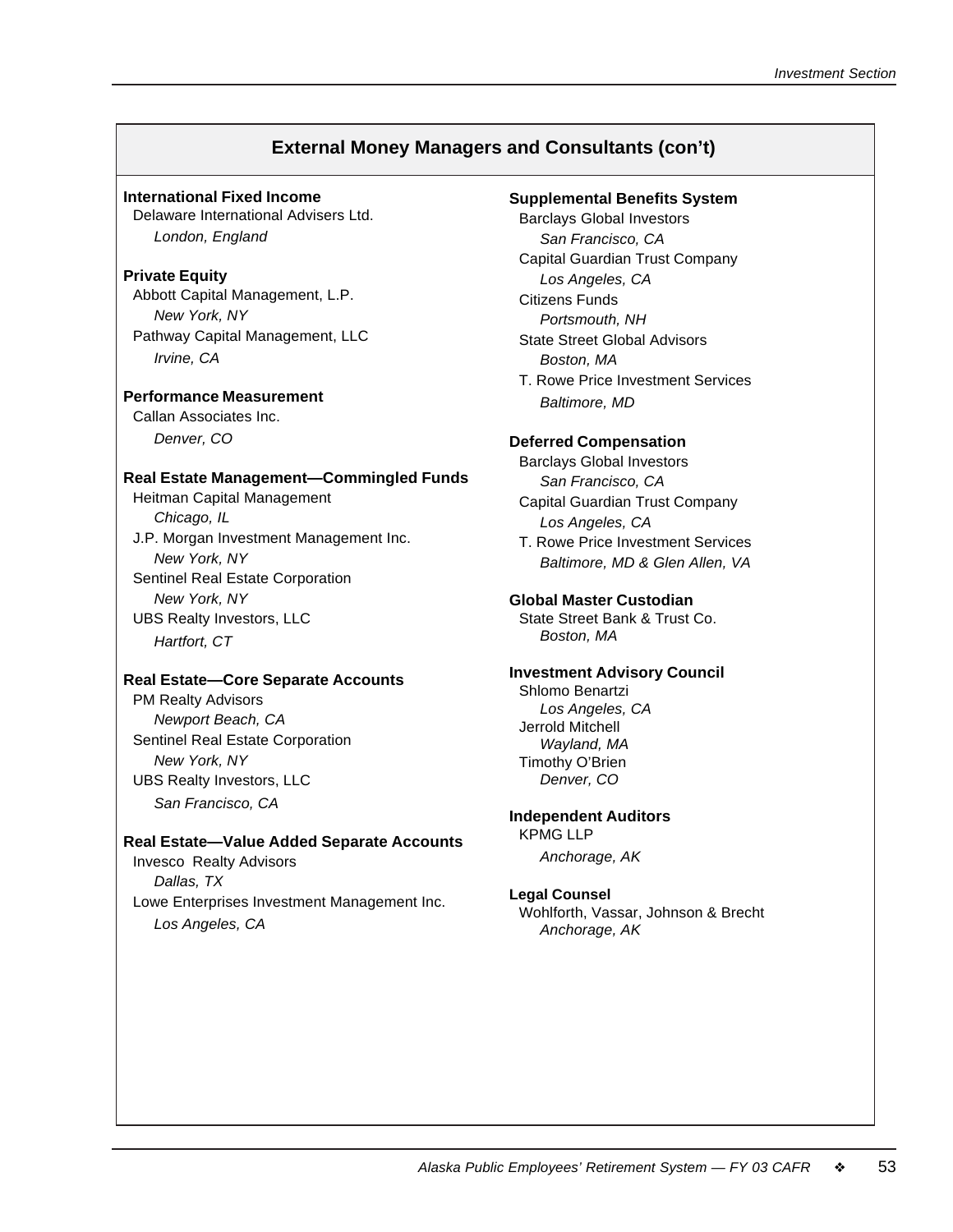# **Public Employees' Retirement System Investment Report**

The Investment Report was prepared by the State of Alaska, Department of Revenue, Treasury Division.

The basis of presentation for the data reported in the investment section is in accordance with the Association for Investment Management and Research (AIMR) Performance Presentation Standards.

## **INVESTMENTS**

The State of Alaska Public Employee Retirement System's investment goals are the long term return and sustainability of the pension funds under management. Near-term market fluctuations are integrated into the overall outlook of the fund guidelines. Annually the Alaska State Pension Investment Board (ASPIB) sets its asset allocation strategy in order to reflect changes in the market place while still retaining an optimal risk/return level within the set constraints and objectives of the Investment Board.

During the 2003 Fiscal Year<sup>1</sup>, ASPIB's asset allocation was 40.24% domestic equities, 16.6% international equities, 29.6% domestic fixed income, 3.72% international fixed income, 6.94% real estate and 2.9% alternative investments.

For the 2003 Fiscal Year, PERS investments generated a 3.67% rate of return. The PERS annualized rate of return was negative 2.48% over the last three years and 2.47% over the last five years.

## **INVESTMENT OVERVIEW**

The diversification of the PERS investment portfolio continued to protect the overall returns from the bear markets which began in the spring of 2000. For the Fiscal Year, the U.S. equity portfolio fell -0.97% and the international equity portfolio dropped -5.83% (as compared to the 2002 Fiscal Year losses of –16.8% and –8.3%, respectively).

1 July 1st, 2002 – June 30th, 2003

Positive performance was provided in the U.S fixed-income market, which generated a 10.69% return up from 8.2% the previous year.

ASPIB continued the systematic increase in PERS investments in real estate and private equity. The real estate portfolio earned 8.97% for the 2003 Fiscal Year versus 5.2% in Fiscal Year 2002. The PERS investments in private equities lost 14.75%, as compared to a 17.1% loss in 2002. Over the past five years, PERS real estate investments have earned an average of 10.5% per year.

## **DOMESTIC ECONOMY**

The U.S. economy grew slowly during the 2003 Fiscal Year as it climbed out of the recession, which began during the last quarter of the 2001 Fiscal Year. The continued effects of September 11th as well as market ripples from the collapse and scandals of Enron, WorldCom, and Arthur Anderson were felt throughout the markets. Built atop these events were the military actions in Afghanistan and Iraq.

By historical standards, the U.S. recession was extremely mild and short-lived. The economy actually expanded by 3.9% during the 2003 Fiscal Year, compared with 3.3% in 2002 and 2.3% in 2001. Although the net change in the consumer confidence index was negative, there was a steep climb and leveling out of the curve during the third and fourth quarters as the Iraq war drew to an official end. Retail sales maintained historical patterns although the index fell 2.5% from the previous year.

Lower and lower mortgage rates spurred consumers to purchase new houses. Sales of new homes totaled 1,028,417 up from the 2002 Fiscal Year number of 914,580. Sales of existing homes hit a five year high with the sale of 5.713 million units, a 4.7% increase from 5.457 million units in 2002. Finally this change in interest rates spurred the largest growth in mortgage refinancing seen in a lifetime, with a 227% increase in the number of refinancing in June, 2003 as compared to June 2002.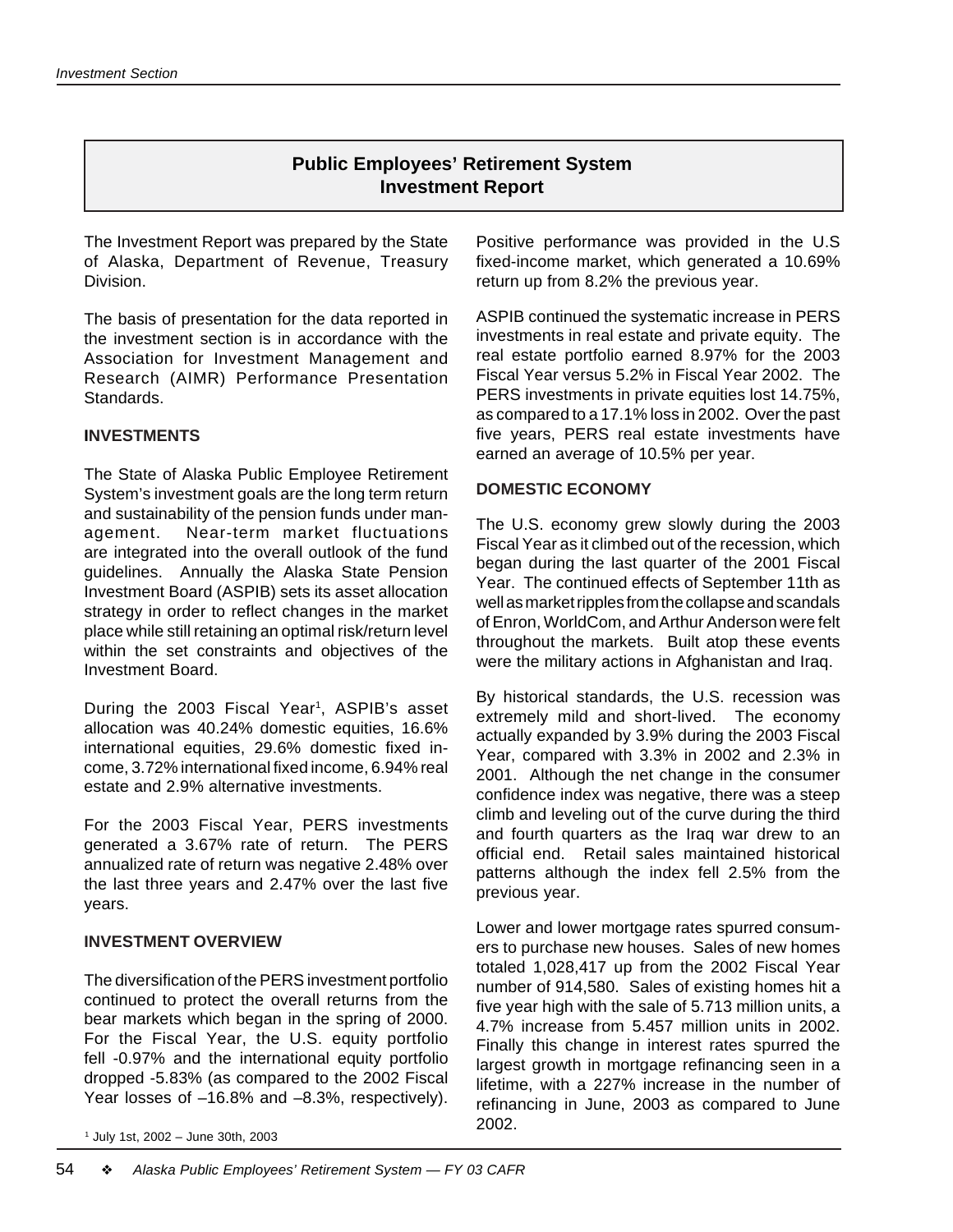# **Public Employees' Retirement System Investment Report**

Inflationary concerns were within acceptable constraints in the 2003 Fiscal Year as The Consumer Price Index (CPI) rose only 2.1% compared to 1.1% in the 2002 Fiscal Year. The Producer Price Index (PPI) rose 2.9% in the 2003 Fiscal Year while it dropped 2.1% in the 2002 Fiscal Year.

## **EQUITIES**

The domestic market rose, following the resolution of the Iraq war, in the third and fourth quarters of the 2003 Fiscal Year. With a net return of -0.97% these year-end gains were not quite enough to bring the equity returns into the black and PERS felt a third year of negative domestic equity returns. The International Equity pool felt a similar fluctuation as it ended with a -5.83% return, which was higher than the index return of -6.46%.

The annualized domestic equity return for the five year period fell to a negative 1.43% versus 3.1% in the 2002 Fiscal Year. While the international equity return for the five year period fell to a negative 0.13%.

Small-cap managers underperformed large-cap managers over year as a whole, while small-cap managers had a very strong fourth quarter with 23.67% returns.

## **FIXED INCOME MARKET**

The domestic fixed-income portfolio represented approximately 29.6% of the total assets of PERS as of June 30, 2003. The fixed-income portfolio uses a core-oriented strategy investing in U.S. Treasury securities, U.S. government agency securities, investment-grade corporate bonds, and mortgagebacked securities. The benchmark for the PERS bond portfolio is the Lehman Brothers Aggregate Bond Index.

As the domestic economy continued to slowly build interest rates remained at all time lows, which translated into good news for bond investors. The 10-Year U.S. Treasury yield dropped from 4.82% to 3.53% during the 2003 Fiscal Year, reaching a low of 3.10% in mid June of 2003. The 30-year U.S. Treasury yield dropped from 5.50% to 4.57%. Corporate fixed-income markets were well monitored, as ratings agencies maintained conservative ratings methodologies.

Over the 2003 Fiscal Year, the PERS domestic bond portfolio gained 10.69%, up from 8.2% the year before. The Lehman Brothers Aggregate Bond Index returned 10.40%, versus 8.6% during 2002 Fiscal Year.

The international fixed-income portfolio, which represented just about 3.72% of the total assets of PERS, returned 24.48% over the 2003 Fiscal Year, well above the 17.90% posted by the Salomon Brothers Non U.S. Government Index.

## **REAL ESTATE**

At the end of the 2003 Fiscal Year, PERS had 6.93% of its portfolio invested in real estate, just shy of its target of 9% (+/- 2%). At fiscal year end, the real estate portfolio totaled \$767 million. The total return for real estate, net of fees, was 8.97% compared to 5.2% for the 2002 Fiscal Year. The three and five year total returns were 8.15% and 9.06%, respectively.

ASPIB's early defensive strategy benefited the portfolio in the 2003 Fiscal Year. The delay in the recovery of the economy and the real estate market has increased the value of that position. Although there have not been large capital gains, the defensive strategy has helped ASPIB maintain a very competitive position in relationship to other real estate portfolios. ASPIB's real estate portfolio is made up of 31% apartment, 31% office, 23% industrial, 14% retail and 1% hotel.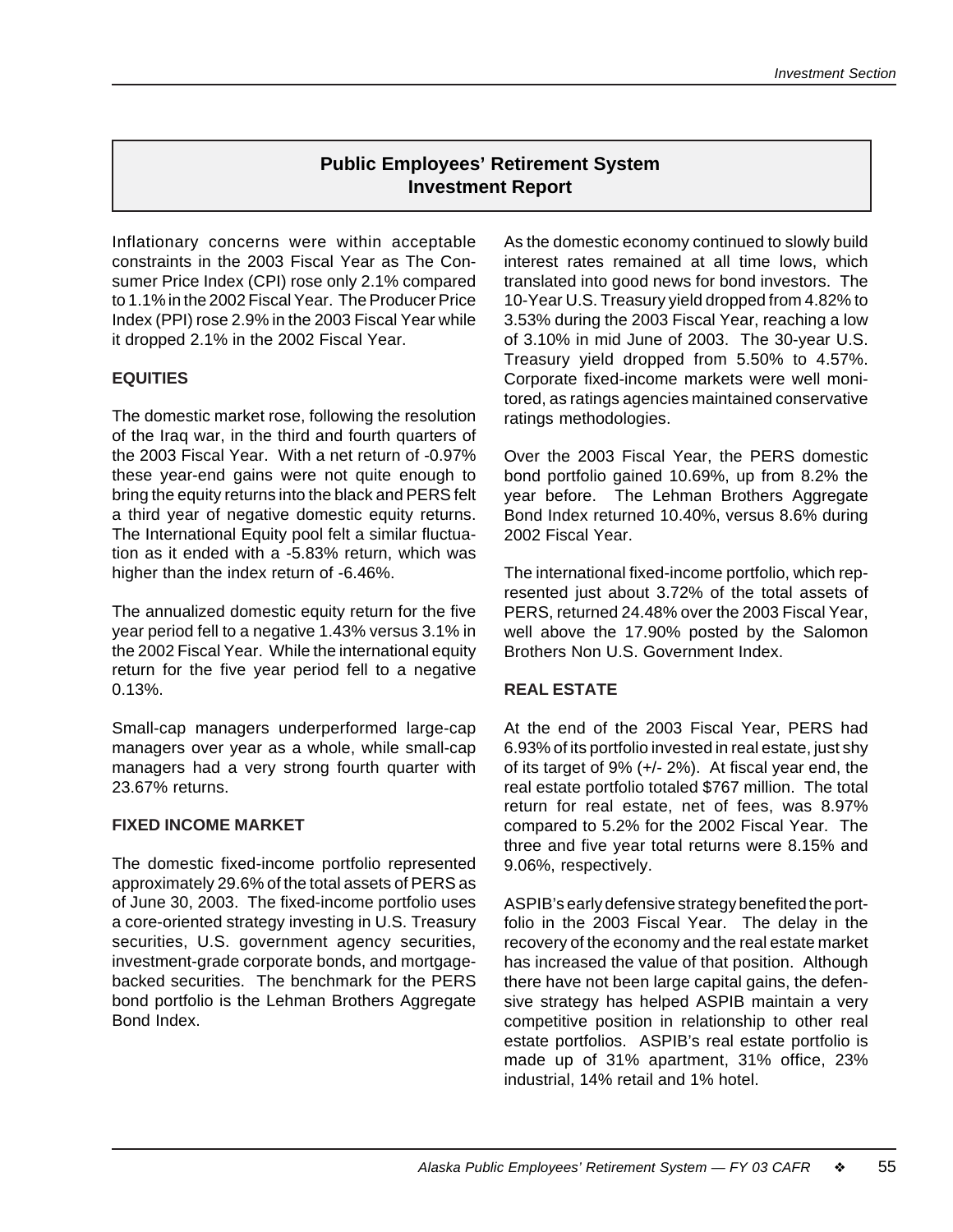# **Public Employees' Retirement System Investment Report**

## **PRIVATE EQUITY**

During the 2003 Fiscal Year the Private Equity component of the PERS portfolio showed a net return of -14.75% with three and five year annualized returns of -10.60% and -.081%, respectively.

ASPIB's managers have committed \$29.7 Million during the 2003 Calendar Year, as compared to the \$195 million targeted for the 2003 Calendar year. The slow pace of new commitments represents the relative dearth of fund raising activity among many of the high quality General Partner groups.

IPO activity has declined, with only seven in the first half of the 2003 calendar year, as compared to 422 in 2000, 90 in 2001 and 85 in 2002.

Although the rise in the public equity markets seen late in the Fiscal Year, as noted above, did strengthen the overall outlook of the markets, it did not help to build the private equity markets which remains anemic compared to the internet boom of late-1999/early-2000.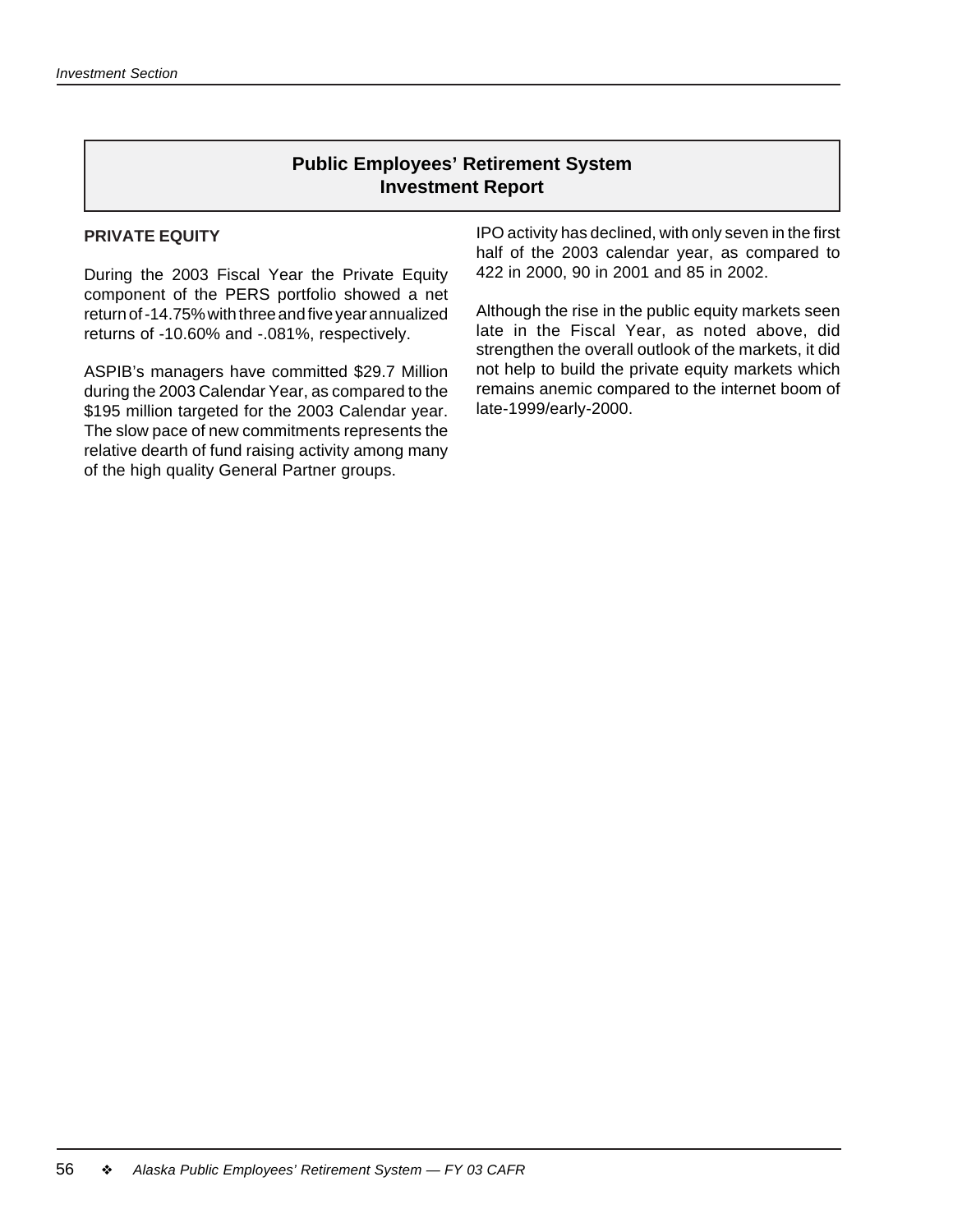| <b>Public Employees' Retirement System</b><br><b>Schedule of Investment Results</b><br><b>Fiscal Years Ended June 30</b>               |                     |                  |                                           |                                                        |                  |                                            |                       |  |
|----------------------------------------------------------------------------------------------------------------------------------------|---------------------|------------------|-------------------------------------------|--------------------------------------------------------|------------------|--------------------------------------------|-----------------------|--|
|                                                                                                                                        |                     |                  |                                           |                                                        |                  | <b>Annualized</b>                          |                       |  |
|                                                                                                                                        | 1999                | 2000             | 2001                                      | 2002                                                   | 2003             | 3 Year                                     | 5 Year                |  |
| <b>Total Fund</b><br><b>PERS</b><br><b>Actuarial Earnings Rate</b>                                                                     | 10.59%<br>8.25%     | 10.07%<br>8.25%  | (5.25%)<br>8.25%                          | (5.48%)<br>8.25%                                       | 3.67%<br>8.25%   | (2.48%)<br>8.25%                           | 2.47%<br>8.25%        |  |
| <b>U.S. Common Stock Returns</b><br><b>PERS Domestic Equities</b><br>S&P 500                                                           | 16.56%<br>22.76%    |                  |                                           | 10.41% (12.20%) (16.85%)<br>$7.24\%$ (14.83%) (17.99%) | 0.25%            | $(0.97\%)$ (10.25%)<br>$(11.20\%)$         | (1.43%)<br>$(1.61\%)$ |  |
| <b>International Stock Returns</b><br><b>PERS International Equities</b><br><b>Morgan Stanley Capital</b><br><b>International EAFE</b> | 7.62%               |                  | 14.72% 20.59% (16.89%)<br>18.11% (23.83%) | (8.27%)<br>$(9.49\%)$                                  |                  | $(5.18\%)$ (10.25%)<br>$(6.46\%)$ (13.52%) | 0.00%<br>$(4.00\%)$   |  |
| <b>Domestic Fixed Income</b><br><b>PERS</b><br>Lehman Brothers Aggregate Index*                                                        | 2.24%<br>2.69%      | 1.69%            | 4.55% 11.83%<br>11.22%                    | 8.17%<br>8.63%                                         | 10.69%<br>10.40% | 10.22%<br>10.08%                           | 7.43%<br>7.46%        |  |
| <b>International Fixed Income</b><br><b>PERS</b><br>Salomon Non-U.S. Government                                                        | 5.27%<br>4.87%      | (3.27%)<br>2.42% | $(7.43\%)$                                | $(5.68\%)$ 22.56%<br>15.73%                            | 24.48%<br>17.90% | 12.90%<br>8.10%                            | 7.94%<br>6.29%        |  |
| <b>Real Estate Equity</b><br><b>PERS</b><br><b>NCREIF</b>                                                                              | $10.51\%$<br>11.24% | 11.61%           | 8.43% 11.43%<br>11.15%                    | 5.24%<br>5.60%                                         | 8.97%<br>7.64%   | 8.15%<br>8.21%                             | 9.06%<br>9.79%        |  |

S&P 500 = Standard & Poor's Domestic Equity Stock Index

EAFE = Europe, Australia, and Far East Stock Index

NCREIF = National Council of Real Estate Investment Fiduciaries Index

The calculation of investment results were prepared using a time-weighted rate of return based on the market rate of return in accordance with the Association for Investment Management and Research (AIMR) Performance Presentation Standards.

*\*Lehman Brothers Government/Corporate Index prior to 3/31/2000.*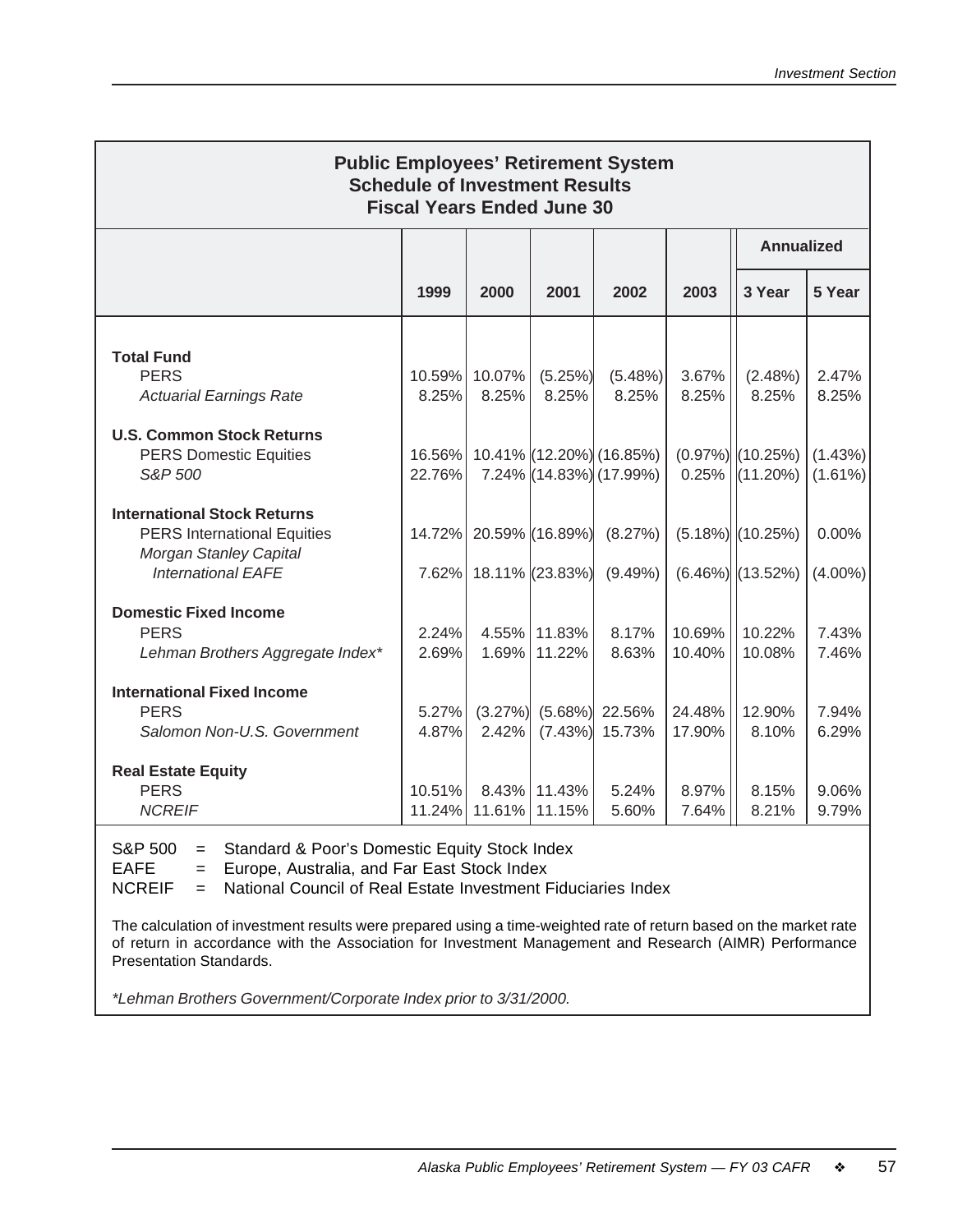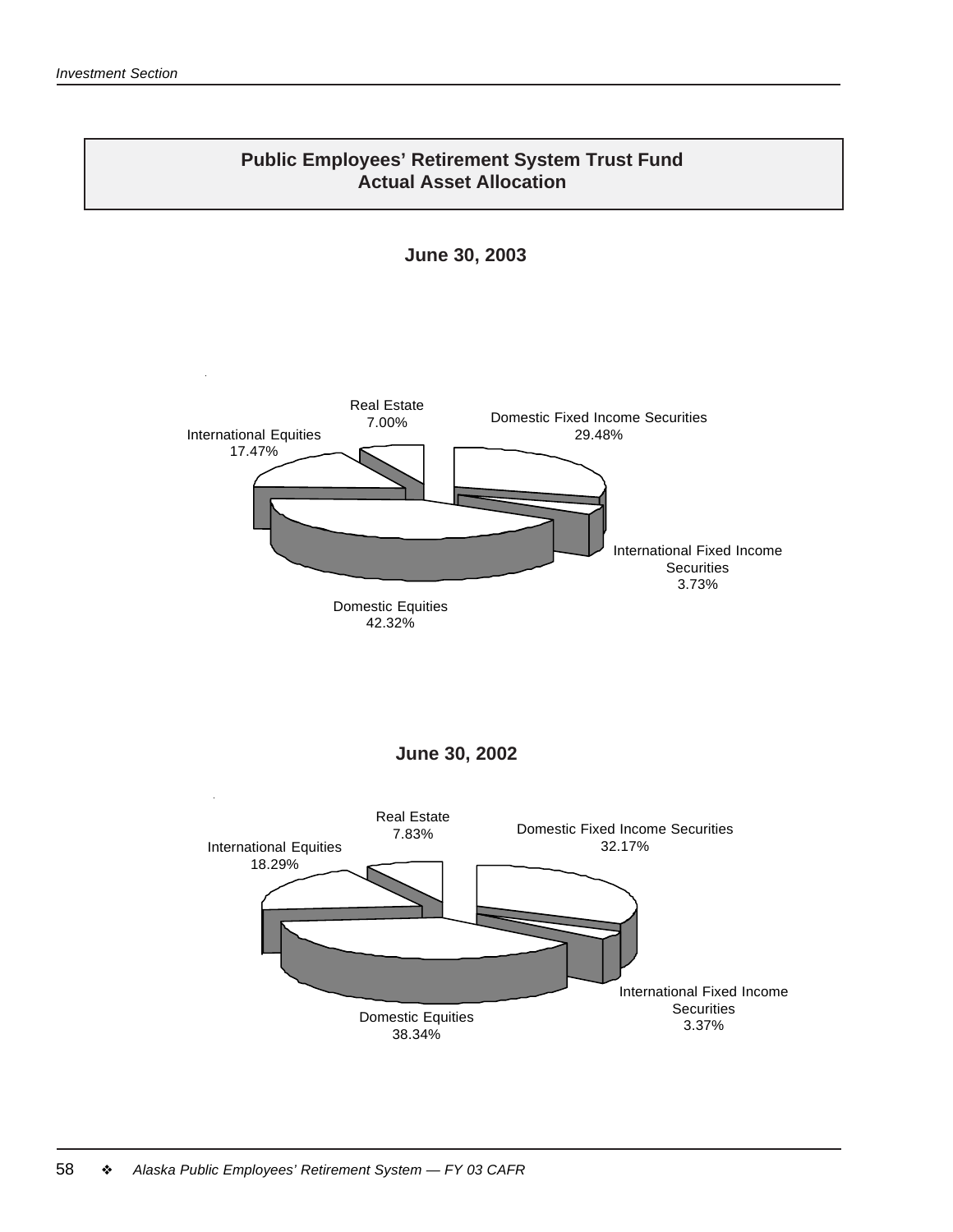# **Alaska State Pension Investment Board Top Ten Holdings by Asset Type June 30, 2003**

Invested assets under the fiduciary responsibility of the Alaska State Pension Investment Board (ASPIB) have been commingled in various investment pools to minimize costs and maximize returns. Treasury Division has created nine different mutual fund-like pools to accomplish the investment asset allocation policies of the ASPIB. Using investment pools increases investment efficiency in three ways. First, combining individual funds' cash inflows and outflows to offset each other reduces the amount of cash on hand needed to support daily operations. Treasury can thus increase the return on funds not needed for daily cash operations. Second, pooling investments significantly reduces accounting, budgeting and administrative costs. Finally, the ASPIB can achieve economies of scale by making available investment options that could not otherwise be practically provided for smaller retirement funds. Following are the ten largest bond holdings and the ten largest equity holdings by market value.

|                 |      |                   | Par Values/   |                                        |           |            | <b>Credit</b> |
|-----------------|------|-------------------|---------------|----------------------------------------|-----------|------------|---------------|
|                 | Rank | <b>Fair Value</b> | <b>Shares</b> | <b>Security</b>                        | Coupon    | <b>Due</b> | Rating        |
| <b>Bonds</b>    |      | 133,105,425       | 128,140,000   | Federal National Mtg. Assn.            | $6.000\%$ | 12/31/2099 | Aaa           |
|                 | 2    | 99,795,000        | 100,000,000   | U.S. Treasury Bill                     | $0.000\%$ | 9/25/2003  | Aaa           |
|                 | 3    | 61,603,236        | 59,700,000    | Federal Home Loan Mtg. Corp.           | 5.500%    | 12/31/2099 | Aaa           |
|                 | 4    | 57,980,322        | 49,266,548    | U.S. Treasury Note                     | 4.250%    | 1/15/2010  | Aaa           |
|                 | 5    | 45,120,250        | 43,700,000    | Federal National Mtg. Assn.            | 5.000%    | 12/31/2029 | Aaa           |
|                 | 6    | 44,881,471        | 42,974,273    | Federal National Mtg. Assn.            | 6.500%    | 5/1/2029   | Aaa           |
|                 | 7    | 40,922,294        | 36,335,000    | U.S. Treasury Bond                     | 5.375%    | 2/15/2031  | Aaa           |
|                 | 8    | 38,608,666        | 28,900,000    | U.S. Treasury Bond                     | 10.375%   | 11/15/2012 | Aaa           |
|                 | 9    | 38,076,754        | 26,150,000    | U.S. Treasury Bond                     | 12.000%   | 8/15/2013  | Aaa           |
|                 | 10   | 37,349,624        | 25,530,000    | U.S. Treasury Bond                     | 8.125%    | 8/15/2021  | Aaa           |
| <b>Equities</b> | 1.   | 125,092,338       | 3,663,026     | Pfizer Inc.                            |           |            |               |
|                 | 2    | 104,630,376       | 3,648,200     | General Electric Co.                   |           |            |               |
|                 | 3    | 93,630,672        | 3,656,020     | Microsoft Corporation                  |           |            |               |
|                 | 4    | 93,240,891        | 1,737,300     | Wal Mart Stores, Inc.                  |           |            |               |
|                 | 5    | 76,113,328        | 2,119,558     | <b>Exxon Mobil Corporation</b>         |           |            |               |
|                 | 6    | 74,006,079        | 1,729,114     | Citigroup Inc.                         |           |            |               |
|                 | 7    | 68,693,184        | 1,362,960     | <b>Wells Fargo Company</b>             |           |            |               |
|                 | 8    | 64,217,601        | 1,163,784     | American International Group Inc.      |           |            |               |
|                 | 9    | 63,574,500        | 770,600       | <b>International Business Machines</b> |           |            |               |
|                 | 10   | 63,016,476        | 934,408       | Federal National Mtg. Assn.            |           |            |               |

Additional investment information on the various pools and investments may be obtained from the Department of Revenue, Treasury Division, P.O. Box 110405, Juneau, Alaska 99811-0405.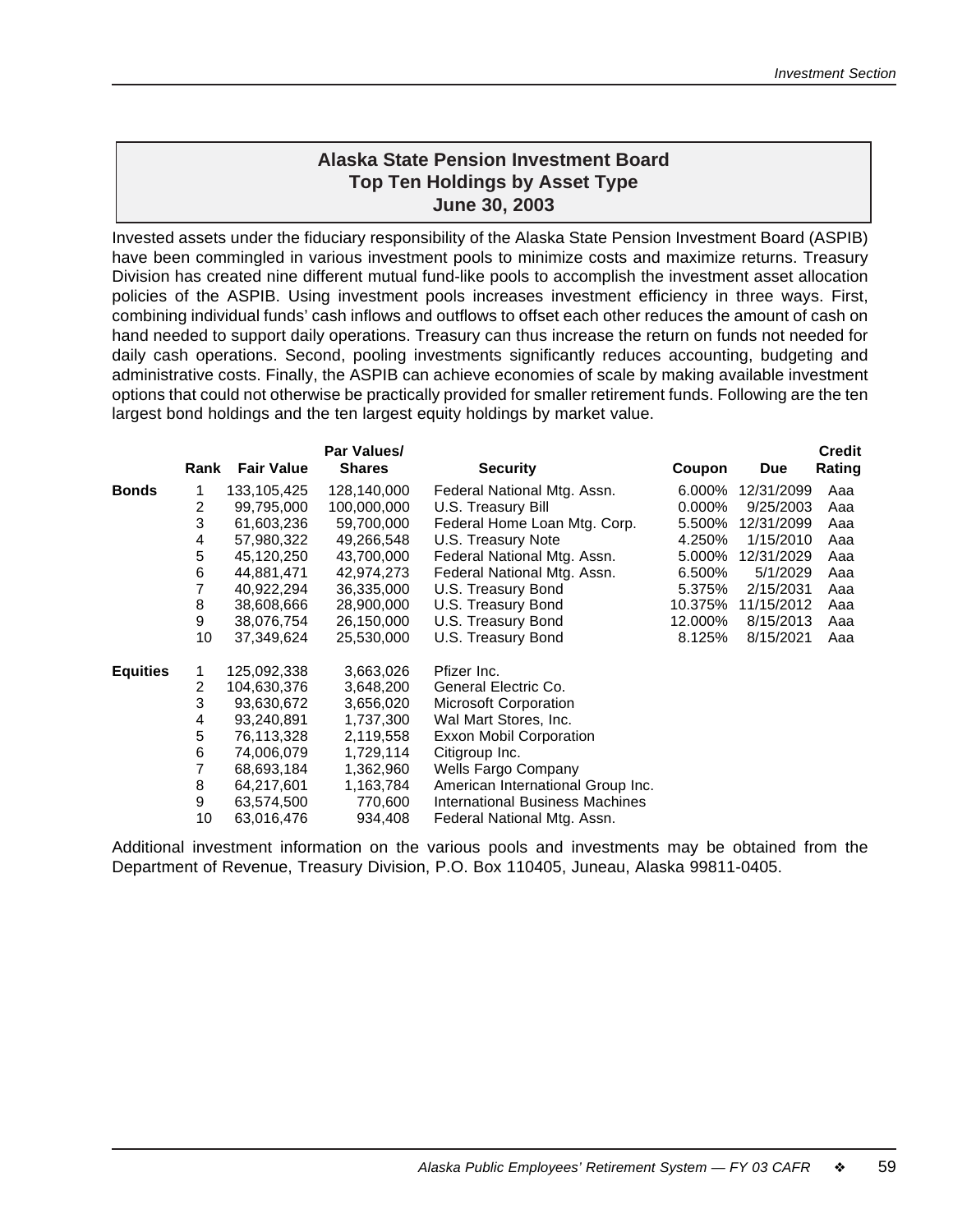| <b>Public Employees' Retirement System</b>    |
|-----------------------------------------------|
| <b>Schedule of Investment Management Fees</b> |
| Year Ended June 30, 2003                      |

|                                                                                                                                                                                                                                                                                                                                           | <b>Fair Value of Pooled Assets</b><br><b>Under Management of all</b><br><b>Retirement Funds in Pool</b><br>as of June 30, 2003        | <b>Fees</b>                                                                                         |
|-------------------------------------------------------------------------------------------------------------------------------------------------------------------------------------------------------------------------------------------------------------------------------------------------------------------------------------------|---------------------------------------------------------------------------------------------------------------------------------------|-----------------------------------------------------------------------------------------------------|
| <b>External Management Fees</b>                                                                                                                                                                                                                                                                                                           |                                                                                                                                       |                                                                                                     |
| Domestic Fixed Income<br>BlackRock Financial Management, Inc.                                                                                                                                                                                                                                                                             | \$1,169,059,304                                                                                                                       | \$1,018,369                                                                                         |
| International Fixed Income<br>Delaware International Advisers, Ltd.                                                                                                                                                                                                                                                                       | 410,977,477                                                                                                                           | 418,973                                                                                             |
| Domestic Equity<br>Capital Guardian Trust Co.<br>John McStay Investment Counsel<br>Trust Company of the West<br><b>State Street Global Advisors</b><br>Invesco Capital Management, Inc.<br>Lazard Freres Asset Management<br>McKinley Capital Management, Inc.<br><b>Dresdner RCM Global Investors</b><br>Tukman Capital Management, Inc. | 808,784,270<br>265,076,051<br>192,351,674<br>1,204,552,187<br>532,009,749<br>408,950,062<br>212,491,222<br>456,482,259<br>369,261,976 | 698,401<br>1,135,711<br>852,664<br>168,398<br>506,973<br>958,576<br>467,264<br>810,893<br>1,240,562 |
| <b>Total Domestic Equity</b>                                                                                                                                                                                                                                                                                                              | 4,449,959,450                                                                                                                         | 6,839,442                                                                                           |
| <b>Private Equity</b><br>Pathway Capital Management, LLC<br>Abbott Capital Management, L.P.<br><b>Total Private Equity</b>                                                                                                                                                                                                                | 30,241,060<br>290,780,031<br>321,021,091                                                                                              | 200,621<br>640,052<br>840,673                                                                       |
| <b>International Equity</b><br>Bank of Ireland Asset Management Ltd<br>Brandes Investment Partners, L.P.<br>Lazard Freres Asset Management<br>Capital Guardian Trust Co.<br><b>Total International Equity</b>                                                                                                                             | 375,067,645<br>569,331,965<br>410,796,235<br>365,995,645<br>1,721,191,490                                                             | 796,321<br>1,360,268<br>947,419<br>575,716<br>3,679,724                                             |
| <b>Emerging Markets Equity</b><br>J.P. Morgan Fleming Asset Management, Inc.<br>Capital Guardian Trust Co.<br><b>Total Emerging Markets Equity</b><br><b>Total External Management Fees</b>                                                                                                                                               | 51,736,666<br>62,924,237<br><u>114,660,903</u><br>\$8,186,869,715                                                                     | 285,401<br>220,607<br>506,008<br>13,303,189                                                         |
|                                                                                                                                                                                                                                                                                                                                           |                                                                                                                                       |                                                                                                     |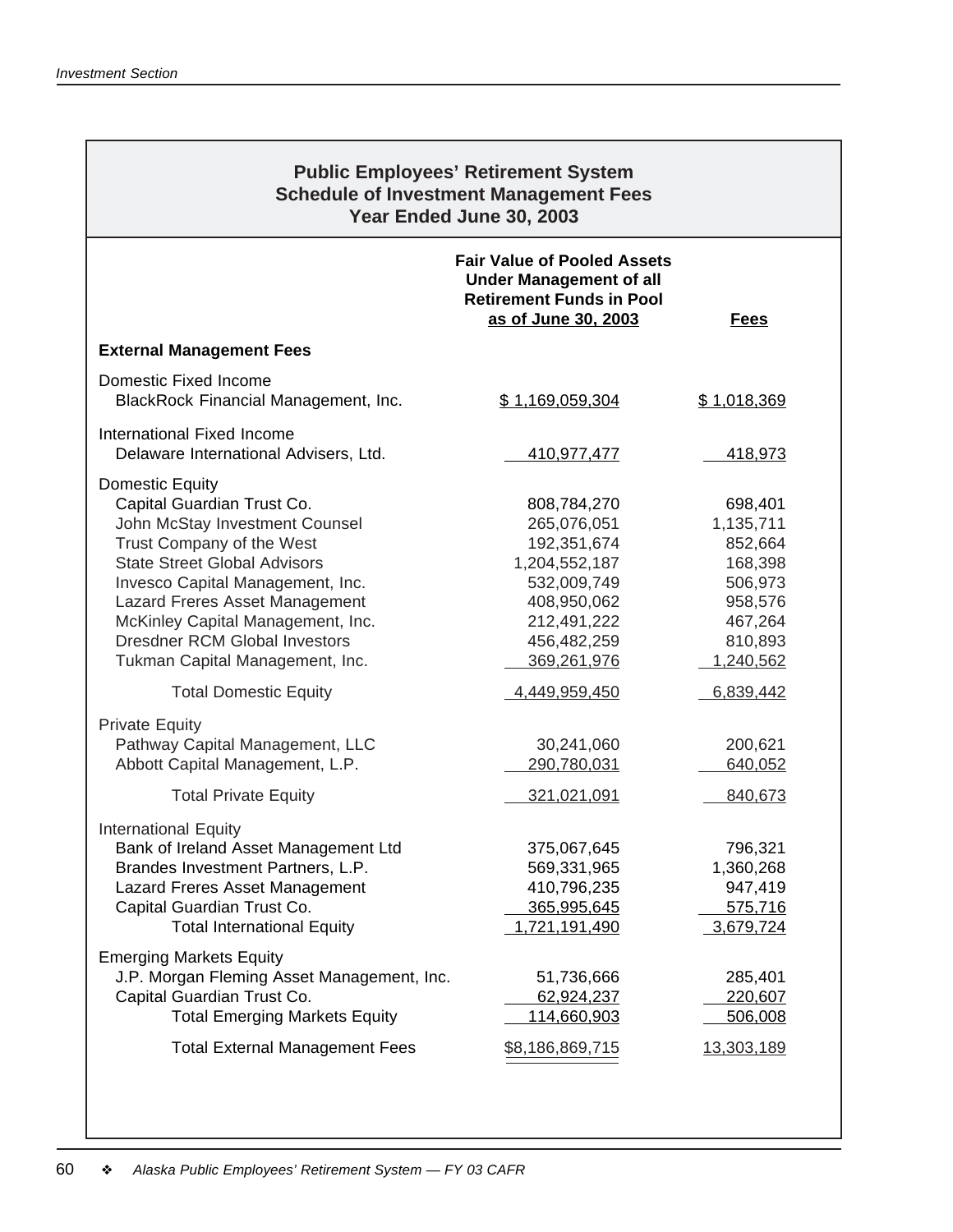| <b>Public Employees' Retirement System</b><br><b>Schedule of Investment Management Fees (con't)</b><br>Year Ended June 30, 2003 |                                                                                                                                        |                  |  |  |  |
|---------------------------------------------------------------------------------------------------------------------------------|----------------------------------------------------------------------------------------------------------------------------------------|------------------|--|--|--|
|                                                                                                                                 | <b>Fair Value of Pooled Assets</b><br><b>Under Management of all</b><br><b>Retirement Funds in Pool</b><br>as of June 30, 2003 (con't) | Fees (con't)     |  |  |  |
| <b>External Management Fees (con't)</b>                                                                                         |                                                                                                                                        |                  |  |  |  |
| <b>Other Management Fees</b>                                                                                                    |                                                                                                                                        |                  |  |  |  |
| Custodian<br><b>State Street Corporation</b>                                                                                    |                                                                                                                                        | 680,415          |  |  |  |
| <b>Investment Advisory</b><br>Callan Associates Inc.<br>The Townsend Group                                                      |                                                                                                                                        | 64,308<br>83,455 |  |  |  |
| Total                                                                                                                           |                                                                                                                                        | 147,763          |  |  |  |
| Investment Performance Measurement<br>Callan Associates Inc.                                                                    |                                                                                                                                        | 110,742          |  |  |  |
| <b>Total Other Management Fees</b>                                                                                              |                                                                                                                                        | 938,920          |  |  |  |
| <b>Total Management Fees</b>                                                                                                    |                                                                                                                                        | \$14,242,109     |  |  |  |
|                                                                                                                                 |                                                                                                                                        |                  |  |  |  |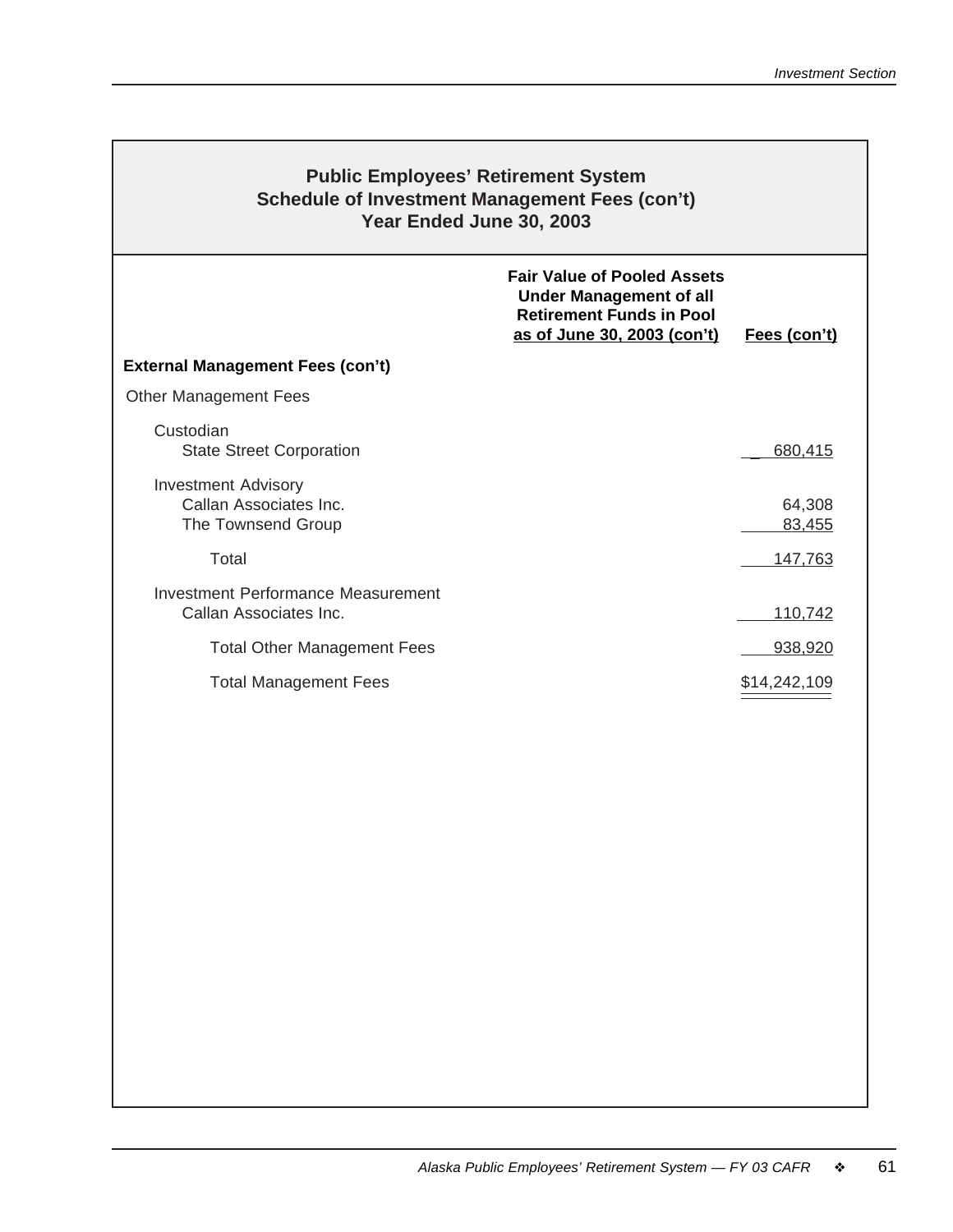| <b>Public Employees' Retirement System</b><br><b>Investment Summary Schedule</b><br>June 30, 2003                                                                                                                                                            |               |                                                              |                                                                |                                            |                                            |  |
|--------------------------------------------------------------------------------------------------------------------------------------------------------------------------------------------------------------------------------------------------------------|---------------|--------------------------------------------------------------|----------------------------------------------------------------|--------------------------------------------|--------------------------------------------|--|
|                                                                                                                                                                                                                                                              | <b>Policy</b> | <b>Public Employees'</b><br><b>Asset Allocation</b><br>Range | <b>Market</b><br>Value                                         | $%$ of<br><b>Asset</b><br><b>Class</b>     | $%$ of<br><b>Total</b><br><b>Assets</b>    |  |
| <b>Participation in Pools Owning</b><br><b>Fixed Income Securities</b><br><b>Domestic</b>                                                                                                                                                                    |               |                                                              |                                                                |                                            |                                            |  |
| Short-Term Fixed Income Pool<br><b>Retirement Fixed Income Pool</b><br><b>External Domestic Fixed</b><br>Income Pool                                                                                                                                         |               |                                                              | \$<br>523,685<br>1,402,391,645<br>775,378,644                  | 0.02%<br>64.38%<br>35.60%                  | 0.01%<br>18.98%<br><u>10.49%</u>           |  |
| <b>Total Domestic Fixed</b><br>Income                                                                                                                                                                                                                        | 31%           | 28-34%                                                       | <u>2,178,293,974</u>                                           | 100.00%                                    | 29.48%                                     |  |
| International<br>International Fixed Income Pool 3%                                                                                                                                                                                                          |               | $2 - 4%$                                                     | 275,270,800                                                    | 100.00%                                    | 3.73%                                      |  |
| <b>Total Fixed Income Securities</b>                                                                                                                                                                                                                         | 34%           | 30-38%                                                       | 2,453,564,774                                                  |                                            | 33.21%                                     |  |
| <b>Participation in Pools Owning</b><br><b>Domestic Equities</b><br>Small cap <sup>(1)</sup> and Alternative Investments<br>Domestic Equity Pool<br>Private Equity Pool<br><b>Total Small Cap Domestic</b><br><b>Equities and Alternative</b><br>Investments | 8%            | $6 - 10%$                                                    | 615,814,197<br>31,672,694<br>647,486,891                       | 19.69%<br><u>1.01%</u><br>$-20.70%$        | 8.33%<br>0.43%<br>8.76%                    |  |
| Large cap and Alternative Investments<br>Domestic Equity Pool-active<br>Domestic Equity Pool-passive<br>Private Equity Pool<br><b>Total Large Cap Domestic</b><br><b>Equities and Alternative</b><br>Investments                                             | 32%           | <u>29-35%</u>                                                | 1,197,745,009<br>1,160,669,556<br>121,298,508<br>2,479,713,073 | 38.31%<br>37.11%<br>3.88%<br><u>79.30%</u> | 16.21%<br>15.71%<br>1.64%<br><u>33.56%</u> |  |
| <b>Total Domestic Equities</b>                                                                                                                                                                                                                               | 40%           | 35-45%                                                       | 3,127,199,964                                                  | 100.00%                                    | 42.32%                                     |  |
| <b>Participation in Pools Owning</b><br><b>International Equities</b><br>International Equity Pool<br><b>Emerging Markets Equity Pool</b><br>Private Equity Pool                                                                                             |               |                                                              | 1,153,385,203<br>74,527,573<br>63,154,285                      | 89.34%<br>5.77%<br>4.89%                   | 15.61%<br>1.01%<br>0.85%                   |  |
| <b>Total International Equities</b>                                                                                                                                                                                                                          | 17%           | 14-20%                                                       | 1,291,067,061                                                  | 100.00%                                    | 17.47%                                     |  |
| <b>Participation in Real Estate</b>                                                                                                                                                                                                                          |               |                                                              |                                                                |                                            |                                            |  |
| Mortgages, net of allowances<br><b>Real Estate Pool</b>                                                                                                                                                                                                      |               |                                                              | 141,537<br>517,432,671                                         | 0.03%<br>99.97%                            | 0.00%<br>7.00%                             |  |
| <b>Total Real Estate</b>                                                                                                                                                                                                                                     | <u>9%</u>     | $6 - 12%$                                                    | 517,574,208                                                    | 100.00%                                    | 7.00%                                      |  |
| <b>Total Invested Assets</b>                                                                                                                                                                                                                                 | 100%          |                                                              | \$7,389,406,007                                                |                                            | 100.00%                                    |  |

(1) Includes only securities held by those managers with small cap mandates. Does not include small cap holdings which may be held in other managers' portfolios.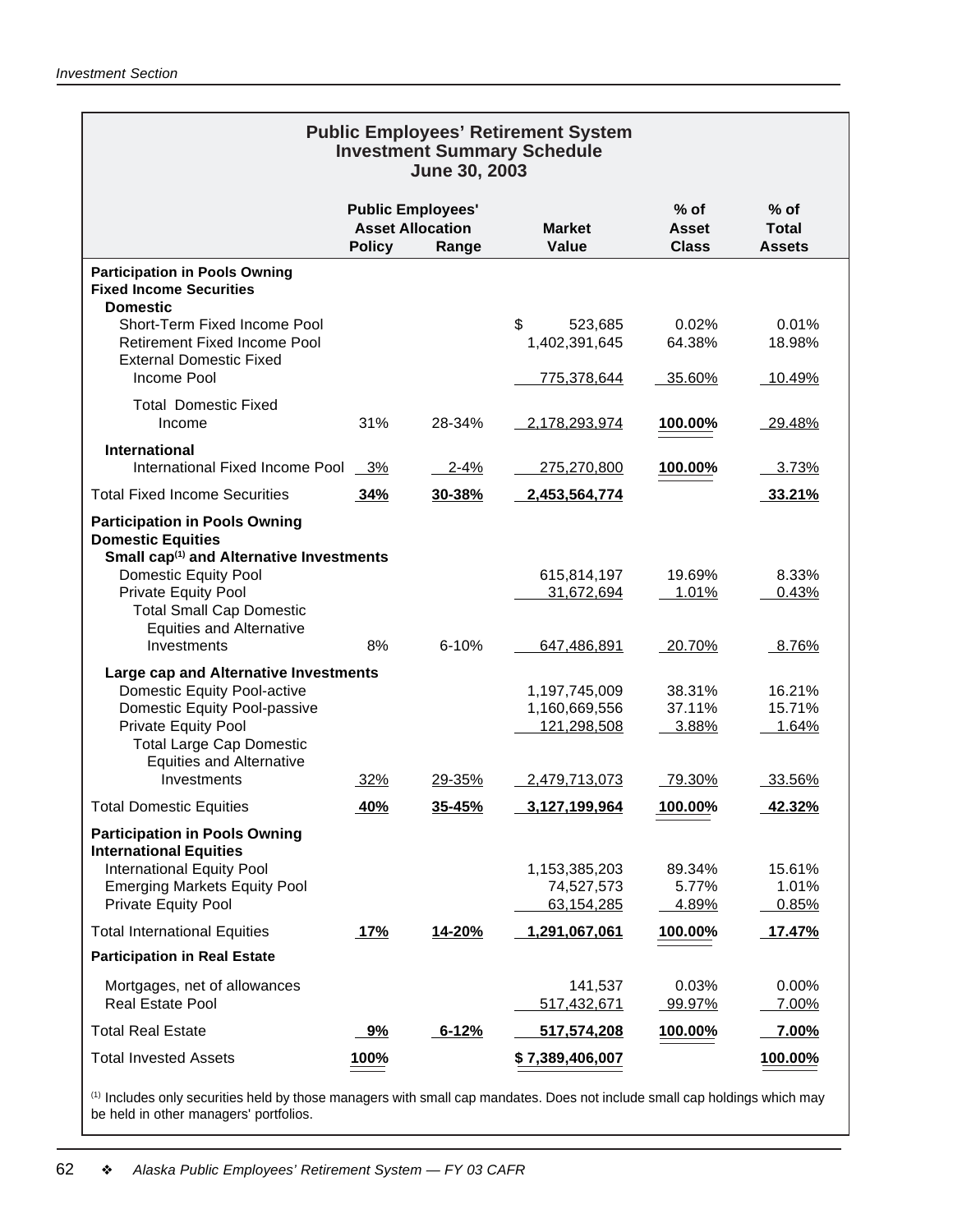# **Public Employees' Retirement System Credit Risk of Investments Pension Trust Funds (Expressed in Thousands) June 30, 2003**

|                                                                                                     | 1                                     | $\mathbf{2}$            | 3 | <b>Fair Value</b>                                    |
|-----------------------------------------------------------------------------------------------------|---------------------------------------|-------------------------|---|------------------------------------------------------|
| Marketable debt securities<br>Domestic fixed income<br>International fixed income                   | 2,177,771<br>\$.<br>275,271           |                         |   | 2,177,771<br>275,271                                 |
| <b>Equity securities</b><br>Domestic equities<br>International equities<br>Emerging market equities | 2,974,229<br>1,153,385<br>\$6,580,656 | <u>74,527</u><br>74,527 |   | 2,974,229<br>1,153,385<br><u>74,527</u><br>6,655,183 |
| Not Categorized<br>Private equities<br>Real estate equities                                         |                                       |                         |   | 216,125<br>517,574                                   |
| Total investments not categorized                                                                   |                                       |                         |   | 733,699                                              |
| Total investments                                                                                   |                                       |                         |   | 7,388,882                                            |

The Governmental Accounting Standards Board (GASB) Statement No. 3 requires disclosure regarding custodial credit risk to indicate the chance of loss in the event a financial institution or third party holding the System's securities fails. Those investments represented by specific, indentifiable securities are classified into three categories of credit risk: Category 1 — Insured or registered, or securities held by the State or its custodian in the State's name; Category 2 — Uninsured or unregistered, with securities held by the counterparty's trust department (if a bank) or agent in the State's name; and Category 3 — Uninsured and unregistered, with securities held by the counterparty, or by its trust department (if a bank) or agent, but not in the State's name. Category 1 is the highest level of safekeeping securities as defined by GASB.

The System's investments other than mortgage-related assets are represented by participation in investment pools rather than specific, identifiable securities. Although pooled investments represent the System's share of ownership in the pool rather than ownership of specific securities, all of the underlying securities in the pools are considered to be Category 1 as defined by GASB Statement No. 3, except: (A) investments in the mutual fundlike Emerging Markets Equity Pool which are considered to be Category 2, and (B) shares in the Private Equity Pool and the Real Estate Equity Pool which, like the System's mortgage-related assets, are not transferable financial instruments and therefore cannot be categorized with regard to custodial credit risk.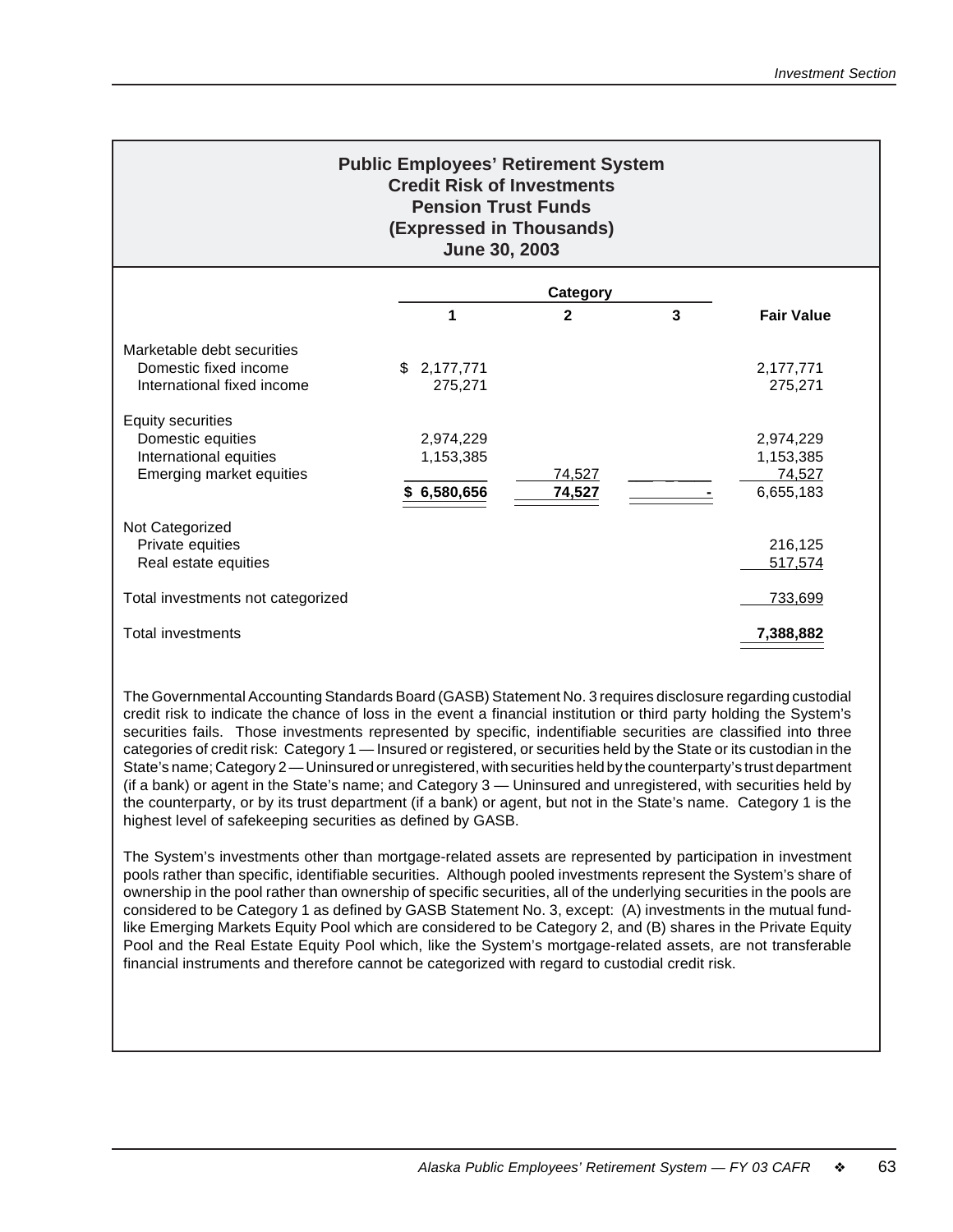# **Alaska State Pension Investment Board Recaptured Commission Fees Received in FY 2003**

|             | <b>Domestic</b><br><b>Equity</b> |         | Total   |  |
|-------------|----------------------------------|---------|---------|--|
| <b>PERS</b> | \$<br>395,758                    | 149,403 | 545,161 |  |
| <b>TRS</b>  | 194,552                          | 73,085  | 267,637 |  |
| Judicial    | 3,675                            | 1,363   | 5,038   |  |
| Military    | 612                              | 166     | 778     |  |
| Total       | 594,597                          | 224,017 | 818,614 |  |

The Alaska State Pension Investment Board (ASPIB) entered into a commission recapture program in late June 1995 with three large block brokerage firms. A commission recapture program is a form of directed brokerage that allows the plan sponsor to "recapture" a portion of commission dollars paid to broker-dealer firms for executing trades. In June 1995, the large capitalization domestic equity managers were asked to participate in the program targeting 20% of their trading value. The equity managers were asked to consider best execution first and foremost, but encouraged to participate in the commission recapture program when possible. In July 1996, ASPIB raised the level of elective participation for the large capitalization domestic equity managers from 20% to 30% of total trading activity. At that time, ASPIB also requested that small capitalization managers participate in the commission recapture program when the opportunity was available to them.

In January 1998, the Alaska State Pension Investment Board (ASPIB) augmented its commission recapture program to include external managers that conduct international equity trades. As a result, a portion of the commission recapture payments received since January 1998 have resulted from international equity trades.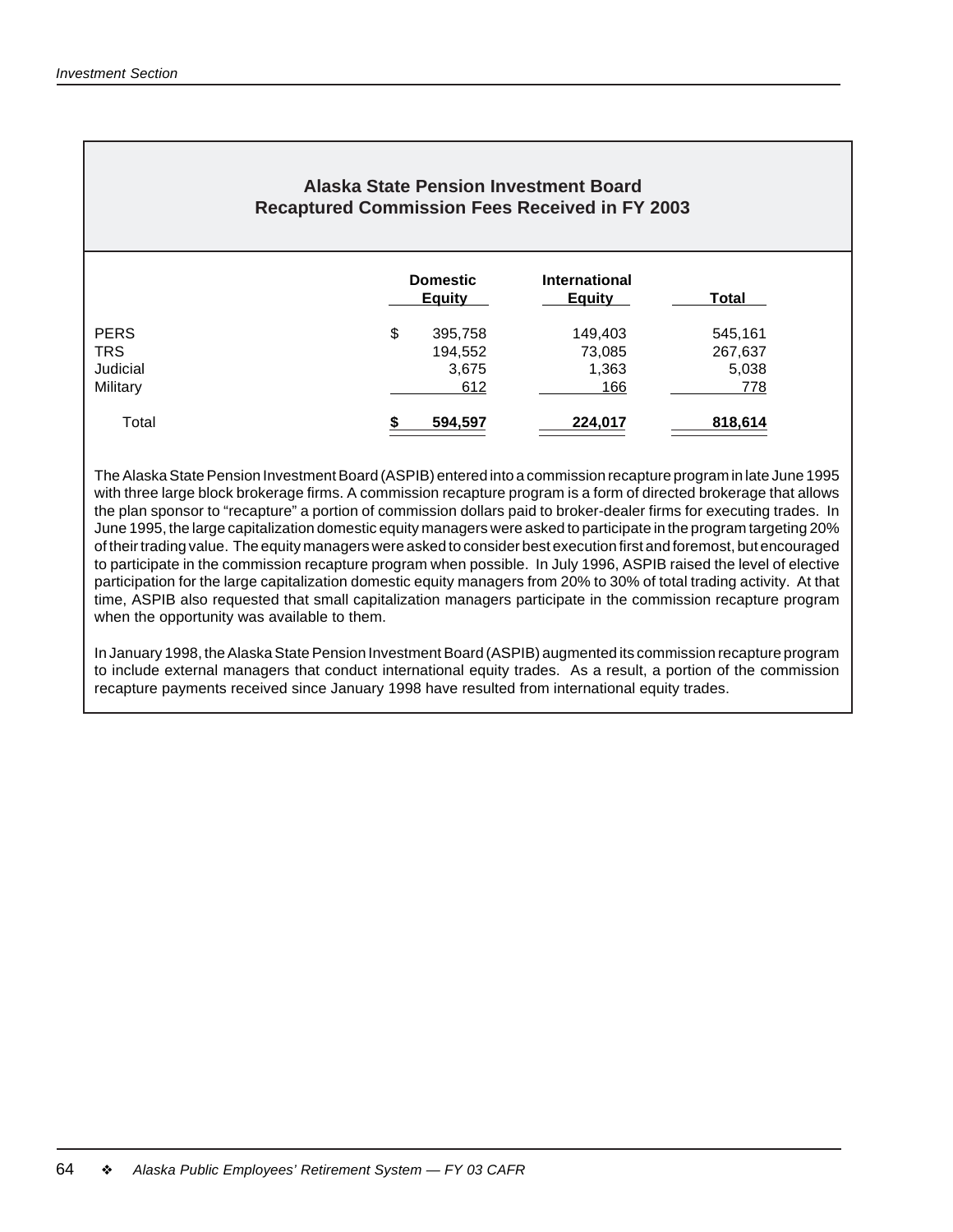| <b>Public Employees' Retirement System</b><br><b>System Membership by Status</b> |               |                                               |                                      |                                                      |              |  |  |  |
|----------------------------------------------------------------------------------|---------------|-----------------------------------------------|--------------------------------------|------------------------------------------------------|--------------|--|--|--|
| Year ended<br>June 30                                                            | <b>Active</b> | <b>Retirees &amp;</b><br><b>Beneficiaries</b> | <b>Vested</b><br><b>Terminations</b> | <b>Nonvested</b><br><b>Terminations</b><br>w/Balance | <b>Total</b> |  |  |  |
| 1992                                                                             | 30,721        | 8,704                                         | 3,249                                | 4,380                                                | 47,054       |  |  |  |
| 1993                                                                             | 30,972        | 9,103                                         | 3,572                                | 4,721                                                | 48,368       |  |  |  |
| 1994                                                                             | 31,364        | 9,643                                         | 3,771                                | 4,859                                                | 49,637       |  |  |  |
| 1995                                                                             | 31,450        | 10,173                                        | 4,144                                | 5,398                                                | 51,165       |  |  |  |
| 1996                                                                             | 31,960        | 10,921                                        | 4,382                                | 5,847                                                | 53,110       |  |  |  |
| 1997                                                                             | 31,854        | 11,802                                        | 4,742                                | 6,260                                                | 54,658       |  |  |  |
| 1998                                                                             | 31,910        | 13,101                                        | 5,143                                | 6,571                                                | 56,725       |  |  |  |
| 1999                                                                             | 32,214        | 14,185                                        | 5,395                                | 7,500                                                | 59,294       |  |  |  |
| 2001                                                                             | 32,441        | 16,274                                        | 6,187                                | 11,403                                               | 66,305       |  |  |  |
| 2002                                                                             | 33,242        | 17,215                                        | 5,702                                | 11,301                                               | 67,460       |  |  |  |

Data not available for FY 2000 due to transition to a new computer system.



# **PUBLIC EMPLOYEES' RETIREMENT SYSTEM 10-YEAR COMPARISON OF ACTIVE AND RETIRED MEMBERS**

Data not available for FY 2000 due to transition to a new computer system.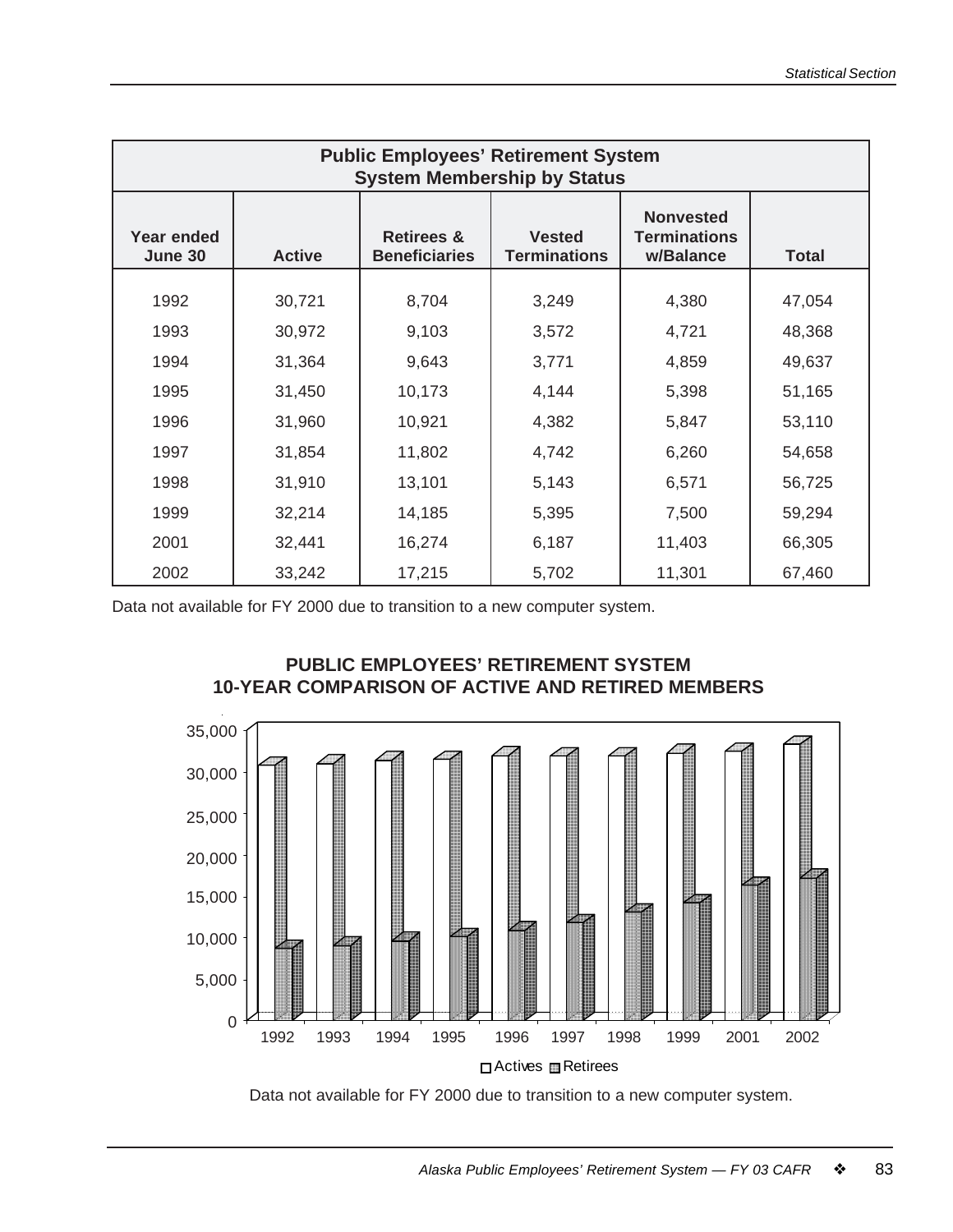| <b>Public Employees' Retirement System</b><br><b>Revenues by Source (000's omitted)</b> |                                            |                                         |                                              |              |               |  |  |
|-----------------------------------------------------------------------------------------|--------------------------------------------|-----------------------------------------|----------------------------------------------|--------------|---------------|--|--|
| <b>Year ended</b><br>June 30                                                            | <b>Plan Member</b><br><b>Contributions</b> | <b>Employer</b><br><b>Contributions</b> | <b>Investment</b><br><b>Income</b><br>(Loss) | <b>Other</b> | <b>Total</b>  |  |  |
| 1994                                                                                    | \$82,503                                   | \$153,285                               | \$103,238                                    | \$32         | \$<br>339,058 |  |  |
| 1995                                                                                    | 83,683                                     | 156,445                                 | 647,012                                      | 3            | 887,143       |  |  |
| 1996                                                                                    | 85,120                                     | 147,640                                 | 665,087                                      | 4            | 897,851       |  |  |
| 1997                                                                                    | 87,949                                     | 154,599                                 | 997,410                                      | 7            | 1,239,965     |  |  |
| 1998                                                                                    | 89,256                                     | 112,384                                 | 937,782                                      | 7            | 1,139,429     |  |  |
| 1999                                                                                    | 90,635                                     | 109,938                                 | 764,622                                      | 4            | 965,199       |  |  |
| 2000                                                                                    | 92,770                                     | 107,596                                 | 790,336                                      |              | 990,702       |  |  |
| 2001                                                                                    | 94,983                                     | 96,484                                  | (478, 249)                                   | 7            | (286, 775)    |  |  |
| 2002                                                                                    | 100,639                                    | 94,769                                  | (448,279)                                    | 10           | (252, 861)    |  |  |
| 2003                                                                                    | 112,112                                    | 99,198                                  | 237,205                                      | 27           | 448,542       |  |  |



# **PUBLIC EMPLOYEES' RETIREMENT SYSTEM 10-YEAR COMPARISON OF REVENUES BY SOURCE**

 $\overline{a}$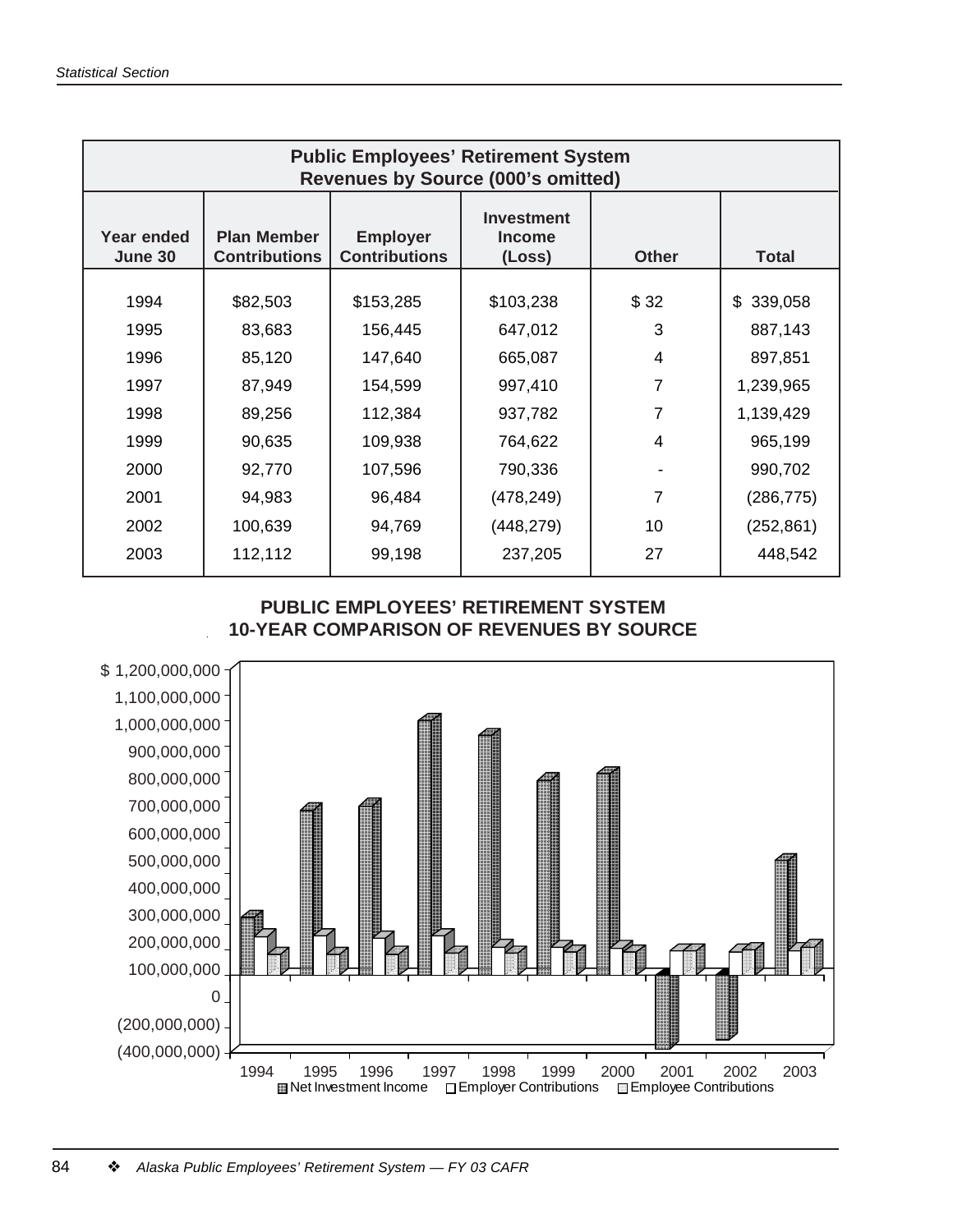| <b>Public Employees' Retirement System</b><br><b>Expenses by Type (000's omitted)</b> |                                   |                                      |                                           |                                            |              |  |  |  |
|---------------------------------------------------------------------------------------|-----------------------------------|--------------------------------------|-------------------------------------------|--------------------------------------------|--------------|--|--|--|
| <b>Year ended</b><br>June 30                                                          | <b>Pension</b><br><b>Benefits</b> | <b>Healthcare</b><br><b>Benefits</b> | <b>Refunds of</b><br><b>Contributions</b> | <b>Administrative</b><br><b>Expenses</b> * | <b>Total</b> |  |  |  |
| 1994                                                                                  | \$121,867                         | \$36,046                             | \$9,584                                   | \$2,455                                    | \$169,952    |  |  |  |
| 1995                                                                                  | 131,634                           | 40,687                               | 12,774                                    | 2,253                                      | 187,348      |  |  |  |
| 1996                                                                                  | 143,039                           | 47,964                               | 13,413                                    | 2,522                                      | 206,938      |  |  |  |
| 1997                                                                                  | 177,328                           | 48,361                               | 13,012                                    | 2,830                                      | 241,531      |  |  |  |
| 1998                                                                                  | 195,544                           | 55,165                               | 13,557                                    | 2,920                                      | 267,186      |  |  |  |
| 1999                                                                                  | 215,170                           | 64,486                               | 14,435                                    | 4,148                                      | 298,239      |  |  |  |
| 2000                                                                                  | 239,441                           | 83,794                               | 11,998                                    | 4,247                                      | 339,480      |  |  |  |
| 2001                                                                                  | 259,771                           | 103,846                              | 13,134                                    | 4,672                                      | 381,423      |  |  |  |
| 2002                                                                                  | 279,731                           | 124,805                              | 12,869                                    | 5,283                                      | 422,688      |  |  |  |
| 2003                                                                                  | 307,684                           | 143,331                              | 13,025                                    | 5,880                                      | 469,920      |  |  |  |

\*For all years prior to FY 1994, administrative expenses include investment expenses. Separate accounting of investment expenses since FY 1994 is due to a new accounting system.



# **PUBLIC EMPLOYEES' RETIREMENT SYSTEM 10-YEAR COMPARISON OF EXPENSES BY TYPE**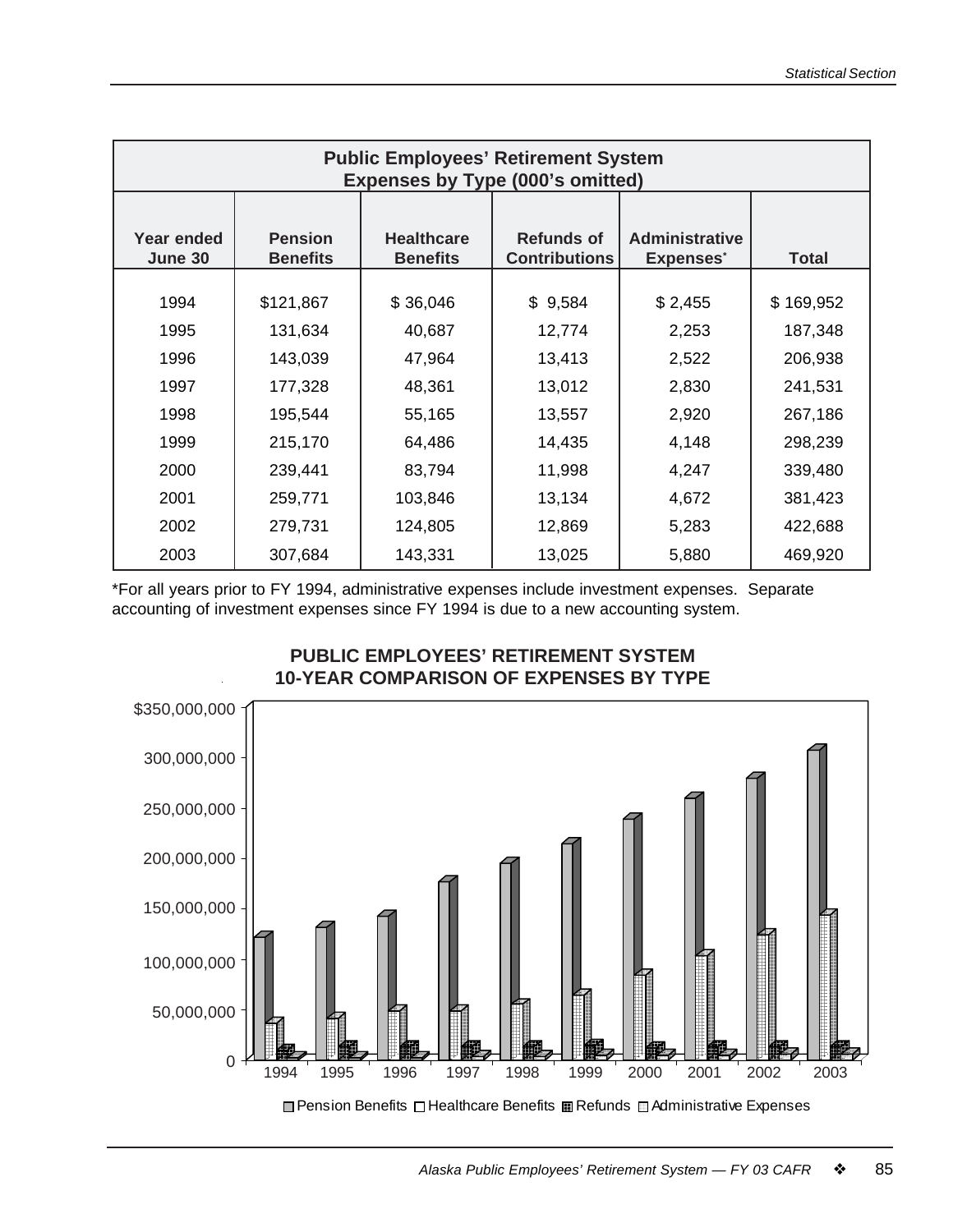

# **PUBLIC EMPLOYEES' RETIREMENT SYSTEM 10-YEAR COMPARISON OF VALUATION ASSETS AND ACCRUED LIABILITIES**

**PUBLIC EMPLOYEES' RETIREMENT SYSTEM 10-YEAR COMPARISON OF REVENUES AND EXPENSES**

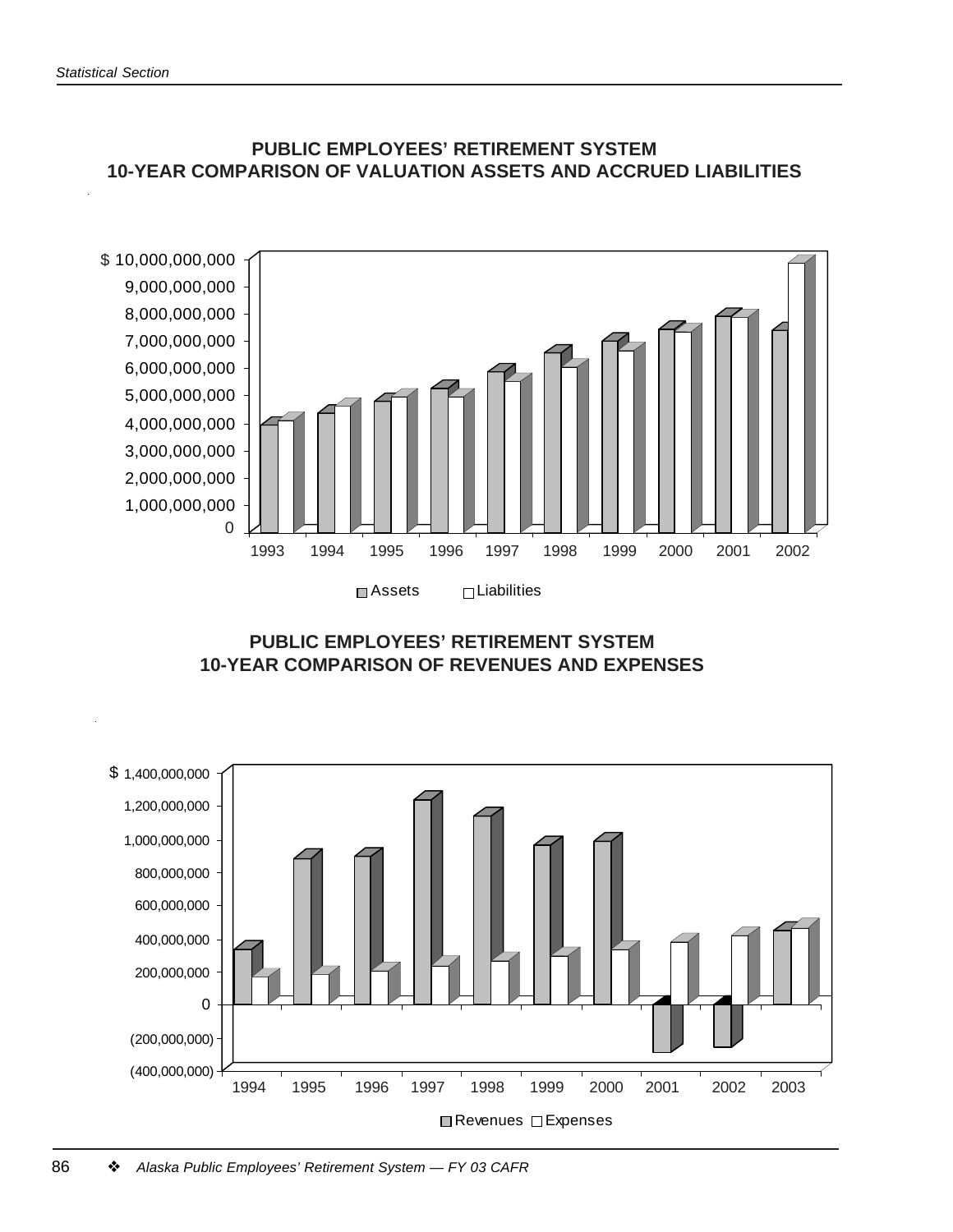| <b>Public Employees' Retirement System</b><br><b>Schedule of Benefit Expenses by Type</b><br>(000's Omitted) |                |            |                 |                          |                     |                          |                |              |  |
|--------------------------------------------------------------------------------------------------------------|----------------|------------|-----------------|--------------------------|---------------------|--------------------------|----------------|--------------|--|
| Year<br><b>Ended</b><br>June 30                                                                              | <b>Service</b> | Disability | <b>Survivor</b> | Dependent <sup>(1)</sup> | COLA <sup>(2)</sup> | $PRPA^{(3)}$             | <b>Medical</b> | <b>Total</b> |  |
| 1994                                                                                                         | \$90,388       | \$3,895    | \$4,668         | $\mathcal{L}$            | \$7,099             | \$15,817                 | \$36,046       | \$157,913    |  |
| 1995                                                                                                         | 97,730         | 4,076      | 5,431           |                          | 7,597               | 16,800                   | 40,687         | 172,321      |  |
| 1996                                                                                                         | 107,082        | 4,608      | 5,546           |                          | 8,244               | 17,559                   | 47,964         | 191,003      |  |
| 1997(1)                                                                                                      | 160,103        | 6,228      | 10,314          | 683                      |                     | -                        | 48,361         | 225,689      |  |
| 1998                                                                                                         | 177,556        | 6,598      | 10,823          | 567                      |                     |                          | 55,165         | 250,709      |  |
| 1999                                                                                                         | 195,605        | 7,195      | 12,141          | 229                      |                     | ٠                        | 64,486         | 279,656      |  |
| 2000                                                                                                         | 216,118        | 9,669      | 13,650          | 4                        |                     | ٠                        | 83,794         | 323,235      |  |
| 2001                                                                                                         | 239,814        | 8,185      | 11,772          |                          |                     | $\overline{\phantom{0}}$ | 103,846        | 363,617      |  |
| 2002                                                                                                         | 258,189        | 8,379      | 13,163          |                          |                     | $\overline{a}$           | 124,805        | 404,536      |  |
| 2003                                                                                                         | 283,927        | 8,827      | 14,930          |                          |                     | $\overline{a}$           | 143,331        | 451,015      |  |

 $\vert$ <sup>(1)</sup> Due to the implementation of a new computer system, COLA and PRPAs can now be combined with the appropriate base benefit and dependent benefits can be separated from survivor and disability benefits.

 $(2)$  Cost-of-Living in Alaska (COLA)

(3) Post-Retirement Pension Adjustment (PRPA)

# **PUBLIC EMPLOYEES' RETIREMENT SYSTEM 20-YEAR COMPARISON OF RETIREE MONTHLY HEALTH INSURANCE PREMIUMS**

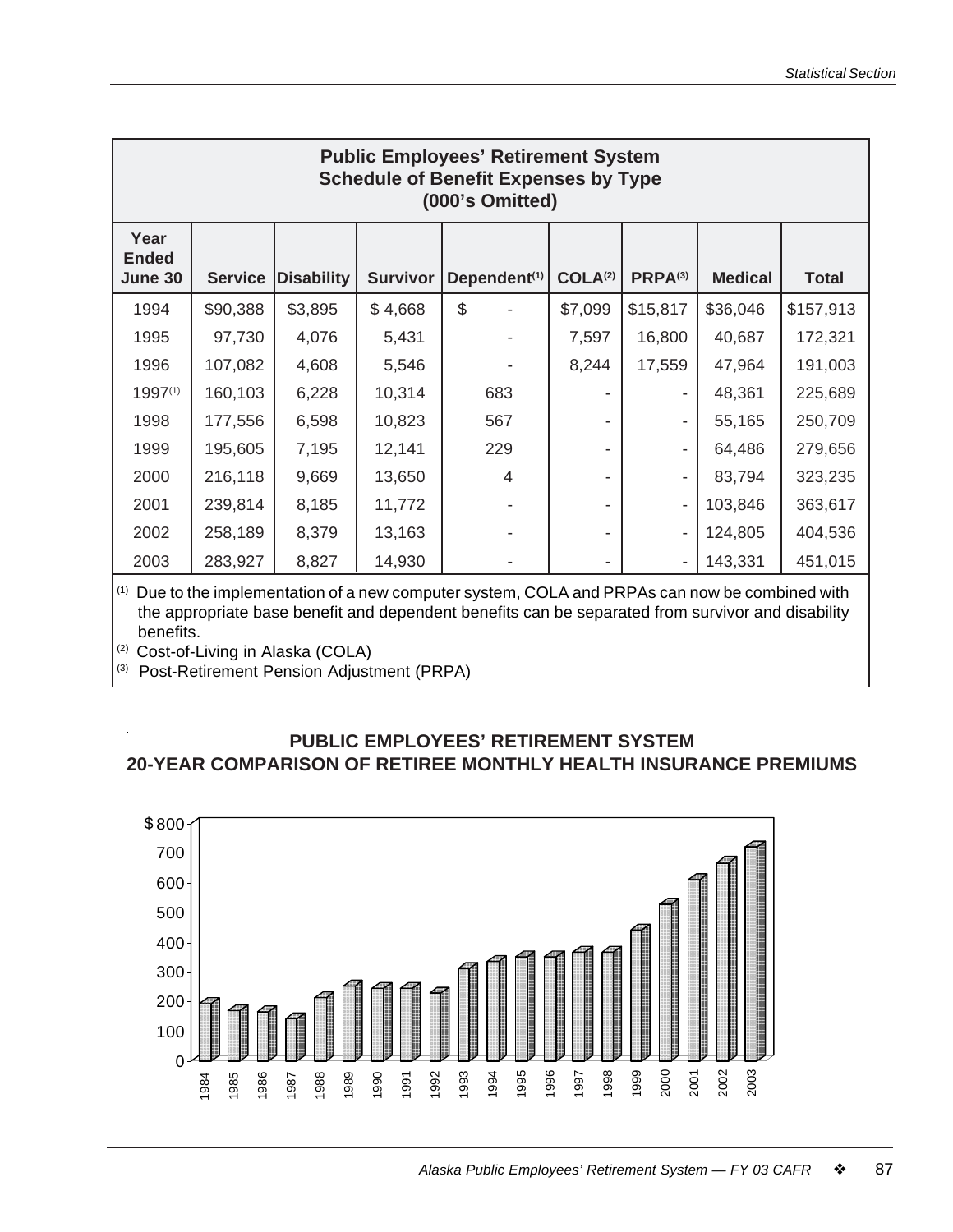| <b>Public Employees' Retirement System</b><br>Schedule of Benefit Recipients by Type of Benefit and Option Selected<br>June 30, 2002 |                         |                          |                        |                          |                        |        |       |                |  |  |  |  |  |  |
|--------------------------------------------------------------------------------------------------------------------------------------|-------------------------|--------------------------|------------------------|--------------------------|------------------------|--------|-------|----------------|--|--|--|--|--|--|
| <b>Amount of</b>                                                                                                                     | <b>Number</b>           |                          | <b>Type of Benefit</b> |                          | <b>Option Selected</b> |        |       |                |  |  |  |  |  |  |
| <b>Monthly</b><br><b>Benefit</b>                                                                                                     | of<br><b>Recipients</b> | 1<br>$\overline{2}$<br>3 |                        |                          | Opt. 3                 |        |       |                |  |  |  |  |  |  |
|                                                                                                                                      |                         |                          |                        |                          | Opt. 1                 | Opt. 2 |       | Opt. 4         |  |  |  |  |  |  |
|                                                                                                                                      | <b>Others</b>           |                          |                        |                          |                        |        |       |                |  |  |  |  |  |  |
| $1 - $300$<br>\$                                                                                                                     | 1,378                   | 1,121                    | 245                    | 12                       | 862                    | 271    | 189   | 56             |  |  |  |  |  |  |
| 600<br>301 -                                                                                                                         | 3,066                   | 2,645                    | 371                    | 50                       | 1,776                  | 663    | 447   | 180            |  |  |  |  |  |  |
| 901<br>$601 -$                                                                                                                       | 2,568                   | 2,257                    | 264                    | 47                       | 1,464                  | 564    | 345   | 195            |  |  |  |  |  |  |
| $901 - 1200$                                                                                                                         | 2,029                   | 1,814                    | 174                    | 41                       | 1,112                  | 491    | 271   | 155            |  |  |  |  |  |  |
| 1201 - 1500                                                                                                                          | 1,554                   | 1,370                    | 126                    | 58                       | 812                    | 389    | 239   | 114            |  |  |  |  |  |  |
| 1501 - 1800                                                                                                                          | 1,201                   | 1,088                    | 66                     | 47                       | 615                    | 321    | 167   | 98             |  |  |  |  |  |  |
| 1801 - 2100                                                                                                                          | 895                     | 795                      | 42                     | 58                       | 428                    | 254    | 138   | 75             |  |  |  |  |  |  |
| 2101 - 2400                                                                                                                          | 657                     | 610                      | 20                     | 27                       | 313                    | 196    | 94    | 54             |  |  |  |  |  |  |
| 2401 - 2700                                                                                                                          | 482                     | 461                      | 11                     | 10                       | 222                    | 141    | 82    | 37             |  |  |  |  |  |  |
| 2701 - 3000                                                                                                                          | 419                     | 398                      | 14                     | $\overline{7}$           | 181                    | 127    | 69    | 42             |  |  |  |  |  |  |
| 3001 - 3300                                                                                                                          | 290                     | 281                      | 5                      | $\overline{\mathcal{A}}$ | 114                    | 105    | 45    | 26             |  |  |  |  |  |  |
| 3301 - 3600                                                                                                                          | 207                     | 195                      | 5                      | $\overline{7}$           | 73                     | 85     | 37    | 12             |  |  |  |  |  |  |
| 3601 - 3900                                                                                                                          | 167                     | 158                      | 3                      | 6                        | 75                     | 66     | 16    | 10             |  |  |  |  |  |  |
| 3901 - 4200                                                                                                                          | 135                     | 133                      | 0                      | $\overline{2}$           | 35                     | 60     | 25    | 15             |  |  |  |  |  |  |
| over 4200                                                                                                                            | 298                     | 293                      | 1                      | $\overline{4}$           | 113                    | 108    | 46    | 31             |  |  |  |  |  |  |
| <b>Totals</b>                                                                                                                        | 15,346                  | 13,619                   | 1,347                  | 380                      | 8,195                  | 3,841  | 2,210 | 1,110          |  |  |  |  |  |  |
|                                                                                                                                      |                         |                          |                        | <b>Police/Fire</b>       |                        |        |       |                |  |  |  |  |  |  |
| $1 - $300$<br>\$                                                                                                                     | 25                      | 16                       | 9                      | 0                        | 16                     | 8      | 1     | 0              |  |  |  |  |  |  |
| 600<br>$301 -$                                                                                                                       | 95                      | 71                       | 22                     | $\overline{2}$           | 47                     | 25     | 16    | $\overline{7}$ |  |  |  |  |  |  |
| $601 -$<br>900                                                                                                                       | 96                      | 65                       | 27                     | $\overline{4}$           | 58                     | 25     | 6     | $\overline{7}$ |  |  |  |  |  |  |
| 901 - 1200                                                                                                                           | 123                     | 96                       | 20                     | 7                        | 75                     | 22     | 18    | $\,8\,$        |  |  |  |  |  |  |
| 1201 - 1500                                                                                                                          | 108                     | 87                       | 18                     | 3                        | 58                     | 27     | 10    | 13             |  |  |  |  |  |  |
| 1501 - 1800                                                                                                                          | 118                     | 89                       | 19                     | 10                       | 60                     | 30     | 14    | 14             |  |  |  |  |  |  |
| 1801 - 2100                                                                                                                          | 139                     | 106                      | 17                     | 16                       | 70                     | 43     | 14    | 12             |  |  |  |  |  |  |
| 2101 - 2400                                                                                                                          | 156                     | 130                      | 11                     | 15                       | 62                     | 66     | 16    | 12             |  |  |  |  |  |  |
| 2401 - 2700                                                                                                                          | 182                     | 166                      | 11                     | 5                        | 57                     | 81     | 30    | 14             |  |  |  |  |  |  |
| 2701 - 3000                                                                                                                          | 143                     | 135                      | $\overline{7}$         | 1                        | 42                     | 65     | 23    | 13             |  |  |  |  |  |  |
| 3001 - 3300                                                                                                                          | 152                     | 152                      | $\boldsymbol{0}$       | $\boldsymbol{0}$         | 40                     | 78     | 19    | 15             |  |  |  |  |  |  |
| 3301 - 3600                                                                                                                          | 131                     | 127                      | 4                      | $\mathbf 0$              | 40                     | 62     | 19    | 10             |  |  |  |  |  |  |
| 3601 - 3900                                                                                                                          | 117                     | 117                      | 0                      | 0                        | 28                     | 57     | 14    | 18             |  |  |  |  |  |  |
| 3901 - 4200                                                                                                                          | 91                      | 90                       | 1                      | 0                        | 19                     | 52     | 8     | 12             |  |  |  |  |  |  |
| <b>Over 4200</b>                                                                                                                     | 193                     | 190                      | 3                      | 0                        | 53                     | 107    | 23    | 10             |  |  |  |  |  |  |
| <b>Totals</b>                                                                                                                        | 1,869                   | 1,637                    | 169                    | 63                       | 725                    | 748    | 231   | 165            |  |  |  |  |  |  |
| <b>Type of Benefit</b>                                                                                                               |                         |                          |                        |                          |                        |        |       |                |  |  |  |  |  |  |
|                                                                                                                                      |                         |                          |                        |                          |                        |        |       |                |  |  |  |  |  |  |

3 - Disability Option 3 - 50% Joint and Contingent Annuity

Option 4 - 66 2/3% Joint and Survivor Annuity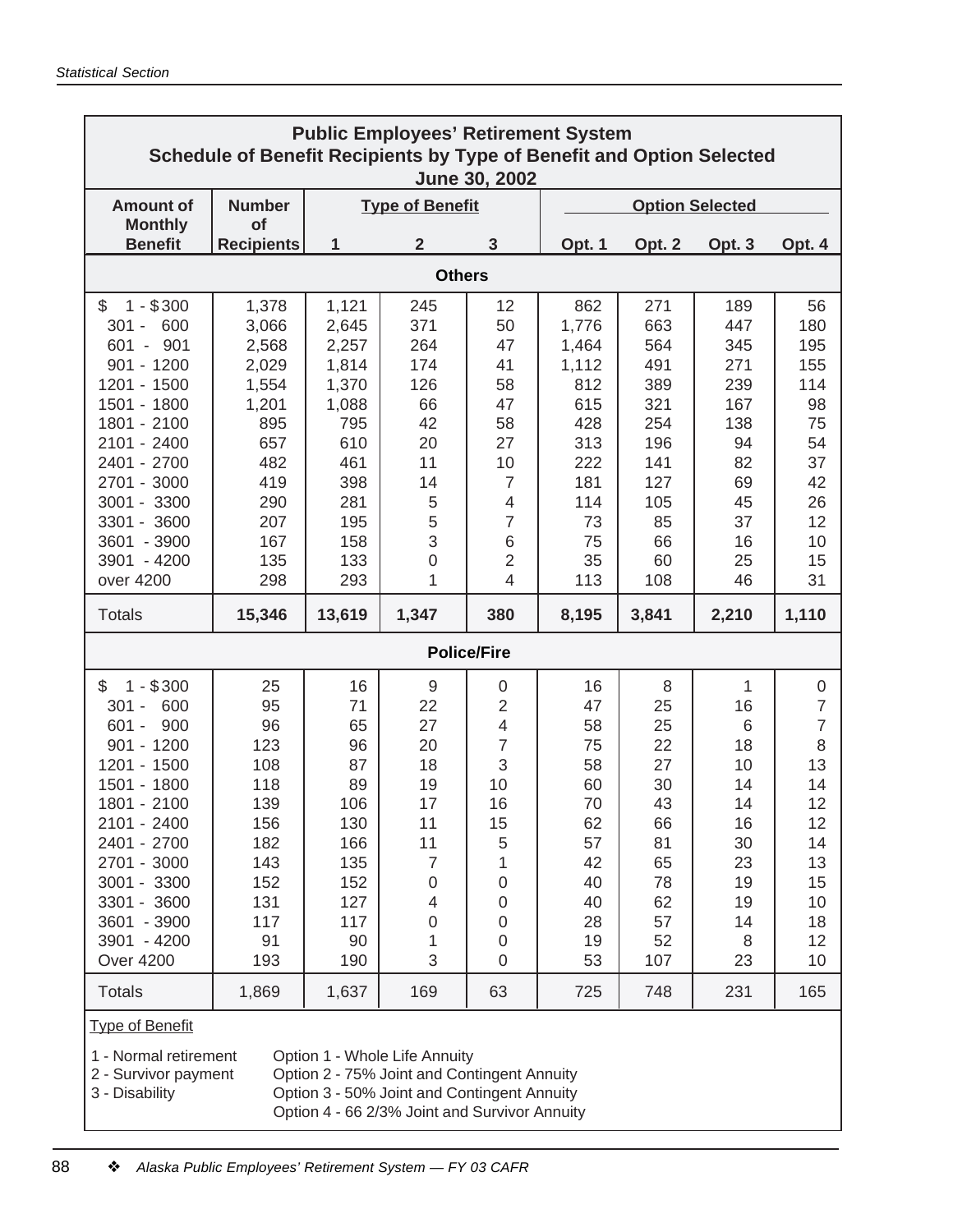| <b>Public Employees' Retirement System</b><br><b>Schedule of Average Benefit Payments</b><br><b>New Benefit Recipients</b> |                                                                                                            |                |                           |                |                |                |                |  |  |  |  |
|----------------------------------------------------------------------------------------------------------------------------|------------------------------------------------------------------------------------------------------------|----------------|---------------------------|----------------|----------------|----------------|----------------|--|--|--|--|
|                                                                                                                            | <b>Years of Credited Service</b><br>$5 - 9$<br>$0 - 4$<br>$10 - 14$<br>$15 - 19$<br>$20 - 24$<br>$25 - 29$ |                |                           |                |                |                |                |  |  |  |  |
|                                                                                                                            |                                                                                                            | <b>Others</b>  |                           |                |                |                | $30+$          |  |  |  |  |
| Period 7/1/95 - 6/30/96:<br><b>Average Monthly Benefit</b><br><b>Number of Recipients</b>                                  | \$<br>652<br>46                                                                                            | \$483<br>179   | \$855<br>188              | \$1,385<br>143 | \$1,920<br>87  | \$2,624<br>35  | \$3,473<br>24  |  |  |  |  |
| Period 7/1/96 - 6/30/97:<br><b>Average Monthly Benefit</b><br>Number of Recipients                                         | \$<br>905<br>43                                                                                            | \$481<br>254   | \$872<br>223              | \$1,507<br>191 | \$2,086<br>112 | \$2,821<br>54  | \$3,308<br>27  |  |  |  |  |
| Period 7/1/97 - 6/30/98:<br><b>Average Monthly Benefit</b><br>Number of Recipients                                         | \$<br>943<br>107                                                                                           | \$511<br>246   | \$935<br>281              | \$1,512<br>282 | \$2,090<br>175 | \$3,007<br>86  | \$3,700<br>42  |  |  |  |  |
| Period 7/1/98 - 6/30/99:<br><b>Average Monthly Benefit</b><br>Number of Recipients                                         | \$<br>653<br>55                                                                                            | \$518<br>237   | \$ 894<br>249             | \$1,477<br>225 | \$2,129<br>157 | \$2,853<br>86  | \$3,813<br>44  |  |  |  |  |
| Period 7/1/99 - 6/30/01:<br><b>Average Monthly Benefit</b><br>Number of Recipients                                         | \$<br>602<br>8                                                                                             | \$577<br>174   | \$791<br>289              | \$1,129<br>594 | \$1,392<br>542 | \$1,771<br>438 | \$1,949<br>297 |  |  |  |  |
| Period 7/1/0199 - 6/30/02:<br><b>Average Monthly Benefit</b><br>Number of Recipients                                       | \$<br>488<br>15                                                                                            | \$500<br>283   | $\mathbb S$<br>886<br>246 | \$1,428<br>227 | \$2,020<br>198 | \$2,663<br>94  | \$3,653<br>72  |  |  |  |  |
| <b>Police/Fire</b>                                                                                                         |                                                                                                            |                |                           |                |                |                |                |  |  |  |  |
| Period 7/1/95 - 6/30/96:<br><b>Average Monthly Benefit</b><br><b>Number of Recipients</b>                                  | \$1,938<br>3                                                                                               | \$757<br>6     | \$1,708<br>5              | \$1,852<br>11  | \$2,916<br>39  | \$3,375<br>10  | \$3,870<br>2   |  |  |  |  |
| Period 7/1/96 - 6/30/97:<br><b>Average Monthly Benefit</b><br>Number of Recipients                                         | \$1,263<br>10                                                                                              | \$592<br>12    | \$957<br>18               | \$1,719<br>40  | \$2,811<br>68  | \$3,545<br>15  | \$4,733<br>3   |  |  |  |  |
| Period 7/1/97 - 6/30/98:<br><b>Average Monthly Benefit</b><br>Number of Recipients                                         | \$1,472<br>13                                                                                              | \$723<br>8     | \$1,177<br>13             | \$2,091<br>40  | \$3,199<br>64  | \$3,548<br>22  | \$3,380<br>4   |  |  |  |  |
| Period 7/1/98 - 6/30/99:<br><b>Average Monthly Benefit</b><br>Number of Recipients                                         | \$1,879<br>22                                                                                              | \$698<br>8     | \$1,214<br>23             | \$1,808<br>29  | \$2,849<br>61  | \$3,713<br>17  | \$4,097<br>3   |  |  |  |  |
| Period 7/1/99 - 6/30/01:<br><b>Average Monthly Benefit</b><br>Number of Recipients                                         | \$1,416<br>2                                                                                               | \$927<br>13    | \$1,249<br>34             | \$1,704<br>61  | \$2,824<br>143 | \$2,892<br>57  | \$2,702<br>18  |  |  |  |  |
| Period 7/1/01 - 6/30/02:<br><b>Average Monthly Benefit</b><br>Number of Recipients                                         | \$1,903<br>1                                                                                               | \$<br>466<br>6 | \$1,056<br>12             | \$1,561<br>19  | \$2,567<br>85  | \$3,447<br>32  | \$5,996<br>2   |  |  |  |  |
| "Average Monthly Benefit" includes post-retirement pension adjustments and cost-of-living increases.                       |                                                                                                            |                |                           |                |                |                |                |  |  |  |  |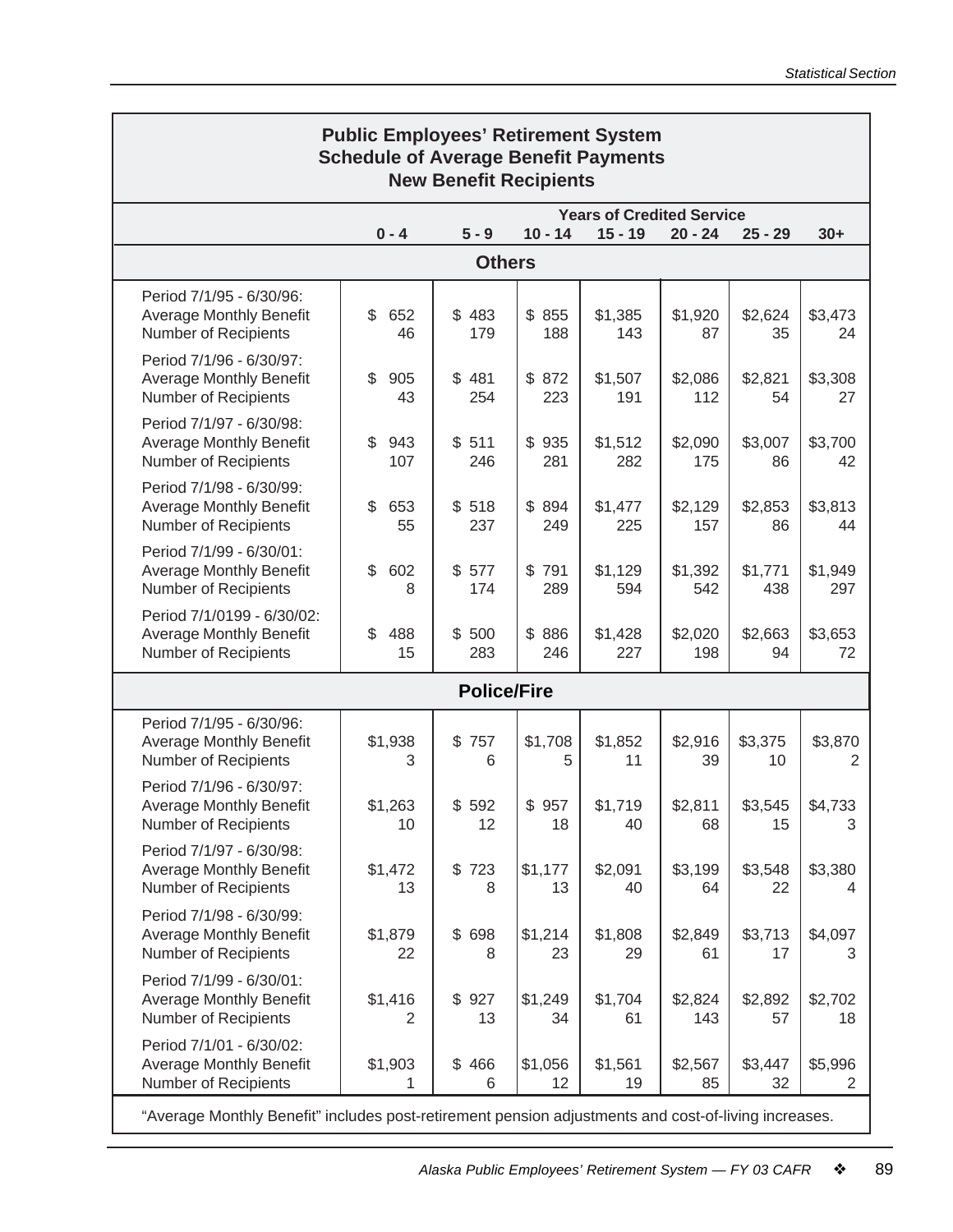# **Public Employees' Retirement System Participating Employers**

Akutan, City of Alaska, State of Alaska Gateway School District Alaska Housing Finance Corporation Alaska Municipal League Alaska, University of Alaska Geophysical Institute, University of Aleutian Housing Authority Aleutian Region School District Aleutians East Borough Aleutians East Borough School District Aleutians West Coastal Resource Service Area Allakaket, City of Anchorage, Municipality of Anchorage Parking Authority Anchorage School District Anderson, City of Angoon, City of Annette Island School District Atka, City of

Baranof Island Housing Authority Barrow, City of Bartlett Regional Hospital Bering Straits Coastal Resource Service Area Bering Straits Regional Housing Authority Bering Strait School District Bethel, City of Bristol Bay Borough Bristol Bay Borough School District Bristol Bay Housing Authority

Chatham School District Chugach School District Cook Inlet Housing Authority Copper River Basin Regional Housing Authority Copper River School District Cordova, City of Cordova Community Medical Center Cordova City School District Craig, City of Craig City School District

Delta-Greely School District Delta Junction, City of Denali Borough

Denali Borough School District Dillingham, City of Dillingham City School District

Egegik, City of Elim, City of

Fairbanks, City of Fairbanks North Star Borough Fairbanks North Star Borough School District Fort Yukon, City of

Galena, City of Galena City School District

Haines Borough Haines Borough School District Homer, City of Hoonah, City of Hoonah City School District Hooper Bay, City of Huslia, City of Hydaburg City School District

Iditarod Area School District Ilisagvik College Interior Regional Housing Authority Inter-island Ferry Authority

Juneau School District, City and Borough of Juneau, City and Borough of

Kachemak, City of Kake, City of Kake City School District Kaltag, City of Kashunamiut School District Kenai, City of Kenai Peninsula Borough Kenai Peninsula Borough School District Ketchikan, City of Ketchikan Gateway Borough Ketchikan Gateway Borough School District King Cove, City of Kivalina, City of Klawock, City of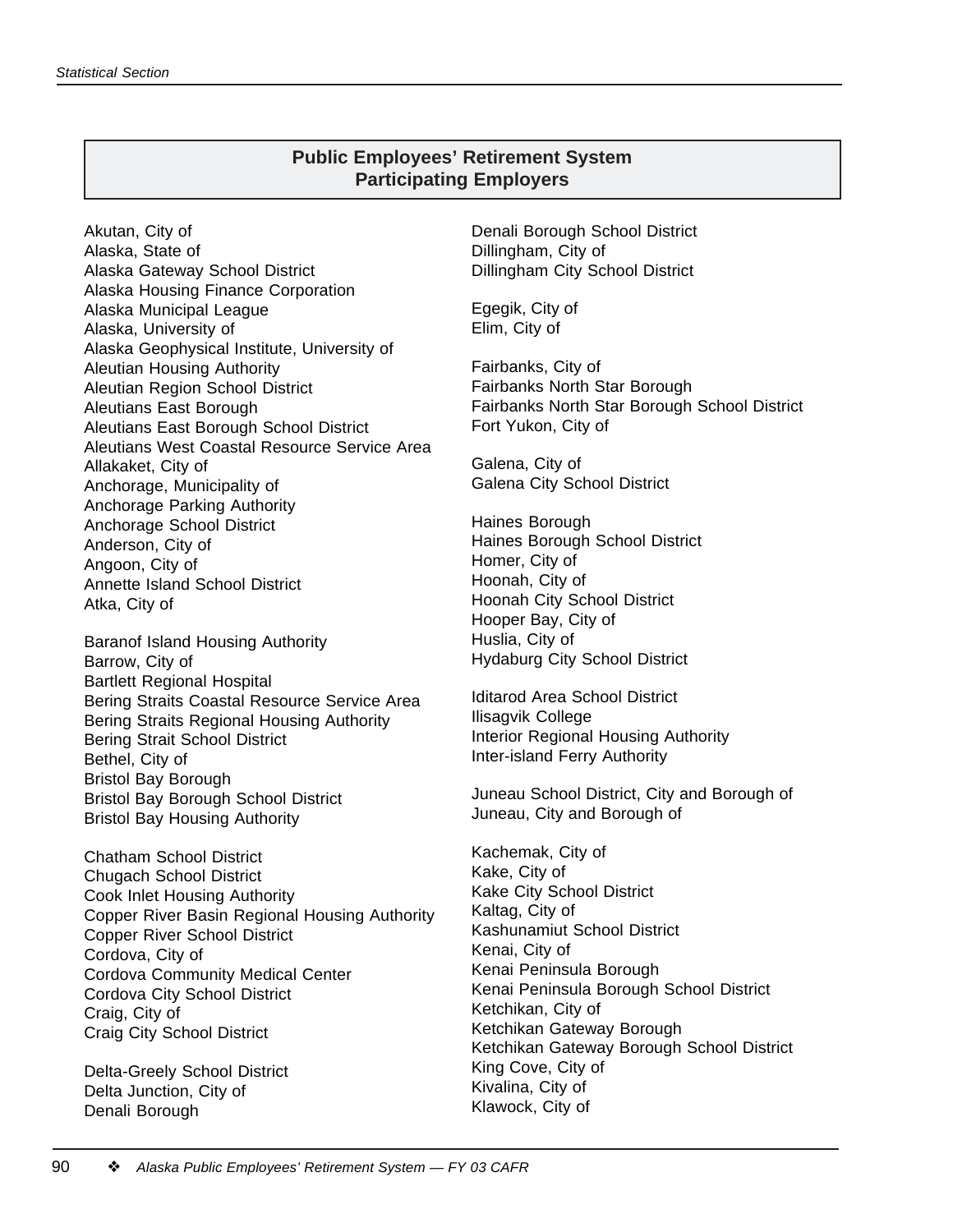# **Public Employees' Retirement System Participating Employers (continued)**

Klawock City School District Kodiak, City of Kodiak Island Borough Kodiak Island Borough School District Kotzebue, City of Koyuk, City of Kuspuk School District

Lake and Peninsula Borough Lake and Peninsula Borough School District, The Lower Kuskokwim School District Lower Yukon School District

Matanuska-Susitna Borough Matanuska-Susitna Borough School District Mekoryuk, City of

Nenana, City of Nenana City School District Nome, City of Nome City School District Nome Joint Utility System Noorvik, City of North Pacific Fishery Management Council North Pacific Rim Housing Authority North Pole, City of North Slope Borough North Slope Borough School District Northwest Arctic Borough Northwest Arctic Borough School District Northwest Inupiat Housing Authority

Palmer, City of Pelican, City of Pelican City School District Petersburg, City of Petersburg General Hospital Petersburg City School District Pribilof School District

Quinhagak, City of

Ruby, City of

Saint George, City of Saint Mary's, City of Saint Mary's School District Saint Paul, City of Sand Point, City of Saxman, City of Saxman Seaport Selawik, City of Seldovia, City of Seward, City of Shaktoolik, City of Sitka, City and Borough of Sitka Community Hospital Sitka Borough School District Skagway, City of Skagway City School District Soldotna, City of Southeast Island School District Southeast Regional Resource Center Southwest Region School District Special Education Service Agency

Tanana, City of Tanana School District Thorne Bay, City of Tlingit-Haida Regional Housing Authority Toksook Bay, City of

Unalakleet, City of Unalaska, City of Unalaska City School District Upper Kalskag, City of

Valdez, City of Valdez City School District

Wasilla, City of Whittier, City of Wrangell, City of Wrangell Public School District

Yakutat, City and Borough of Yakutat School District Yukon Flats School District Yukon-Koyukuk School District Yupiit School District